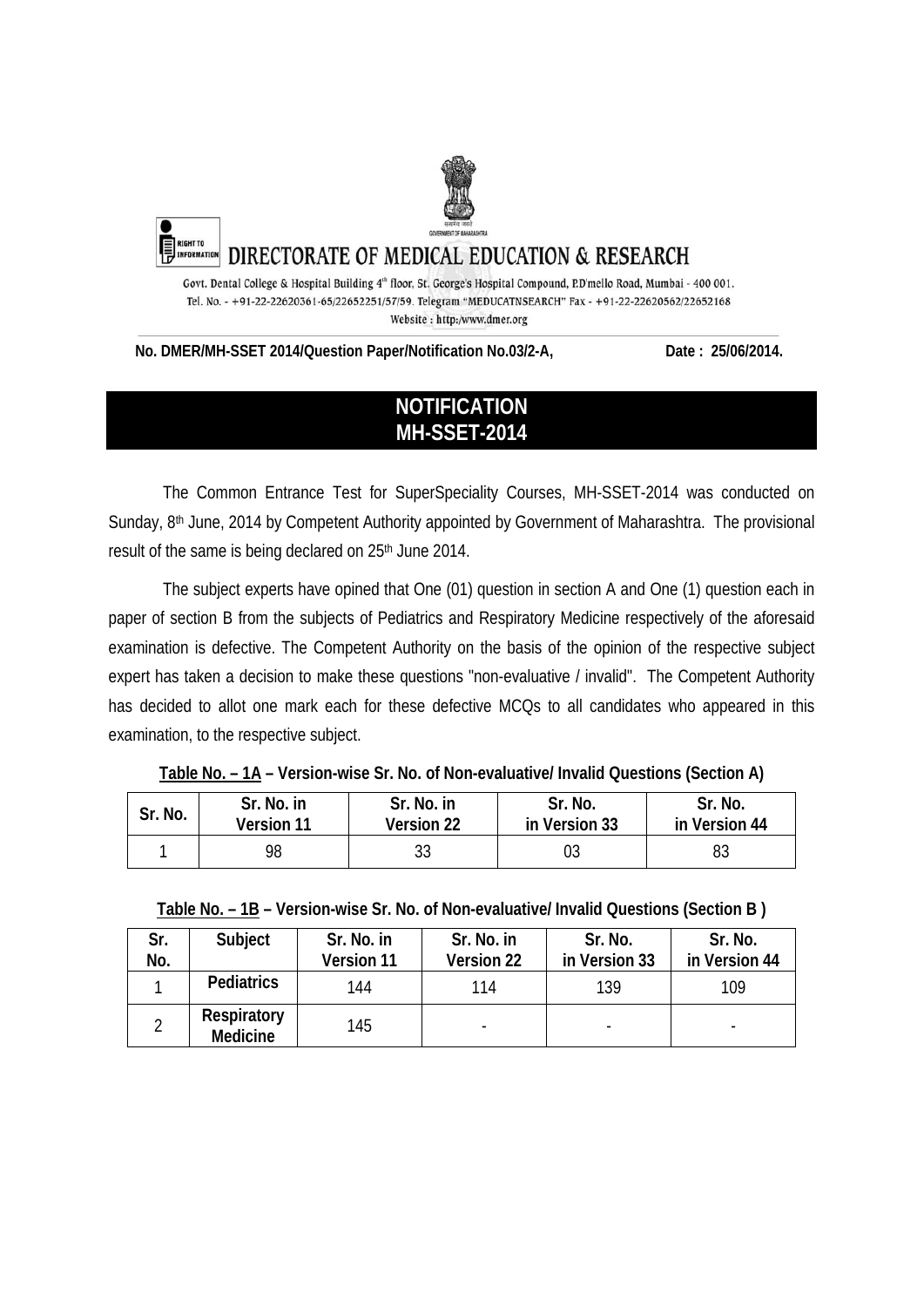It is further clarified that the aforesaid questions have been made non-evaluative and hence if the candidate opts for verification, the answer to these questions will appear as **\*** in the printout of the key response.

 The subject expert also opined that there is change in Answer Key in Three (03) questions from section A. From Section B there is change in Answer Key in Three (03) questions in the subject of medicine and Change in Answer key in One (01) question in subject of Pediatrics. It differs from the Answer Key published on the website. These Four (04) questions are correct and hence these are evaluative. The evaluation has been done as per corrected key. The details of Sr. No. of questions of section A and Section B with change in key is shown in **Table No. – 2.** 

**Table No. – 2 A – Version-wise Sr. No. of questions with change in Key (Section A)** 

| Sr.<br>No. | Sr. No. in<br>Version 11 | Sr. No. in<br>Version 22 | Sr. No.<br>in Version 33 | Sr. No.<br>in Version 44 | Key as<br>published on<br>website | Corrected<br>Key |
|------------|--------------------------|--------------------------|--------------------------|--------------------------|-----------------------------------|------------------|
|            | 31                       | 76                       | 61                       | 21                       |                                   |                  |
|            | 41                       | 26                       | 36                       | 31                       |                                   |                  |
|            | 68                       | 58                       | 08                       | 98                       |                                   |                  |

**Table No. – 2 B – Version-wise Sr. No. of questions with change in Key (Section B)** 

| Sr.<br>No.     | Subject           | Sr. No. in<br>Version 11 | Sr. No. in<br>Version 22 | Sr. No. in<br><b>Version 33</b> | Sr. No. in<br>Version 44 | Key as<br>published<br>on website | Corrected<br>Key |
|----------------|-------------------|--------------------------|--------------------------|---------------------------------|--------------------------|-----------------------------------|------------------|
|                | Medicine          | 104                      | 124                      | 114                             | 134                      | D                                 | B                |
| $\overline{2}$ | Medicine          | 106                      | 116                      | 101                             | 111                      | С                                 | A                |
| 3              | Medicine          | 111                      | 146                      | 126                             | 101                      | B                                 | C                |
| 4              | <b>Pediatrics</b> | 134                      | 139                      | 109                             | 144                      | Β                                 | D                |

**Sd/- Competent Authority & Jt. Director,(Dental) Medical Education & Research, Mumbai**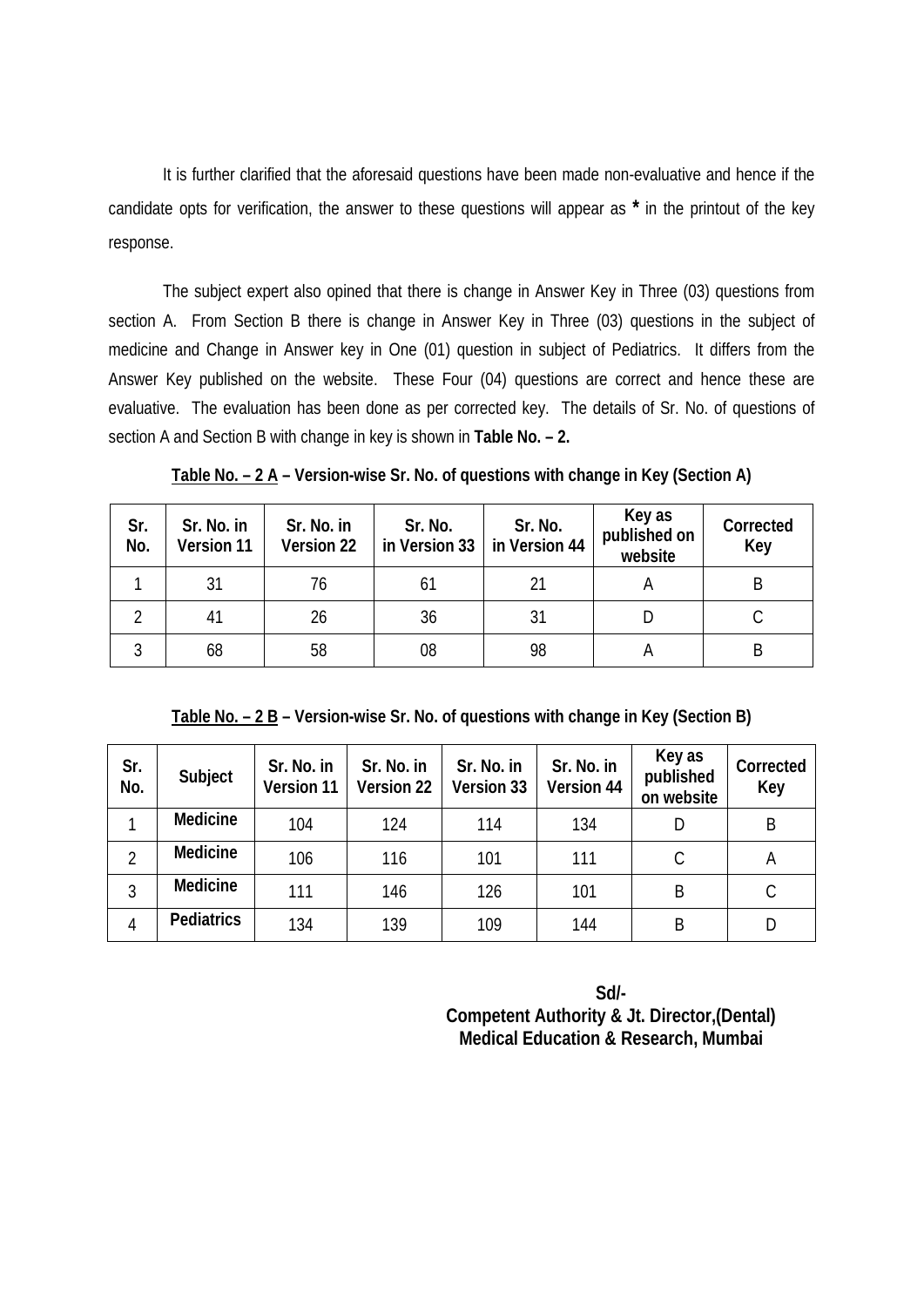**Date : 25/06/2014**

## **MH-SSET - 2014 PROVISIONAL RESULT AND PROVISIONAL MERIT LIST OF DM EXAMINATION.**

Page 1 of 29

| SML No.        | Roll no | Name                        | Appln No. | Speciality      | Marks | Att. MD/MS     | Att. Final<br><b>MBBS</b> | Final<br>MBBS% | <b>DOB</b> |
|----------------|---------|-----------------------------|-----------|-----------------|-------|----------------|---------------------------|----------------|------------|
| $\mathbf{1}$   | 601371  | PATIL VIRENDRA ASHOKRAO     | 1401023   | MEDICINE        | 125   | $\mathbf{1}$   | $\mathbf{1}$              | 67.54          | 15/08/1986 |
| $\overline{2}$ | 601235  | KHEMANI HEMANT LALIT        | 1400504   | <b>MEDICINE</b> | 124   | $\mathbf{1}$   | $\mathbf{1}$              | 65.54          | 12/09/1985 |
| 3              | 601352  | PATEL CHIRAG MANGALDAS      | 1400633   | <b>MEDICINE</b> | 124   | $\mathbf{1}$   | $\mathbf{1}$              | 63.33          | 20/09/1986 |
| $\overline{4}$ | 601150  | <b>GADA JUGAL VELJI</b>     | 1400184   | <b>MEDICINE</b> | 123   | $\mathbf{1}$   | $\mathbf{1}$              | 67.84          | 01/08/1985 |
| 5              | 603029  | PATIL VINOD RAOSAHEB        | 1401214   | PATHOLOGY       | 123   | $\mathbf{1}$   | $\mathbf{1}$              | 63.12          | 27/06/1985 |
| 6              | 601379  | PAWAR VINAY BALASAHEB       | 1400689   | <b>MEDICINE</b> | 122   | $\mathbf{1}$   | $\overline{2}$            | 61.38          | 09/03/1984 |
| $\overline{7}$ | 601272  | MADIVALASWAMI DHAVALAGIMATH | 1400705   | <b>MEDICINE</b> | 121   | $\mathbf{1}$   | $\mathbf{1}$              | 70.18          | 25/06/1986 |
| 8              | 601466  | SHAH MEGHAV MANOJ           | 1400889   | <b>MEDICINE</b> | 121   |                | $\mathbf{1}$              | 72.59          | 14/11/1987 |
| 9              | 601267  | LOMTE NILESH KESHAVRAO      | 1400553   | <b>MEDICINE</b> | 120   | $\mathbf{1}$   | $\mathbf{1}$              | 69.46          | 25/05/1985 |
| 10             | 601366  | PATIL PRARTHANA PRAKASH     | 1400590   | <b>MEDICINE</b> | 120   | $\mathbf{1}$   | $\mathbf{1}$              | 68.81          | 02/11/1983 |
| 11             | 601304  | MOHITE ANIKET BALASAHEB     | 1400074   | <b>MEDICINE</b> | 120   | $\mathbf{1}$   | $\mathbf{1}$              | 67.38          | 23/08/1987 |
| 12             | 601133  | DHIRAJ KUMAR                | 1400371   | <b>MEDICINE</b> | 120   | $^{\star}$     | $\mathbf{1}$              | 69.39          | 24/09/1986 |
| 13             | 601177  | <b>GURKIRAT SINGH</b>       | 1400722   | <b>MEDICINE</b> | 120   |                | $\mathbf{1}$              | 63.50          | 31/05/1987 |
| 14             | 601076  | BHRATRI BHUSHAN YADAV       | 1400136   | <b>MEDICINE</b> | 119   | $\mathbf{1}$   | $\mathbf{1}$              | 68.85          | 21/10/1985 |
| 15             | 601509  | SONAWANE ASHUTOSH BHARAT    | 1401055   | <b>MEDICINE</b> | 119   | $\mathbf{1}$   | $\mathbf{1}$              | 62.90          | 11/03/1985 |
| 16             | 603001  | AMBAR GARG                  | 1400972   | PATHOLOGY       | 119   | $\mathbf{1}$   | $\mathbf{1}$              | 62.50          | 20/11/1984 |
| 17             | 601336  | PADHI SHIVADATTA            | 1400159   | <b>MEDICINE</b> | 118   | $\mathbf{1}$   | $\mathbf{1}$              | 68.76          | 11/05/1980 |
| 18             | 601510  | SONAWANE BHUSHAN SHIVAJI    | 1400686   | <b>MEDICINE</b> | 118   | $\mathbf{1}$   | $\mathbf{1}$              | 68.23          | 05/06/1985 |
| 19             | 601078  | BHUTE VISHNU HARIBHAU       | 1400094   | <b>MEDICINE</b> | 118   | $\mathbf{1}$   | $\mathbf{1}$              | 64.46          | 06/07/1985 |
| 20             | 602030  | KINARE AMIT BHANUDAS        | 1400133   | PEDIATRICS      | 118   | $\mathbf{1}$   | $\mathbf{1}$              | 62.29          | 05/08/1982 |
| 21             | 601423  | RAUL SHAILESH AJAY          | 1400047   | <b>MEDICINE</b> | 118   | $\mathbf{1}$   | $\mathbf{1}$              | 61.69          | 12/04/1981 |
| 22             | 602061  | SHAH MANSI MUKESH           | 1400175   | PEDIATRICS      | 117   | $\mathbf{1}$   | $\mathbf{1}$              | 71.38          | 24/05/1986 |
| 23             | 601480  | SHARMA VISHAL               | 1400106   | <b>MEDICINE</b> | 117   | $\mathbf{1}$   | $\mathbf{1}$              | 70.07          | 01/07/1988 |
| 24             | 601547  | UMESH TULSIDAS VARYANI      | 1401237   | <b>MEDICINE</b> | 117   | $\overline{1}$ | $\mathbf{1}$              | 68.69          | 16/08/1987 |
| 25             | 601185  | HINABEN DAYALAL FALDU       | 1400653   | <b>MEDICINE</b> | 117   | $\mathbf{1}$   | $\mathbf{1}$              | 65.46          | 06/11/1985 |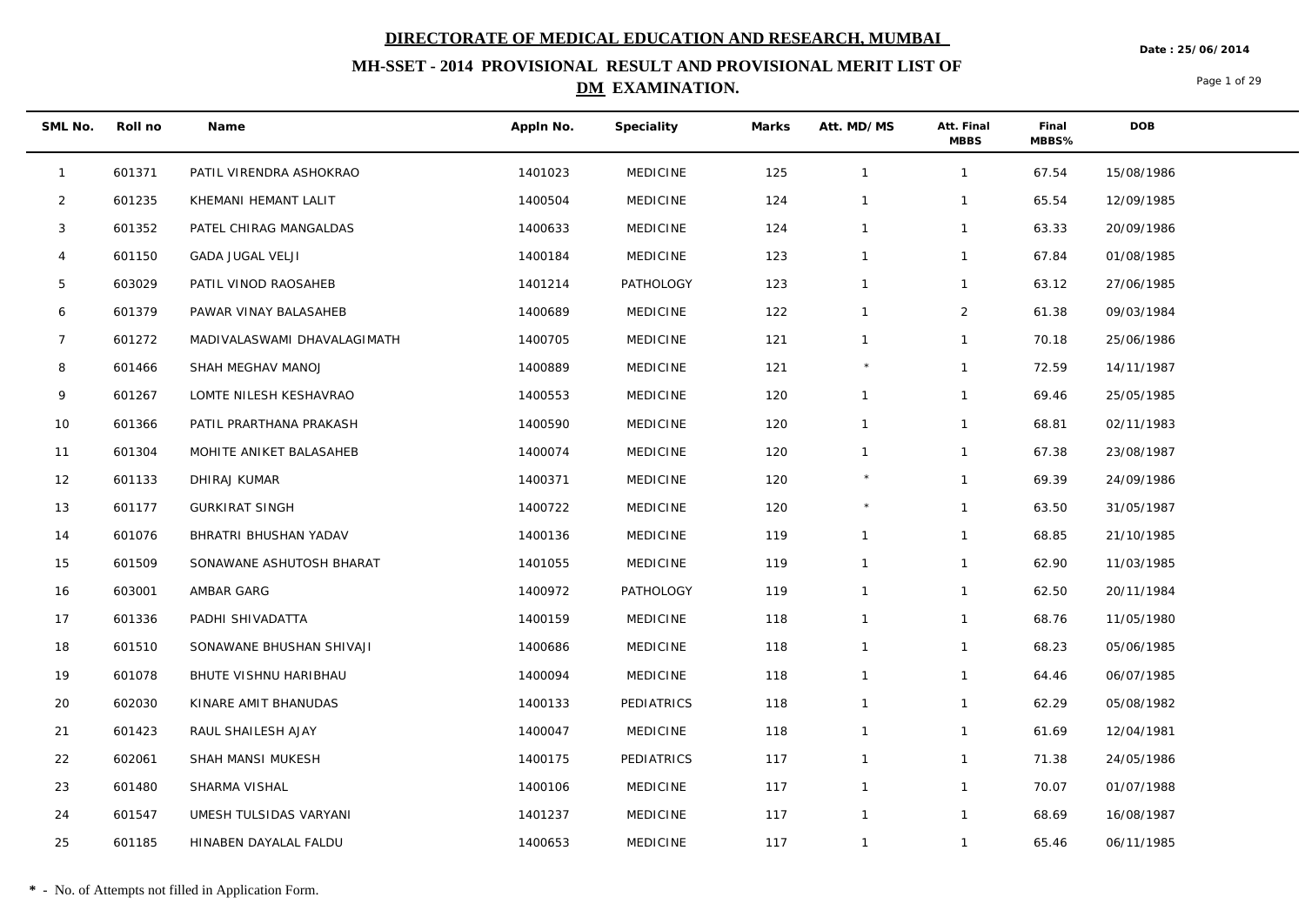**Date : 25/06/2014**

## **MH-SSET - 2014 PROVISIONAL RESULT AND PROVISIONAL MERIT LIST OF DM EXAMINATION.**

Page 2 of 29

| SML No. | Roll no | Name                          | Appln No. | Speciality      | Marks | Att. MD/MS     | Att. Final<br><b>MBBS</b> | Final<br>MBBS% | <b>DOB</b> |  |
|---------|---------|-------------------------------|-----------|-----------------|-------|----------------|---------------------------|----------------|------------|--|
| 26      | 601378  | PAWAR PRASHANT SURESH         | 1400303   | <b>MEDICINE</b> | 117   | $\overline{1}$ | $\mathbf{1}$              | 64.77          | 15/05/1986 |  |
| 27      | 601393  | PRATEIK PODDAR                | 1400183   | <b>MEDICINE</b> | 117   |                | $\mathbf{1}$              | 71.07          | 25/02/1987 |  |
| 28      | 601450  | SANTOSH N H                   | 1401006   | <b>MEDICINE</b> | 117   | $\star$        | $\mathbf{1}$              | 66.87          | 12/06/1985 |  |
| 29      | 601328  | NIKHIL SONTHALIA              | 1400171   | <b>MEDICINE</b> | 117   |                | $\mathbf{1}$              | 66.39          | 29/03/1988 |  |
| 30      | 601211  | KAHALEKAR VINIT VISHWESHWAR   | 1400252   | <b>MEDICINE</b> | 117   |                | $\mathbf{1}$              | 64.77          | 28/11/1986 |  |
| 31      | 601356  | PATEL RUCHIR                  | 1400234   | <b>MEDICINE</b> | 116   | $\mathbf{1}$   | $\mathbf{1}$              | 71.38          | 18/12/1987 |  |
| 32      | 601172  | <b>GOUTAM S VAGGAR</b>        | 1400992   | <b>MEDICINE</b> | 116   | $\overline{1}$ | $\mathbf{1}$              | 67.80          | 01/06/1984 |  |
| 33      | 603015  | GODKHINDI VISHWAPRIYA MAHADEV | 1400616   | PATHOLOGY       | 116   | $\mathbf{1}$   | $\mathbf{1}$              | 67.25          | 30/06/1985 |  |
| 34      | 601448  | SANKALECHA TUSHAR HIRALAL     | 1400647   | <b>MEDICINE</b> | 116   | $\mathbf{1}$   | $\mathbf{1}$              | 63.54          | 26/06/1985 |  |
| 35      | 601521  | SULTAN AMAR GAJANAN           | 1400896   | <b>MEDICINE</b> | 116   | $\mathbf{1}$   | $\mathbf{1}$              | 62.44          | 17/09/1984 |  |
| 36      | 601194  | JADHAV SWAPNIL NARAYAN        | 1400096   | <b>MEDICINE</b> | 116   | $\mathbf{1}$   | $\mathbf{1}$              | 61.67          | 10/06/1984 |  |
| 37      | 601102  | CHOKSI DHAVAL RAMESHCHANDRA   | 1400640   | <b>MEDICINE</b> | 116   | $\star$        | $\mathbf{1}$              | 69.58          | 16/08/1986 |  |
| 38      | 601092  | CHAUBAL ALISHA NITIN          | 1400980   | <b>MEDICINE</b> | 116   | $^{\star}$     | $\mathbf{1}$              | 66.34          | 28/01/1987 |  |
| 39      | 601044  | ASHWATHY HARIDAS              | 1400291   | <b>MEDICINE</b> | 116   |                | $\mathbf{1}$              | 58.85          | 04/02/1987 |  |
| 40      | 601426  | RAUT NIKHIL DATTATRAYA        | 1400611   | <b>MEDICINE</b> | 115   | $\overline{1}$ | $\mathbf{1}$              | 69.23          | 05/05/1985 |  |
| 41      | 601545  | UDGIRKAR SUHAS SUDHAKARRAO    | 1401235   | <b>MEDICINE</b> | 115   | $\mathbf{1}$   | $\mathbf{1}$              | 67.38          | 01/08/1987 |  |
| 42      | 601354  | PATEL JIGNESH                 | 1400015   | <b>MEDICINE</b> | 115   | $\mathbf{1}$   | $\mathbf{1}$              | 65.58          | 25/03/1987 |  |
| 43      | 601444  | SANGEET SAWRAV                | 1400204   | <b>MEDICINE</b> | 115   | $\mathbf{1}$   | $\mathbf{1}$              | 65.23          | 17/04/1983 |  |
| 44      | 601134  | DHKATE TUSHAR ARUN            | 1401199   | <b>MEDICINE</b> | 115   | $\mathbf{1}$   | $\mathbf{1}$              | 62.69          | 18/05/1986 |  |
| 45      | 601070  | BHARGAVA RISHI ASHOKKUMAR     | 1400300   | <b>MEDICINE</b> | 115   |                | $\mathbf{1}$              | 65.87          | 20/10/1986 |  |
| 46      | 601247  | KRISHNA SOMANI                | 1400729   | <b>MEDICINE</b> | 115   | $\star$        | $\mathbf{1}$              | 65.69          | 13/01/1987 |  |
| 47      | 603023  | NESARGI ADITYA MILIND         | 1400910   | PATHOLOGY       | 115   |                | $\mathbf{1}$              | 64.96          | 01/11/1985 |  |
| 48      | 601348  | PARIKH ROHAN PRAVINBHAI       | 1400168   | <b>MEDICINE</b> | 114   | $\mathbf{1}$   | $\mathbf{1}$              | 69.53          | 09/09/1986 |  |
| 49      | 601555  | VEKHANDE CHETAN CHANDRAKANT   | 1400067   | <b>MEDICINE</b> | 114   | $\mathbf{1}$   | $\mathbf{1}$              | 67.09          | 08/04/1986 |  |
| 50      | 601382  | PHUTANE MUKUND VASANTRAO      | 1400711   | <b>MEDICINE</b> | 114   | $\overline{2}$ | $\mathbf{1}$              | 63.54          | 18/01/1985 |  |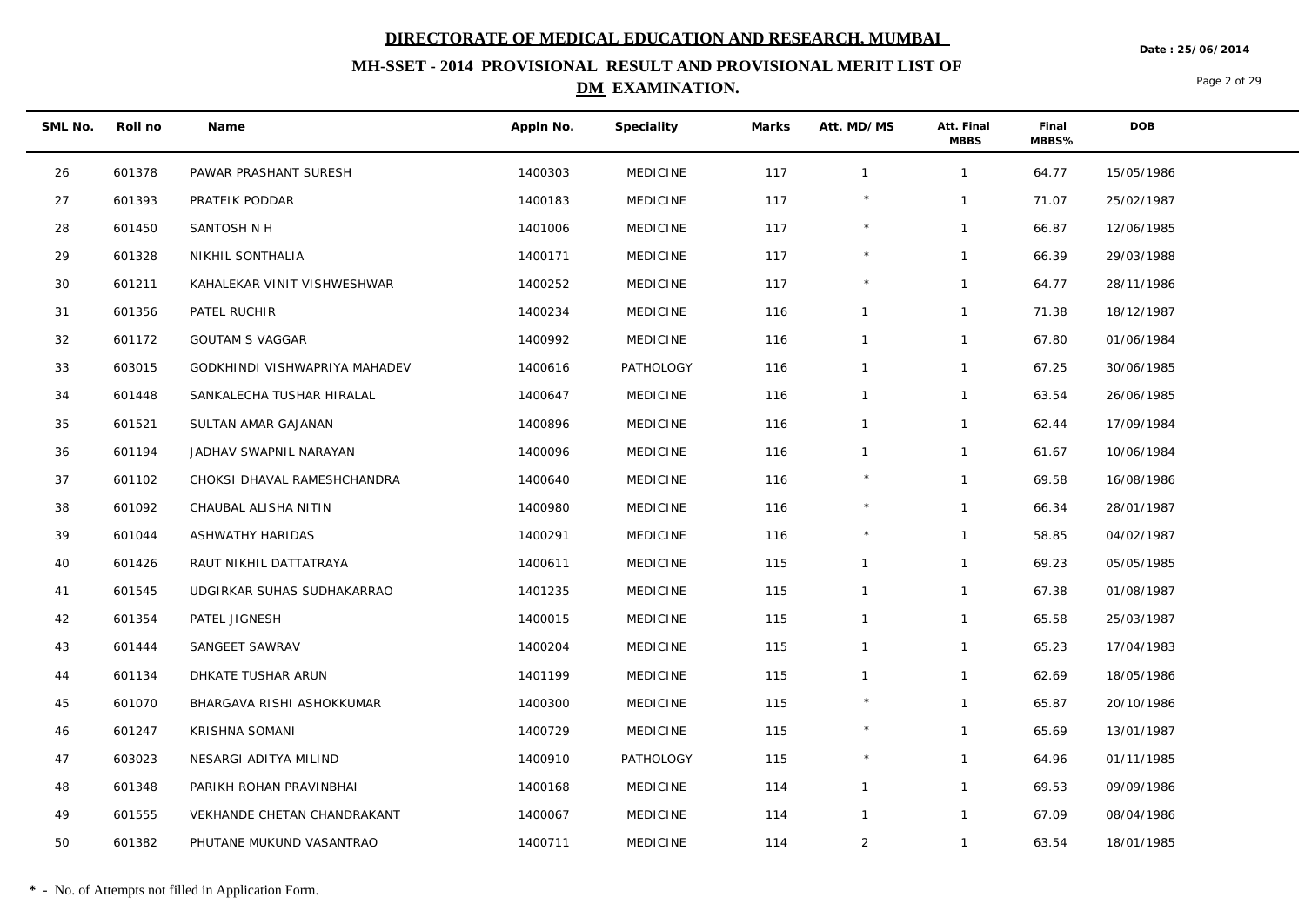**MH-SSET - 2014 PROVISIONAL RESULT AND PROVISIONAL MERIT LIST OF** 

### **DM EXAMINATION.**

Page 3 of 29

**Date : 25/06/2014**

| SML No. | Roll no | Name                             | Appln No. | Speciality      | Marks | Att. MD/MS     | Att. Final<br><b>MBBS</b> | Final<br>MBBS% | <b>DOB</b> |
|---------|---------|----------------------------------|-----------|-----------------|-------|----------------|---------------------------|----------------|------------|
| 51      | 601071  | BHATTI AMIT ASHOK                | 1400673   | MEDICINE        | 114   | $\star$        | $\mathbf{1}$              | 69.38          | 29/03/1987 |
| 52      | 601369  | PATIL SARIKA BAPUSO              | 1400691   | <b>MEDICINE</b> | 114   | $\star$        | $\mathbf{1}$              | 66.94          | 01/09/1985 |
| 53      | 601060  | BEEDKAR AMEY ARUN                | 1401027   | <b>MEDICINE</b> | 114   | $^{\star}$     | $\mathbf{1}$              | 66.30          | 17/01/1986 |
| 54      | 601350  | PATEL AMIT KARSAN                | 1400318   | <b>MEDICINE</b> | 114   | $\star$        | $\mathbf{1}$              | 63.23          | 02/01/1985 |
| 55      | 601090  | CHANDNANI SANJAY JAGDISH         | 1400580   | <b>MEDICINE</b> | 114   |                | $\mathbf{1}$              | 61.45          | 31/05/1986 |
| 56      | 601287  | MANOJKUMAR PATIL                 | 1400739   | <b>MEDICINE</b> | 113   | $\mathbf{1}$   | $\mathbf{1}$              | 68.92          | 04/12/1985 |
| 57      | 601008  | AENDOLE DEEPALI BHAGWAN          | 1400427   | <b>MEDICINE</b> | 113   | $\mathbf{1}$   | $\mathbf{1}$              | 68.69          | 24/10/1985 |
| 58      | 601524  | SUPARNA AJIT RAO                 | 1401521   | <b>MEDICINE</b> | 113   | $\mathbf{1}$   | $\mathbf{1}$              | 66.98          | 31/01/1986 |
| 59      | 601494  | SHRINIVAS A PATIL                | 1400595   | <b>MEDICINE</b> | 113   | $\mathbf{1}$   | $\mathbf{1}$              | 66.38          | 18/03/1984 |
| 60      | 601021  | AMIT SATENDRA JAIN               | 1400650   | <b>MEDICINE</b> | 113   | $\mathbf{1}$   | $\mathbf{1}$              | 63.76          | 28/06/1986 |
| 61      | 601245  | KOTHARI KAUMIL VIPUL             | 1400709   | <b>MEDICINE</b> | 113   | $\mathbf{1}$   | $\mathbf{1}$              | 62.30          | 21/04/1987 |
| 62      | 601283  | MANE MAHESHKUMAR DARYAPPA        | 1400102   | <b>MEDICINE</b> | 113   | $\mathbf{1}$   | $\mathbf{1}$              | 62.00          | 13/04/1987 |
| 63      | 603004  | BALAR HASMUKHKUMAR RANACHHODBHAI | 1400383   | PATHOLOGY       | 113   | $\mathbf{1}$   | $\mathbf{1}$              | 59.92          | 01/05/1987 |
| 64      | 601435  | SAGAR DESAI                      | 1401051   | <b>MEDICINE</b> | 113   | $\overline{2}$ | $\mathbf{1}$              | 63.20          | 13/01/1986 |
| 65      | 602058  | SANDEEP PREMNARAYAN CHAURASIA    | 1400003   | PEDIATRICS      | 113   | 3              | $\mathbf{1}$              | 59.30          | 23/01/1978 |
| 66      | 601364  | PATIL NAHUSH DILIP               | 1400254   | <b>MEDICINE</b> | 113   |                | $\star$                   | 62.00          | 16/01/1986 |
| 67      | 601455  | SATYAM SATYARTH                  | 1400786   | <b>MEDICINE</b> | 112   | $\mathbf{1}$   | $\mathbf{1}$              | 71.07          | 06/08/1987 |
| 68      | 601396  | PREETAM KUMAR                    | 1400613   | <b>MEDICINE</b> | 112   | $\mathbf{1}$   | $\mathbf{1}$              | 70.61          | 03/08/1984 |
| 69      | 601497  | SHWETA                           | 1400612   | <b>MEDICINE</b> | 112   | $\mathbf{1}$   | $\mathbf{1}$              | 69.20          | 09/07/1987 |
| 70      | 608004  | DIAS RAYLENE JOSINHO             | 1400479   | ANESTHESIA      | 112   | $\mathbf{1}$   | $\mathbf{1}$              | 69.00          | 02/04/1982 |
| 71      | 601307  | MONIKA SHARMA                    | 1400019   | <b>MEDICINE</b> | 112   | $\mathbf{1}$   | $\mathbf{1}$              | 68.54          | 21/12/1986 |
| 72      | 601445  | SANGOI PARIN CHANDRAKANT         | 1400091   | <b>MEDICINE</b> | 112   | $\mathbf{1}$   | $\mathbf{1}$              | 66.26          | 16/12/1984 |
| 73      | 601437  | SALIL MILIND VAIDYA              | 1401013   | <b>MEDICINE</b> | 112   | $\mathbf{1}$   | $\mathbf{1}$              | 65.13          | 20/12/1985 |
| 74      | 601294  | MAYUR VINAYAKRAO PATIL           | 1400621   | <b>MEDICINE</b> | 112   | $\mathbf{1}$   | $\mathbf{1}$              | 64.76          | 14/03/1987 |
| 75      | 602034  | MADHUSUDHAN D S                  | 1400032   | PEDIATRICS      | 112   | $\mathbf{1}$   | $\mathbf{1}$              | 64.45          | 16/05/1985 |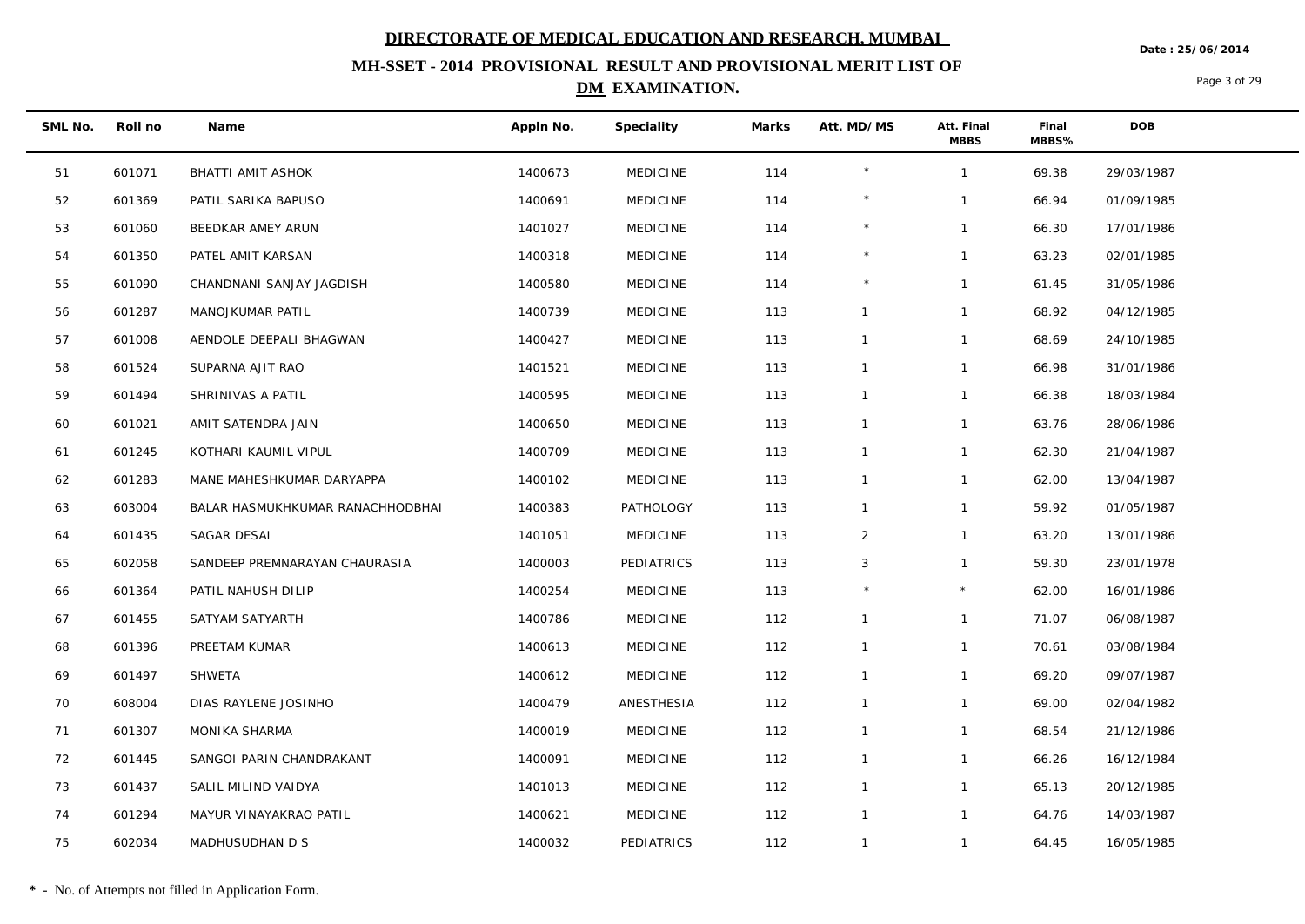**Date : 25/06/2014**

## **MH-SSET - 2014 PROVISIONAL RESULT AND PROVISIONAL MERIT LIST OF DM EXAMINATION.**

Page 4 of 29

| SML No. | Roll no | Name                              | Appln No. | Speciality       | Marks | Att. MD/MS     | Att. Final<br><b>MBBS</b> | Final<br>MBBS% | <b>DOB</b> |  |
|---------|---------|-----------------------------------|-----------|------------------|-------|----------------|---------------------------|----------------|------------|--|
| 76      | 601057  | BANODE RITESHKUMAR KRISHNANARAYAN | 1400060   | <b>MEDICINE</b>  | 112   | $\overline{1}$ | $\mathbf{1}$              | 64.07          | 01/12/1982 |  |
| 77      | 601347  | PARIKH PALLAV YOGESHBHAI          | 1400093   | <b>MEDICINE</b>  | 112   | $\mathbf{1}$   | $\mathbf{1}$              | 62.46          | 06/09/1986 |  |
| 78      | 601537  | THAKKAR MAYUR DEEPAK              | 1400829   | <b>MEDICINE</b>  | 112   | $\overline{1}$ | $\mathbf{1}$              | 62.21          | 07/03/1985 |  |
| 79      | 601218  | KAMBLE ANIKET NAMDEV              | 1400799   | <b>MEDICINE</b>  | 112   | $\overline{1}$ | $\mathbf{1}$              | 59.46          | 26/02/1986 |  |
| 80      | 602010  | BHISIKAR SWAPNIL MADHUSUDAN       | 1401008   | PEDIATRICS       | 112   | $\overline{2}$ | $\mathbf{1}$              | 68.76          | 26/03/1985 |  |
| 81      | 601035  | ANSARI BASHEERUDDIN SHAMSUDDIN    | 1401251   | <b>MEDICINE</b>  | 112   | $^{\star}$     | $\mathbf{1}$              | 69.54          | 17/11/1986 |  |
| 82      | 603036  | <b>VINODHINI</b>                  | 1400643   | <b>PATHOLOGY</b> | 112   | $\star$        | $\mathbf{1}$              | 69.39          | 04/11/1986 |  |
| 83      | 601317  | NADAF SWALEHA NURULLA             | 1400752   | <b>MEDICINE</b>  | 112   |                | $\mathbf{1}$              | 68.77          | 21/12/1986 |  |
| 84      | 601233  | KHAIRNAR HARSHAD BHAGWANT         | 1400726   | <b>MEDICINE</b>  | 112   | $\star$        | $\mathbf{1}$              | 64.73          | 07/09/1986 |  |
| 85      | 601253  | KULKARNI AARATI RAVINDRA          | 1400429   | <b>MEDICINE</b>  | 111   | $\mathbf{1}$   | $\mathbf{1}$              | 70.00          | 19/08/1985 |  |
| 86      | 601256  | KULKARNI RAHUL SUHAS              | 1400050   | <b>MEDICINE</b>  | 111   | $\overline{1}$ | $\mathbf{1}$              | 69.39          | 22/12/1985 |  |
| 87      | 601422  | RATNAPARKHI GAURAV TRIMBAK        | 1400632   | <b>MEDICINE</b>  | 111   | $\overline{1}$ | $\mathbf{1}$              | 69.23          | 16/01/1986 |  |
| 88      | 601271  | MADHUSUDAN                        | 1401096   | <b>MEDICINE</b>  | 111   | $\overline{1}$ | $\mathbf{1}$              | 68.56          | 09/05/1986 |  |
| 89      | 602075  | TORKADI RUSHITA APPASAHEB         | 1400944   | PEDIATRICS       | 111   | $\overline{1}$ | $\mathbf{1}$              | 68.54          | 16/02/1987 |  |
| 90      | 601556  | VIJAY KUMAR GHODELA               | 1401046   | <b>MEDICINE</b>  | 111   | $\overline{1}$ | $\mathbf{1}$              | 67.30          | 11/10/1988 |  |
| 91      | 601376  | PAWAR ANKUSH RAMBHAU              | 1400301   | <b>MEDICINE</b>  | 111   | $\overline{1}$ | $\mathbf{1}$              | 66.79          | 29/12/1986 |  |
| 92      | 601045  | ASHWIN PATIL                      | 1400795   | <b>MEDICINE</b>  | 111   | $\overline{1}$ | $\mathbf{1}$              | 65.62          | 07/02/1986 |  |
| 93      | 602046  | PATEL JAIKUMAR SHYAMJI            | 1400583   | PEDIATRICS       | 111   | $\overline{1}$ | $\mathbf{1}$              | 64.88          | 06/12/1986 |  |
| 94      | 601355  | PATEL KEYURKUMAR BHAVANBHAI       | 1401398   | <b>MEDICINE</b>  | 111   | $\mathbf{1}$   | $\mathbf{1}$              | 64.53          | 24/06/1986 |  |
| 95      | 601345  | PAREKH HARSH YOGESHKUMAR          | 1400842   | <b>MEDICINE</b>  | 111   | $\mathbf{1}$   | $\mathbf{1}$              | 63.66          | 09/01/1985 |  |
| 96      | 601069  | BHARGAVA PRABHAT GHANSHYAM        | 1400880   | <b>MEDICINE</b>  | 111   | $\overline{1}$ | $\mathbf{1}$              | 62.60          | 06/11/1986 |  |
| 97      | 601568  | WAGH ONKAR DEVIPRASAD             | 1400812   | <b>MEDICINE</b>  | 111   | $\mathbf{1}$   | $\mathbf{1}$              | 61.52          | 28/04/1985 |  |
| 98      | 602036  | MANOJ KUMAR SHARMA                | 1400704   | PEDIATRICS       | 111   | $\overline{2}$ | $\mathbf{1}$              | 61.08          | 08/01/1972 |  |
| 99      | 601210  | KAGNE SONALI SHIVAJI              | 1400116   | <b>MEDICINE</b>  | 111   | $^{\star}$     | $\mathbf{1}$              | 66.41          | 13/06/1988 |  |
| 100     | 601577  | ZANWAR ABHISHEK ARVIND            | 1401240   | <b>MEDICINE</b>  | 111   | $\ast$         | $\mathbf{1}$              | 65.61          | 28/06/1985 |  |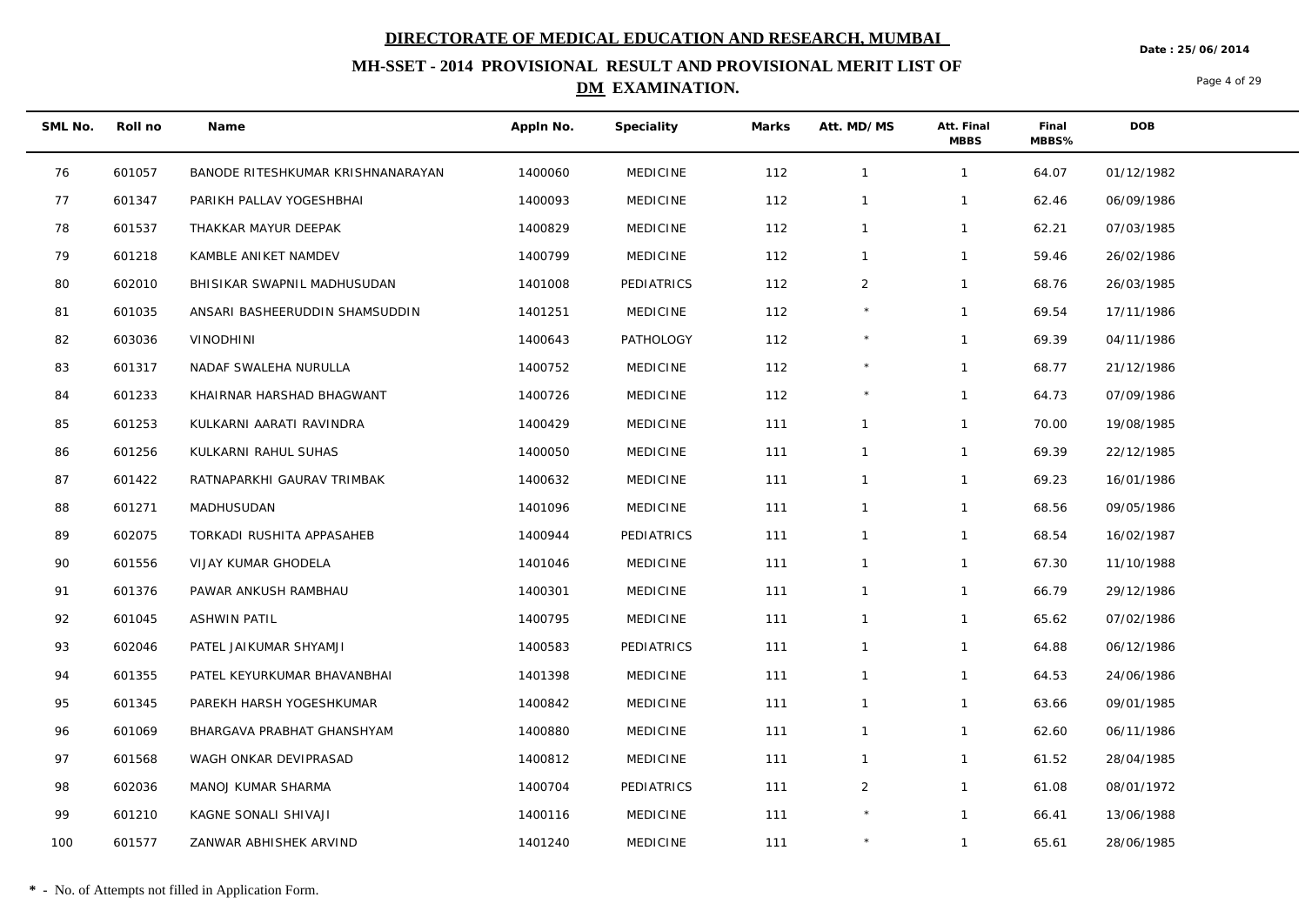**Date : 25/06/2014**

## **MH-SSET - 2014 PROVISIONAL RESULT AND PROVISIONAL MERIT LIST OF DM EXAMINATION.**

Page 5 of 29

| SML No. | Roll no | Name                       | Appln No. | Speciality       | Marks | Att. MD/MS     | Att. Final<br><b>MBBS</b> | Final<br>MBBS% | <b>DOB</b> |
|---------|---------|----------------------------|-----------|------------------|-------|----------------|---------------------------|----------------|------------|
| 101     | 601125  | DESHPANDE SAURABH AJIT     | 1400497   | <b>MEDICINE</b>  | 111   | $^{\star}$     | $\mathbf{1}$              | 65.27          | 24/08/1986 |
| 102     | 601028  | ANIKETHANA G V             | 1401393   | <b>MEDICINE</b>  | 111   | $^{\star}$     | $\mathbf{1}$              | 63.58          | 24/05/1986 |
| 103     | 601027  | ANANDH K                   | 1400381   | <b>MEDICINE</b>  | 110   | $\mathbf{1}$   | $\mathbf{1}$              | 73.72          | 15/04/1988 |
| 104     | 601220  | KANKARE SWAPNIL BABUAPPA   | 1400996   | <b>MEDICINE</b>  | 110   | $\overline{1}$ | $\mathbf{1}$              | 70.76          | 30/08/1985 |
| 105     | 601454  | SATYAM RAJVANSHI           | 1400874   | <b>MEDICINE</b>  | 110   | $\mathbf{1}$   | $\mathbf{1}$              | 69.80          | 16/12/1986 |
| 106     | 608008  | KARNIK PRIYANKA PRADEEP    | 1401397   | ANESTHESIA       | 110   | $\overline{1}$ | $\mathbf{1}$              | 68.00          | 10/03/1985 |
| 107     | 601428  | RELWANI PRAKASH RAM        | 1401049   | <b>MEDICINE</b>  | 110   | $\mathbf{1}$   | $\mathbf{1}$              | 67.86          | 18/06/1985 |
| 108     | 601367  | PATIL RAKESH UKHAJIRAO     | 1400210   | <b>MEDICINE</b>  | 110   | $\overline{1}$ | $\mathbf{1}$              | 67.62          | 12/05/1983 |
| 109     | 601372  | PATKAR SALIL VIJAY         | 1400530   | <b>MEDICINE</b>  | 110   | $\mathbf{1}$   | $\mathbf{1}$              | 67.07          | 20/06/1985 |
| 110     | 601476  | SHANKAR RAMDAS RAIKAR      | 1400460   | <b>MEDICINE</b>  | 110   | $\overline{1}$ | $\mathbf{1}$              | 64.64          | 01/12/1981 |
| 111     | 602059  | SANTOSHKUMAR AMBULGE       | 1400930   | PEDIATRICS       | 110   | $\mathbf{1}$   | $\mathbf{1}$              | 64.30          | 05/12/1981 |
| 112     | 601128  | DHAMPALWAR SWAPNIL RAMESH  | 1400071   | <b>MEDICINE</b>  | 110   | $\overline{1}$ | $\mathbf{1}$              | 63.69          | 31/01/1987 |
| 113     | 601475  | SHAM PRABHAKAR KAMBLE      | 1400132   | <b>MEDICINE</b>  | 110   | $\overline{1}$ | $\mathbf{1}$              | 62.22          | 05/03/1984 |
| 114     | 601207  | K VISHNU VARDHAN REDDY     | 1400903   | <b>MEDICINE</b>  | 110   | $\mathbf{1}$   | $\mathbf{1}$              | 61.61          | 08/08/1986 |
| 115     | 601232  | KENDRE PRADIP PIRAJI       | 1400276   | <b>MEDICINE</b>  | 110   | $\overline{2}$ | $\mathbf{1}$              | 62.38          | 06/12/1983 |
| 116     | 601578  | ZANWAR GAJANAN JAYPRAKASH  | 1400767   | <b>MEDICINE</b>  | 110   | $\overline{2}$ | $\mathbf{1}$              | 61.07          | 10/06/1985 |
| 117     | 601518  | SRIDHAR SUNDARAM           | 1400579   | <b>MEDICINE</b>  | 110   | $\star$        | $\mathbf{1}$              | 71.84          | 14/03/1988 |
| 118     | 601121  | DESHMUKH PRACHI JANAKRAJ   | 1400109   | <b>MEDICINE</b>  | 110   | $^{\star}$     | $\mathbf{1}$              | 66.48          | 23/02/1987 |
| 119     | 601123  | DESHMUKH VIKRANT VAIJANATH | 1401213   | <b>MEDICINE</b>  | 110   | $\star$        | $\mathbf{1}$              | 63.54          | 20/09/1986 |
| 120     | 603006  | BHAYEKAR PALLAVI DINESHRAO | 1401427   | <b>PATHOLOGY</b> | 110   |                | $\mathbf{1}$              | 60.45          | 19/10/1985 |
| 121     | 601468  | SHAH NEHA MAHENDRA         | 1400401   | <b>MEDICINE</b>  | 109   | $\overline{1}$ | $\mathbf{1}$              | 71.29          | 29/06/1985 |
| 122     | 601536  | THAKARE SAYALI BHALCHANDRA | 1400915   | <b>MEDICINE</b>  | 109   | $\overline{1}$ | $\mathbf{1}$              | 70.91          | 24/09/1985 |
| 123     | 602049  | PATIL VISHAL VIJAYRAO      | 1400804   | PEDIATRICS       | 109   | $\mathbf{1}$   | $\mathbf{1}$              | 69.39          | 21/10/1983 |
| 124     | 603002  | AMIT RAVINDRABHAI KHURANA  | 1401356   | <b>PATHOLOGY</b> | 109   | $\overline{1}$ | $\mathbf{1}$              | 66.08          | 03/09/1983 |
| 125     | 601308  | MORE ANIRUDDHA VASANT      | 1400069   | <b>MEDICINE</b>  | 109   | $\overline{1}$ | $\mathbf{1}$              | 63.30          | 11/12/1983 |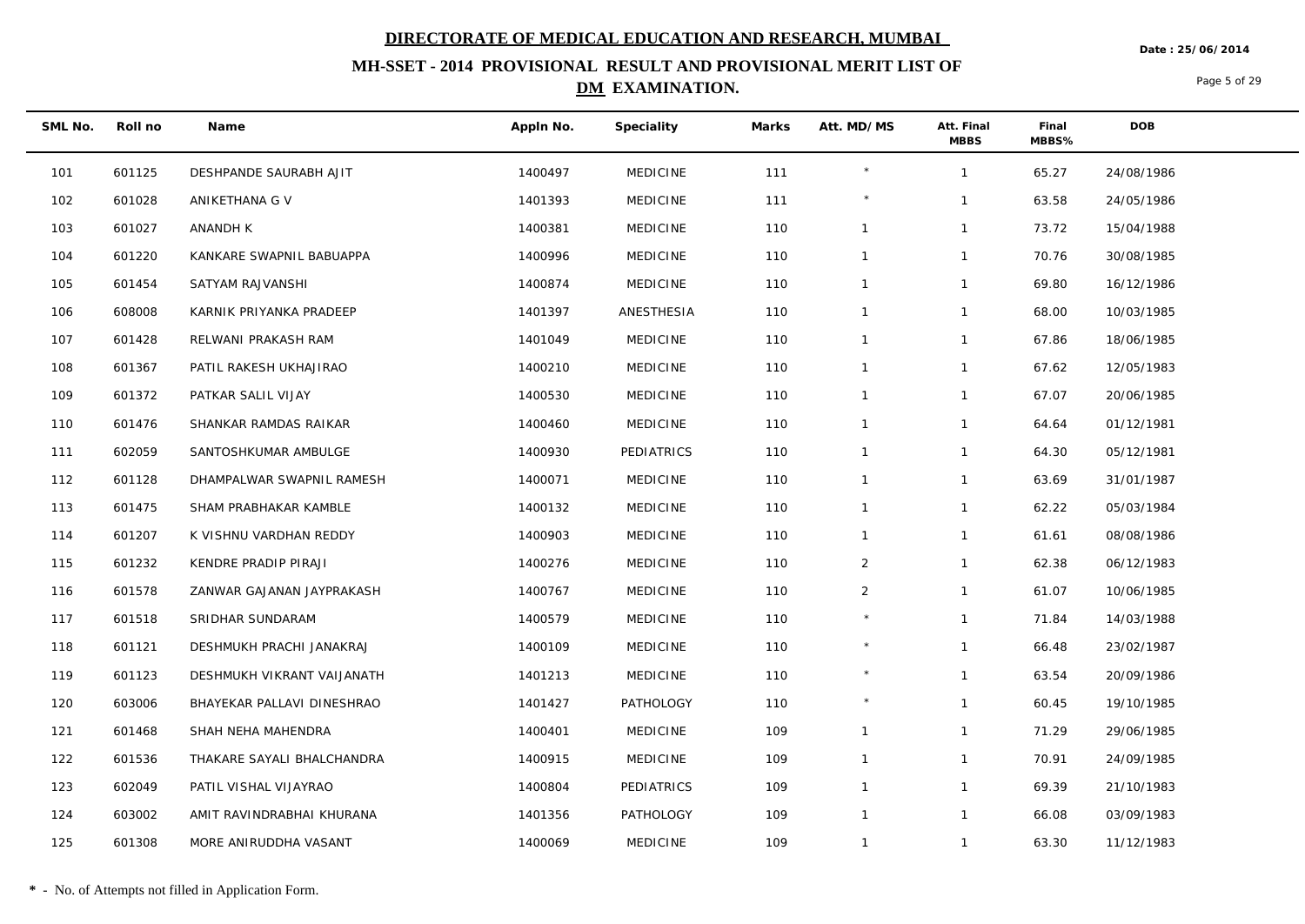**Date : 25/06/2014**

## **MH-SSET - 2014 PROVISIONAL RESULT AND PROVISIONAL MERIT LIST OF DM EXAMINATION.**

Page 6 of 29

| SML No. | Roll no | Name                         | Appln No. | Speciality      | Marks | Att. MD/MS     | Att. Final<br><b>MBBS</b> | Final<br>MBBS% | DOB        |
|---------|---------|------------------------------|-----------|-----------------|-------|----------------|---------------------------|----------------|------------|
| 126     | 602001  | JAIN RISHABH PRAKASH         | 1400200   | PEDIATRICS      | 109   | $\mathbf{1}$   | $\mathbf{1}$              | 63.06          | 01/12/1983 |
| 127     | 601136  | <b>DINESH</b>                | 1400672   | <b>MEDICINE</b> | 109   | $\mathbf{1}$   | $\mathbf{1}$              | 63.00          | 14/12/1983 |
| 128     | 602065  | SOMKUWAR ANAND SURESH        | 1400056   | PEDIATRICS      | 109   | $\mathbf{1}$   | $\mathbf{1}$              | 62.84          | 09/08/1985 |
| 129     | 601410  | RAJESH KUMAR SHARMA          | 1400665   | <b>MEDICINE</b> | 109   | $\overline{1}$ | $\mathbf{1}$              | 61.00          | 13/07/1980 |
| 130     | 601095  | CHAUGULE HEMANT RAMESH       | 1401029   | <b>MEDICINE</b> | 109   | $\mathbf{1}$   | $\mathbf{1}$              | 60.84          | 04/02/1985 |
| 131     | 601544  | TURKAR SIDDHARTH WAMAN       | 1401179   | <b>MEDICINE</b> | 109   | $\mathbf{1}$   | $\mathbf{1}$              | 60.02          | 04/04/1987 |
| 132     | 601565  | VORA CHAKOR SUNIL            | 1400724   | <b>MEDICINE</b> | 109   | $\star$        | $\mathbf{1}$              | 66.10          | 20/09/1986 |
| 133     | 601299  | MISHRA ASHISH SANTOSH        | 1400298   | <b>MEDICINE</b> | 109   | $^{\star}$     | $\mathbf{1}$              | 63.69          | 05/03/1987 |
| 134     | 601203  | <b>JOSHI AMIT DILIP</b>      | 1400376   | <b>MEDICINE</b> | 108   | $\mathbf{1}$   | $\mathbf{1}$              | 71.45          | 15/01/1984 |
| 135     | 601569  | WAKHARE PAVAN SHRIPATI       | 1400365   | <b>MEDICINE</b> | 108   | $\mathbf{1}$   | $\mathbf{1}$              | 68.32          | 07/03/1987 |
| 136     | 601321  | NARENDRA                     | 1400662   | <b>MEDICINE</b> | 108   | $\mathbf{1}$   | $\mathbf{1}$              | 67.07          | 11/02/1988 |
| 137     | 602067  | SRIKANTH K P                 | 1400127   | PEDIATRICS      | 108   | $\overline{1}$ | $\mathbf{1}$              | 65.13          | 04/04/1986 |
| 138     | 601553  | VASIM JAVED MUJAWAR          | 1400080   | <b>MEDICINE</b> | 108   | $\mathbf{1}$   | $\mathbf{1}$              | 65.00          | 31/01/1986 |
| 139     | 601357  | PATEL TEJAS JAYNTILAL        | 1400325   | <b>MEDICINE</b> | 108   | $\mathbf{1}$   | $\mathbf{1}$              | 63.92          | 30/11/1986 |
| 140     | 601093  | CHAUDHARI AMIT LUMDAS        | 1400431   | <b>MEDICINE</b> | 108   | $\mathbf{1}$   | $\mathbf{1}$              | 63.28          | 05/06/1985 |
| 141     | 601492  | SHIVDE SONIA RAVINDRA        | 1400962   | <b>MEDICINE</b> | 108   | $\mathbf{1}$   | $\mathbf{1}$              | 61.76          | 12/11/1985 |
| 142     | 601433  | RUPESH KUMAR KEJRIWAL        | 1400576   | <b>MEDICINE</b> | 108   | $\mathbf{1}$   | $\mathbf{1}$              | 59.00          | 23/07/1978 |
| 143     | 601147  | DYANESHWAR CHAMPATRAO ASOLE  | 1400471   | <b>MEDICINE</b> | 108   | $\mathbf{1}$   | $\mathbf{1}$              | 57.26          | 04/05/1980 |
| 144     | 601124  | DESHPANDE RAHUL BHARAT       | 1400952   | <b>MEDICINE</b> | 108   | $\mathbf{1}$   | $\mathbf{1}$              | 57.08          | 24/11/1984 |
| 145     | 601135  | DHRUV BATRA                  | 1401321   | <b>MEDICINE</b> | 108   | $\star$        | $\mathbf{1}$              | 73.43          | 13/02/1988 |
| 146     | 601237  | KISHAN D                     | 1401081   | <b>MEDICINE</b> | 108   | $\star$        | $\mathbf{1}$              | 70.77          | 24/02/1986 |
| 147     | 601341  | PANDURANGA                   | 1400638   | <b>MEDICINE</b> | 108   |                | $\mathbf{1}$              | 68.47          | 12/06/1987 |
| 148     | 601138  | DODMANI MANISH CHIDANANDSING | 1400717   | <b>MEDICINE</b> | 108   | $^{\star}$     | $\mathbf{1}$              | 64.42          | 18/09/1986 |
| 149     | 601570  | WANJARI SHASHANK JAGDISH     | 1401347   | <b>MEDICINE</b> | 108   | $\star$        | $\mathbf{1}$              | 63.96          | 21/04/1985 |
| 150     | 601012  | AHER MAHESH UTTAMRAO         | 1400389   | <b>MEDICINE</b> | 108   | $\star$        | $\mathbf{1}$              | 62.82          | 16/06/1986 |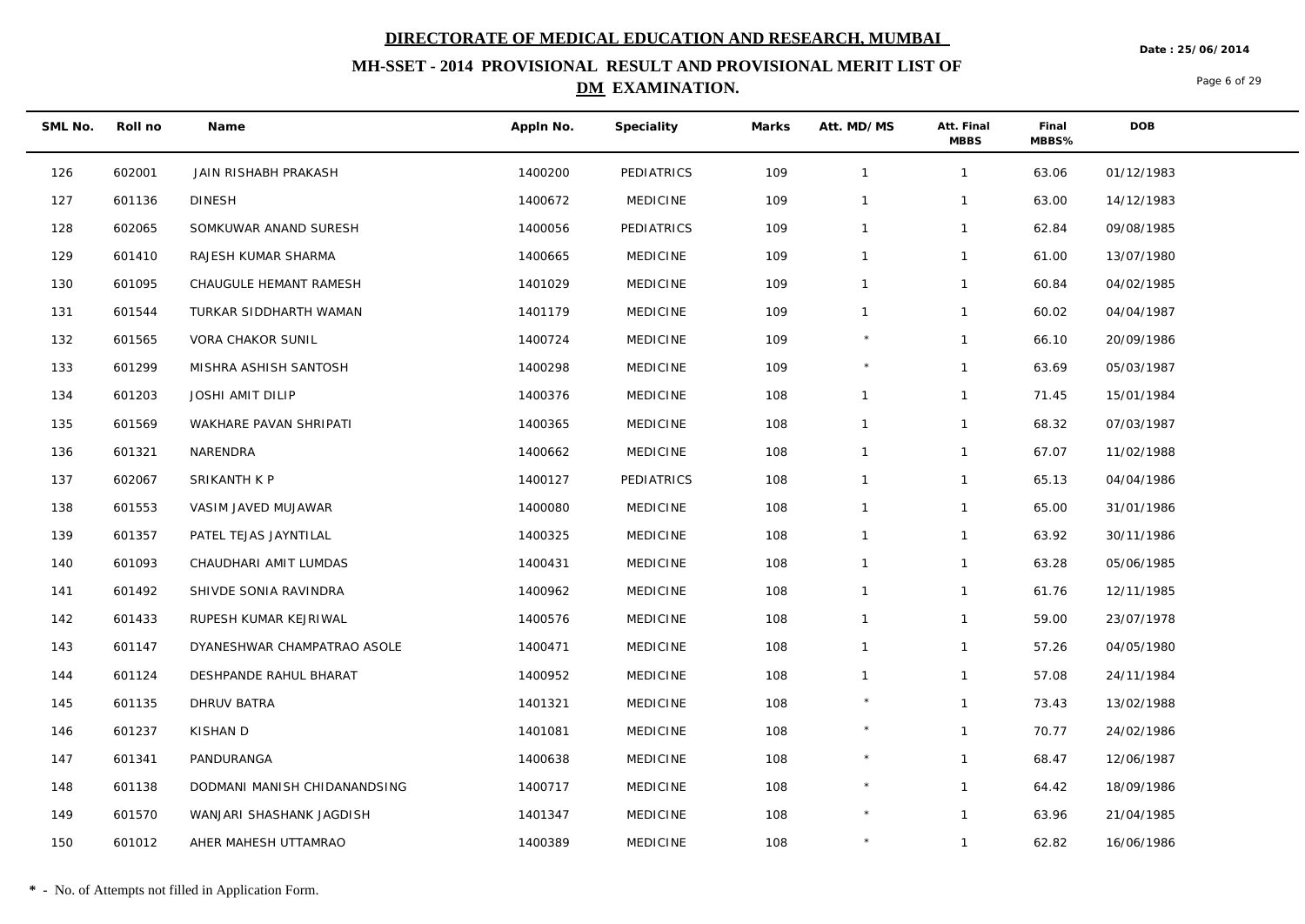**Date : 25/06/2014**

## **MH-SSET - 2014 PROVISIONAL RESULT AND PROVISIONAL MERIT LIST OF DM EXAMINATION.**

Page 7 of 29

| SML No. | Roll no | Name                                            | Appln No. | Speciality      | Marks | Att. MD/MS     | Att. Final<br><b>MBBS</b> | Final<br>MBBS% | DOB        |
|---------|---------|-------------------------------------------------|-----------|-----------------|-------|----------------|---------------------------|----------------|------------|
| 151     | 601474  | SHAKTI PRASAD CHOUDHURY                         | 1400684   | <b>MEDICINE</b> | 108   | $\star$        | $\mathbf{1}$              | 58.92          | 06/08/1984 |
| 152     | 601201  | JHA MUKESH JITENDRA                             | 1401044   | <b>MEDICINE</b> | 108   | $\star$        | $\overline{2}$            | 60.38          | 21/11/1986 |
| 153     | 601117  | DEEPTI VISHWANATHAN                             | 1401094   | <b>MEDICINE</b> | 107   | $\mathbf{1}$   | $\mathbf{1}$              | 71.55          | 18/05/1985 |
| 154     | 601036  | ANSARI KINAZ SALIM                              | 1401022   | <b>MEDICINE</b> | 107   | $\mathbf{1}$   | $\mathbf{1}$              | 71.38          | 29/06/1986 |
| 155     | 601005  | ABHISHEK PATIL                                  | 1400991   | <b>MEDICINE</b> | 107   | $\mathbf{1}$   | $\mathbf{1}$              | 69.16          | 21/06/1987 |
| 156     | 601276  | MAHAMINE KAUSTUBH SURYAKANT                     | 1400022   | <b>MEDICINE</b> | 107   | $\mathbf{1}$   | $\mathbf{1}$              | 68.40          | 29/03/1984 |
| 157     | 601087  | CHALWADE RAHUL SUBHASHRAO                       | 1400150   | <b>MEDICINE</b> | 107   | $\mathbf{1}$   | $\mathbf{1}$              | 66.74          | 31/05/1987 |
| 158     | 601049  | AYAZ AHMED                                      | 1400522   | <b>MEDICINE</b> | 107   | $\mathbf{1}$   | $\mathbf{1}$              | 65.70          | 02/06/1985 |
| 159     | 601141  | DOSHI VIPUL ARINJAY                             | 1400825   | <b>MEDICINE</b> | 107   | $\mathbf{1}$   | $\mathbf{1}$              | 63.20          | 26/11/1985 |
| 160     | 601456  | SAURABH ARVIND POTDAR                           | 1400601   | <b>MEDICINE</b> | 107   | $\mathbf{1}$   | $\mathbf{1}$              | 62.84          | 25/04/1986 |
| 161     | 601179  | HARISH ORUGANTI                                 | 1400945   | <b>MEDICINE</b> | 107   | $\mathbf{1}$   | $\mathbf{1}$              | 62.30          | 16/10/1981 |
| 162     | 601488  | SHINDE SAIPRASAD GANGADHAR                      | 1400549   | <b>MEDICINE</b> | 107   | $\mathbf{1}$   | $\mathbf{1}$              | 62.15          | 07/07/1984 |
| 163     | 601384  | PINAKIN                                         | 1400803   | <b>MEDICINE</b> | 107   | $\mathbf{1}$   | $\mathbf{1}$              | 59.21          | 23/04/1986 |
| 164     | 601163  | <b>GEETHALAKSHMI S</b>                          | 1401066   | <b>MEDICINE</b> | 107   | $\mathbf{1}$   | $\overline{2}$            | 70.00          | 13/10/1986 |
| 165     | 601212  | KAILAS MIRCHE                                   | 1400776   | <b>MEDICINE</b> | 107   | $\mathbf{1}$   | $\overline{2}$            | 64.15          | 06/04/1985 |
| 166     | 601189  | HUMANE DHAMMDEEP RAHUL                          | 1400453   | <b>MEDICINE</b> | 107   | $\mathbf{1}$   | $\overline{2}$            | 61.07          | 28/01/1983 |
| 167     | 601195  | JAGDISH SINGH                                   | 1400081   | <b>MEDICINE</b> | 107   | $\overline{2}$ | $\mathbf{1}$              | 60.61          | 18/05/1985 |
| 168     | 601542  | TIWARI DHIRENDRA KUMAR TRIBHUVAN<br><b>NATH</b> | 1400706   | <b>MEDICINE</b> | 107   | $\star$        | $\mathbf{1}$              | 65.72          | 11/05/1986 |
| 169     | 601447  | SANJEET KUMAR                                   | 1401162   | <b>MEDICINE</b> | 107   | $\star$        | $\mathbf{1}$              | 65.00          | 03/04/1985 |
| 170     | 601300  | MISHRA VIKAS ASHOK                              | 1400771   | <b>MEDICINE</b> | 107   | $\star$        | $\mathbf{1}$              | 64.46          | 08/11/1986 |
| 171     | 601303  | MOHAMMAD SUFIYAN ZAFAR ASKARI                   | 1400728   | <b>MEDICINE</b> | 107   | $\star$        | $\mathbf{1}$              | 61.69          | 07/11/1986 |
| 172     | 601490  | SHINDE SUNNY DAYARAM                            | 1400850   | <b>MEDICINE</b> | 107   | $\star$        | $\mathbf{1}$              | 61.67          | 02/01/1987 |
| 173     | 603008  | BIHADE ASHWINKUMAR SUBHASHRAO                   | 1400657   | PATHOLOGY       | 107   | $\star$        | $\mathbf{1}$              | 56.62          | 05/09/1985 |
| 174     | 601478  | SHANKARAGOUDA B H                               | 1400963   | <b>MEDICINE</b> | 106   | $\mathbf{1}$   | $\mathbf{1}$              | 72.97          | 01/06/1985 |
| 175     | 601108  | CHYTHANYA D C                                   | 1401110   | <b>MEDICINE</b> | 106   | $\mathbf{1}$   | $\mathbf{1}$              | 70.51          | 27/05/1984 |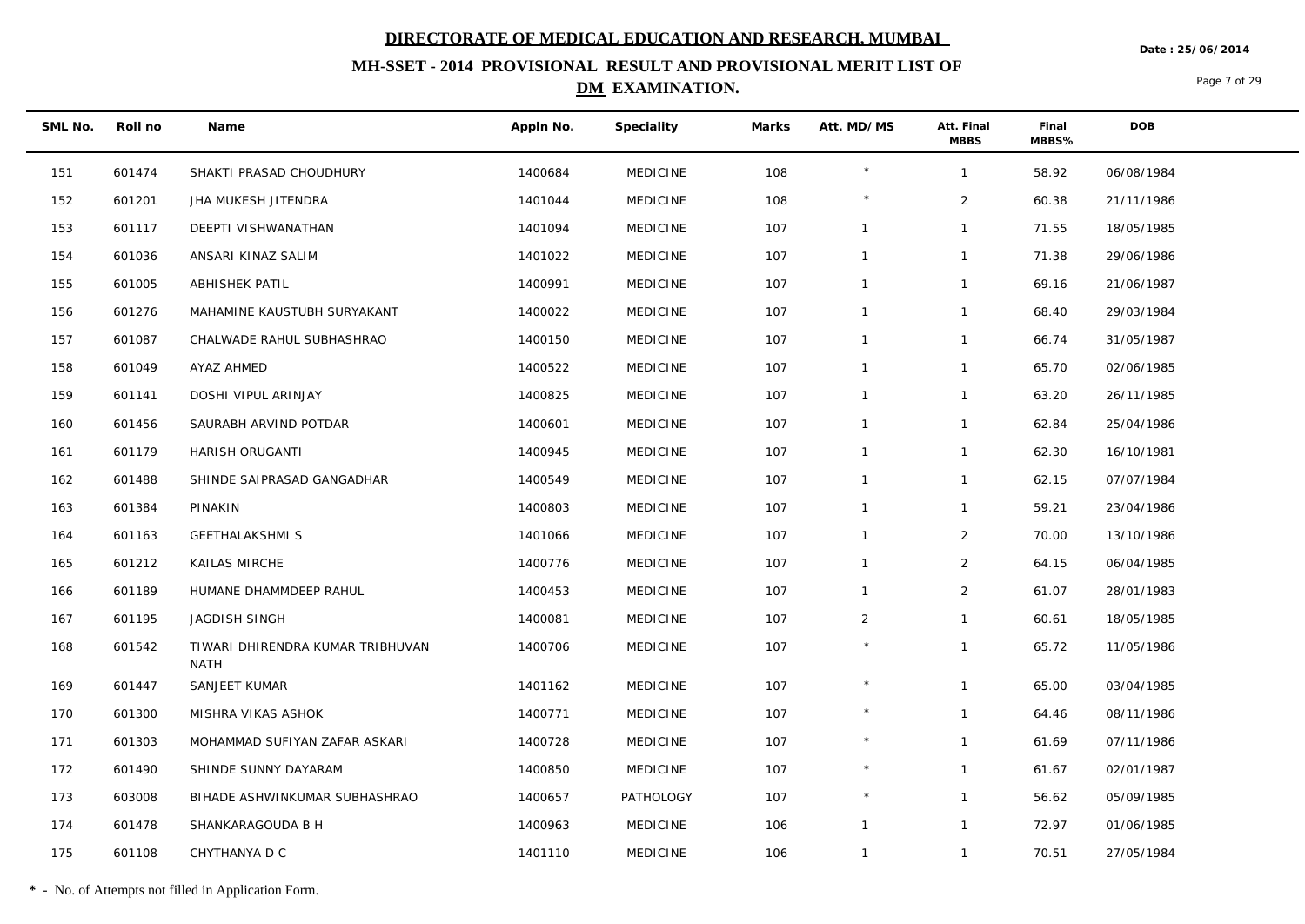**Date : 25/06/2014**

## **MH-SSET - 2014 PROVISIONAL RESULT AND PROVISIONAL MERIT LIST OF DM EXAMINATION.**

Page 8 of 29

| SML No. | Roll no | Name                                           | Appln No. | Speciality       | Marks | Att. MD/MS     | Att. Final<br><b>MBBS</b> | Final<br>MBBS% | DOB        |  |
|---------|---------|------------------------------------------------|-----------|------------------|-------|----------------|---------------------------|----------------|------------|--|
| 176     | 601056  | BAHEKAR ANURAG DEEPAK                          | 1400629   | <b>MEDICINE</b>  | 106   | $\overline{1}$ | $\mathbf{1}$              | 68.17          | 24/03/1987 |  |
| 177     | 601246  | KOTHARI RUSHABH KIRAN                          | 1400082   | <b>MEDICINE</b>  | 106   | $\mathbf{1}$   | $\mathbf{1}$              | 67.15          | 01/03/1988 |  |
| 178     | 601176  | GUPTA PREETI RAMESHCHANDRA                     | 1400841   | <b>MEDICINE</b>  | 106   | $\overline{1}$ | $\mathbf{1}$              | 66.18          | 04/01/1986 |  |
| 179     | 601309  | MORE ASMITA BHIKAN                             | 1401294   | <b>MEDICINE</b>  | 106   | $\overline{1}$ | $\mathbf{1}$              | 66.00          | 20/01/1986 |  |
| 180     | 601153  | GAIDHANE PRAMESH ANIRUDDHA                     | 1400020   | <b>MEDICINE</b>  | 106   | $\mathbf{1}$   | $\mathbf{1}$              | 65.64          | 25/12/1986 |  |
| 181     | 601479  | SHARATH PARAMESHAGOUDA<br>SANGANAGOUDAR        | 1401513   | <b>MEDICINE</b>  | 106   | $\mathbf{1}$   | $\mathbf{1}$              | 64.00          | 06/03/1986 |  |
| 182     | 601089  | CHANDAN KUMAR BISOYI                           | 1401467   | <b>MEDICINE</b>  | 106   | $\overline{1}$ | $\mathbf{1}$              | 63.07          | 01/06/1983 |  |
| 183     | 601295  | MEHTA DHRUV PANKAJ                             | 1400486   | <b>MEDICINE</b>  | 106   | $\mathbf 1$    | $\mathbf{1}$              | 62.29          | 14/12/1985 |  |
| 184     | 601546  | UMESH DUBEY                                    | 1400166   | <b>MEDICINE</b>  | 106   | $\mathbf{1}$   | $\mathbf{1}$              | 61.77          | 20/08/1983 |  |
| 185     | 601114  | DASWANI RAVI BALDEO                            | 1401358   | <b>MEDICINE</b>  | 106   | $\mathbf{1}$   | $\mathbf{1}$              | 61.20          | 23/10/1987 |  |
| 186     | 601277  | MAIDAPWAD VIJAY RAJESHWAR                      | 1400137   | <b>MEDICINE</b>  | 106   | $\mathbf{1}$   | $\overline{2}$            | 59.61          | 17/10/1986 |  |
| 187     | 601315  | MUNINDRA KUMAR                                 | 1400852   | <b>MEDICINE</b>  | 106   | $\overline{2}$ | $\mathbf{1}$              | 64.00          | 21/10/1978 |  |
| 188     | 602043  | NITINKUMAR                                     | 1401264   | PEDIATRICS       | 106   |                | $\mathbf{1}$              | 67.77          | 03/01/1987 |  |
| 189     | 601033  | ANKITA TIWARI                                  | 1400680   | <b>MEDICINE</b>  | 106   | $\star$        | $\mathbf{1}$              | 67.00          | 17/06/1987 |  |
| 190     | 601327  | NENE DEVAVRAT HARIHAR                          | 1400730   | <b>MEDICINE</b>  | 106   | $\star$        | $\mathbf{1}$              | 64.80          | 11/02/1986 |  |
| 191     | 602027  | KENDRE GOVIND MANIKRAO                         | 1401385   | PEDIATRICS       | 106   | $\star$        | $\mathbf{1}$              | 62.29          | 19/09/1987 |  |
| 192     | 601495  | SHRIRANGWAR SAMEER SURESHRAO                   | 1401406   | <b>MEDICINE</b>  | 106   |                | $\mathbf{1}$              | 61.83          | 25/03/1986 |  |
| 193     | 608010  | MANGE MEHUL ANILKUMAR                          | 1400950   | ANESTHESIA       | 106   |                | $\mathbf{1}$              | 61.22          | 02/04/1985 |  |
| 194     | 601400  | PURANIK RESHMA                                 | 1400693   | <b>MEDICINE</b>  | 105   | $\overline{1}$ | $\mathbf{1}$              | 74.07          | 22/12/1984 |  |
| 195     | 603017  | JUNEJA RICHA RAJESH                            | 1400428   | <b>PATHOLOGY</b> | 105   | $\mathbf{1}$   | $\mathbf{1}$              | 72.85          | 19/01/1986 |  |
| 196     | 601404  | RAGHOBA ALIAS NAVEEN TUCARAM<br><b>GAONKAR</b> | 1401157   | <b>MEDICINE</b>  | 105   | $\mathbf{1}$   | $\mathbf{1}$              | 72.30          | 02/01/1984 |  |
| 197     | 603024  | PALLAVI VIJAY BORKAR                           | 1400196   | PATHOLOGY        | 105   | $\overline{1}$ | $\mathbf{1}$              | 67.15          | 21/05/1984 |  |
| 198     | 602011  | BICHKAR VRUSHALI VILAS                         | 1400413   | PEDIATRICS       | 105   | $\overline{1}$ | $\mathbf{1}$              | 66.00          | 27/02/1986 |  |
| 199     | 601325  | NAVEEN T M U                                   | 1400283   | <b>MEDICINE</b>  | 105   | $\overline{1}$ | $\mathbf{1}$              | 62.90          | 30/04/1985 |  |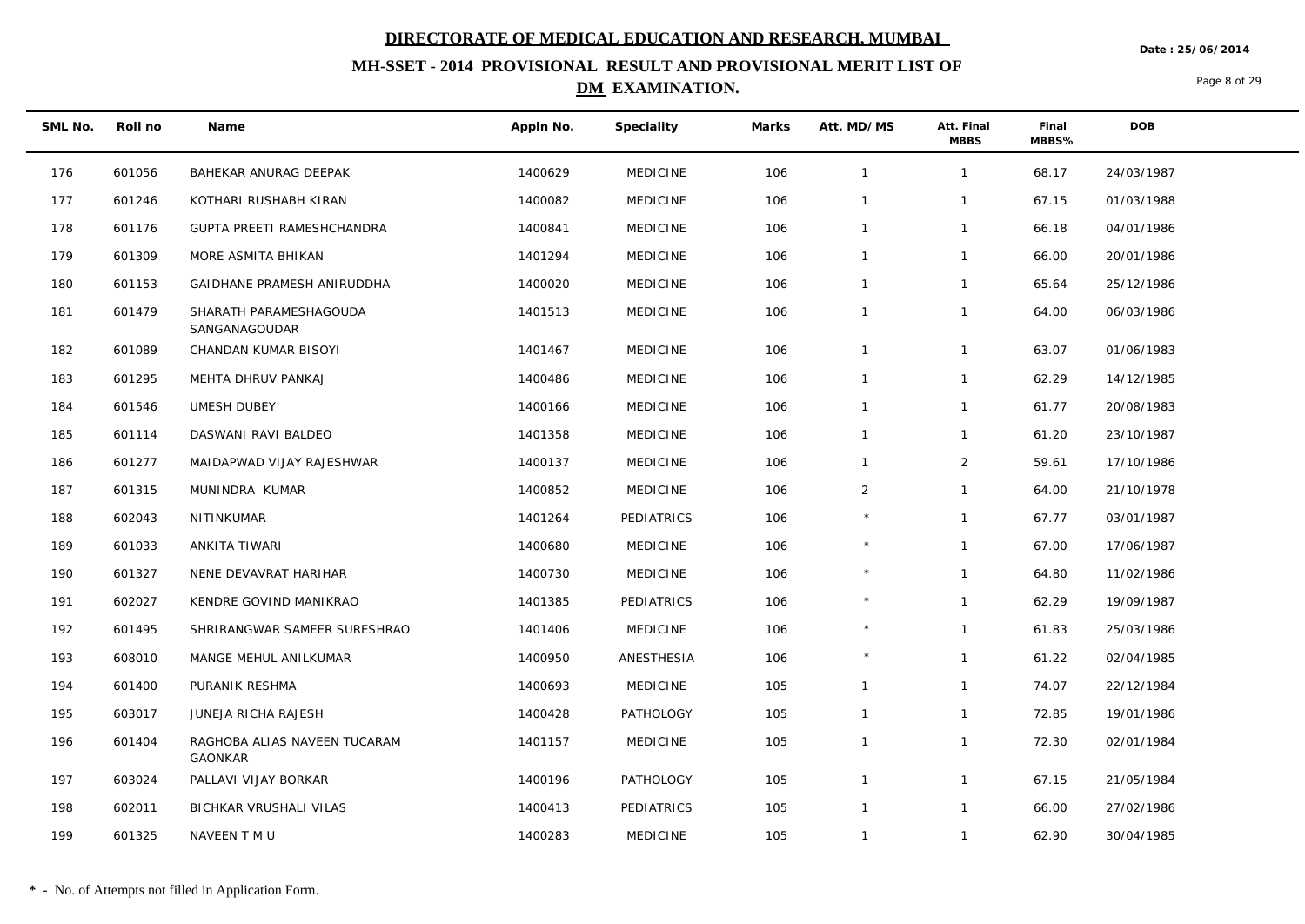**Date : 25/06/2014**

## **MH-SSET - 2014 PROVISIONAL RESULT AND PROVISIONAL MERIT LIST OF DM EXAMINATION.**

Page 9 of 29

| SML No. | Roll no | Name                           | Appln No. | Speciality                     | Marks | Att. MD/MS     | Att. Final<br><b>MBBS</b> | Final<br>MBBS% | DOB        |
|---------|---------|--------------------------------|-----------|--------------------------------|-------|----------------|---------------------------|----------------|------------|
| 200     | 601025  | ANAND KULKARNI V               | 1400885   | <b>MEDICINE</b>                | 105   | $\mathbf{1}$   | $\mathbf{1}$              | 62.71          | 28/02/1985 |
| 201     | 601540  | TIRMALE RAKESH SHIVAJI         | 1400628   | <b>MEDICINE</b>                | 105   | $\overline{2}$ | $\mathbf{1}$              | 65.23          | 11/07/1984 |
| 202     | 601213  | KAILASH KUMAR GOYAL            | 1400862   | <b>MEDICINE</b>                | 105   | 2              | $\mathbf{1}$              | 63.61          | 08/01/1985 |
| 203     | 603016  | GOHIL DARSHAN MAHESHKUMAR      | 1400892   | PATHOLOGY                      | 105   | $\overline{2}$ | $\mathbf{1}$              | 56.80          | 27/01/1985 |
| 204     | 601517  | SRAVAN KUMAR KORRAPATI         | 1400360   | <b>MEDICINE</b>                | 105   |                | $\mathbf{1}$              | 71.02          | 16/12/1986 |
| 205     | 607005  | PARANJAPE AMEY DIWAKAR         | 1400931   | RESPIRATORY<br><b>MEDICINE</b> | 105   |                | $\mathbf{1}$              | 68.24          | 10/04/1987 |
| 206     | 601248  | <b>KRISHNA V P</b>             | 1400220   | <b>MEDICINE</b>                | 105   | $\star$        | $\mathbf{1}$              | 67.77          | 17/02/1986 |
| 207     | 601014  | AJMERE VAIBHAV CHANDRAKANT     | 1401142   | <b>MEDICINE</b>                | 105   |                | $\mathbf{1}$              | 64.19          | 12/10/1986 |
| 208     | 601314  | MUNDHE RAMRAO MADHUKARRAO      | 1401255   | <b>MEDICINE</b>                | 105   | $\star$        | $\mathbf{1}$              | 63.20          | 15/05/1983 |
| 209     | 608017  | VAISHNAV SACHIN BHAGAWANDAS    | 1401512   | ANESTHESIA                     | 105   |                | $\mathbf{1}$              | 62.69          | 24/01/1985 |
| 210     | 601561  | VISHU KUMARA B                 | 1401031   | <b>MEDICINE</b>                | 104   | $\mathbf{1}$   | $\mathbf{1}$              | 72.24          | 15/04/1985 |
| 211     | 601449  | SANMATH SHETTY K               | 1401015   | <b>MEDICINE</b>                | 104   | $\mathbf{1}$   | $\mathbf{1}$              | 72.07          | 01/12/1985 |
| 212     | 601293  | MAYANK AGARWAL                 | 1401025   | <b>MEDICINE</b>                | 104   | $\mathbf{1}$   | $\mathbf{1}$              | 71.06          | 07/11/1985 |
| 213     | 601473  | SHAH RECHAL PARESH             | 1400666   | <b>MEDICINE</b>                | 104   | $\mathbf{1}$   | $\mathbf{1}$              | 70.07          | 03/08/1987 |
| 214     | 601204  | JOSHI HARSHALKUMAR KAMLESHBHAI | 1400764   | <b>MEDICINE</b>                | 104   | $\mathbf{1}$   | $\mathbf{1}$              | 68.71          | 11/08/1988 |
| 215     | 601305  | MOMIN MUBIN RAFIQ              | 1401396   | <b>MEDICINE</b>                | 104   | $\mathbf{1}$   | $\mathbf{1}$              | 67.61          | 20/09/1985 |
| 216     | 601242  | KORADE MILIND BHAUSAHEB        | 1400424   | <b>MEDICINE</b>                | 104   | $\mathbf{1}$   | $\mathbf{1}$              | 67.25          | 30/05/1986 |
| 217     | 608009  | MAHADEVAN VAIDYANATHAN         | 1401439   | ANESTHESIA                     | 104   | $\mathbf{1}$   | $\mathbf{1}$              | 66.71          | 20/12/1986 |
| 218     | 601118  | DEKATE MILIND NATHTHUJI        | 1400981   | <b>MEDICINE</b>                | 104   | $\mathbf{1}$   | $\mathbf{1}$              | 65.53          | 06/06/1983 |
| 219     | 601266  | LENDE MAYA RAMNATH             | 1400144   | <b>MEDICINE</b>                | 104   | $\mathbf{1}$   | $\mathbf{1}$              | 64.58          | 03/01/1986 |
| 220     | 601254  | KULKARNI ADITYA PRAKASH        | 1401346   | <b>MEDICINE</b>                | 104   | $\mathbf{1}$   | $\mathbf{1}$              | 62.23          | 01/12/1984 |
| 221     | 601274  | MAHAJAN NIRANJAN PRAKASH       | 1400343   | <b>MEDICINE</b>                | 104   | $\mathbf{1}$   | $\mathbf{1}$              | 60.84          | 26/05/1983 |
| 222     | 602006  | <b>BAGUL ABHAY SHIVRAM</b>     | 1400278   | PEDIATRICS                     | 104   | $\mathbf{1}$   | $\mathbf{1}$              | 59.14          | 24/06/1980 |
| 223     | 601512  | SONKUSARE PRAKASH BABURAO      | 1400258   | <b>MEDICINE</b>                | 104   | $\mathbf{1}$   | $\mathbf{1}$              | 56.79          | 28/07/1979 |
| 224     | 601416  | RANA KAUSHIKKUMAR RAMANLAL     | 1401466   | <b>MEDICINE</b>                | 104   | $\overline{2}$ | $\mathbf{1}$              | 60.43          | 03/12/1983 |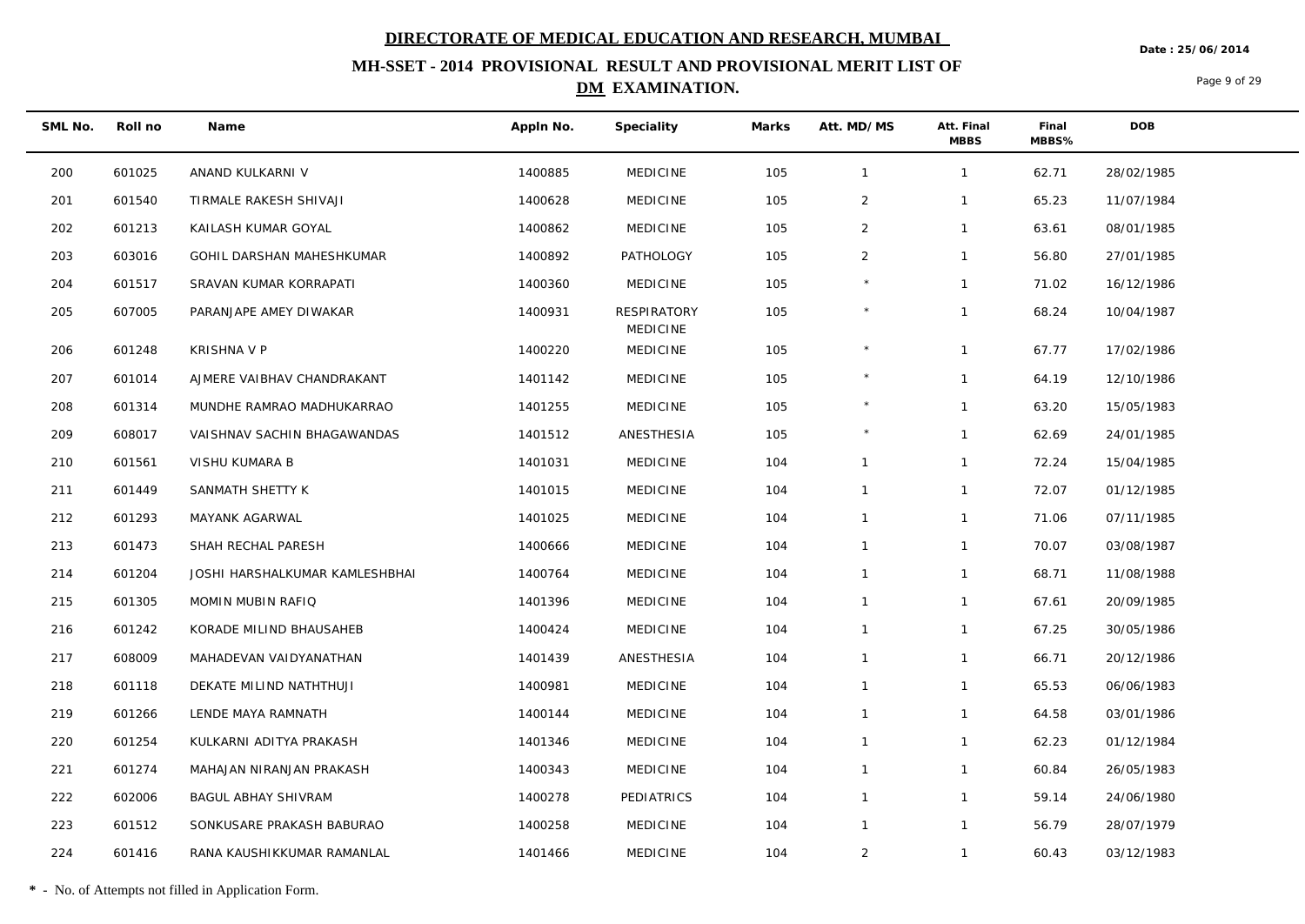**Date : 25/06/2014**

## **MH-SSET - 2014 PROVISIONAL RESULT AND PROVISIONAL MERIT LIST OF DM EXAMINATION.**

Page 10 of 29

| SML No. | Roll no | Name                          | Appln No. | Speciality              | Marks | Att. MD/MS   | Att. Final<br><b>MBBS</b> | Final<br>MBBS% | <b>DOB</b> |
|---------|---------|-------------------------------|-----------|-------------------------|-------|--------------|---------------------------|----------------|------------|
| 225     | 601539  | TIBDEWAL PRATIK SURESHKUMAR   | 1400459   | <b>MEDICINE</b>         | 104   | $\star$      | $\mathbf{1}$              | 68.85          | 31/12/1986 |
| 226     | 601362  | PATIL HARSHAL SHRIKANT        | 1400989   | <b>MEDICINE</b>         | 104   | $\star$      | $\mathbf{1}$              | 64.80          | 03/01/1986 |
| 227     | 601017  | AMALE VAIBHAV BABURAO         | 1401144   | <b>MEDICINE</b>         | 104   |              | $\mathbf{1}$              | 64.42          | 01/06/1987 |
| 228     | 601190  | INGOLE RAJAN NAMDEORAO        | 1400402   | <b>MEDICINE</b>         | 104   | $\star$      | $\mathbf{1}$              | 62.75          | 24/03/1987 |
| 229     | 602042  | NITIN AVINASH YELIKAR         | 1400509   | PEDIATRICS              | 104   |              | $\mathbf{1}$              | 58.32          | 16/06/1987 |
| 230     | 601516  | SOURABH SHARMA                | 1400834   | <b>MEDICINE</b>         | 103   | $\mathbf{1}$ | $\mathbf{1}$              | 72.30          | 18/01/1986 |
| 231     | 602068  | SRIKANTH KULKARNI             | 1400524   | PEDIATRICS              | 103   | $\mathbf{1}$ | $\mathbf{1}$              | 68.38          | 25/09/1985 |
| 232     | 601029  | ANIL SATYARADDI               | 1400914   | <b>MEDICINE</b>         | 103   | $\mathbf{1}$ | $\mathbf{1}$              | 66.68          | 05/12/1984 |
| 233     | 601229  | KATARIA PRITAM SURESHCHANDRA  | 1400062   | <b>MEDICINE</b>         | 103   | $\mathbf{1}$ | $\mathbf{1}$              | 66.23          | 02/08/1984 |
| 234     | 601091  | CHANDRASHEKAR PATIL S R       | 1400888   | <b>MEDICINE</b>         | 103   | $\mathbf{1}$ | $\mathbf{1}$              | 66.18          | 04/05/1984 |
| 235     | 601039  | APPU PATIL                    | 1401200   | <b>MEDICINE</b>         | 103   | $\mathbf{1}$ | $\mathbf{1}$              | 65.88          | 19/07/1984 |
| 236     | 607006  | PATIL SHITAL VISHNU           | 1400372   | RESPIRATORY<br>MEDICINE | 103   | $\mathbf{1}$ | $\mathbf{1}$              | 65.86          | 22/05/1980 |
| 237     | 601003  | AASHISH SHIVAJI PATIL         | 1400359   | <b>MEDICINE</b>         | 103   | $\mathbf{1}$ | $\mathbf{1}$              | 64.65          | 01/05/1985 |
| 238     | 601332  | NISCHAY R                     | 1400208   | <b>MEDICINE</b>         | 103   | $\mathbf{1}$ | $\mathbf{1}$              | 64.11          | 27/10/1984 |
| 239     | 601161  | <b>GAURAV PATIL</b>           | 1400274   | <b>MEDICINE</b>         | 103   | $\mathbf{1}$ | $\mathbf{1}$              | 63.84          | 24/12/1984 |
| 240     | 601368  | PATIL SACHIN MAHADEO          | 1400321   | <b>MEDICINE</b>         | 103   | $\mathbf{1}$ | $\mathbf{1}$              | 63.23          | 04/04/1987 |
| 241     | 601097  | CHAVAN SUSHIL PANDURANG       | 1400073   | <b>MEDICINE</b>         | 103   | $\mathbf{1}$ | $\mathbf{1}$              | 62.59          | 07/04/1987 |
| 242     | 601344  | PARADKAR MILIND ANANT         | 1401448   | <b>MEDICINE</b>         | 103   | $\mathbf{1}$ | $\mathbf{1}$              | 59.77          | 17/01/1984 |
| 243     | 602054  | RASAL GOVIND GULABRAO         | 1400287   | PEDIATRICS              | 103   | $\mathbf{1}$ | $\overline{2}$            | 57.93          | 28/02/1987 |
| 244     | 603009  | BOHRA HARISHKUMAR RAMESHKUMAR | 1400505   | PATHOLOGY               | 103   | 3            | $\mathbf{1}$              | 60.30          | 04/09/1983 |
| 245     | 602022  | <b>GEETA MANDHANI</b>         | 1401259   | PEDIATRICS              | 103   |              | $\mathbf{1}$              | 68.53          | 26/06/1986 |
| 246     | 601270  | MADHUKAR TRIVEDI              | 1400333   | <b>MEDICINE</b>         | 103   |              | $\mathbf{1}$              | 66.00          | 28/01/1988 |
| 247     | 601191  | IRANI AZAD MARAZBAN           | 1400801   | <b>MEDICINE</b>         | 102   | $\mathbf{1}$ | $\mathbf{1}$              | 70.15          | 26/08/1986 |
| 248     | 601533  | TADKALKAR VARUN RAVINDRA      | 1400491   | <b>MEDICINE</b>         | 102   | $\mathbf{1}$ | $\mathbf{1}$              | 65.41          | 29/09/1987 |
| 249     | 601230  | KAWALE SAGAR SANJAYRAO        | 1400731   | <b>MEDICINE</b>         | 102   | $\mathbf{1}$ | $\mathbf{1}$              | 64.97          | 24/08/1985 |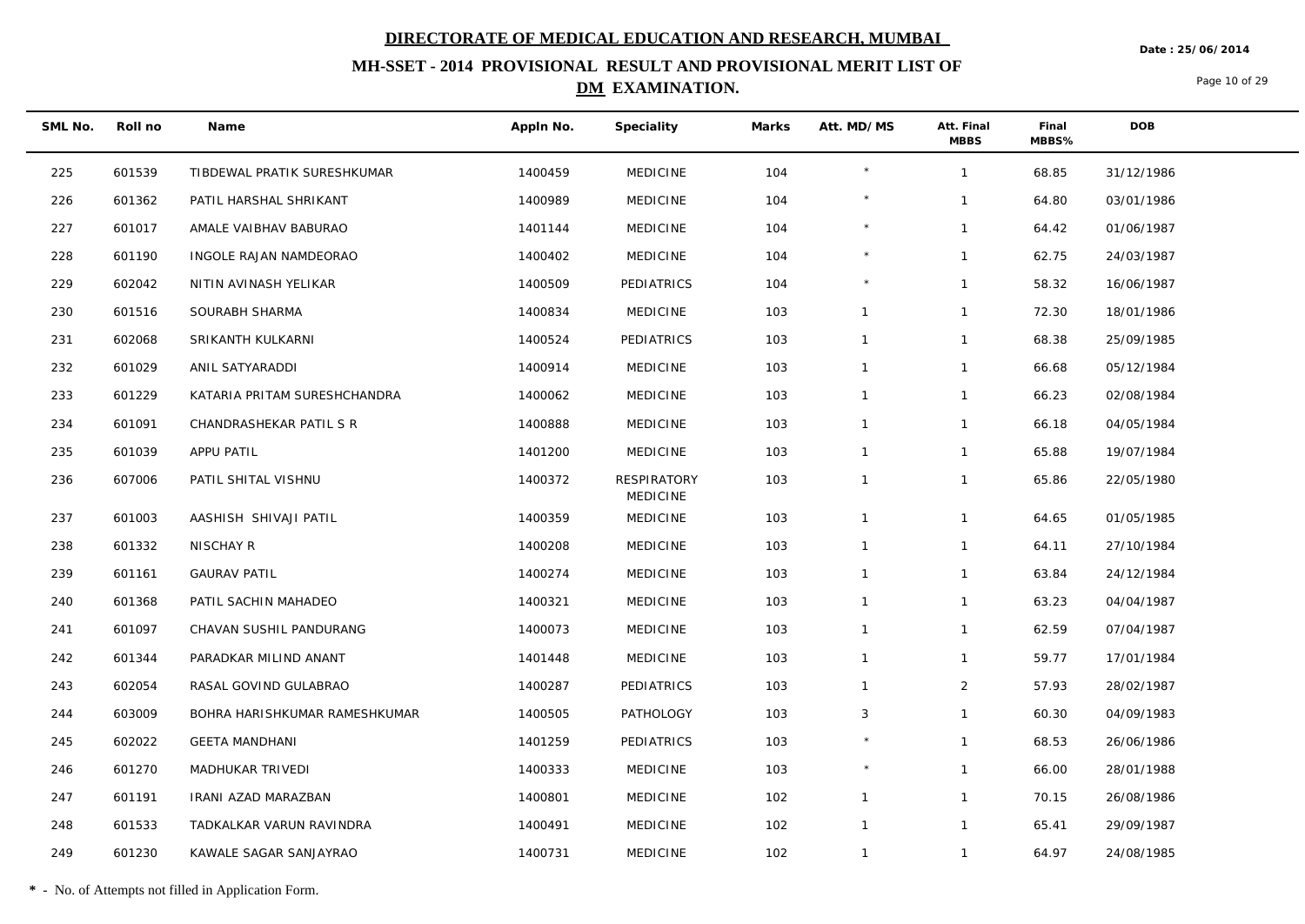**Date : 25/06/2014**

## **MH-SSET - 2014 PROVISIONAL RESULT AND PROVISIONAL MERIT LIST OF DM EXAMINATION.**

Page 11 of 29

| SML No. | Roll no | Name                           | Appln No. | Speciality       | Marks | Att. MD/MS   | Att. Final<br><b>MBBS</b> | Final<br>MBBS% | <b>DOB</b> |
|---------|---------|--------------------------------|-----------|------------------|-------|--------------|---------------------------|----------------|------------|
| 250     | 601018  | AMIT BHAUWALA                  | 1401086   | <b>MEDICINE</b>  | 102   | $\mathbf{1}$ | $\mathbf{1}$              | 64.92          | 28/08/1985 |
| 251     | 602038  | MEHKARKAR PUJA PRAKASH         | 1400433   | PEDIATRICS       | 102   | $\mathbf{1}$ | $\mathbf{1}$              | 64.73          | 06/03/1985 |
| 252     | 601441  | SANDEEP DONAGAON               | 1400868   | <b>MEDICINE</b>  | 102   | $\mathbf{1}$ | $\mathbf{1}$              | 64.33          | 09/11/1984 |
| 253     | 601241  | KORA CHANDRA OBUL REDDY        | 1400625   | <b>MEDICINE</b>  | 102   | $\mathbf{1}$ | $\mathbf{1}$              | 63.92          | 24/08/1984 |
| 254     | 603021  | MANE AVINASH MARUTIRAO         | 1400482   | PATHOLOGY        | 102   | $\mathbf{1}$ | $\mathbf{1}$              | 63.61          | 18/02/1986 |
| 255     | 601088  | CHANDAK SACHET VIJAY           | 1400615   | <b>MEDICINE</b>  | 102   | $\mathbf{1}$ | $\mathbf{1}$              | 63.50          | 02/12/1986 |
| 256     | 601482  | SHEJAL AMIT HANMANT            | 1400146   | <b>MEDICINE</b>  | 102   | $\mathbf{1}$ | $\mathbf{1}$              | 62.77          | 09/04/1985 |
| 257     | 601318  | NAHUSH TULSIDAS TAHILIANI      | 1400113   | <b>MEDICINE</b>  | 102   | $\mathbf{1}$ | $\mathbf{1}$              | 62.61          | 16/04/1987 |
| 258     | 601397  | PREETAM NATH                   | 1400140   | <b>MEDICINE</b>  | 102   | $\mathbf{1}$ | $\mathbf{1}$              | 62.46          | 20/01/1986 |
| 259     | 601155  | GAJBHIYE PRASHANT RAGHUNATH    | 1400955   | <b>MEDICINE</b>  | 102   | $\mathbf{1}$ | $\mathbf{1}$              | 61.38          | 23/02/1981 |
| 260     | 602078  | WADILE SANTOSH ROHIDAS         | 1401263   | PEDIATRICS       | 102   | $\mathbf{1}$ | $\mathbf{1}$              | 60.92          | 08/09/1984 |
| 261     | 601342  | PANKAJ SINGH                   | 1400417   | <b>MEDICINE</b>  | 102   | $\mathbf{1}$ | $\mathbf{1}$              | 60.76          | 24/08/1984 |
| 262     | 601265  | LALIT MOHAN                    | 1401228   | <b>MEDICINE</b>  | 102   | $\mathbf{1}$ | $\mathbf{1}$              | 60.30          | 28/03/1987 |
| 263     | 601223  | KARALE MAROTI SAMBHAJI         | 1400222   | <b>MEDICINE</b>  | 102   | $\mathbf{1}$ | $\mathbf{1}$              | 57.25          | 05/05/1983 |
| 264     | 601217  | KALPESHKUMAR HASMUKHBHAI PATEL | 1400793   | <b>MEDICINE</b>  | 102   | $\mathbf{1}$ | $\mathbf{1}$              | 57.07          | 12/08/1985 |
| 265     | 603013  | DHINGRA GAURAV                 | 1401491   | <b>PATHOLOGY</b> | 102   | $\mathbf{1}$ | $\mathbf{1}$              | 55.38          | 27/03/1981 |
| 266     | 601520  | SUJAL KUMAR SHETTY             | 1401030   | <b>MEDICINE</b>  | 102   | $\mathbf{1}$ | $\overline{2}$            | 63.72          | 19/09/1985 |
| 267     | 601506  | SONAM PRAKASH SHAH             | 1401041   | <b>MEDICINE</b>  | 102   | $\star$      | $\mathbf{1}$              | 66.23          | 26/09/1986 |
| 268     | 601122  | DESHMUKH SHRIKANT BALWANTRAO   | 1400485   | <b>MEDICINE</b>  | 102   | $\star$      | $\mathbf{1}$              | 65.49          | 09/12/1986 |
| 269     | 601132  | DHEWLE PRAFULL WASUDEORAO      | 1400395   | <b>MEDICINE</b>  | 102   |              | $\mathbf{1}$              | 61.53          | 03/01/1987 |
| 270     | 601001  | MUKESH NANDAL                  | 1400791   | <b>MEDICINE</b>  | 101   | $\mathbf{1}$ | $\mathbf{1}$              | 71.30          | 14/06/1985 |
| 271     | 601500  | SINGHAL ROOPESH RAMESHCHANDRA  | 1400787   | <b>MEDICINE</b>  | 101   | $\mathbf{1}$ | $\mathbf{1}$              | 69.62          | 18/03/1987 |
| 272     | 601289  | MANSURI ZEESHAN HASAN          | 1400099   | <b>MEDICINE</b>  | 101   | $\mathbf{1}$ | $\mathbf{1}$              | 68.30          | 25/08/1988 |
| 273     | 601513  | SONNY BHERWANI                 | 1400520   | <b>MEDICINE</b>  | 101   | $\mathbf{1}$ | $\mathbf{1}$              | 67.76          | 25/07/1985 |
| 274     | 602021  | <b>GAURAV T PATWARDHAN</b>     | 1400919   | PEDIATRICS       | 101   | $\mathbf{1}$ | $\mathbf{1}$              | 67.60          | 10/06/1985 |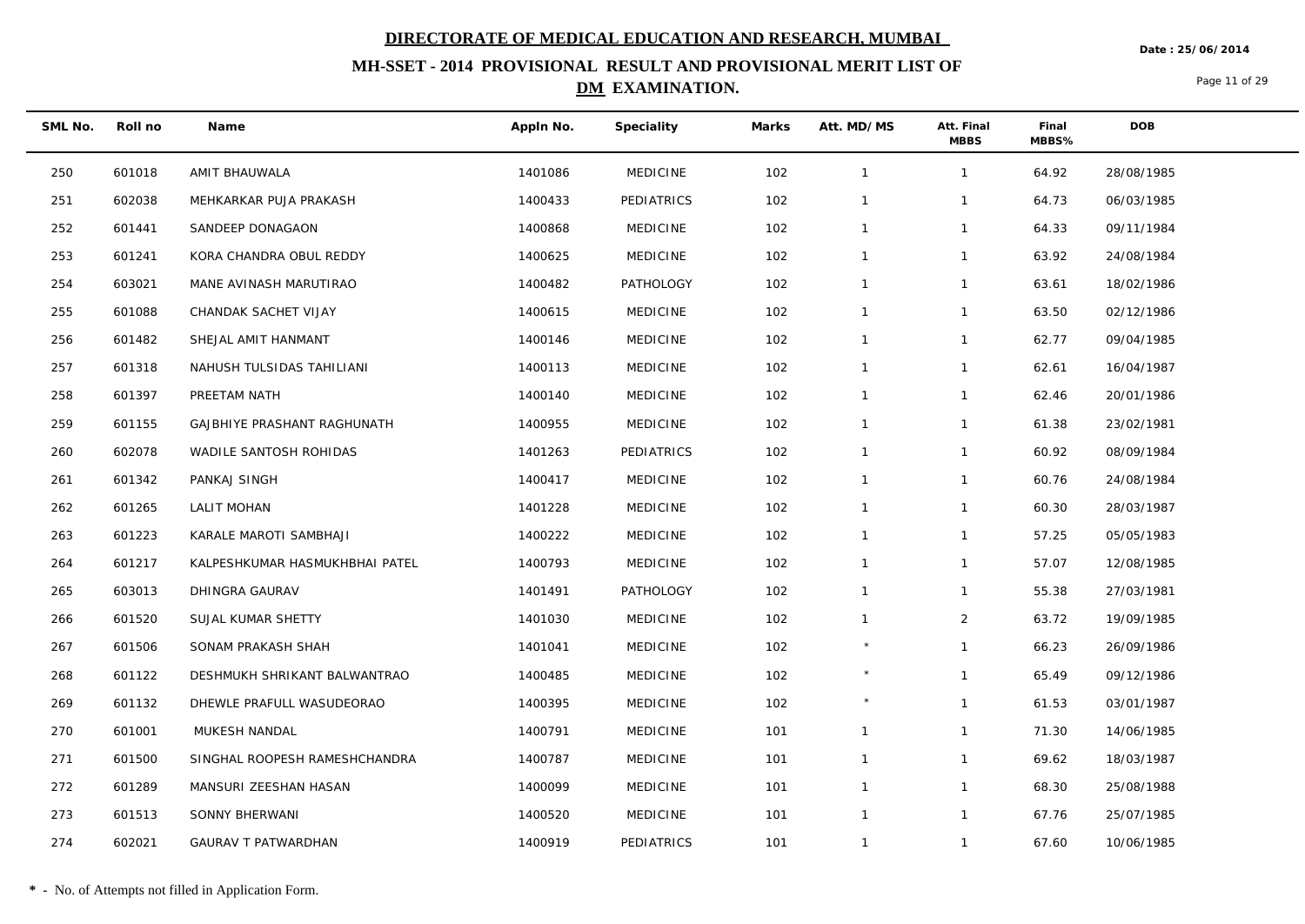**Date : 25/06/2014**

## **MH-SSET - 2014 PROVISIONAL RESULT AND PROVISIONAL MERIT LIST OF DM EXAMINATION.**

Page 12 of 29

| SML No. | Roll no | Name                                | Appln No. | Speciality                            | Marks | Att. MD/MS   | Att. Final<br><b>MBBS</b> | Final<br>MBBS% | <b>DOB</b> |
|---------|---------|-------------------------------------|-----------|---------------------------------------|-------|--------------|---------------------------|----------------|------------|
| 275     | 601142  | DR PATWARDHAN KETAKI PRADEEP        | 1400478   | <b>MEDICINE</b>                       | 101   | $\mathbf{1}$ | $\mathbf{1}$              | 67.32          | 22/04/1985 |
| 276     | 601558  | VINAY KUMAR BADRI                   | 1400671   | <b>MEDICINE</b>                       | 101   | $\mathbf{1}$ | $\mathbf{1}$              | 67.24          | 14/03/1985 |
| 277     | 601086  | BUDKULE PRANAY PRADEEP              | 1401016   | <b>MEDICINE</b>                       | 101   | $\mathbf{1}$ | $\mathbf{1}$              | 67.00          | 10/03/1987 |
| 278     | 602014  | CHHEDA AKASH HARAKCHAND             | 1400191   | PEDIATRICS                            | 101   | $\mathbf{1}$ | $\mathbf{1}$              | 66.94          | 04/03/1987 |
| 279     | 601234  | KHATWANI ITESH VIJAYKUMAR           | 1400355   | <b>MEDICINE</b>                       | 101   | $\mathbf{1}$ | $\mathbf{1}$              | 66.76          | 12/10/1987 |
| 280     | 601472  | SHAH PUSHKAR PRADIP                 | 1400547   | <b>MEDICINE</b>                       | 101   | $\mathbf{1}$ | $\mathbf{1}$              | 65.04          | 01/06/1986 |
| 281     | 601221  | KANSURKAR SANDEEP SADASHIVRAO       | 1400869   | <b>MEDICINE</b>                       | 101   | $\mathbf{1}$ | $\mathbf{1}$              | 64.89          | 02/02/1985 |
| 282     | 601199  | JAYARAJSP                           | 1401495   | <b>MEDICINE</b>                       | 101   | $\mathbf{1}$ | $\mathbf{1}$              | 64.86          | 05/03/1985 |
| 283     | 604002  | PATIL CHETAN YUVRAJ                 | 1400134   | PHARMACOLOGY                          | 101   | $\mathbf{1}$ | $\mathbf{1}$              | 63.97          | 09/05/1986 |
| 284     | 601312  | MUKUL BHARGAVA                      | 1400911   | <b>MEDICINE</b>                       | 101   | $\mathbf{1}$ | $\mathbf{1}$              | 62.23          | 09/09/1983 |
| 285     | 601515  | SONUNE NITIN NARAYAN                | 1400763   | <b>MEDICINE</b>                       | 101   | $\mathbf{1}$ | $\mathbf{1}$              | 62.12          | 29/06/1985 |
| 286     | 607002  | HASHMI SYED FAZLULLAN SYED ABDULLAH | 1400165   | <b>RESPIRATORY</b><br><b>MEDICINE</b> | 101   | $\mathbf{1}$ | $\mathbf{1}$              | 61.15          | 07/05/1985 |
| 287     | 608018  | WAGH CHARCHILL DINAKAR              | 1401333   | ANESTHESIA                            | 101   | $\mathbf{1}$ | $\mathbf{1}$              | 57.86          | 15/01/1985 |
| 288     | 605002  | AMLE DNYANESH BALKRISHNA            | 1401353   | <b>BIOCHEMISTRY</b>                   | 101   | $\mathbf{1}$ | $\mathbf{1}$              | 57.30          | 20/07/1984 |
| 289     | 601227  | KASAT GOWIND SURESH                 | 1401341   | <b>MEDICINE</b>                       | 101   | $\star$      | $\mathbf{1}$              | 67.40          | 30/05/1986 |
| 290     | 602023  | <b>GHADAGE TANAVI TUKARAM</b>       | 1400282   | PEDIATRICS                            | 101   | $\star$      | $\mathbf{1}$              | 65.00          | 29/05/1986 |
| 291     | 601255  | KULKARNI CHAITANYA SUBHASH          | 1400548   | <b>MEDICINE</b>                       | 101   |              | $\mathbf{1}$              | 62.06          | 18/03/1984 |
| 292     | 603033  | RATNAPRABHA                         | 1401560   | <b>PATHOLOGY</b>                      | 101   |              | $\mathbf{1}$              | 61.98          | 26/09/1985 |
| 293     | 601413  | RAMESH PATIL                        | 1400725   | <b>MEDICINE</b>                       | 101   | $\star$      | $\mathbf{1}$              | 60.07          | 20/07/1983 |
| 294     | 601459  | SAWARKAR RAVINDRA CHINTAMANRAO      | 1400336   | <b>MEDICINE</b>                       | 101   |              | $\overline{2}$            | 60.00          | 09/02/1986 |
| 295     | 601022  | <b>AMITABH SUR</b>                  | 1401024   | <b>MEDICINE</b>                       | 101   | $\star$      | 3                         | 60.84          | 05/11/1985 |
| 296     | 601115  | DEEPAK                              | 1400267   | <b>MEDICINE</b>                       | 101   |              |                           | 56.00          | 29/09/1986 |
| 297     | 602048  | PATIL VARSHA ANANT                  | 1400790   | PEDIATRICS                            | 100   | $\mathbf{1}$ | $\mathbf{1}$              | 69.61          | 17/09/1984 |
| 298     | 601298  | MISHAL BHUSHAN RAVINDRA             | 1401328   | <b>MEDICINE</b>                       | 100   | $\mathbf{1}$ | $\mathbf{1}$              | 68.17          | 22/12/1984 |
| 299     | 601335  | OGALE DHANANJAY VINAYAK             | 1400464   | <b>MEDICINE</b>                       | 100   | $\mathbf{1}$ | $\mathbf{1}$              | 65.11          | 08/05/1985 |

**\*** - No. of Attempts not filled in Application Form.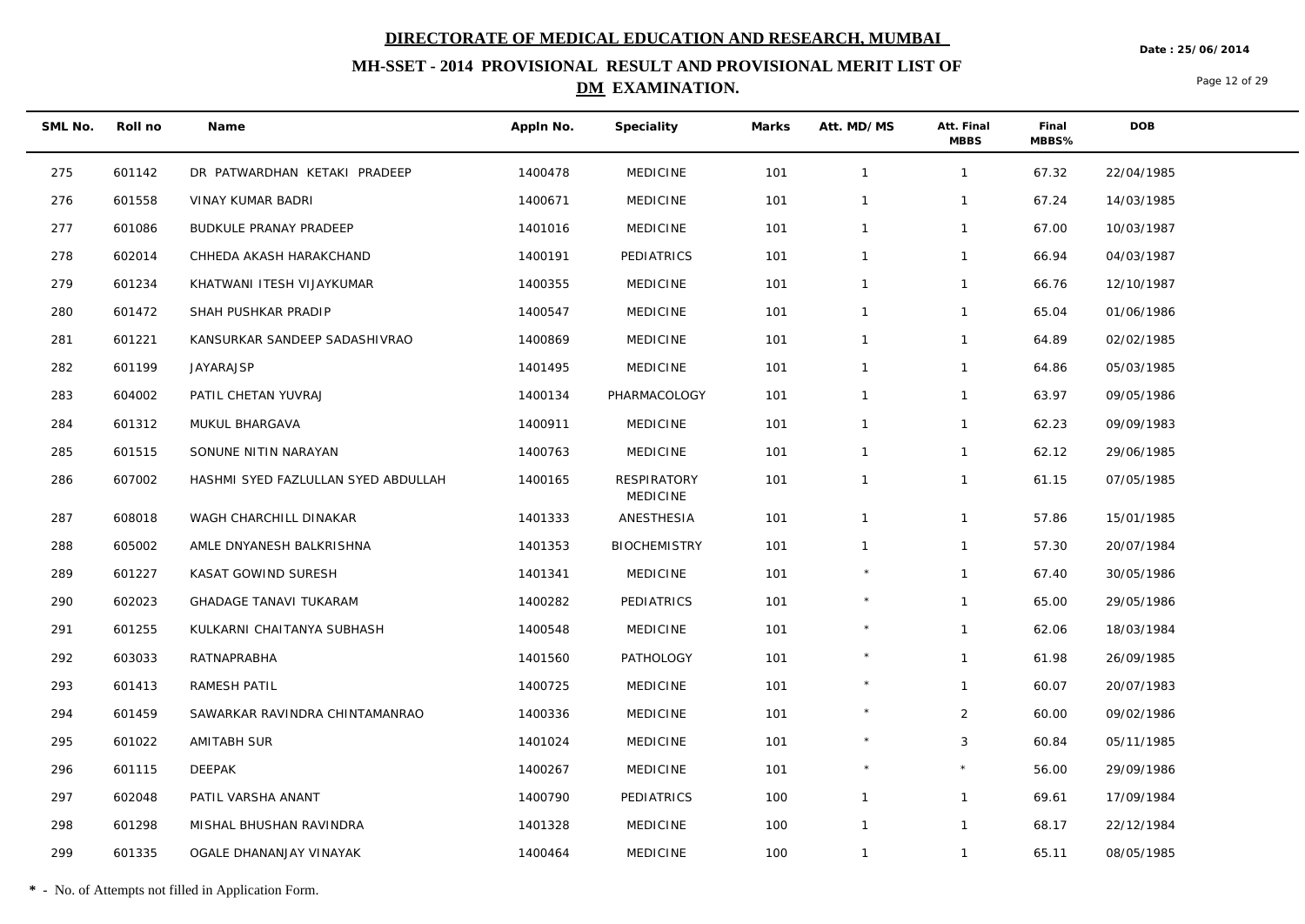**Date : 25/06/2014**

## **MH-SSET - 2014 PROVISIONAL RESULT AND PROVISIONAL MERIT LIST OF DM EXAMINATION.**

Page 13 of 29

| SML No. | Roll no | Name                               | Appln No. | Speciality                     | Marks | Att. MD/MS   | Att. Final<br><b>MBBS</b> | Final<br>MBBS% | <b>DOB</b> |
|---------|---------|------------------------------------|-----------|--------------------------------|-------|--------------|---------------------------|----------------|------------|
| 300     | 601538  | THAKUR NIRMALDUTT GAJANAN          | 1400970   | <b>MEDICINE</b>                | 100   | $\mathbf{1}$ | $\mathbf{1}$              | 64.96          | 10/10/1984 |
| 301     | 603011  | CHOUDHARI MANGESH KESHAO           | 1400967   | PATHOLOGY                      | 100   | $\mathbf{1}$ | $\mathbf{1}$              | 64.19          | 19/09/1984 |
| 302     | 601571  | WILLIAM ALEXANDER NANDA            | 1400087   | <b>MEDICINE</b>                | 100   | $\mathbf{1}$ | $\mathbf{1}$              | 63.50          | 12/05/1984 |
| 303     | 601016  | AKUDE VISHAL VILAS                 | 1401080   | <b>MEDICINE</b>                | 100   | $\mathbf{1}$ | $\mathbf{1}$              | 62.59          | 05/02/1985 |
| 304     | 605001  | AGHADE SUNITA MACHINDRA            | 1401562   | <b>BIOCHEMISTRY</b>            | 100   | $\mathbf{1}$ | $\mathbf{1}$              | 61.37          | 11/02/1985 |
| 305     | 601333  | NISHAD RAVEENDRAN                  | 1400926   | <b>MEDICINE</b>                | 100   | 2            | 2                         | 68.38          | 08/05/1983 |
| 306     | 603025  | PARIKH JEENAL SHAILESH             | 1400456   | PATHOLOGY                      | 100   | $\star$      | $\mathbf{1}$              | 68.50          | 24/03/1987 |
| 307     | 601462  | SAYYED MAHIBOOB NAJBUDDIN          | 1400937   | <b>MEDICINE</b>                | 100   |              | $\mathbf{1}$              | 67.92          | 18/06/1987 |
| 308     | 602062  | SHAH VIRAL                         | 1401359   | PEDIATRICS                     | 100   | $\star$      | $\mathbf{1}$              | 61.53          | 14/12/1986 |
| 309     | 601391  | PRASHANT SADASHIV SHINDE           | 1401035   | <b>MEDICINE</b>                | 100   |              | $\mathbf{1}$              | 60.61          | 27/02/1984 |
| 310     | 601334  | NISHANTH DAVID THOMAS              | 1400205   | <b>MEDICINE</b>                | 99    | $\mathbf{1}$ | $\mathbf{1}$              | 75.30          | 10/05/1983 |
| 311     | 601387  | PRABHAT NARAIN SHARMA              | 1400848   | <b>MEDICINE</b>                | 99    | $\mathbf{1}$ | $\mathbf{1}$              | 70.67          | 31/01/1986 |
| 312     | 601178  | HARDIK HARISH THAKKER              | 1400089   | <b>MEDICINE</b>                | 99    | $\mathbf{1}$ | $\mathbf{1}$              | 68.38          | 21/07/1982 |
| 313     | 601519  | SRINIDHI S HEGDE                   | 1400198   | <b>MEDICINE</b>                | 99    | $\mathbf{1}$ | $\mathbf{1}$              | 66.98          | 16/05/1984 |
| 314     | 601050  | AZEEM AHAMED                       | 1400361   | <b>MEDICINE</b>                | 99    | $\mathbf{1}$ | $\mathbf{1}$              | 66.50          | 30/11/1984 |
| 315     | 601471  | SHAH PUJAN JAYANTILAL              | 1400107   | <b>MEDICINE</b>                | 99    | $\mathbf{1}$ | $\mathbf{1}$              | 65.79          | 30/04/1988 |
| 316     | 601259  | KUMAR PARMINDER SINGH JASPAL SINGH | 1400480   | <b>MEDICINE</b>                | 99    | $\mathbf{1}$ | $\mathbf{1}$              | 65.26          | 27/03/1984 |
| 317     | 601112  | DAMANI PRIYESH PANKAJBHAI          | 1400311   | <b>MEDICINE</b>                | 99    | $\mathbf{1}$ | $\mathbf{1}$              | 64.30          | 14/12/1987 |
| 318     | 601099  | CHETAN KUMAR H B                   | 1401219   | <b>MEDICINE</b>                | 99    | $\mathbf{1}$ | $\mathbf{1}$              | 63.96          | 30/09/1985 |
| 319     | 601564  | <b>VIVEK KUMAR</b>                 | 1400867   | <b>MEDICINE</b>                | 99    | $\mathbf{1}$ | $\mathbf{1}$              | 63.00          | 19/10/1986 |
| 320     | 602044  | NOOPUR GOYAL                       | 1400149   | PEDIATRICS                     | 99    | $\mathbf{1}$ | $\mathbf{1}$              | 61.80          | 11/11/1981 |
| 321     | 601392  | PRATEEK CHAUDHARY                  | 1400978   | <b>MEDICINE</b>                | 99    | $\mathbf{1}$ | $\mathbf{1}$              | 60.92          | 09/02/1985 |
| 322     | 601225  | KARNIK VIDUR GANGARAM              | 1401195   | <b>MEDICINE</b>                | 99    | $\mathbf{1}$ | $\mathbf{1}$              | 60.22          | 18/06/1982 |
| 323     | 601023  | AMITKUMAR PATANVADIYA              | 1400938   | <b>MEDICINE</b>                | 99    | $\mathbf{1}$ | $\mathbf{1}$              | 58.76          | 14/03/1986 |
| 324     | 607008  | RAHUL KATYAL                       | 1400101   | RESPIRATORY<br><b>MEDICINE</b> | 99    | $\mathbf{1}$ | $\mathbf{1}$              | 58.69          | 24/04/1988 |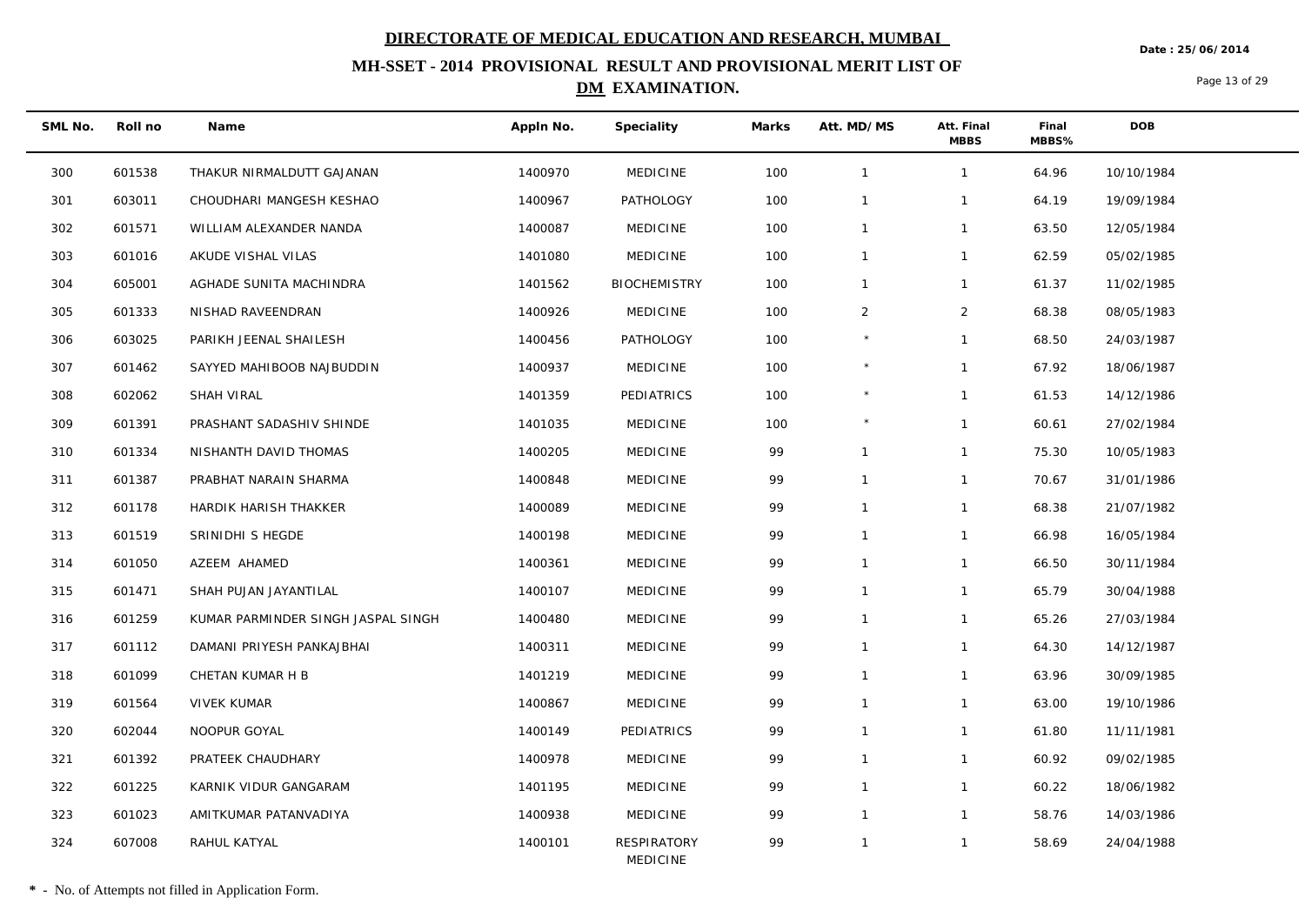**Date : 25/06/2014**

## **MH-SSET - 2014 PROVISIONAL RESULT AND PROVISIONAL MERIT LIST OF DM EXAMINATION.**

Page 14 of 29

| SML No. | Roll no | Name                          | Appln No. | Speciality          | Marks | Att. MD/MS     | Att. Final<br><b>MBBS</b> | Final<br>MBBS% | <b>DOB</b> |
|---------|---------|-------------------------------|-----------|---------------------|-------|----------------|---------------------------|----------------|------------|
| 325     | 601425  | RAUT ARSHISH DHANRAJ          | 1400738   | <b>MEDICINE</b>     | 99    | $\star$        | $\mathbf{1}$              | 66.23          | 25/07/1986 |
| 326     | 601505  | SONALI APPAIAH                | 1400226   | <b>MEDICINE</b>     | 99    |                | $\mathbf{1}$              | 63.47          | 02/01/1987 |
| 327     | 601461  | SAWASE KIRAN VITTHALRAO       | 1401557   | <b>MEDICINE</b>     | 99    | $\star$        | $\mathbf{1}$              | 62.30          | 02/06/1986 |
| 328     | 603005  | BAVISKAR MAHESH MUKUND        | 1401308   | <b>PATHOLOGY</b>    | 99    | $\star$        | $\mathbf{1}$              | 61.98          | 29/08/1984 |
| 329     | 601319  | NALINI B WAGMODE              | 1400781   | <b>MEDICINE</b>     | 98    | $\mathbf{1}$   | $\mathbf{1}$              | 71.28          | 09/11/1986 |
| 330     | 601167  | GOEL SHIV KUMAR ARUN KUMAR    | 1400890   | <b>MEDICINE</b>     | 98    | $\mathbf{1}$   | $\mathbf{1}$              | 67.46          | 11/08/1987 |
| 331     | 601562  | VISHWAKARMA RITESH RAMSUNDAR  | 1401262   | <b>MEDICINE</b>     | 98    | $\mathbf{1}$   | $\mathbf{1}$              | 66.38          | 05/08/1983 |
| 332     | 602056  | SABARINATH C                  | 1400934   | PEDIATRICS          | 98    | $\mathbf{1}$   | $\mathbf{1}$              | 66.29          | 13/11/1979 |
| 333     | 602028  | KHADSE SAVITA HARIBHAU        | 1401064   | PEDIATRICS          | 98    | $\mathbf{1}$   | $\mathbf{1}$              | 66.00          | 03/06/1983 |
| 334     | 601316  | NACHIKET MAHINDRAKAR          | 1401198   | <b>MEDICINE</b>     | 98    | $\mathbf{1}$   | $\mathbf{1}$              | 63.43          | 16/02/1985 |
| 335     | 601491  | SHIRALE SATYAJEET PANDURANG   | 1400777   | <b>MEDICINE</b>     | 98    | $\mathbf{1}$   | $\mathbf{1}$              | 63.43          | 23/02/1986 |
| 336     | 603031  | PHASGE GAJANAN DEVIDASRAO     | 1401319   | PATHOLOGY           | 98    | $\mathbf{1}$   | $\mathbf{1}$              | 63.31          | 10/07/1984 |
| 337     | 601399  | PRITIBALA NARWADE             | 1400714   | <b>MEDICINE</b>     | 98    | $\mathbf{1}$   | $\mathbf{1}$              | 62.46          | 11/02/1984 |
| 338     | 605007  | NARWADE NARAYAN BHANUDAS      | 1400577   | <b>BIOCHEMISTRY</b> | 98    | $\mathbf{1}$   | $\mathbf{1}$              | 62.23          | 15/07/1982 |
| 339     | 601278  | MAKWANA MITESHKUMAR JASHUBHAI | 1400164   | <b>MEDICINE</b>     | 98    | $\mathbf{1}$   | $\mathbf{1}$              | 62.15          | 27/06/1987 |
| 340     | 601264  | LAL CHAND MITTAL              | 1400128   | <b>MEDICINE</b>     | 98    | $\mathbf{1}$   | $\mathbf{1}$              | 61.31          | 01/05/1982 |
| 341     | 601481  | SHASHIDHARA R                 | 1400115   | <b>MEDICINE</b>     | 98    | $\mathbf{1}$   | $\mathbf{1}$              | 60.80          | 02/06/1975 |
| 342     | 601323  | NAVEEN KULKARNI               | 1400409   | <b>MEDICINE</b>     | 98    | $\mathbf{1}$   | $\mathbf{1}$              | 60.03          | 04/11/1981 |
| 343     | 601158  | <b>GARAD NETAJI SHIVAJI</b>   | 1401252   | <b>MEDICINE</b>     | 98    | $\mathbf{1}$   | $\mathbf{1}$              | 59.08          | 27/12/1985 |
| 344     | 601548  | UTTAM                         | 1400241   | <b>MEDICINE</b>     | 98    | $\mathbf{1}$   | $\mathbf{1}$              | 58.92          | 28/11/1984 |
| 345     | 601183  | HASE ANIKET NIWRUTTI          | 1401095   | <b>MEDICINE</b>     | 98    | $\overline{2}$ | $\mathbf{1}$              | 65.03          | 30/01/1985 |
| 346     | 601051  | B KRISHNA TEJASWY MUPPALLA    | 1400237   | <b>MEDICINE</b>     | 98    |                | $\mathbf{1}$              | 67.31          | 13/06/1987 |
| 347     | 601062  | BHAGWATI PRASAD PANT          | 1401220   | <b>MEDICINE</b>     | 98    | $\star$        | $\mathbf{1}$              | 66.41          | 14/02/1985 |
| 348     | 601453  | SATPUTE GANESHKUMAR SURESH    | 1400556   | <b>MEDICINE</b>     | 98    | $\star$        | $\mathbf{1}$              | 65.38          | 14/04/1985 |
| 349     | 601284  | MANE PRASAD BHIMASEN          | 1401402   | <b>MEDICINE</b>     | 98    | $\star$        | $\mathbf{1}$              | 63.20          | 29/10/1985 |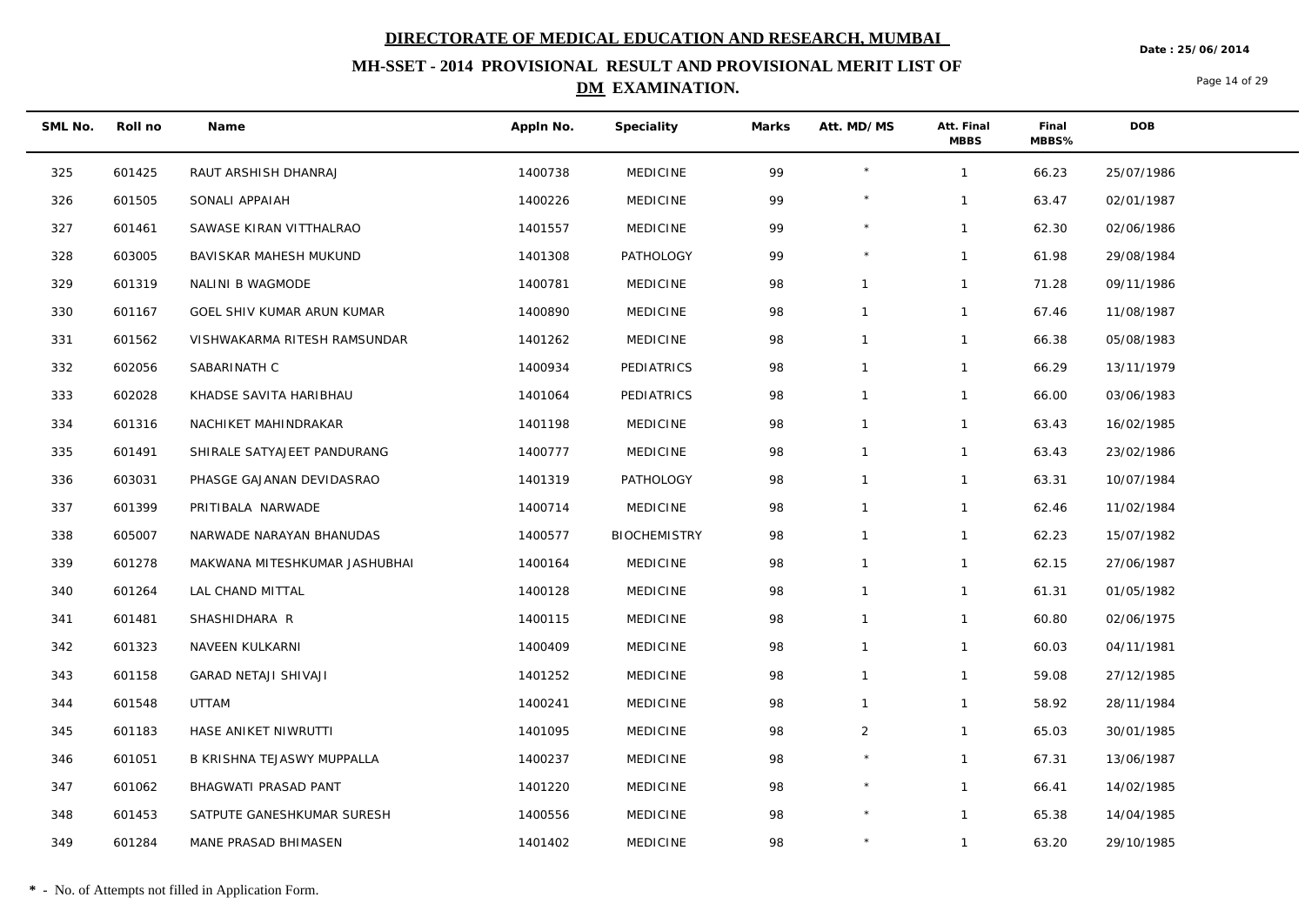**Date : 25/06/2014**

## **MH-SSET - 2014 PROVISIONAL RESULT AND PROVISIONAL MERIT LIST OF DM EXAMINATION.**

Page 15 of 29

| SML No. | Roll no | Name                              | Appln No. | Speciality      | Marks | Att. MD/MS     | Att. Final<br><b>MBBS</b> | Final<br>MBBS% | DOB        |
|---------|---------|-----------------------------------|-----------|-----------------|-------|----------------|---------------------------|----------------|------------|
| 350     | 602055  | RUPESH VIRENDRAPRATAP SHRIVASTAVA | 1401576   | PEDIATRICS      | 98    |                | $\mathbf{1}$              | 62.00          | 12/12/1986 |
| 351     | 602025  | KADAM MAROTI GANESHRAO            | 1401349   | PEDIATRICS      | 98    |                | 1                         | 59.69          | 01/05/1984 |
| 352     | 601446  | SANJAY KUMAR H R                  | 1400281   | <b>MEDICINE</b> | 97    | $\overline{1}$ | $\mathbf{1}$              | 68.94          | 27/09/1985 |
| 353     | 601532  | T V KRISHNAKANTH REDDY            | 1400957   | <b>MEDICINE</b> | 97    | $\mathbf{1}$   | $\mathbf{1}$              | 67.23          | 14/05/1983 |
| 354     | 601431  | RUGHWANI HARDIK RAMESHCHANDRA     | 1400884   | <b>MEDICINE</b> | 97    | $\overline{1}$ | $\mathbf{1}$              | 66.00          | 21/03/1986 |
| 355     | 601310  | MUKESH KUMAR AGRAWAL              | 1400442   | <b>MEDICINE</b> | 97    | $\overline{1}$ | $\mathbf{1}$              | 65.62          | 10/04/1985 |
| 356     | 601054  | BADGUJAR AAKASH RAVINDRA          | 1400484   | <b>MEDICINE</b> | 97    | $\mathbf 1$    | $\mathbf{1}$              | 64.58          | 26/02/1985 |
| 357     | 601129  | DHANANJAYA M S                    | 1401189   | <b>MEDICINE</b> | 97    | $\overline{1}$ | $\mathbf{1}$              | 64.49          | 13/08/1984 |
| 358     | 601131  | DHARPAWAR ROHAN RAMESHWAR         | 1400083   | <b>MEDICINE</b> | 97    | $\overline{1}$ | $\mathbf{1}$              | 63.66          | 04/06/1986 |
| 359     | 601041  | ARUN IYER                         | 1400587   | <b>MEDICINE</b> | 97    | $\mathbf{1}$   | $\mathbf{1}$              | 63.38          | 04/04/1985 |
| 360     | 601302  | MOHAMMAD ABDUL WAHEED             | 1400009   | <b>MEDICINE</b> | 97    | $\mathbf{1}$   | $\mathbf{1}$              | 63.35          | 05/05/1985 |
| 361     | 601268  | MADAKARI NAYAKA K P               | 1400987   | <b>MEDICINE</b> | 97    | $\mathbf 1$    | $\mathbf{1}$              | 62.86          | 07/07/1985 |
| 362     | 601009  | AGRAWAL ANANT MAHESHKUMAR         | 1401085   | <b>MEDICINE</b> | 97    | $\overline{1}$ | $\mathbf{1}$              | 62.59          | 21/10/1986 |
| 363     | 602012  | CHARDE VIVEK RAVI                 | 1400607   | PEDIATRICS      | 97    | $\mathbf{1}$   | 1                         | 62.29          | 24/09/1985 |
| 364     | 608011  | NAZMEEN IMRAN ALI SAYED           | 1401570   | ANESTHESIA      | 97    | $\mathbf{1}$   | $\mathbf{1}$              | 60.80          | 28/11/1976 |
| 365     | 601052  | BADE ARUN SHIVAJIRAO              | 1400559   | <b>MEDICINE</b> | 97    | $\mathbf{1}$   | $\mathbf{1}$              | 60.31          | 30/06/1985 |
| 366     | 601514  | SONONE NITIN VINAYKUMAR           | 1400900   | <b>MEDICINE</b> | 97    | $\mathbf 1$    | $\mathbf{1}$              | 58.93          | 26/07/1984 |
| 367     | 601055  | BADOLE PRASHANT GENDLAL           | 1400959   | <b>MEDICINE</b> | 97    | $\overline{1}$ | $\mathbf{1}$              | 56.93          | 12/11/1982 |
| 368     | 602020  | GANDHI PRACHI SHAILESH            | 1401571   | PEDIATRICS      | 97    | $\star$        | $\mathbf{1}$              | 68.30          | 06/09/1986 |
| 369     | 604001  | LIMAYE AMOD SURESH                | 1400692   | PHARMACOLOGY    | 97    |                | $\mathbf{1}$              | 67.07          | 26/09/1985 |
| 370     | 603019  | LAHANE POONAM GAMBHIRRAO          | 1400373   | PATHOLOGY       | 97    |                | $\mathbf{1}$              | 64.76          | 06/06/1987 |
| 371     | 601370  | PATIL SUDIP MADHUKAR              | 1401498   | <b>MEDICINE</b> | 97    |                | $\mathbf{1}$              | 64.15          | 22/02/1987 |
| 372     | 601360  | PATIL CHETNA ASHOK                | 1401522   | <b>MEDICINE</b> | 97    | $\star$        | $\mathbf{1}$              | 63.84          | 30/09/1985 |
| 373     | 601511  | SONDOULE AMAN UPENDRA             | 1400386   | <b>MEDICINE</b> | 97    | $\star$        | $\mathbf{1}$              | 61.98          | 07/05/1986 |
| 374     | 602029  | KHAIRE SUHAS SHANTARAM            | 1401350   | PEDIATRICS      | 97    |                | $\mathbf{1}$              | 61.53          | 20/05/1986 |

 $\overline{\phantom{0}}$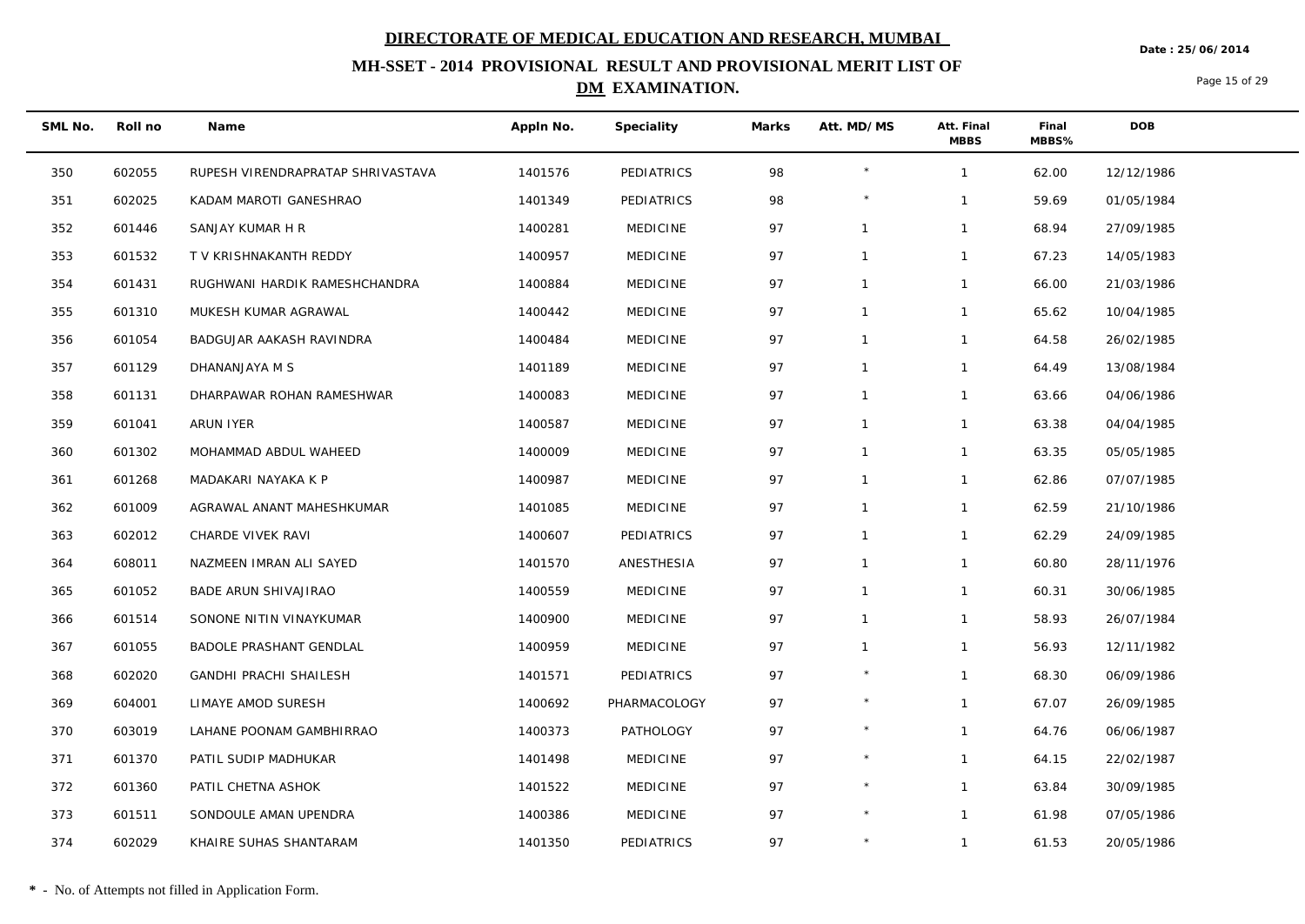**Date : 25/06/2014**

## **MH-SSET - 2014 PROVISIONAL RESULT AND PROVISIONAL MERIT LIST OF DM EXAMINATION.**

Page 16 of 29

| SML No. | Roll no | Name                           | Appln No. | Speciality      | Marks | Att. MD/MS     | Att. Final<br><b>MBBS</b> | Final<br>MBBS% | DOB        |
|---------|---------|--------------------------------|-----------|-----------------|-------|----------------|---------------------------|----------------|------------|
| 375     | 601249  | KRITHIKA D MURALIDHARA         | 1400289   | <b>MEDICINE</b> | 96    | $\overline{1}$ | $\mathbf{1}$              | 70.34          | 16/03/1986 |
| 376     | 602076  | VASUDEV V                      | 1400403   | PEDIATRICS      | 96    | $\mathbf 1$    | 1                         | 68.00          | 13/03/1984 |
| 377     | 601415  | RAMNARESH S                    | 1400973   | <b>MEDICINE</b> | 96    | $\overline{1}$ | $\mathbf{1}$              | 67.05          | 28/02/1985 |
| 378     | 603034  | SANJAY DILIP GOHIL             | 1401514   | PATHOLOGY       | 96    | $\overline{1}$ | $\mathbf{1}$              | 66.25          | 17/07/1984 |
| 379     | 601560  | VISHAL GAIKWAD                 | 1401068   | <b>MEDICINE</b> | 96    | $\overline{1}$ | $\mathbf{1}$              | 63.70          | 07/02/1986 |
| 380     | 602032  | KORADE RAJENDRA SADANAND       | 1400100   | PEDIATRICS      | 96    | $\overline{1}$ | $\mathbf{1}$              | 62.61          | 18/05/1984 |
| 381     | 601457  | SAURABH KUMAR                  | 1401009   | <b>MEDICINE</b> | 96    | $\mathbf{1}$   | $\mathbf{1}$              | 61.80          | 17/06/1982 |
| 382     | 602069  | SUBHASIS DE                    | 1400152   | PEDIATRICS      | 96    | $\overline{1}$ | $\mathbf{1}$              | 56.80          | 24/04/1966 |
| 383     | 601338  | PALLAV NARAYAN SINGH           | 1400639   | <b>MEDICINE</b> | 96    | $\overline{1}$ | $\overline{2}$            | 63.35          | 18/07/1982 |
| 384     | 601206  | K SINDHOORA                    | 1401148   | <b>MEDICINE</b> | 96    |                | $\mathbf{1}$              | 65.92          | 22/07/1988 |
| 385     | 601499  | SINGH ANIRUDDHA PRATAP HARIPAL | 1401370   | <b>MEDICINE</b> | 96    |                | $\mathbf{1}$              | 65.11          | 02/01/1987 |
| 386     | 601375  | PAWAN KUMAR SINGH              | 1400856   | <b>MEDICINE</b> | 96    |                | $\mathbf{1}$              | 60.99          | 15/01/1985 |
| 387     | 601236  | KHOBRAGADE NIKHIL              | 1400936   | <b>MEDICINE</b> | 96    |                | $\mathbf{1}$              | 60.07          | 13/03/1986 |
| 388     | 602015  | CHOKHANDRE MANISH NAMDEO       | 1401344   | PEDIATRICS      | 95    | $\overline{1}$ | $\mathbf{1}$              | 70.00          | 23/10/1984 |
| 389     | 601145  | DUKLE VAIBHAV VASUDEV          | 1401360   | <b>MEDICINE</b> | 95    | $\mathbf{1}$   | $\mathbf{1}$              | 69.61          | 02/11/1986 |
| 390     | 601058  | <b>BARANI VELAN S</b>          | 1400493   | <b>MEDICINE</b> | 95    | $\overline{1}$ | $\mathbf{1}$              | 68.59          | 06/12/1984 |
| 391     | 601486  | SHILADITYA KUMAR SINGH         | 1401306   | <b>MEDICINE</b> | 95    | $\mathbf 1$    | $\mathbf{1}$              | 67.43          | 17/06/1984 |
| 392     | 601346  | PARIKH MITAL DIPAKKUMAR        | 1401161   | <b>MEDICINE</b> | 95    | $\overline{1}$ | $\mathbf{1}$              | 67.28          | 19/10/1987 |
| 393     | 601507  | SONAMBEKAR AJINKYA ASHOK       | 1400141   | <b>MEDICINE</b> | 95    | $\mathbf 1$    | $\mathbf{1}$              | 67.02          | 07/02/1988 |
| 394     | 601040  | ARORA RAHUL DARSHAN            | 1400426   | <b>MEDICINE</b> | 95    | $\overline{1}$ | $\mathbf{1}$              | 67.00          | 03/01/1984 |
| 395     | 601074  | BHOITE VRUSHALI DHANANJAY      | 1401296   | <b>MEDICINE</b> | 95    | $\overline{1}$ | $\mathbf{1}$              | 65.19          | 01/11/1985 |
| 396     | 601034  | ANKUR KRISHANGOPAL GARG        | 1401038   | <b>MEDICINE</b> | 95    | $\mathbf 1$    | $\mathbf{1}$              | 62.69          | 31/10/1984 |
| 397     | 602037  | MATE AMRAPALI ISHWAR           | 1401063   | PEDIATRICS      | 95    | $\overline{1}$ | $\mathbf{1}$              | 62.14          | 26/02/1985 |
| 398     | 601385  | PIYUSH OJHA                    | 1400761   | <b>MEDICINE</b> | 95    | $\mathbf{1}$   | $\mathbf{1}$              | 62.00          | 06/03/1983 |
| 399     | 601020  | AMIT KUMAR                     | 1400273   | <b>MEDICINE</b> | 95    | $\overline{1}$ | $\mathbf{1}$              | 59.70          | 09/01/1981 |

 $\overline{\phantom{a}}$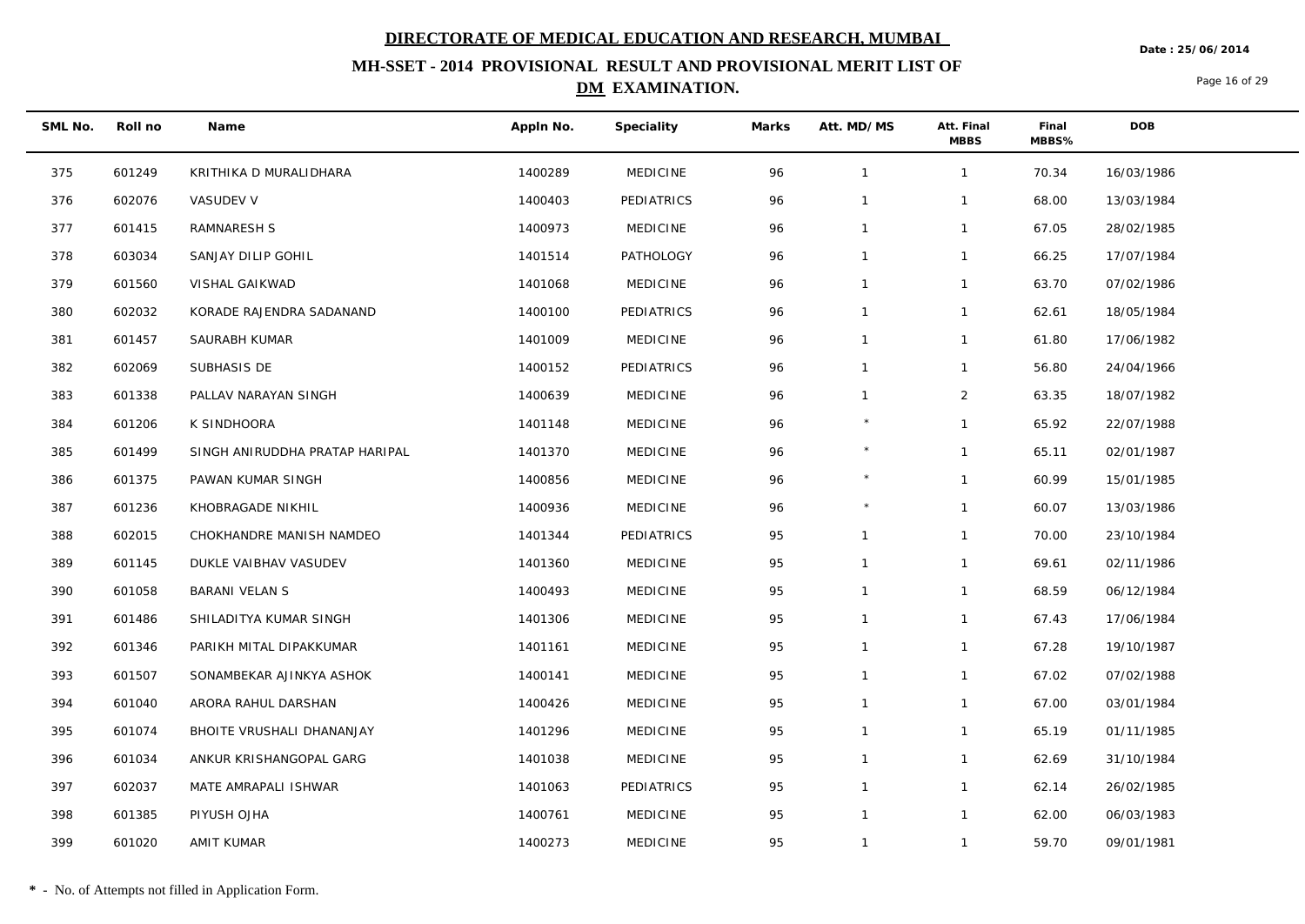**Date : 25/06/2014**

## **MH-SSET - 2014 PROVISIONAL RESULT AND PROVISIONAL MERIT LIST OF DM EXAMINATION.**

Page 17 of 29

| SML No. | Roll no | Name                               | Appln No. | Speciality                            | Marks | Att. MD/MS     | Att. Final<br><b>MBBS</b> | Final<br>MBBS% | DOB        |
|---------|---------|------------------------------------|-----------|---------------------------------------|-------|----------------|---------------------------|----------------|------------|
| 400     | 601489  | SHINDE SANDEEP ASHOK               | 1400983   | MEDICINE                              | 95    | $\overline{1}$ | $\mathbf{1}$              | 59.61          | 01/12/1984 |
| 401     | 601394  | PRAVEEN SHUKLA                     | 1401141   | <b>MEDICINE</b>                       | 95    | $\overline{1}$ | $\mathbf{1}$              | 58.93          | 11/09/1983 |
| 402     | 601080  | <b>BOBADE RAJESH RAMDAS</b>        | 1401528   | <b>MEDICINE</b>                       | 95    | $\mathbf{1}$   | $\mathbf{1}$              | 58.00          | 05/06/1985 |
| 403     | 601405  | RAGHURAMA N K                      | 1400516   | <b>MEDICINE</b>                       | 95    | $\mathbf{1}$   | $\overline{2}$            | 63.50          | 26/10/1976 |
| 404     | 601409  | RAJEEV SHARMA                      | 1400568   | <b>MEDICINE</b>                       | 95    | $\mathbf 1$    | $\overline{2}$            | 61.08          | 01/07/1979 |
| 405     | 602072  | TANDEL CHINTANKUMAR DAHYABHAI      | 1400679   | PEDIATRICS                            | 95    |                | $\mathbf{1}$              | 58.38          | 03/09/1985 |
| 406     | 601551  | VANKAR SAMEER GANPAT               | 1401173   | <b>MEDICINE</b>                       | 94    | $\mathbf{1}$   | $\mathbf{1}$              | 67.58          | 07/05/1983 |
| 407     | 601563  | VIVEK CHANNABASAPPA GANIGER        | 1400658   | <b>MEDICINE</b>                       | 94    | $\mathbf{1}$   | $\mathbf{1}$              | 66.52          | 06/03/1984 |
| 408     | 601113  | DASHATWAR PARAG DIGAMBAR           | 1401177   | <b>MEDICINE</b>                       | 94    | $\mathbf{1}$   | $\mathbf{1}$              | 64.76          | 12/10/1983 |
| 409     | 601286  | MANISH MULTANI                     | 1400023   | <b>MEDICINE</b>                       | 94    | $\mathbf{1}$   | $\mathbf{1}$              | 64.35          | 15/05/1986 |
| 410     | 601252  | KUDUMULA CHARAN REDDY KVENKATARAMI | 1401261   | <b>MEDICINE</b>                       | 94    | $\mathbf{1}$   | $\mathbf{1}$              | 64.00          | 13/05/1983 |
| 411     | 601483  | SHETH SMIT DEEPAKKUMAR             | 1401092   | <b>MEDICINE</b>                       | 94    | $\mathbf 1$    | $\mathbf{1}$              | 62.74          | 10/03/1986 |
| 412     | 601554  | VATIANI RAVI GHANSHYAM             | 1400998   | <b>MEDICINE</b>                       | 94    | $\mathbf{1}$   | $\mathbf{1}$              | 61.69          | 08/04/1986 |
| 413     | 601567  | VYAS LIMESHKUMAR RAJNIKANT         | 1400985   | <b>MEDICINE</b>                       | 94    | $\mathbf{1}$   | $\mathbf{1}$              | 56.57          | 30/08/1985 |
| 414     | 601048  | AWANISH KUMAR                      | 1400883   | <b>MEDICINE</b>                       | 94    | $\mathbf{1}$   | $\mathbf{1}$              | 56.46          | 10/02/1985 |
| 415     | 601047  | AVINASH S                          | 1400404   | <b>MEDICINE</b>                       | 94    | $\overline{2}$ | $\mathbf{1}$              | 66.65          | 18/11/1985 |
| 416     | 607004  | MHASKE YUVRAJ VASANTRAO            | 1400451   | <b>RESPIRATORY</b><br><b>MEDICINE</b> | 94    |                | $\mathbf{1}$              | 58.92          | 09/08/1985 |
| 417     | 601442  | SANDEEP KUMBAR                     | 1400935   | <b>MEDICINE</b>                       | 94    | $\star$        | $\overline{2}$            | 66.59          | 26/09/1985 |
| 418     | 601418  | RANGARI SNEHAL TULARAM             | 1400447   | <b>MEDICINE</b>                       | 94    |                | $\star$                   | 64.27          | 24/04/1986 |
| 419     | 601281  | MALLIKARJUNA V J                   | 1400606   | <b>MEDICINE</b>                       | 93    | $\mathbf{1}$   | $\mathbf{1}$              | 66.86          | 06/03/1985 |
| 420     | 601231  | KAZI JAWWAD HUSSAIN                | 1401575   | <b>MEDICINE</b>                       | 93    | $\mathbf{1}$   | $\mathbf{1}$              | 65.50          | 30/08/1984 |
| 421     | 602003  | ANJUTAGI SAPNA PARAMESHWAR         | 1400288   | PEDIATRICS                            | 93    | $\mathbf 1$    | $\mathbf{1}$              | 65.00          | 13/10/1986 |
| 422     | 601279  | MALDAR AASIM NOORMOHAMAD           | 1400487   | <b>MEDICINE</b>                       | 93    | $\overline{1}$ | $\mathbf{1}$              | 64.50          | 27/07/1986 |
| 423     | 605004  | <b>GHOSH KINJALKA</b>              | 1401137   | <b>BIOCHEMISTRY</b>                   | 93    | $\mathbf{1}$   | $\mathbf{1}$              | 63.28          | 03/09/1984 |
| 424     | 603026  | PATEL AMEEKUMARI BHAVANBHAI        | 1401384   | PATHOLOGY                             | 93    | $\mathbf{1}$   | $\mathbf{1}$              | 58.07          | 04/07/1987 |

**\*** - No. of Attempts not filled in Application Form.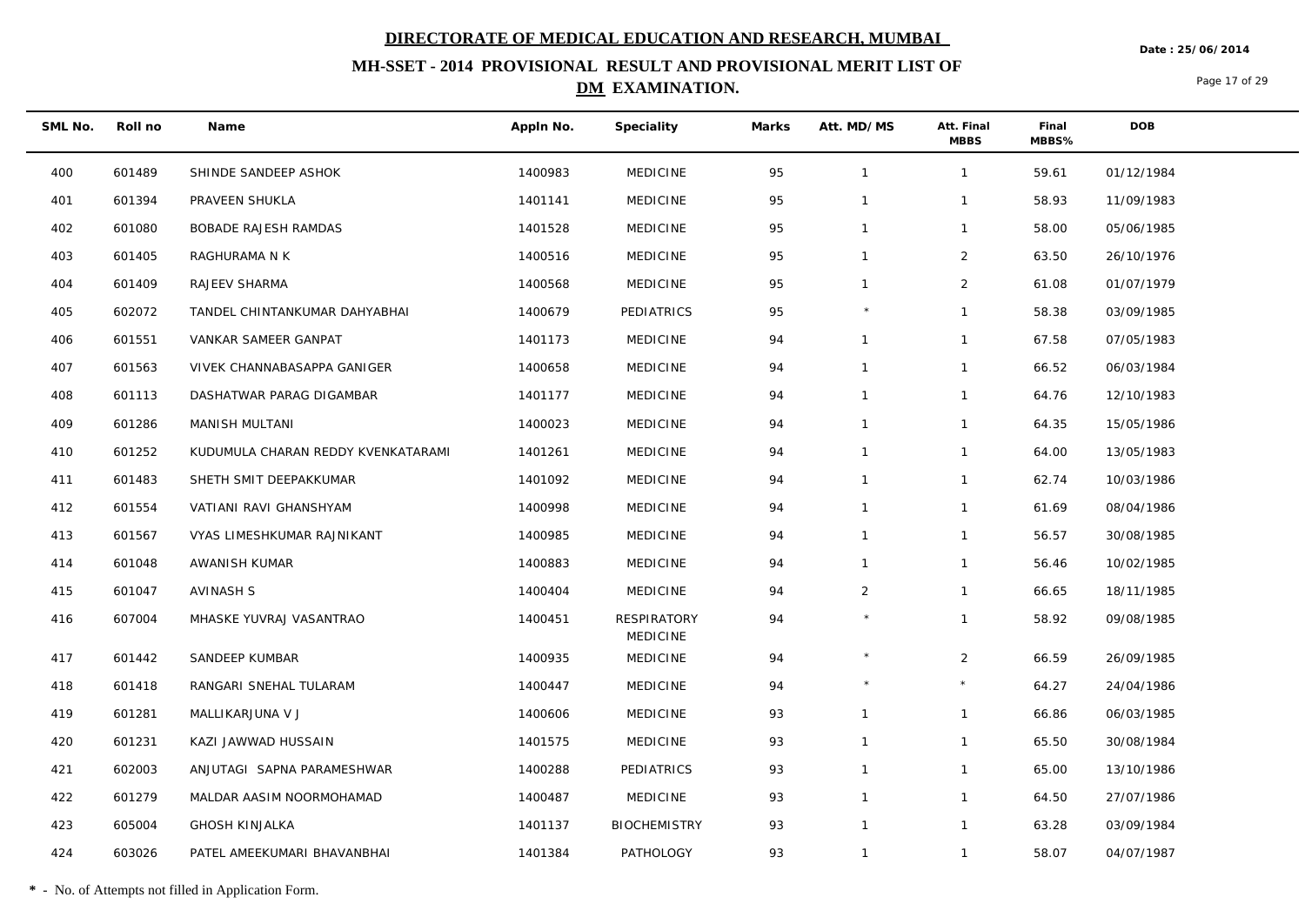**Date : 25/06/2014**

## **MH-SSET - 2014 PROVISIONAL RESULT AND PROVISIONAL MERIT LIST OF DM EXAMINATION.**

Page 18 of 29

| SML No. | Roll no | Name                           | Appln No. | Speciality      | Marks | Att. MD/MS   | Att. Final<br><b>MBBS</b> | Final<br>MBBS% | <b>DOB</b> |
|---------|---------|--------------------------------|-----------|-----------------|-------|--------------|---------------------------|----------------|------------|
| 425     | 602047  | PATIL SMITA PRABHAKAR          | 1401547   | PEDIATRICS      | 93    | $\star$      | $\mathbf{1}$              | 66.00          | 08/10/1986 |
| 426     | 601197  | JAIN MAHESH NARENDRA           | 1400789   | <b>MEDICINE</b> | 93    | $\star$      | $\mathbf{1}$              | 62.36          | 01/12/1985 |
| 427     | 601064  | BHAKHAR PINTUKUMAR DEVSHIBHAI  | 1400757   | <b>MEDICINE</b> | 93    | $\star$      | $\mathbf{1}$              | 56.14          | 29/01/1987 |
| 428     | 601175  | GUNJAL RAJENDRA SUDAMRAO       | 1400564   | <b>MEDICINE</b> | 92    | $\mathbf{1}$ | $\mathbf{1}$              | 67.77          | 07/06/1986 |
| 429     | 601067  | BHARAMBE SWAPNIL VASUDEO       | 1401057   | <b>MEDICINE</b> | 92    | $\mathbf{1}$ | $\mathbf{1}$              | 65.23          | 25/01/1987 |
| 430     | 601219  | KAMBLE SUMIT SUKALDAS          | 1400750   | <b>MEDICINE</b> | 92    | $\mathbf{1}$ | $\mathbf{1}$              | 64.75          | 11/11/1984 |
| 431     | 601200  | JAYESH SHARMA                  | 1400928   | <b>MEDICINE</b> | 92    | $\mathbf{1}$ | $\mathbf{1}$              | 64.46          | 14/01/1983 |
| 432     | 601273  | MAHADEVA SWAMY B C             | 1400529   | <b>MEDICINE</b> | 92    | $\mathbf{1}$ | $\mathbf{1}$              | 63.85          | 05/01/1985 |
| 433     | 601282  | MANAN MAYUR MEHTA              | 1401106   | <b>MEDICINE</b> | 92    | $\mathbf{1}$ | $\mathbf{1}$              | 63.38          | 27/07/1986 |
| 434     | 601228  | KASLE SACHIN GANGADHAR         | 1401332   | <b>MEDICINE</b> | 92    |              | $\mathbf{1}$              | 62.90          | 22/05/1984 |
| 435     | 601436  | SAHIL MAHAJAN                  | 1400818   | <b>MEDICINE</b> | 92    | $\mathbf{1}$ | $\mathbf{1}$              | 60.90          | 05/12/1984 |
| 436     | 601320  | NANDEDKAR KIRAN UTTAMRAO       | 1401062   | <b>MEDICINE</b> | 92    | $\mathbf{1}$ | $\mathbf{1}$              | 59.30          | 03/05/1985 |
| 437     | 603027  | PATEL DIVYESHKUMAR VINODBHAI   | 1401484   | PATHOLOGY       | 92    | $\mathbf{1}$ | $\mathbf{1}$              | 59.19          | 25/04/1987 |
| 438     | 601429  | RITESH SINGH GANGWAR           | 1400585   | <b>MEDICINE</b> | 92    | $\mathbf{1}$ | $\mathbf{1}$              | 56.78          | 25/11/1975 |
| 439     | 601077  | <b>BHUPENDRA KUMAR</b>         | 1400557   | <b>MEDICINE</b> | 92    | $\mathbf{1}$ | $\mathbf{1}$              | 56.53          | 23/09/1976 |
| 440     | 608012  | RAJKUMAR                       | 1400203   | ANESTHESIA      | 92    | $\mathbf{1}$ | $\mathbf{1}$              | 55.07          | 26/06/1977 |
| 441     | 601451  | SARATE NITIN SOPAN             | 1400390   | <b>MEDICINE</b> | 92    | 2            | $\mathbf{1}$              | 61.91          | 29/05/1984 |
| 442     | 602051  | RAGHAVENDRASWAMI AMOGHIMATH    | 1401139   | PEDIATRICS      | 92    | $\star$      | $\mathbf{1}$              | 69.01          | 02/12/1985 |
| 443     | 601290  | MANU L S                       | 1400891   | <b>MEDICINE</b> | 92    | $\star$      | $\mathbf{1}$              | 65.54          | 31/03/1987 |
| 444     | 601460  | SAWARKAR SUSHRUT MAHENDRA      | 1401293   | <b>MEDICINE</b> | 92    |              | $\mathbf{1}$              | 65.03          | 30/05/1986 |
| 445     | 601496  | SHRIWASTAV ROHIT RAMACHANDRA   | 1400713   | <b>MEDICINE</b> | 92    | $\star$      | $\mathbf{1}$              | 59.46          | 03/01/1986 |
| 446     | 603035  | SHIRURE VIJAYKUMAR SHRIDHARRAO | 1401473   | PATHOLOGY       | 92    |              | $\mathbf{1}$              | 58.92          | 24/06/1985 |
| 447     | 601389  | PRASAD                         | 1400379   | <b>MEDICINE</b> | 92    | $\star$      | $\star$                   | 59.03          | 07/03/1986 |
| 448     | 603003  | ANSHUL SINGLA                  | 1401226   | PATHOLOGY       | 91    | $\mathbf{1}$ | $\mathbf{1}$              | 70.30          | 24/07/1985 |
| 449     | 601042  | ARUNKUMAR ULLEGADDI            | 1400988   | <b>MEDICINE</b> | 91    | $\mathbf{1}$ | $\mathbf{1}$              | 65.47          | 23/03/1985 |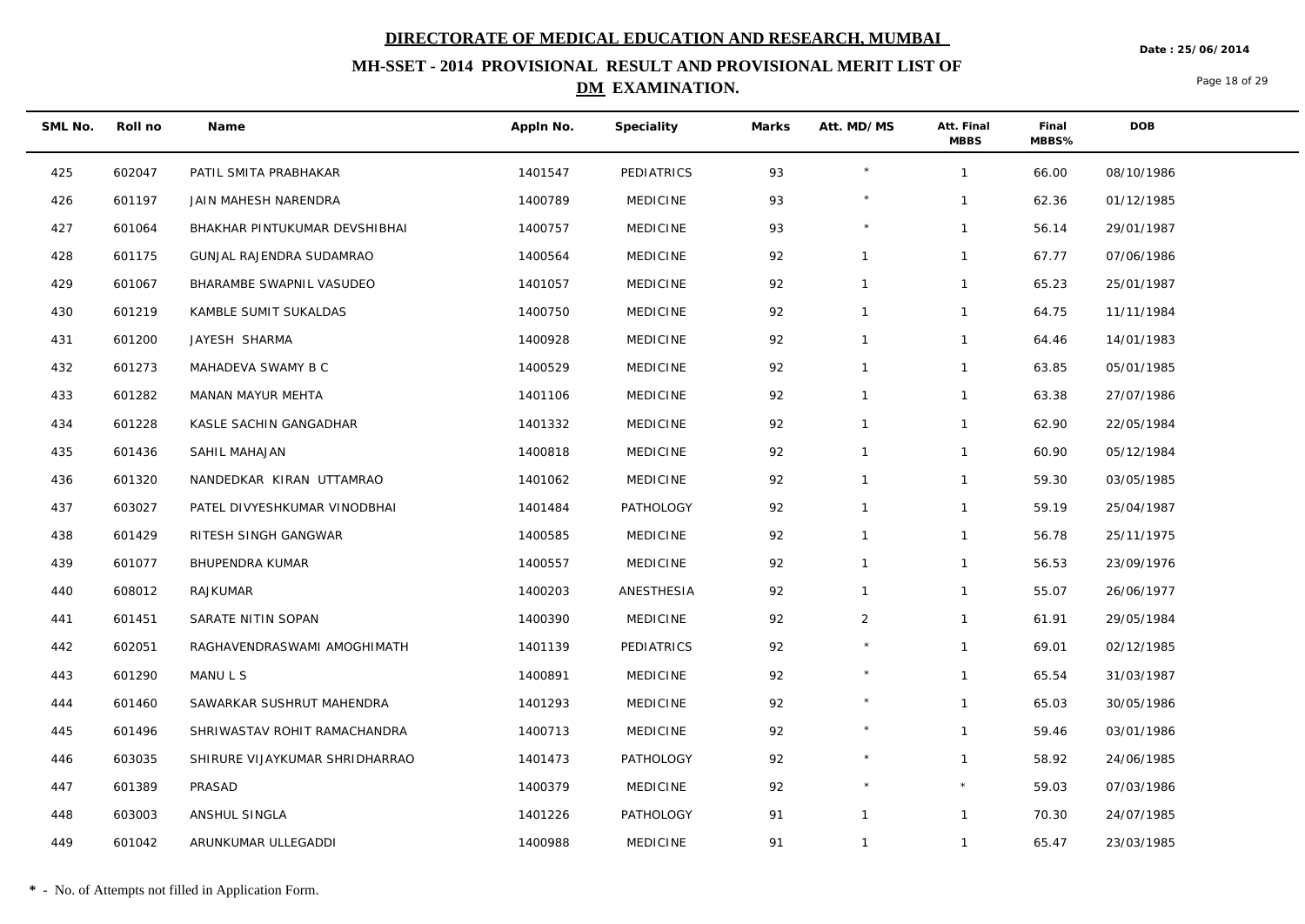**Date : 25/06/2014**

## **MH-SSET - 2014 PROVISIONAL RESULT AND PROVISIONAL MERIT LIST OF DM EXAMINATION.**

Page 19 of 29

| SML No. | Roll no | Name                             | Appln No. | Speciality                     | Marks | Att. MD/MS     | Att. Final<br><b>MBBS</b> | Final<br>MBBS% | <b>DOB</b> |
|---------|---------|----------------------------------|-----------|--------------------------------|-------|----------------|---------------------------|----------------|------------|
| 450     | 601222  | KAPADIA ANEESA TURAB             | 1400933   | <b>MEDICINE</b>                | 91    | $\mathbf{1}$   | $\mathbf{1}$              | 65.41          | 02/04/1984 |
| 451     | 601452  | SATISH WAGH                      | 1401188   | <b>MEDICINE</b>                | 91    | $\mathbf{1}$   | $\mathbf{1}$              | 65.34          | 27/06/1985 |
| 452     | 601019  | <b>AMIT GULATI</b>               | 1400177   | <b>MEDICINE</b>                | 91    | $\mathbf{1}$   | $\mathbf{1}$              | 64.15          | 27/12/1984 |
| 453     | 602050  | PRANKUR PANDEY                   | 1401511   | PEDIATRICS                     | 91    | $\mathbf{1}$   | $\mathbf{1}$              | 63.23          | 25/01/1984 |
| 454     | 601215  | KALE GAJANAN KISHOR              | 1400037   | <b>MEDICINE</b>                | 91    | $\mathbf{1}$   | $\mathbf{1}$              | 62.59          | 05/10/1984 |
| 455     | 601157  | GANESH                           | 1400654   | <b>MEDICINE</b>                | 91    | $\mathbf{1}$   | $\mathbf{1}$              | 60.53          | 01/03/1981 |
| 456     | 601412  | RAJVANSHI JIGNESHKUMAR BHANUBHAI | 1400740   | <b>MEDICINE</b>                | 91    | $\mathbf{1}$   | $\mathbf{1}$              | 59.85          | 18/11/1985 |
| 457     | 607001  | BARPHE SHAILESH SHIVAJI          | 1401412   | <b>RESPIRATORY</b><br>MEDICINE | 91    | $\mathbf{1}$   | $\mathbf{1}$              | 59.00          | 11/12/1985 |
| 458     | 601269  | MADASSERI DEEPTI SUKUMAR         | 1401277   | <b>MEDICINE</b>                | 91    | $\overline{2}$ | $\mathbf{1}$              | 72.67          | 22/04/1985 |
| 459     | 601576  | ZADGE NILIMA DIGAMBER            | 1400810   | <b>MEDICINE</b>                | 91    | $\overline{2}$ | $\mathbf{1}$              | 62.91          | 13/09/1983 |
| 460     | 602079  | WANI ANAND SUBHASH               | 1401202   | PEDIATRICS                     | 91    | $\overline{2}$ | $\mathbf{1}$              | 60.51          | 11/04/1985 |
| 461     | 601243  | KORULKAR PRASAD SHRINIVAS        | 1401345   | <b>MEDICINE</b>                | 91    |                | $\mathbf{1}$              | 64.73          | 28/10/1985 |
| 462     | 601151  | GADDE ASHWINI BALASAHEB          | 1400707   | <b>MEDICINE</b>                | 91    | $\star$        | $\mathbf{1}$              | 63.90          | 02/12/1987 |
| 463     | 601411  | RAJIV KUMAR                      | 1401165   | <b>MEDICINE</b>                | 91    | $\star$        | $\mathbf{1}$              | 60.00          | 15/04/1976 |
| 464     | 601363  | PATIL KUNAL APPASAHEB            | 1401546   | <b>MEDICINE</b>                | 91    | $\star$        | $\mathbf{1}$              | 59.77          | 03/10/1984 |
| 465     | 608015  | SWAMI SHASHIKANT SHANKAR         | 1400646   | ANESTHESIA                     | 91    | $\star$        | $\star$                   | 62.44          | 07/10/1987 |
| 466     | 601543  | TRIVEDI SWATIBEN PRAVINCHANDRA   | 1401477   | <b>MEDICINE</b>                | 90    | $\mathbf{1}$   | $\mathbf{1}$              | 69.07          | 28/08/1988 |
| 467     | 601377  | PAWAR PRASHANT DILIP             | 1400802   | <b>MEDICINE</b>                | 90    | $\mathbf{1}$   | $\mathbf{1}$              | 67.82          | 02/02/1983 |
| 468     | 601149  | ELENJICKAL ELIAS JOHN            | 1401109   | <b>MEDICINE</b>                | 90    | $\mathbf{1}$   | $\mathbf{1}$              | 67.07          | 18/05/1994 |
| 469     | 601401  | PURUSHOTTAM KUMAR                | 1401303   | <b>MEDICINE</b>                | 90    | $\mathbf{1}$   | $\mathbf{1}$              | 64.53          | 01/03/1978 |
| 470     | 601072  | BHAVSAR ABHIJIT NANDKISHOR       | 1400573   | <b>MEDICINE</b>                | 90    | $\mathbf{1}$   | $\mathbf{1}$              | 63.80          | 22/04/1985 |
| 471     | 601148  | EKATPURE HARSHAL RAJAN           | 1400567   | <b>MEDICINE</b>                | 90    | $\mathbf{1}$   | $\mathbf{1}$              | 63.43          | 24/04/1986 |
| 472     | 601196  | JAIDEEP KHARE                    | 1400346   | <b>MEDICINE</b>                | 90    | $\mathbf{1}$   | $\mathbf{1}$              | 62.90          | 17/06/1986 |
| 473     | 601096  | CHAVAN SURAJ HANUMANT            | 1401518   | <b>MEDICINE</b>                | 90    | $\mathbf{1}$   | $\mathbf{1}$              | 62.69          | 06/10/1984 |
| 474     | 601541  | TIRODKAR AMEYA MANGESH           | 1401127   | <b>MEDICINE</b>                | 90    | $\mathbf{1}$   | $\mathbf{1}$              | 62.13          | 02/06/1984 |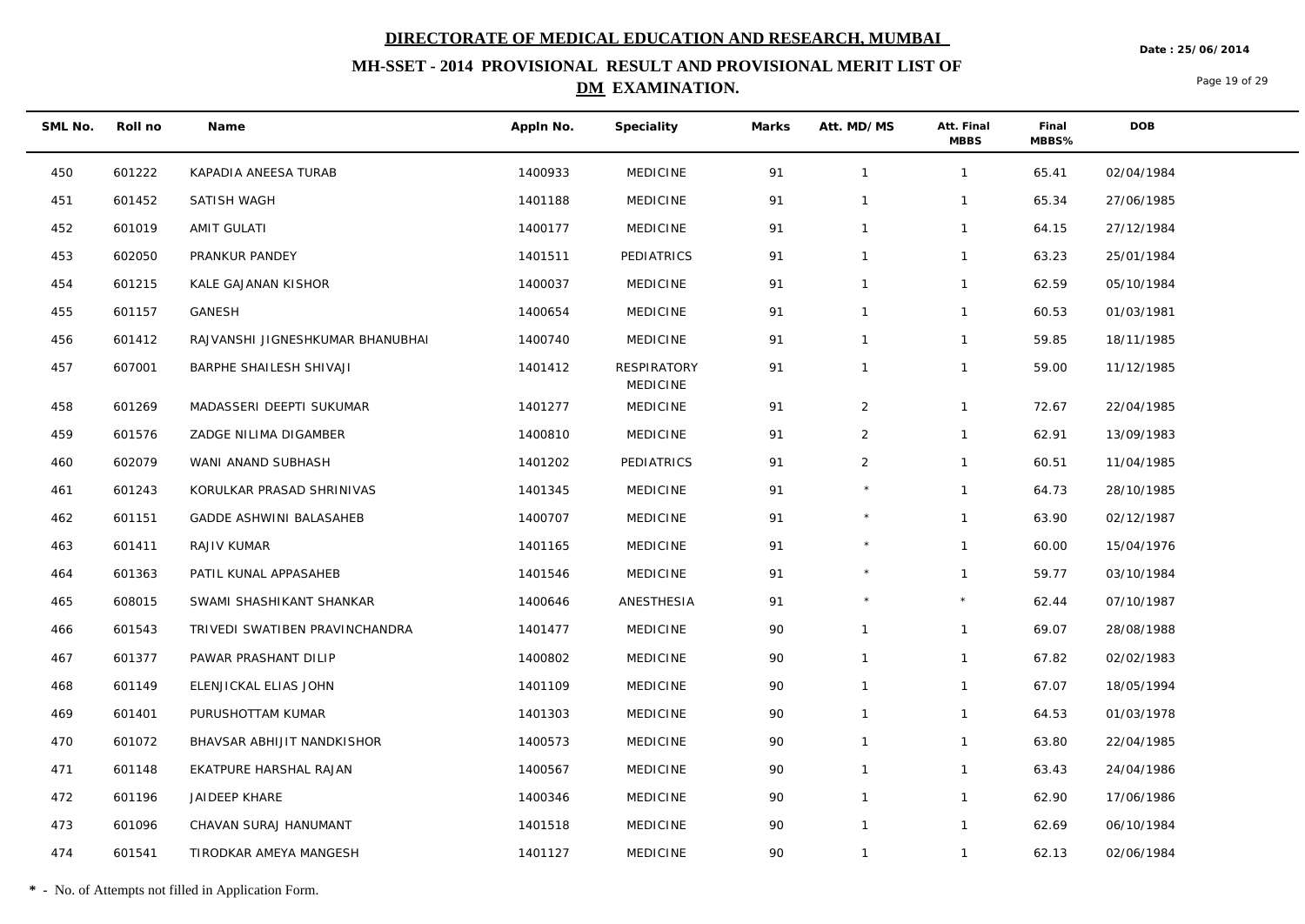**Date : 25/06/2014**

## **MH-SSET - 2014 PROVISIONAL RESULT AND PROVISIONAL MERIT LIST OF DM EXAMINATION.**

Page 20 of 29

| SML No. | Roll no | Name                          | Appln No. | Speciality                            | Marks | Att. MD/MS     | Att. Final<br><b>MBBS</b> | Final<br>MBBS% | DOB        |
|---------|---------|-------------------------------|-----------|---------------------------------------|-------|----------------|---------------------------|----------------|------------|
| 475     | 601032  | ANITHA                        | 1400415   | <b>MEDICINE</b>                       | 90    | $\overline{1}$ | $\mathbf{1}$              | 61.64          | 24/04/1976 |
| 476     | 601162  | <b>GAVALI ONKAR HIRAMAN</b>   | 1401073   | <b>MEDICINE</b>                       | 90    | $\overline{1}$ | $\mathbf{1}$              | 61.53          | 13/04/1986 |
| 477     | 601353  | PATEL JAYDEEP CHHAGANBHAI     | 1400420   | <b>MEDICINE</b>                       | 90    | $\mathbf{1}$   | $\mathbf{1}$              | 61.30          | 21/04/1985 |
| 478     | 601059  | BAWANE PIYUSH MADHAO          | 1401453   | <b>MEDICINE</b>                       | 90    | $\overline{1}$ | $\mathbf{1}$              | 60.92          | 24/06/1983 |
| 479     | 605006  | KATORE SARIKA DEOKARRAO       | 1401206   | <b>BIOCHEMISTRY</b>                   | 90    | $\mathbf{1}$   | $\overline{2}$            | 61.76          | 07/01/1982 |
| 480     | 601306  | MONDHE SUHAS DILIP            | 1401405   | <b>MEDICINE</b>                       | 90    | $\overline{2}$ | $\mathbf{1}$              | 67.25          | 04/01/1985 |
| 481     | 603010  | CHOPWAD ARUNKUMAR DHONDIBA    | 1401451   | PATHOLOGY                             | 90    | $\overline{2}$ | $\mathbf{1}$              | 57.54          | 03/04/1979 |
| 482     | 601015  | AKHIL RAMESH PATIL            | 1401271   | <b>MEDICINE</b>                       | 90    |                | $\mathbf{1}$              | 63.46          | 20/05/1985 |
| 483     | 607007  | PRITISH MAHESHWARI            | 1401372   | <b>RESPIRATORY</b><br><b>MEDICINE</b> | 90    | $\star$        | $\mathbf{1}$              | 60.23          | 28/06/1986 |
| 484     | 601198  | JANRAO SMIT UTTAM             | 1401550   | MEDICINE                              | 90    | $\star$        | $\mathbf{1}$              | 54.84          | 11/03/1987 |
| 485     | 601288  | MANOKARAN                     | 1400840   | <b>MEDICINE</b>                       | 89    | $\mathbf{1}$   | $\mathbf{1}$              | 64.86          | 14/10/1982 |
| 486     | 601572  | YATHISH B E                   | 1401201   | <b>MEDICINE</b>                       | 89    | $\overline{1}$ | $\mathbf{1}$              | 62.49          | 14/10/1984 |
| 487     | 601111  | DALASANIYA VIMALKUMAR         | 1400011   | <b>MEDICINE</b>                       | 89    | $\overline{1}$ | $\mathbf{1}$              | 61.61          | 15/10/1987 |
| 488     | 603022  | MANKAR DEEPTI VIJAY           | 1400218   | PATHOLOGY                             | 89    | $\overline{1}$ | $\mathbf{1}$              | 60.62          | 27/06/1983 |
| 489     | 603032  | PUJARI GANESH PANDURANG       | 1401215   | PATHOLOGY                             | 89    | $\overline{1}$ | $\overline{2}$            | 56.65          | 09/07/1982 |
| 490     | 601388  | PRADEEP H N                   | 1401087   | <b>MEDICINE</b>                       | 89    | $\overline{2}$ | $\mathbf{1}$              | 63.84          | 30/05/1981 |
| 491     | 603012  | DANGIA DIMPLE JAIRAM          | 1401419   | PATHOLOGY                             | 89    | $\overline{2}$ | $\overline{2}$            | 58.39          | 27/01/1983 |
| 492     | 602026  | KAULAVKAR SANDEEP HEMANTKUMAR | 1400255   | PEDIATRICS                            | 89    | 3              | $\mathbf{1}$              | 56.36          | 05/11/1979 |
| 493     | 601326  | NEGALUR NATASHA VIJAY         | 1401432   | <b>MEDICINE</b>                       | 89    | $\star$        | $\mathbf{1}$              | 68.15          | 07/02/1987 |
| 494     | 601529  | SWAPNIL S GARDE               | 1400543   | <b>MEDICINE</b>                       | 89    | $\star$        | $\mathbf{1}$              | 67.46          | 02/12/1987 |
| 495     | 605003  | FATING PRASANNA MANOHAR       | 1401217   | <b>BIOCHEMISTRY</b>                   | 89    | $\star$        | $\mathbf{1}$              | 60.00          | 21/06/1985 |
| 496     | 601313  | MULE TUSHAR RAJENDRA          | 1400090   | <b>MEDICINE</b>                       | 88    | $\overline{1}$ | $\mathbf{1}$              | 62.44          | 22/09/1985 |
| 497     | 601311  | MUKESH KUMAR YADAV            | 1400923   | <b>MEDICINE</b>                       | 88    | $\overline{1}$ | $\mathbf{1}$              | 60.76          | 03/05/1985 |
| 498     | 601182  | HARSHE PRADNYA ULHAS          | 1401482   | <b>MEDICINE</b>                       | 88    | $\mathbf{1}$   | $\mathbf{1}$              | 60.53          | 21/04/1986 |
| 499     | 601424  | RAUT AMOL SUDAM               | 1401399   | <b>MEDICINE</b>                       | 88    | $\overline{1}$ | $\mathbf{1}$              | 60.38          | 16/03/1986 |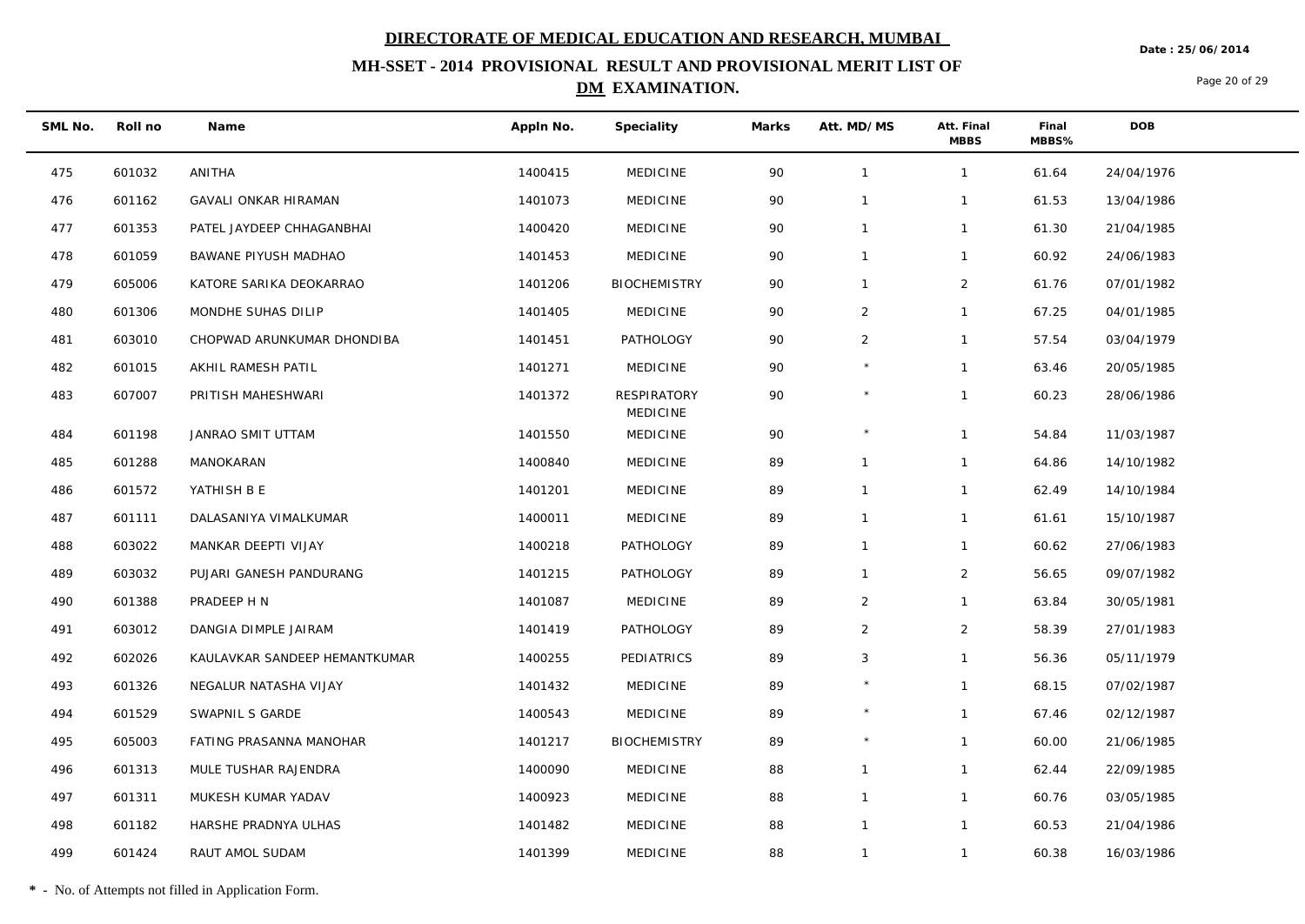**Date : 25/06/2014**

## **MH-SSET - 2014 PROVISIONAL RESULT AND PROVISIONAL MERIT LIST OF DM EXAMINATION.**

Page 21 of 29

| SML No. | Roll no | Name                            | Appln No. | Speciality                            | Marks | Att. MD/MS     | Att. Final<br><b>MBBS</b> | Final<br>MBBS% | DOB        |
|---------|---------|---------------------------------|-----------|---------------------------------------|-------|----------------|---------------------------|----------------|------------|
| 500     | 601007  | ADITYA LAJAMI                   | 1401045   | <b>MEDICINE</b>                       | 88    | $\overline{1}$ | $\mathbf{1}$              | 59.30          | 06/08/1983 |
| 501     | 601301  | MITUL ABHAYKUMAR SHAH           | 1401243   | <b>MEDICINE</b>                       | 88    | $\mathbf{1}$   | $\mathbf{1}$              | 59.21          | 04/09/1986 |
| 502     | 601043  | ASHISH KUMAR                    | 1400551   | <b>MEDICINE</b>                       | 88    | $\overline{1}$ | $\mathbf{1}$              | 58.93          | 23/05/1983 |
| 503     | 601109  | DADHANIA JIMMY MANHARLAL        | 1400594   | <b>MEDICINE</b>                       | 88    | $\overline{1}$ | $\mathbf{1}$              | 56.93          | 24/06/1986 |
| 504     | 601502  | SITENDU KUMAR PATEL             | 1401146   | <b>MEDICINE</b>                       | 88    | $\overline{1}$ | $\mathbf{1}$              | 56.76          | 03/02/1983 |
| 505     | 607003  | <b>KHUSHBOO</b>                 | 1400142   | <b>RESPIRATORY</b><br><b>MEDICINE</b> | 88    | $\mathbf{1}$   | $\mathbf{1}$              | 53.31          | 15/11/1983 |
| 506     | 601407  | RAHUL SHUKLA                    | 1401250   | <b>MEDICINE</b>                       | 88    | $\overline{a}$ | $\mathbf{1}$              | 61.92          | 03/06/1984 |
| 507     | 601508  | SONAR SWAPNIL ARUN              | 1401390   | <b>MEDICINE</b>                       | 88    | $\overline{4}$ | $\mathbf{1}$              | 60.23          | 05/09/1982 |
| 508     | 602066  | SPOORTHY ARRAMRAJ               | 1401298   | PEDIATRICS                            | 88    | $\star$        | $\mathbf{1}$              | 66.90          | 23/03/1986 |
| 509     | 601566  | VYANKATESH                      | 1401164   | <b>MEDICINE</b>                       | 88    | $\star$        | $\mathbf{1}$              | 64.49          | 20/12/1984 |
| 510     | 601262  | LAKAL TANAJI DNYANOBA           | 1401529   | <b>MEDICINE</b>                       | 88    | $\star$        | $\mathbf{1}$              | 63.69          | 25/05/1981 |
| 511     | 608005  | <b>GEDAM NEHA TARUN</b>         | 1400476   | ANESTHESIA                            | 88    |                | $\mathbf{1}$              | 63.35          | 24/05/1986 |
| 512     | 601322  | NARENDRA KUMAR                  | 1400201   | <b>MEDICINE</b>                       | 88    | $\star$        | $\mathbf{1}$              | 59.80          | 05/02/1984 |
| 513     | 601216  | KALE KRUTIKA RATNAKAR           | 1400939   | <b>MEDICINE</b>                       | 87    | $\mathbf{1}$   | $\mathbf{1}$              | 69.23          | 17/12/1987 |
| 514     | 602019  | DESHMUKH SUNIL BALKRISHNA       | 1400167   | PEDIATRICS                            | 87    | $\overline{1}$ | $\mathbf{1}$              | 65.80          | 17/10/1984 |
| 515     | 601107  | CHUDASAMA KETANKUMAR PREMJIBHAI | 1400768   | <b>MEDICINE</b>                       | 87    | $\mathbf{1}$   | $\mathbf{1}$              | 65.21          | 19/05/1988 |
| 516     | 601208  | KADREKAR SWAPNEEL PRAKASHRAO    | 1401438   | <b>MEDICINE</b>                       | 87    | $\mathbf{1}$   | $\mathbf{1}$              | 64.42          | 10/04/1987 |
| 517     | 602064  | SHINDE HITESH MADHUKAR          | 1401524   | PEDIATRICS                            | 87    | $\mathbf{1}$   | $\mathbf{1}$              | 61.84          | 06/01/1988 |
| 518     | 601171  | <b>GORE PRAKASH SHAHAJI</b>     | 1401489   | <b>MEDICINE</b>                       | 87    | $\mathbf{1}$   | $\mathbf{1}$              | 61.06          | 21/10/1984 |
| 519     | 601351  | PATEL BHAVINKUMAR DHIRUBHAI     | 1401379   | <b>MEDICINE</b>                       | 87    | $\overline{1}$ | $\mathbf{1}$              | 59.23          | 10/06/1985 |
| 520     | 601244  | KOTALWAR AMOL DEELIPRAO         | 1401536   | <b>MEDICINE</b>                       | 87    | $\mathbf{1}$   | $\mathbf{1}$              | 58.02          | 30/03/1986 |
| 521     | 601528  | SUTHAR ANAND MANSUKHRAM         | 1400139   | <b>MEDICINE</b>                       | 87    | $\mathbf{1}$   | $\mathbf{1}$              | 57.38          | 04/11/1985 |
| 522     | 601209  | KADRI WASIM RAUF                | 1401151   | <b>MEDICINE</b>                       | 87    | $\overline{2}$ | $\mathbf{1}$              | 59.31          | 11/11/1983 |
| 523     | 608016  | TAUR VISHAL BALASAHEB           | 1401176   | ANESTHESIA                            | 87    | $\star$        | $\mathbf{1}$              | 63.66          | 24/09/1985 |
| 524     | 601573  | YELPALE MAKARAND MOHAN          | 1401275   | <b>MEDICINE</b>                       | 87    |                | $\mathbf{1}$              | 60.62          | 08/01/1987 |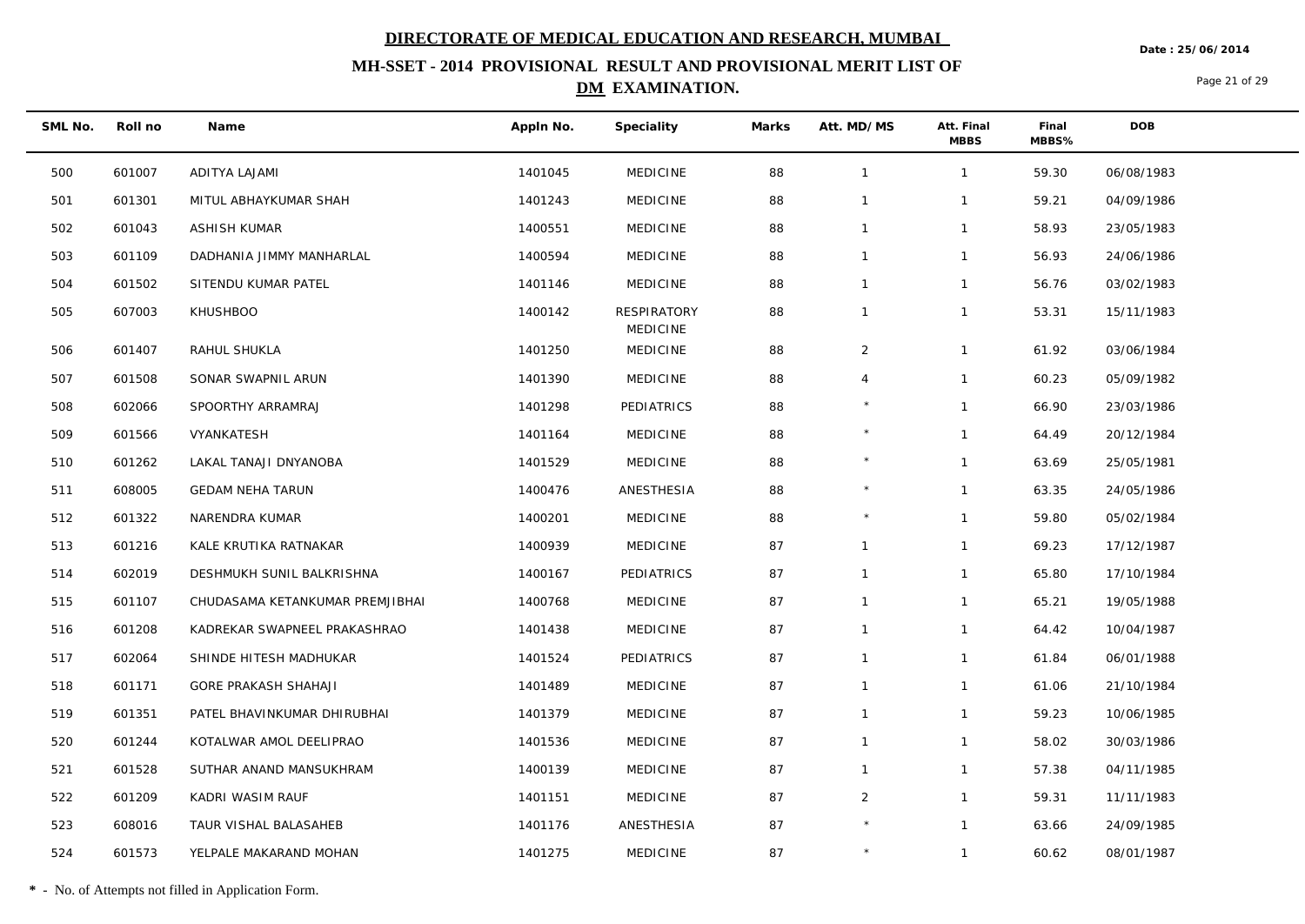**Date : 25/06/2014**

## **MH-SSET - 2014 PROVISIONAL RESULT AND PROVISIONAL MERIT LIST OF DM EXAMINATION.**

Page 22 of 29

| SML No. | Roll no | Name                                             | Appln No. | Speciality      | Marks | Att. MD/MS     | Att. Final<br><b>MBBS</b> | Final<br>MBBS% | <b>DOB</b> |
|---------|---------|--------------------------------------------------|-----------|-----------------|-------|----------------|---------------------------|----------------|------------|
| 525     | 601383  | PILAWAN ANANT SAKHARAM                           | 1401048   | <b>MEDICINE</b> | 87    | $\star$        | $\mathbf{1}$              | 58.84          | 11/01/1986 |
| 526     | 601408  | RAJBHOJ ASHWIN ARVIND                            | 1400502   | <b>MEDICINE</b> | 87    |                | $\mathbf{1}$              | 58.07          | 12/07/1986 |
| 527     | 601484  | SHIDRAM KAMATE                                   | 1401336   | <b>MEDICINE</b> | 87    | $\star$        | $\overline{2}$            | 61.88          | 31/08/1984 |
| 528     | 603007  | <b>BHOGE AMIT RAMESH</b>                         | 1401442   | PATHOLOGY       | 87    | $\star$        | $\overline{2}$            | 57.48          | 09/02/1983 |
| 529     | 602053  | RAKESH KUMAR KALRA                               | 1401135   | PEDIATRICS      | 86    | $\mathbf{1}$   | $\mathbf{1}$              | 71.40          | 28/09/1983 |
| 530     | 608002  | AMBAVANE JANHAVI RAJENDRA                        | 1401070   | ANESTHESIA      | 86    | $\mathbf{1}$   | $\mathbf{1}$              | 70.11          | 22/11/1982 |
| 531     | 602040  | MIDHUN RAMESH                                    | 1400206   | PEDIATRICS      | 86    | $\mathbf{1}$   | $\mathbf{1}$              | 69.46          | 13/03/1983 |
| 532     | 601065  | BHANDARI VINAYA VILAS                            | 1400860   | <b>MEDICINE</b> | 86    | $\mathbf{1}$   | $\mathbf{1}$              | 67.66          | 02/06/1984 |
| 533     | 601557  | VIMALKUMAR R                                     | 1401456   | <b>MEDICINE</b> | 86    | $\mathbf{1}$   | $\mathbf{1}$              | 65.65          | 15/06/1982 |
| 534     | 601574  | YESHAVANTH G                                     | 1400737   | <b>MEDICINE</b> | 86    | $\mathbf{1}$   | $\mathbf{1}$              | 65.20          | 07/08/1984 |
| 535     | 601504  | SOMANI JAYMIN PRADIPKUMAR                        | 1400313   | <b>MEDICINE</b> | 86    | $\mathbf{1}$   | $\mathbf{1}$              | 65.15          | 16/02/1988 |
| 536     | 601549  | VAIDYA PRANAV NUTANKUMAR                         | 1401194   | <b>MEDICINE</b> | 86    | $\mathbf{1}$   | $\mathbf{1}$              | 64.69          | 08/12/1985 |
| 537     | 601011  | AGRAWAL RAHUL SUBHASH                            | 1401369   | <b>MEDICINE</b> | 86    | $\mathbf{1}$   | $\mathbf{1}$              | 64.58          | 27/09/1984 |
| 538     | 601458  | SAWANT SATISH RAMKISAN                           | 1401156   | <b>MEDICINE</b> | 86    | $\mathbf{1}$   | $\mathbf{1}$              | 64.44          | 15/09/1984 |
| 539     | 601140  | DOSHI MANAN VIRENDRA                             | 1401407   | <b>MEDICINE</b> | 86    | $\mathbf{1}$   | $\mathbf{1}$              | 63.66          | 10/10/1985 |
| 540     | 601522  | SUMIT BAHTNAGAR                                  | 1401205   | <b>MEDICINE</b> | 86    | $\mathbf{1}$   | $\mathbf{1}$              | 63.05          | 14/08/1984 |
| 541     | 608006  | JADHAV NALINI HARISHCHANDRA                      | 1400125   | ANESTHESIA      | 86    | $\mathbf{1}$   | $\mathbf{1}$              | 61.90          | 07/01/1986 |
| 542     | 601137  | DIVEKAR SAGAR KAILASH                            | 1400414   | <b>MEDICINE</b> | 86    | $\mathbf{1}$   | $\mathbf{1}$              | 61.80          | 26/09/1984 |
| 543     | 601575  | YOGESH YADAV                                     | 1400909   | <b>MEDICINE</b> | 86    | $\mathbf{1}$   | $\mathbf{1}$              | 60.08          | 04/04/1984 |
| 544     | 601349  | PARMAR HARDIK KANAIYALAL                         | 1400751   | <b>MEDICINE</b> | 86    | $\mathbf{1}$   | $\mathbf{1}$              | 59.61          | 12/03/1987 |
| 545     | 601421  | RATHOD MUKESH NATHABHAI                          | 1400290   | <b>MEDICINE</b> | 86    | $\mathbf{1}$   | $\mathbf{1}$              | 58.92          | 29/01/1986 |
| 546     | 601477  | SHANKARACHARYA PUSHPARAJGIRI<br><b>BUDHAGIRI</b> | 1400697   | <b>MEDICINE</b> | 86    | $\mathbf{1}$   | $\mathbf{1}$              | 58.18          | 28/06/1982 |
| 547     | 601068  | BHARAT PATODIYA                                  | 1400703   | <b>MEDICINE</b> | 86    | $\mathbf{1}$   | $\mathbf{1}$              | 57.69          | 02/12/1983 |
| 548     | 601427  | REGE GAUTAM MADHAV                               | 1400866   | <b>MEDICINE</b> | 86    | $\mathbf{1}$   | $\overline{2}$            | 61.06          | 25/09/1985 |
| 549     | 601010  | AGRAWAL BHARAT NATHMAL                           | 1401178   | <b>MEDICINE</b> | 86    | $\overline{2}$ | $\mathbf{1}$              | 64.69          | 25/08/1981 |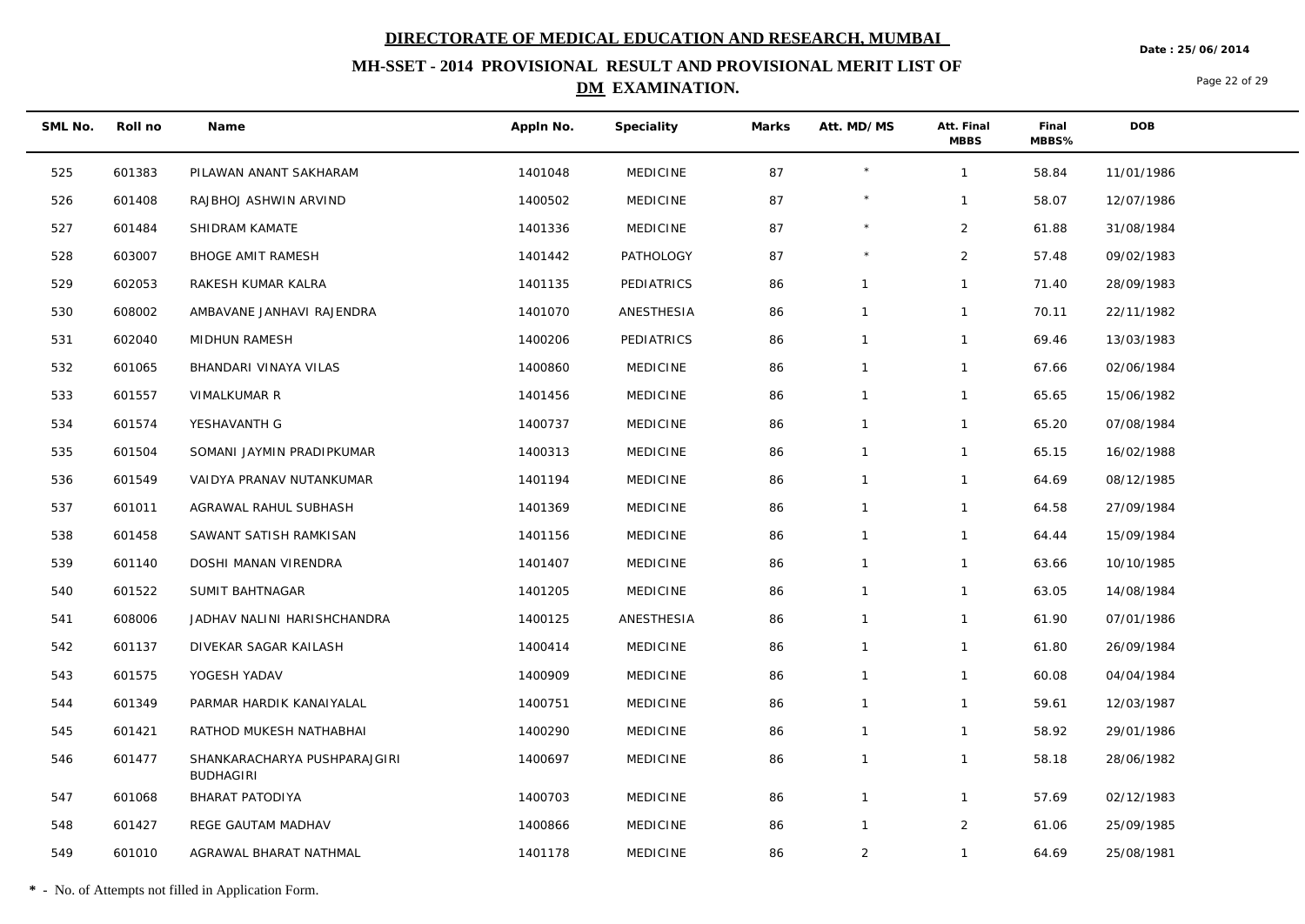**Date : 25/06/2014**

## **MH-SSET - 2014 PROVISIONAL RESULT AND PROVISIONAL MERIT LIST OF DM EXAMINATION.**

Page 23 of 29

| SML No. | Roll no | Name                             | Appln No. | Speciality      | Marks | Att. MD/MS     | Att. Final<br><b>MBBS</b> | Final<br>MBBS% | <b>DOB</b> |
|---------|---------|----------------------------------|-----------|-----------------|-------|----------------|---------------------------|----------------|------------|
| 550     | 601280  | MALI VANDANA SUDHAKAR            | 1401134   | <b>MEDICINE</b> | 86    | $\overline{2}$ | $\mathbf{1}$              | 56.32          | 24/05/1982 |
| 551     | 602013  | CHAVAN AMOL GOVIND               | 1400844   | PEDIATRICS      | 86    | $\overline{2}$ |                           | 62.30          | 28/03/1980 |
| 552     | 601061  | BHAGAT PRAVIN ROHIDASRAO         | 1400742   | <b>MEDICINE</b> | 86    |                | $\mathbf{1}$              | 63.30          | 13/12/1985 |
| 553     | 601006  | ADITI HARSH THANKY               | 1400452   | <b>MEDICINE</b> | 85    | $\mathbf{1}$   | $\mathbf{1}$              | 70.35          | 15/05/1986 |
| 554     | 601403  | RAGHAVENDRA BHAT                 | 1400785   | <b>MEDICINE</b> | 85    | $\mathbf{1}$   | $\mathbf{1}$              | 68.60          | 14/04/1982 |
| 555     | 601469  | SHAH PRATIK JAYANTBHAI           | 1400181   | <b>MEDICINE</b> | 85    | $\mathbf{1}$   | $\mathbf{1}$              | 66.57          | 07/06/1987 |
| 556     | 602016  | COLACO SYLVIA MICHAEL            | 1400085   | PEDIATRICS      | 85    | $\mathbf{1}$   | $\mathbf{1}$              | 66.10          | 02/11/1986 |
| 557     | 601030  | ANISH                            | 1400561   | <b>MEDICINE</b> | 85    | $\mathbf{1}$   | $\mathbf{1}$              | 65.34          | 27/09/1984 |
| 558     | 601119  | DEORE BHUSHAN MANOHAR            | 1400108   | <b>MEDICINE</b> | 85    | $\mathbf{1}$   | $\mathbf{1}$              | 63.53          | 27/01/1987 |
| 559     | 601226  | KARTHIK N SASALU                 | 1400617   | <b>MEDICINE</b> | 85    | $\mathbf{1}$   | $\overline{2}$            | 58.18          | 02/12/1983 |
| 560     | 603018  | KHAN NADEEM NOOR MOHAMMAD        | 1400870   | PATHOLOGY       | 85    | $\mathbf{1}$   | $\overline{2}$            | 55.14          | 28/04/1980 |
| 561     | 601296  | MEYARAJ AHEMAD MOHIDDIN PINCHANI | 1401526   | <b>MEDICINE</b> | 85    | $\mathbf{1}$   | $\overline{2}$            | 54.92          | 04/05/1979 |
| 562     | 601324  | NAVEEN L                         | 1401167   | <b>MEDICINE</b> | 85    | $\overline{2}$ | $\mathbf{1}$              | 63.23          | 16/02/1982 |
| 563     | 601120  | DESAI TUSHAR SURESH              | 1400299   | <b>MEDICINE</b> | 85    | $\overline{2}$ | $\mathbf{1}$              | 62.84          | 16/01/1985 |
| 564     | 601417  | RANE SAMEER DILIP                | 1401418   | <b>MEDICINE</b> | 85    | $\overline{2}$ | $\mathbf{1}$              | 61.00          | 19/05/1981 |
| 565     | 601361  | PATIL DNYANESH DHANRAJ           | 1400676   | <b>MEDICINE</b> | 85    | $\star$        | $\mathbf{1}$              | 67.00          | 22/03/1985 |
| 566     | 602017  | D M MOHANA REDDY                 | 1401053   | PEDIATRICS      | 85    |                | $\mathbf{1}$              | 61.90          | 28/07/1984 |
| 567     | 601263  | LAKHOTIA AKSHAY NAVALKISHOR      | 1401244   | <b>MEDICINE</b> | 85    | $\star$        | $\mathbf{1}$              | 59.31          | 01/02/1985 |
| 568     | 601164  | GHOLAPE DEEPAK BALAWANT          | 1400340   | <b>MEDICINE</b> | 85    | $\star$        | $\mathbf{1}$              | 58.00          | 23/10/1984 |
| 569     | 601503  | SOHAM KUMAR                      | 1400641   | <b>MEDICINE</b> | 84    | $\mathbf{1}$   | $\mathbf{1}$              | 66.92          | 08/12/1986 |
| 570     | 601527  | SUSHMITA RATH                    | 1400503   | <b>MEDICINE</b> | 84    | $\mathbf{1}$   | $\mathbf{1}$              | 66.76          | 27/03/1983 |
| 571     | 601467  | SHAH MOHIT JANAKKUMAR            | 1401180   | <b>MEDICINE</b> | 84    | $\mathbf{1}$   | $\mathbf{1}$              | 64.85          | 04/06/1987 |
| 572     | 602033  | MACHADO ROSHAN MELROY JEROME     | 1401376   | PEDIATRICS      | 84    | $\mathbf{1}$   | $\mathbf{1}$              | 59.31          | 21/03/1980 |
| 573     | 601402  | QUADROS JOEL PIEDADE             | 1401334   | <b>MEDICINE</b> | 84    | $\overline{2}$ | $\mathbf{1}$              | 61.69          | 11/04/1986 |
| 574     | 601156  | GANDHI BHAVESH MUKUND            | 1401222   | <b>MEDICINE</b> | 84    | 3              | $\mathbf{1}$              | 65.82          | 12/05/1982 |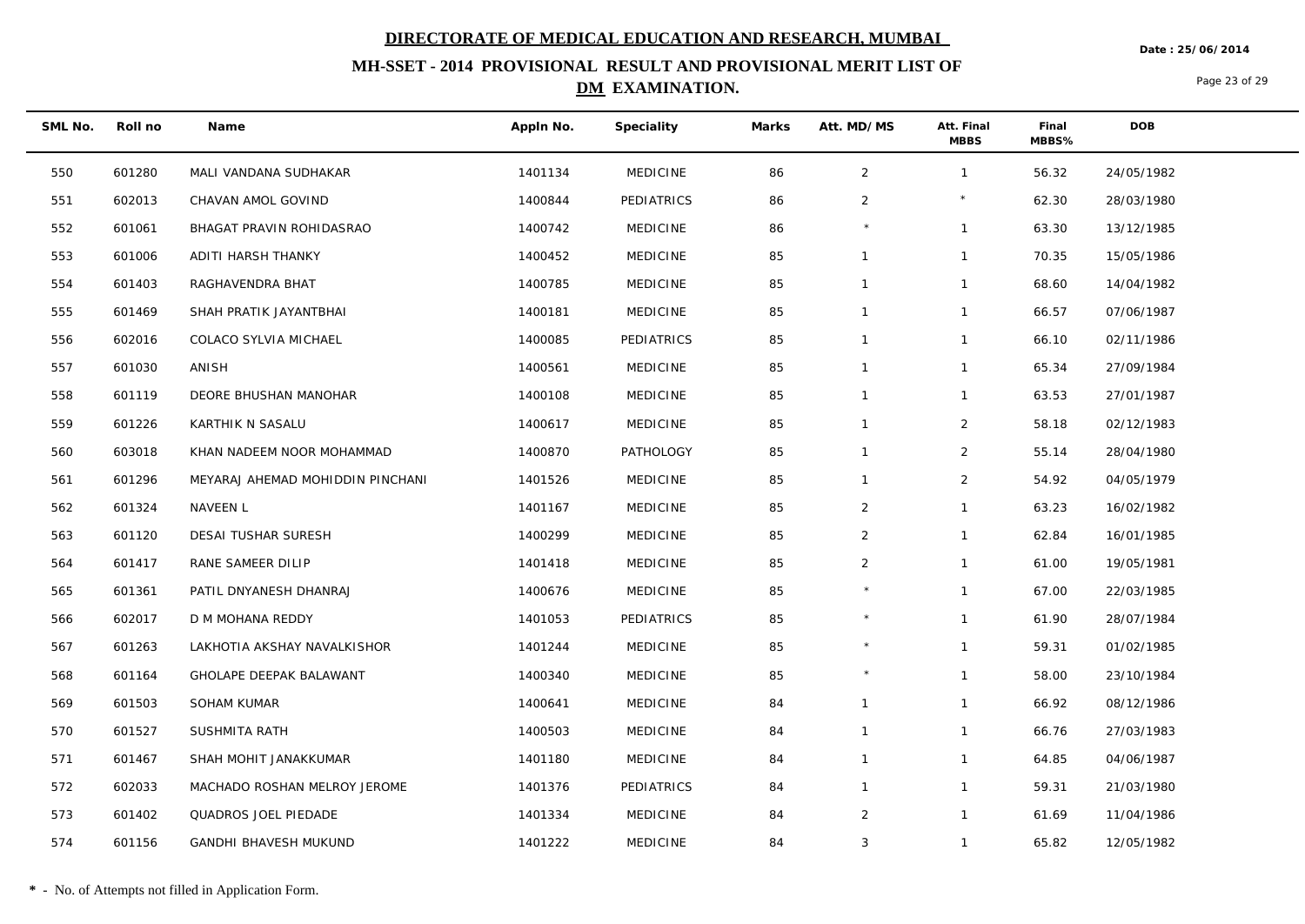**Date : 25/06/2014**

## **MH-SSET - 2014 PROVISIONAL RESULT AND PROVISIONAL MERIT LIST OF DM EXAMINATION.**

Page 24 of 29

| SML No. | Roll no | Name                           | Appln No. | Speciality          | Marks | Att. MD/MS   | Att. Final<br><b>MBBS</b> | Final<br>MBBS% | <b>DOB</b> |
|---------|---------|--------------------------------|-----------|---------------------|-------|--------------|---------------------------|----------------|------------|
| 575     | 602018  | DEOKATE SANDEEP BHAGAWAN       | 1400507   | PEDIATRICS          | 84    | $\star$      | $\mathbf{1}$              | 59.61          | 23/07/1986 |
| 576     | 601094  | CHAUDHARI RAHUL BABUBHAI       | 1400788   | <b>MEDICINE</b>     | 83    | $\mathbf{1}$ | $\mathbf{1}$              | 67.00          | 18/08/1988 |
| 577     | 601181  | <b>HARSHAL SHAH</b>            | 1400718   | <b>MEDICINE</b>     | 83    | $\mathbf{1}$ | $\mathbf{1}$              | 65.38          | 17/04/1986 |
| 578     | 601487  | SHILPA VERMA                   | 1401538   | <b>MEDICINE</b>     | 83    | $\mathbf{1}$ | $\mathbf{1}$              | 64.81          | 23/02/1984 |
| 579     | 601406  | RAHUL KUMAR GHOGRE             | 1400876   | <b>MEDICINE</b>     | 83    | $\mathbf{1}$ | $\mathbf{1}$              | 64.50          | 02/08/1985 |
| 580     | 601258  | KUM KIRTI BENAL                | 1400489   | <b>MEDICINE</b>     | 83    | $\mathbf{1}$ | $\mathbf{1}$              | 63.30          | 09/03/1987 |
| 581     | 602024  | JAIN SNEHA MOHANLAL            | 1401483   | PEDIATRICS          | 83    | $\mathbf{1}$ | $\mathbf{1}$              | 62.74          | 15/12/1985 |
| 582     | 602008  | BAMBHAROLIYA PRAFUL RAMNIKBHAI | 1401093   | PEDIATRICS          | 83    | $\mathbf{1}$ | $\mathbf{1}$              | 62.61          | 10/05/1985 |
| 583     | 605008  | PAGDHUNE AVINASH RAMESHRAO     | 1401493   | <b>BIOCHEMISTRY</b> | 83    | $\mathbf{1}$ | $\mathbf{1}$              | 61.69          | 08/03/1985 |
| 584     | 601139  | DOSHI DARSHAN KIRAN            | 1400483   | <b>MEDICINE</b>     | 83    | $\mathbf{1}$ | $\mathbf{1}$              | 60.48          | 17/10/1986 |
| 585     | 601110  | DALAL AKSHAY MADHUKAR          | 1401322   | <b>MEDICINE</b>     | 83    | $\mathbf{1}$ | $\mathbf{1}$              | 58.92          | 11/10/1981 |
| 586     | 601534  | TAMKHANE KIRAN SHAMRAO         | 1400461   | <b>MEDICINE</b>     | 83    |              | $\mathbf{1}$              | 63.83          | 13/02/1984 |
| 587     | 601100  | CHINTALE KAILAS NARAYAN        | 1400332   | <b>MEDICINE</b>     | 83    | $\star$      | $\mathbf{1}$              | 60.15          | 21/03/1985 |
| 588     | 601224  | KARIMUNGI RAHUL NIJGUNEPPA     | 1400351   | <b>MEDICINE</b>     | 83    | $\star$      | $\mathbf{1}$              | 58.70          | 27/08/1987 |
| 589     | 602060  | SAROSHKHAN DAULATKHAN PATHAN   | 1401506   | PEDIATRICS          | 83    | $\star$      | $\star$                   | 57.61          | 22/05/1987 |
| 590     | 601414  | RAMI VIVEK                     | 1401052   | <b>MEDICINE</b>     | 82    | $\mathbf{1}$ | $\mathbf{1}$              | 63.53          | 04/09/1988 |
| 591     | 602005  | ASHISH BAPURAO DHEMRE          | 1401554   | PEDIATRICS          | 82    | $\mathbf{1}$ | $\mathbf{1}$              | 62.29          | 16/07/1982 |
| 592     | 601127  | DEVIKAR SHYAM TULSHIDAS        | 1400438   | <b>MEDICINE</b>     | 82    | $\mathbf{1}$ | $\mathbf{1}$              | 58.57          | 13/07/1983 |
| 593     | 601358  | PATHRABE RAKESH RAJARAM        | 1400488   | <b>MEDICINE</b>     | 82    | $\mathbf{1}$ | $\mathbf{1}$              | 57.03          | 02/01/1983 |
| 594     | 601531  | SYED AIJAZ NASIR               | 1400941   | <b>MEDICINE</b>     | 82    | $\mathbf{1}$ | $\overline{2}$            | 56.14          | 27/10/1977 |
| 595     | 601439  | SALUNKE MAKARAND SUDHAKAR      | 1401304   | <b>MEDICINE</b>     | 82    | 2            | $\mathbf{1}$              | 61.84          | 27/02/1983 |
| 596     | 601130  | DHANDE SACHIN KASHINATH        | 1400315   | <b>MEDICINE</b>     | 82    |              | $\mathbf{1}$              | 64.12          | 03/08/1985 |
| 597     | 602073  | TANVI KHANNA                   | 1401033   | PEDIATRICS          | 82    | $\star$      | $\mathbf{1}$              | 62.50          | 16/11/1985 |
| 598     | 601261  | LADE VAIBHAV VITTHAL           | 1401510   | <b>MEDICINE</b>     | 82    | $\star$      | $\mathbf{1}$              | 61.69          | 12/07/1986 |
| 599     | 601098  | CHETAN DSA                     | 1401365   | <b>MEDICINE</b>     | 81    | $\mathbf{1}$ | $\mathbf{1}$              | 65.07          | 13/03/1986 |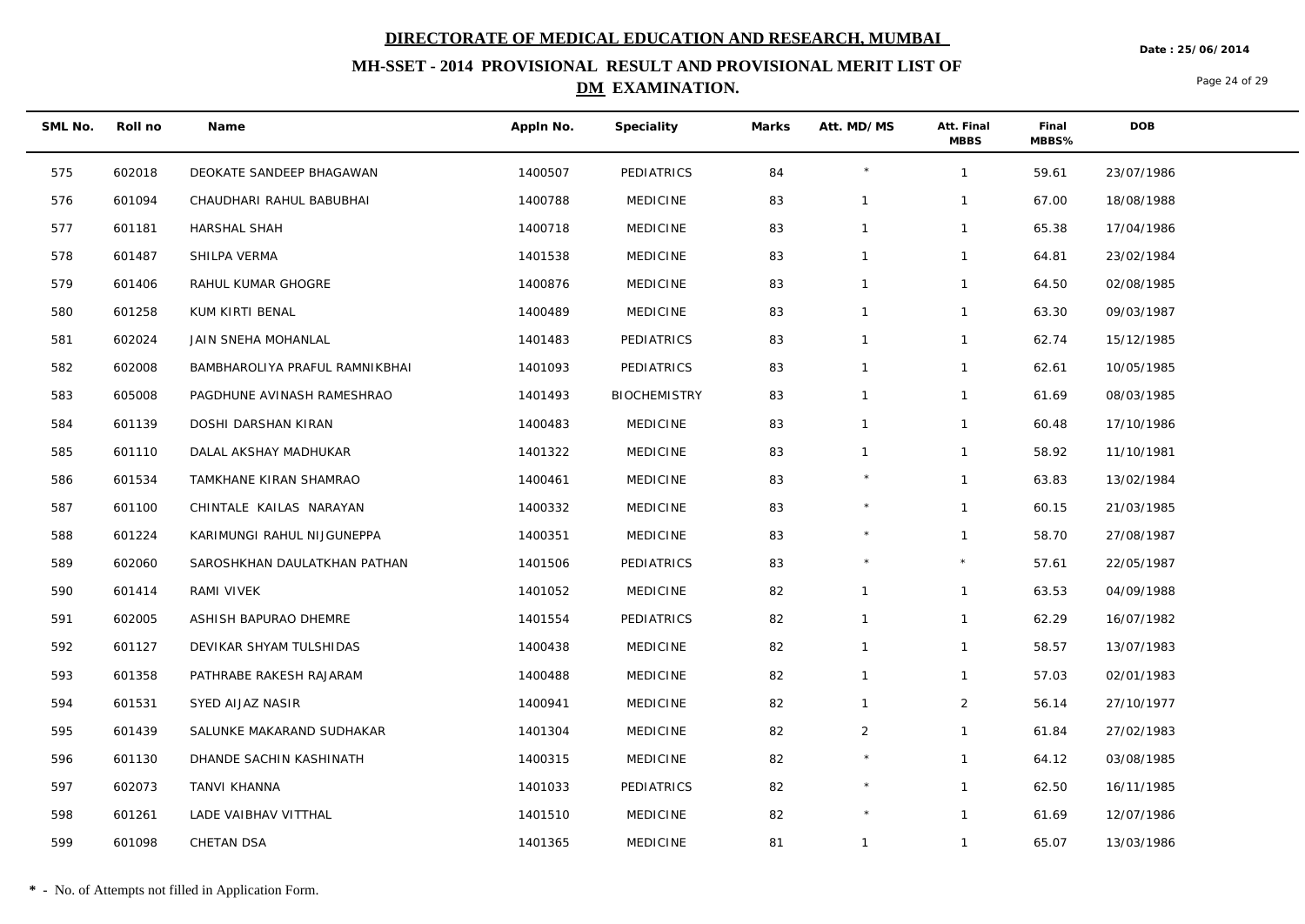**Date : 25/06/2014**

## **MH-SSET - 2014 PROVISIONAL RESULT AND PROVISIONAL MERIT LIST OF DM EXAMINATION.**

Page 25 of 29

| SML No. | Roll no | Name                               | Appln No. | Speciality      | Marks | Att. MD/MS     | Att. Final<br><b>MBBS</b> | Final<br>MBBS% | <b>DOB</b> |
|---------|---------|------------------------------------|-----------|-----------------|-------|----------------|---------------------------|----------------|------------|
| 600     | 601154  | GAIKWAD VISHAL PRALHAD             | 1400523   | MEDICINE        | 81    | $\mathbf{1}$   | $\mathbf{1}$              | 62.92          | 24/05/1983 |
| 601     | 601173  | GOYAL SONAM SATISH                 | 1401464   | <b>MEDICINE</b> | 81    | $\mathbf{1}$   | $\mathbf{1}$              | 62.00          | 20/06/1986 |
| 602     | 601329  | NIKHILKUMAR MAHESHBHAI DAVE        | 1400733   | <b>MEDICINE</b> | 81    | $\mathbf{1}$   | $\mathbf{1}$              | 61.38          | 09/04/1985 |
| 603     | 602004  | ARKE AVINASH DAYALAL               | 1400118   | PEDIATRICS      | 81    | $\mathbf{1}$   | $\mathbf{1}$              | 61.37          | 01/10/1984 |
| 604     | 602052  | RAJKUMAR MOTIRAM MESHRAM           | 1400669   | PEDIATRICS      | 81    | $\mathbf{1}$   | $\overline{2}$            | 60.14          | 27/08/1975 |
| 605     | 601168  | GOHIL DHRUMIT NARENDRAKUMAR        | 1401377   | <b>MEDICINE</b> | 80    | $\mathbf{1}$   | $\mathbf{1}$              | 64.86          | 13/03/1988 |
| 606     | 601552  | VARUN                              | 1401403   | <b>MEDICINE</b> | 80    | $\mathbf{1}$   | $\mathbf{1}$              | 64.45          | 11/08/1985 |
| 607     | 601081  | BOKARVADIA RAVIKUMAR BHUPENDRABHAI | 1400391   | <b>MEDICINE</b> | 80    | $\mathbf{1}$   | $\mathbf{1}$              | 58.21          | 01/02/1987 |
| 608     | 601292  | MATHPATI SHAILESH MADHAVRAO        | 1401256   | <b>MEDICINE</b> | 80    |                | $\mathbf{1}$              | 61.53          | 05/01/1987 |
| 609     | 601031  | ANISHA A BASHIR                    | 1400353   | <b>MEDICINE</b> | 79    |                | $\mathbf{1}$              | 66.70          | 15/05/1980 |
| 610     | 601004  | <b>AASHITH S</b>                   | 1401241   | <b>MEDICINE</b> | 79    | $\mathbf{1}$   | $\mathbf{1}$              | 65.60          | 24/05/1986 |
| 611     | 602035  | MAHAJAN DEVENDRA SHANKARRAO        | 1401435   | PEDIATRICS      | 79    | $\mathbf{1}$   | $\mathbf{1}$              | 63.00          | 04/02/1985 |
| 612     | 601146  | DURGAM SATYANARAYAN LAXMAYYA       | 1401534   | <b>MEDICINE</b> | 79    | $\overline{2}$ | $\mathbf{1}$              | 60.53          | 14/12/1982 |
| 613     | 601184  | HEMANT KARTIK WAGHMARE             | 1401203   | <b>MEDICINE</b> | 79    | $\star$        | $\overline{2}$            | 57.00          | 25/11/1983 |
| 614     | 601260  | KUMAR VIKRAM SINGH                 | 1400352   | MEDICINE        | 78    | $\mathbf 1$    | $\mathbf{1}$              | 64.60          | 18/02/1983 |
| 615     | 602077  | VINU N                             | 1400863   | PEDIATRICS      | 78    | $\mathbf{1}$   | $\mathbf{1}$              | 63.13          | 03/06/1985 |
| 616     | 601463  | SHAH ABHISHEK KETANBHAI            | 1401446   | <b>MEDICINE</b> | 78    | $\mathbf{1}$   | $\mathbf{1}$              | 61.10          | 26/08/1986 |
| 617     | 602074  | TIPLE NISHIKANT VISHNU             | 1400169   | PEDIATRICS      | 78    | $\mathbf{1}$   | $\mathbf{1}$              | 57.86          | 13/10/1986 |
| 618     | 601038  | ANURAG LAVEKAR                     | 1400120   | <b>MEDICINE</b> | 78    | 2              | $\mathbf{1}$              | 62.74          | 06/07/1985 |
| 619     | 602039  | MENGADE MANOJ GOPINATH             | 1400384   | PEDIATRICS      | 78    | 2              | $\mathbf{1}$              | 56.69          | 02/11/1980 |
| 620     | 608007  | KAKAD RUTURAJ RAMESHWAR            | 1401366   | ANESTHESIA      | 78    |                | $\mathbf{1}$              | 58.92          | 04/10/1984 |
| 621     | 601381  | PETER TAYENG                       | 1400511   | <b>MEDICINE</b> | 78    |                | $\overline{2}$            | 58.30          | 05/03/1987 |
| 622     | 601174  | GOYAL VISHAL PANKAJKUMAR           | 1401140   | <b>MEDICINE</b> | 77    | $\mathbf{1}$   | $\mathbf{1}$              | 66.50          | 17/05/1988 |
| 623     | 602041  | NEHA SINGLA                        | 1400450   | PEDIATRICS      | 77    | $\mathbf{1}$   | $\mathbf{1}$              | 65.40          | 18/11/1984 |
| 624     | 602071  | SWAPNIL DHANRAJ BHONGADE           | 1401470   | PEDIATRICS      | 77    | $\mathbf{1}$   | $\mathbf{1}$              | 60.44          | 19/09/1984 |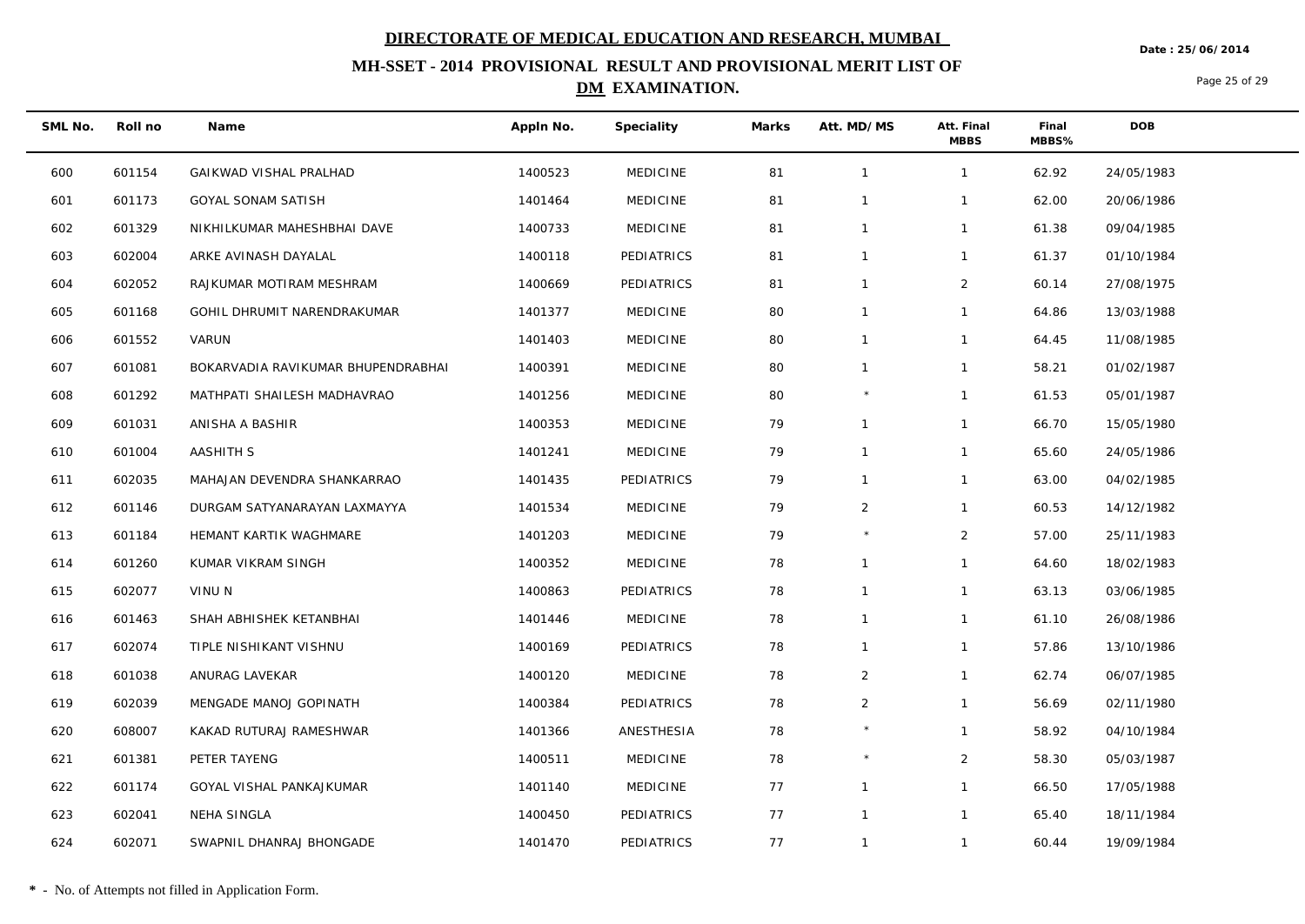**Date : 25/06/2014**

## **MH-SSET - 2014 PROVISIONAL RESULT AND PROVISIONAL MERIT LIST OF DM EXAMINATION.**

Page 26 of 29

| SML No. | Roll no | Name                           | Appln No. | Speciality       | Marks | Att. MD/MS     | Att. Final<br><b>MBBS</b> | Final<br>MBBS% | <b>DOB</b> |
|---------|---------|--------------------------------|-----------|------------------|-------|----------------|---------------------------|----------------|------------|
| 625     | 601530  | SWATI VIJAY DHOBALE            | 1401516   | <b>MEDICINE</b>  | 77    | $\overline{1}$ | $\mathbf{1}$              | 59.30          | 05/08/1987 |
| 626     | 603028  | PATIL HARSHAL ANIL             | 1401409   | PATHOLOGY        | 77    | $\mathbf{1}$   | $\mathbf{1}$              | 56.71          | 18/04/1986 |
| 627     | 601550  | VAIJWADE GOVIND SUBHASHRAO     | 1401400   | <b>MEDICINE</b>  | 77    | $\overline{2}$ | $\mathbf{1}$              | 61.60          | 05/11/1983 |
| 628     | 601013  | AJAY KUMAR MIREE               | 1400014   | <b>MEDICINE</b>  | 77    | 2              | $\overline{2}$            | 51.81          | 22/08/1975 |
| 629     | 601501  | SINHA SAGAR PIYUSH MEENA       | 1401309   | <b>MEDICINE</b>  | 77    |                | $\mathbf{1}$              | 66.31          | 18/07/1988 |
| 630     | 601419  | RATHI NIKHIL PRADEEP           | 1401069   | <b>MEDICINE</b>  | 77    | $\star$        | $\mathbf{1}$              | 62.06          | 04/06/1987 |
| 631     | 601526  | SURYAWANSHI NITIN VISHWANATH   | 1400216   | <b>MEDICINE</b>  | 77    |                | $\overline{2}$            | 60.46          | 09/08/1984 |
| 632     | 601063  | BHAGWATKAR HITENDRA MAHENDRA   | 1400513   | <b>MEDICINE</b>  | 77    | $\star$        | $\star$                   | 63.38          | 21/06/1985 |
| 633     | 601297  | MIHIR MANOJBHAI PAREKH         | 1400207   | <b>MEDICINE</b>  | 76    | $\mathbf{1}$   | $\mathbf{1}$              | 61.38          | 13/11/1985 |
| 634     | 608013  | RIKESH POLAVARAPU              | 1400871   | ANESTHESIA       | 76    | $\mathbf{1}$   | $\mathbf{1}$              | 59.20          | 10/12/1983 |
| 635     | 601465  | SHAH ANURAG VINAY              | 1400719   | <b>MEDICINE</b>  | 76    | 2              | $\mathbf{1}$              | 61.98          | 16/06/1985 |
| 636     | 601083  | BORSE VAIBHAV ASHOK            | 1400921   | <b>MEDICINE</b>  | 76    | 3              | $\overline{2}$            | 62.22          | 06/05/1981 |
| 637     | 601250  | KSHIRSAGAR VRISHALI VISHWAS    | 1401383   | <b>MEDICINE</b>  | 76    | $\overline{7}$ | $\mathbf{1}$              | 63.30          | 14/04/1984 |
| 638     | 601002  | AASHISH                        | 1400387   | <b>MEDICINE</b>  | 76    | $\star$        | $\mathbf{1}$              | 62.90          | 11/10/1984 |
| 639     | 601066  | BHARADIYA AMIT ASHOKKUMAR      | 1401234   | <b>MEDICINE</b>  | 76    |                | $\mathbf{1}$              | 59.46          | 17/04/1986 |
| 640     | 603020  | LAUL ABHISHEK SANJAY           | 1400492   | <b>PATHOLOGY</b> | 76    | $\star$        | $\mathbf{1}$              | 59.38          | 07/02/1988 |
| 641     | 601291  | MASHRU PUNEET ATUL             | 1401468   | <b>MEDICINE</b>  | 75    | $\mathbf{1}$   | $\mathbf{1}$              | 58.70          | 31/01/1986 |
| 642     | 601398  | PREETI                         | 1400382   | <b>MEDICINE</b>  | 75    | $\mathbf{1}$   | $\overline{2}$            | 59.16          | 10/04/1986 |
| 643     | 601275  | MAHAJANI AMOL AVINASH          | 1400017   | <b>MEDICINE</b>  | 75    | $\mathbf{1}$   | $\mathbf{3}$              | 57.87          | 14/09/1984 |
| 644     | 601374  | PAVAN PAI                      | 1400517   | <b>MEDICINE</b>  | 75    | 2              | $\mathbf{1}$              | 68.49          | 01/04/1984 |
| 645     | 601485  | SHIKALGAR VAHEEDALI SHOUKATALI | 1400677   | <b>MEDICINE</b>  | 75    | $\overline{2}$ | $\mathbf{1}$              | 62.53          | 24/07/1982 |
|         | 601116  | DEEPAK SHARMA                  | 1401150   | <b>MEDICINE</b>  | 74    | $\mathbf{1}$   | $\mathbf{1}$              | 56.81          | 10/03/1982 |
|         | 608003  | <b>BAGDE RAHUL SURESH</b>      | 1400823   | ANESTHESIA       | 74    | $\star$        | $\mathbf{1}$              | 57.55          | 05/06/1982 |
|         | 601365  | PATIL PRACHI VIKAS             | 1400994   | <b>MEDICINE</b>  | 74    | $\mathbf{1}$   | $\mathbf{1}$              | 58.00          | 01/04/1986 |
|         | 604003  | UBALE VISHAL MUNJAJIRAO        | 1401354   | PHARMACOLOGY     | 74    |                | 6                         | 55.69          | 04/05/1985 |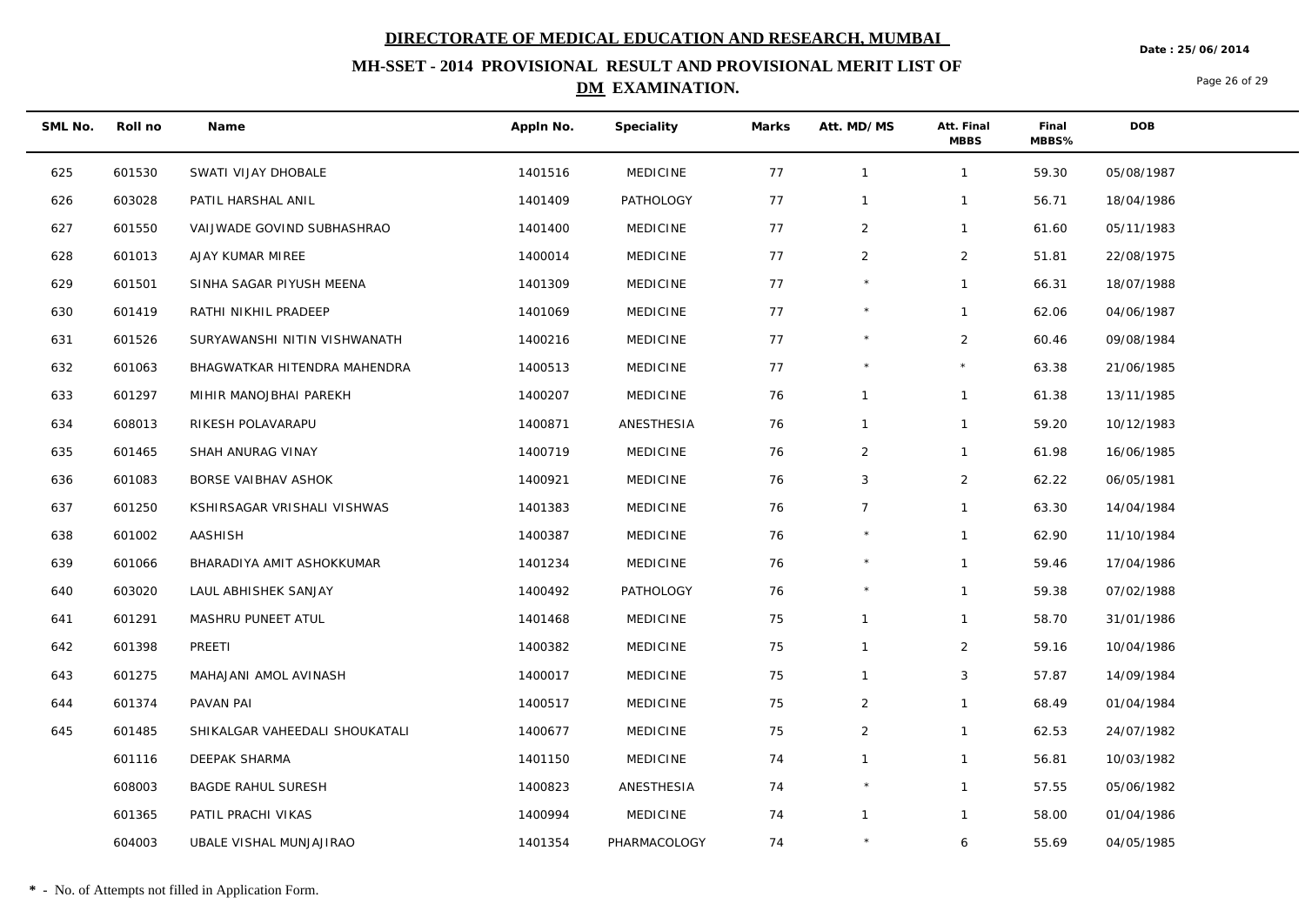**Date : 25/06/2014**

## **MH-SSET - 2014 PROVISIONAL RESULT AND PROVISIONAL MERIT LIST OF DM EXAMINATION.**

Page 27 of 29

| SML No. | Roll no | Name                          | Appln No. | Speciality      | Marks | Att. MD/MS     | Att. Final<br><b>MBBS</b> | Final<br>MBBS% | <b>DOB</b> |
|---------|---------|-------------------------------|-----------|-----------------|-------|----------------|---------------------------|----------------|------------|
|         | 601432  | RUPARELIA RONAK VIJAYKUMAR    | 1401248   | <b>MEDICINE</b> | 74    | $\mathbf{1}$   | $\mathbf{1}$              | 58.23          | 10/03/1985 |
|         | 602007  | BALKRUSHNA PANDIT GARUD       | 1400773   | PEDIATRICS      | 74    |                | $\mathbf{1}$              | 54.12          | 22/06/1986 |
|         | 602057  | SAMEER KARAN PUNIA            | 1401577   | PEDIATRICS      | 73    | $\mathbf{1}$   | $\mathbf{1}$              | 58.30          | 23/02/1988 |
|         | 601205  | <b>JYOTI NAGWANSHI</b>        | 1400369   | <b>MEDICINE</b> | 73    | $\mathbf{1}$   | $\mathbf{1}$              | 60.15          | 13/09/1982 |
|         | 601053  | <b>BADGE ROHIT PARAS</b>      | 1401224   | <b>MEDICINE</b> | 73    |                | $\mathbf{1}$              | 58.00          | 25/10/1984 |
|         | 601395  | PRAVIR KUMAR SINGH            | 1401348   | <b>MEDICINE</b> | 73    | $\mathbf{1}$   | $\overline{2}$            | 58.16          | 21/10/1964 |
|         | 601170  | GORE GANESH NANDKUMAR         | 1401267   | <b>MEDICINE</b> | 73    | $\overline{2}$ | $\mathbf{1}$              | 58.28          | 24/04/1980 |
|         | 601084  | BORSE VIVEK RAMESH            | 1400546   | <b>MEDICINE</b> | 73    | $\overline{2}$ | $\mathbf{1}$              | 60.54          | 24/05/1983 |
|         | 601493  | SHRINGARE VEDANTI DILIP       | 1401154   | <b>MEDICINE</b> | 72    | $\mathbf{1}$   | $\mathbf{1}$              | 58.47          | 30/10/1984 |
|         | 601082  | BOLKE MANISHA SHANTARAM       | 1400700   | <b>MEDICINE</b> | 72    | $\mathbf{1}$   | $\mathbf{1}$              | 59.07          | 14/03/1987 |
|         | 602009  | BHARAD RAHUL VASANTRAO        | 1400462   | PEDIATRICS      | 72    | $\mathbf{1}$   | $\mathbf{1}$              | 60.76          | 07/05/1985 |
|         | 601075  | BHOOTRA ASHISH RADHAKISHAN    | 1400285   | <b>MEDICINE</b> | 72    | $\overline{2}$ | $\mathbf{1}$              | 59.69          | 09/04/1981 |
|         | 602070  | SUJAY KUMAR E                 | 1401320   | PEDIATRICS      | 72    | $\mathbf{1}$   | $\mathbf{1}$              | 62.69          | 08/06/1985 |
|         | 601166  | GHULE SANDIP KASHINATH        | 1401004   | <b>MEDICINE</b> | 72    | $\overline{2}$ | $\mathbf{1}$              | 55.84          | 19/10/1984 |
|         | 601101  | CHITRESH AGGARAWAL            | 1400652   | <b>MEDICINE</b> | 71    |                | $\mathbf{1}$              | 64.64          | 26/10/1985 |
|         | 602063  | SHAMKUWAR VRUKSHAL TUKARAM    | 1400838   | PEDIATRICS      | 71    | $\mathbf{1}$   | $\mathbf{1}$              | 64.43          | 31/05/1984 |
|         | 601193  | JADHAV PRAFULLA VISHNURAO     | 1400623   | <b>MEDICINE</b> | 71    | $\mathbf 1$    | $\mathbf{1}$              | 59.69          | 12/06/1983 |
|         | 601186  | HIREN MAKVANA                 | 1400228   | <b>MEDICINE</b> | 71    | $\overline{1}$ | $\mathbf{1}$              | 63.21          | 19/10/1984 |
|         | 601420  | RATHOD MEHUL ISHWAR           | 1400240   | <b>MEDICINE</b> | 71    | $\mathbf{1}$   | $\mathbf{1}$              | 65.95          | 09/06/1983 |
|         | 601106  | CHOUDHARI ASHISHKUMAR NIVRTTI | 1401056   | <b>MEDICINE</b> | 71    | 3              | $\mathbf{1}$              | 57.54          | 17/07/1982 |
|         | 601285  | <b>MANISH K</b>               | 1400143   | <b>MEDICINE</b> | 71    | $\mathbf{1}$   | $\mathbf{1}$              | 61.21          | 09/07/1983 |
|         | 601498  | SIDHESH                       | 1401090   | <b>MEDICINE</b> | 71    | $\overline{2}$ | $\mathbf{1}$              | 60.38          | 25/05/1984 |
|         | 602002  | SURYAWANSHI MILIND MADHAORAO  | 1400416   | PEDIATRICS      | 70    | $\star$        | $\mathbf{1}$              | 57.86          | 18/02/1984 |
|         | 601159  | GARUDKAR SHARAD AMBADAS       | 1400310   | <b>MEDICINE</b> | 70    | $\mathbf 1$    | $\mathbf{1}$              | 60.15          | 01/07/1987 |
|         | 601443  | SANDIP CHINDHI                | 1401292   | <b>MEDICINE</b> | 69    | $\mathbf{1}$   | $\mathbf{1}$              | 66.00          | 20/07/1983 |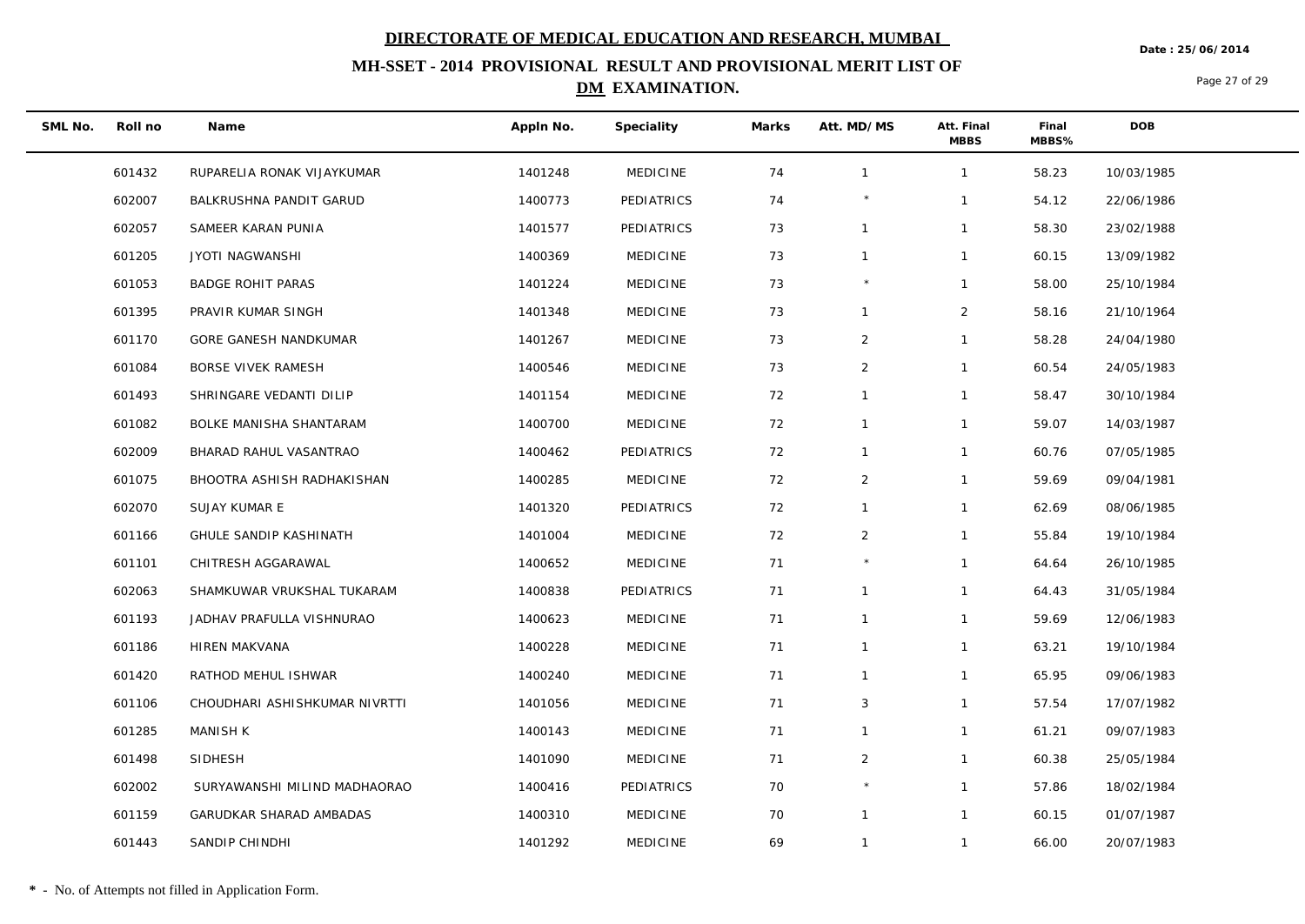**Date : 25/06/2014**

## **MH-SSET - 2014 PROVISIONAL RESULT AND PROVISIONAL MERIT LIST OF DM EXAMINATION.**

Page 28 of 29

| SML No. | Roll no | Name                        | Appln No. | Speciality          | Marks | Att. MD/MS     | Att. Final<br><b>MBBS</b> | Final<br>MBBS% | <b>DOB</b> |
|---------|---------|-----------------------------|-----------|---------------------|-------|----------------|---------------------------|----------------|------------|
|         | 601331  | NIRAJ KUMAR CHAUDHARI       | 1400668   | <b>MEDICINE</b>     | 69    | $\overline{2}$ | $\overline{2}$            | 54.08          | 10/08/1981 |
|         | 601523  | SUNIL KUMAR SHAH            | 1400388   | <b>MEDICINE</b>     | 69    | $\mathbf{1}$   | $\mathbf{1}$              | 63.75          | 15/03/1976 |
|         | 601103  | CHOPDA ANAND MANAKLAL       | 1401285   | <b>MEDICINE</b>     | 69    | $\mathbf{1}$   | $\mathbf{1}$              | 57.93          | 02/02/1984 |
|         | 601440  | SANAP SACHIN RAGHUNATHRAO   | 1401227   | <b>MEDICINE</b>     | 69    | $\star$        | $\star$                   | 58.00          | 28/04/1986 |
|         | 601373  | PAUL SNEHAL SANDIPAN        | 1400344   | <b>MEDICINE</b>     | 68    | $\mathbf{1}$   | $\mathbf{1}$              | 62.37          | 29/04/1984 |
|         | 601337  | PAIKE NILROHIT BHALCHANDRA  | 1401270   | <b>MEDICINE</b>     | 67    | $\mathbf{1}$   | $\mathbf{1}$              | 56.18          | 10/10/1986 |
|         | 601160  | <b>GAURAV</b>               | 1400055   | <b>MEDICINE</b>     | 67    | $\mathbf{1}$   | $\mathbf{1}$              | 55.53          | 25/09/1984 |
|         | 601192  | JADHAV YOGESH LALCHAND      | 1401508   | <b>MEDICINE</b>     | 67    | $\mathbf{1}$   | $\mathbf{1}$              | 61.07          | 07/10/1985 |
|         | 601339  | PALVE SANTOSH SHANKAR       | 1401541   | <b>MEDICINE</b>     | 67    | 3              | $\mathbf{1}$              | 58.53          | 30/04/1981 |
|         | 601559  | VINAYAGAPANDIAN             | 1400515   | <b>MEDICINE</b>     | 67    | $\overline{2}$ | $\mathbf{1}$              | 67.04          | 21/06/1983 |
|         | 601144  | DR KATARIA ANIKET VASANT    | 1400660   | <b>MEDICINE</b>     | 66    | $\mathbf{1}$   | $\mathbf{1}$              | 57.38          | 31/08/1985 |
|         | 601359  | PATIL AMEYA ARUN            | 1401317   | <b>MEDICINE</b>     | 66    |                | $\mathbf{1}$              | 57.09          | 17/07/1984 |
|         | 601104  | CHORDIYA AMEET PRAKASH      | 1401449   | <b>MEDICINE</b>     | 66    | $\mathbf{1}$   | $\mathbf{1}$              | 60.15          | 31/12/1984 |
|         | 601470  | SHAH PRIYANSHU DILIP        | 1401443   | <b>MEDICINE</b>     | 65    | $\mathbf{1}$   | $\overline{2}$            | 56.32          | 06/11/1985 |
|         | 603030  | PATVEGAR RAMEEZ NASIRUDDIN  | 1401012   | PATHOLOGY           | 65    |                | $\mathbf{1}$              | 65.32          | 25/02/1985 |
|         | 601239  | KOHLI BALBIR SINGH          | 1401193   | <b>MEDICINE</b>     | 64    | 21             | $\mathbf{1}$              | 54.50          | 29/09/1972 |
|         | 605005  | HIVRE MANJUSHA DAMODAR      | 1400407   | <b>BIOCHEMISTRY</b> | 64    | $\mathbf{1}$   | $\mathbf{1}$              | 58.84          | 21/07/1984 |
|         | 601438  | SALKAR AMIT RAMESH          | 1400591   | <b>MEDICINE</b>     | 63    | $\mathbf{1}$   | $\mathbf{1}$              | 63.69          | 06/02/1984 |
|         | 601525  | SURANA HARSHAD DILIP        | 1401236   | <b>MEDICINE</b>     | 63    | $\mathbf{1}$   | $\mathbf{1}$              | 57.09          | 01/06/1983 |
|         | 601202  | JITENDER KUMAR              | 1400765   | <b>MEDICINE</b>     | 63    | $\mathbf{1}$   | $\mathbf{1}$              | 54.40          | 25/10/1982 |
|         | 601079  | BIHADE RAM ASHOK            | 1400575   | <b>MEDICINE</b>     | 63    | $\mathbf{1}$   | $\mathbf{1}$              | 57.84          | 03/05/1985 |
|         | 601126  | DEVALE TOUSIF IMDAD MUBARAK | 1400356   | <b>MEDICINE</b>     | 62    |                | 3                         | 59.23          | 27/12/1980 |
|         | 601238  | KODILKAR JITENDRA           | 1401413   | <b>MEDICINE</b>     | 61    | $\overline{2}$ | $\mathbf{1}$              | 52.72          | 01/12/1981 |
|         | 601073  | BHIRUD SAURABH PRADEEP      | 1400827   | <b>MEDICINE</b>     | 59    | $\mathbf{1}$   | $\mathbf{1}$              | 55.95          | 03/09/1985 |
|         | 601464  | SHAH ADITYA DILIPKUMAR      | 1401103   | <b>MEDICINE</b>     | 59    | $\mathbf{1}$   | $\mathbf{1}$              | 54.96          | 06/10/1985 |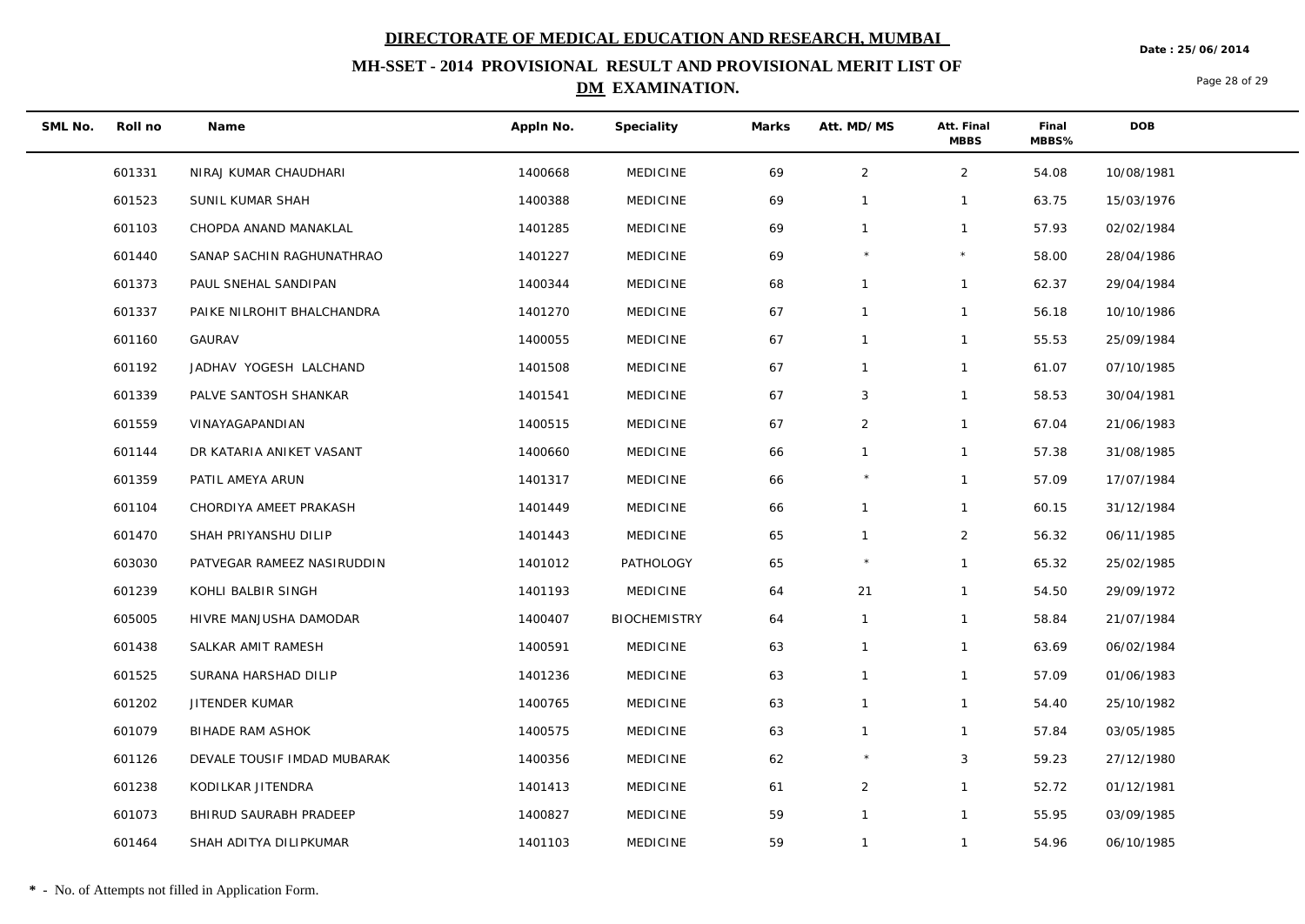**Date : 25/06/2014**

## **MH-SSET - 2014 PROVISIONAL RESULT AND PROVISIONAL MERIT LIST OF DM EXAMINATION.**

Page 29 of 29

| SML No. | Roll no | Name                        | Appln No. | Speciality      | Marks | Att. MD/MS | Att. Final<br><b>MBBS</b> | Final<br>MBBS% | <b>DOB</b> |
|---------|---------|-----------------------------|-----------|-----------------|-------|------------|---------------------------|----------------|------------|
|         | 601187  | HODA SHARIQUE ANWARUL       | 1401579   | <b>MEDICINE</b> | 58    | $\star$    |                           | 57.09          | 10/12/1986 |
|         | 601380  | PENDOR SAINATH GAJANAN      | 1401299   | <b>MEDICINE</b> | 57    | 3          | 2                         | 57.05          | 04/07/1979 |
|         | 601330  | NILESH                      | 1401415   | <b>MEDICINE</b> | 57    | $\star$    | 3                         | 53.80          | 25/11/1984 |
|         | 601240  | KOKATE VIKRAM RAJENDRA      | 1401242   | <b>MEDICINE</b> | 57    |            |                           | 59.38          | 26/03/1983 |
|         | 601143  | DR ANTOSH KUMAR             | 1401481   | <b>MEDICINE</b> | 56    |            |                           | 55.10          | 04/01/1978 |
|         | 601046  | ATOLE PRAMOD SONBA          | 1400512   | <b>MEDICINE</b> | 54    |            |                           | 53.84          | 04/07/1985 |
|         | 601386  | PORWAL AMIT RAMESH          | 1401388   | <b>MEDICINE</b> | 53    | $\star$    | 3                         | 53.74          | 04/09/1983 |
|         | 601026  | ANAND RATAN                 | 1400236   | <b>MEDICINE</b> | 51    | 2          |                           | 62.18          | 03/01/1977 |
|         | 601390  | PRASAD MADHUKARRAO SONAWANE | 1401168   | <b>MEDICINE</b> | 50    | 2          | $\overline{2}$            | 53.35          | 19/07/1983 |
|         | 601085  | BOTRE AMIT CHANDRAKANT      | 1400886   | <b>MEDICINE</b> | 49    |            |                           | 56.34          | 07/04/1986 |
|         | 601343  | PANPALIA NIKHIL GIRIDHAR    | 1401247   | <b>MEDICINE</b> | 46    | $\star$    |                           | 62.75          | 08/09/1987 |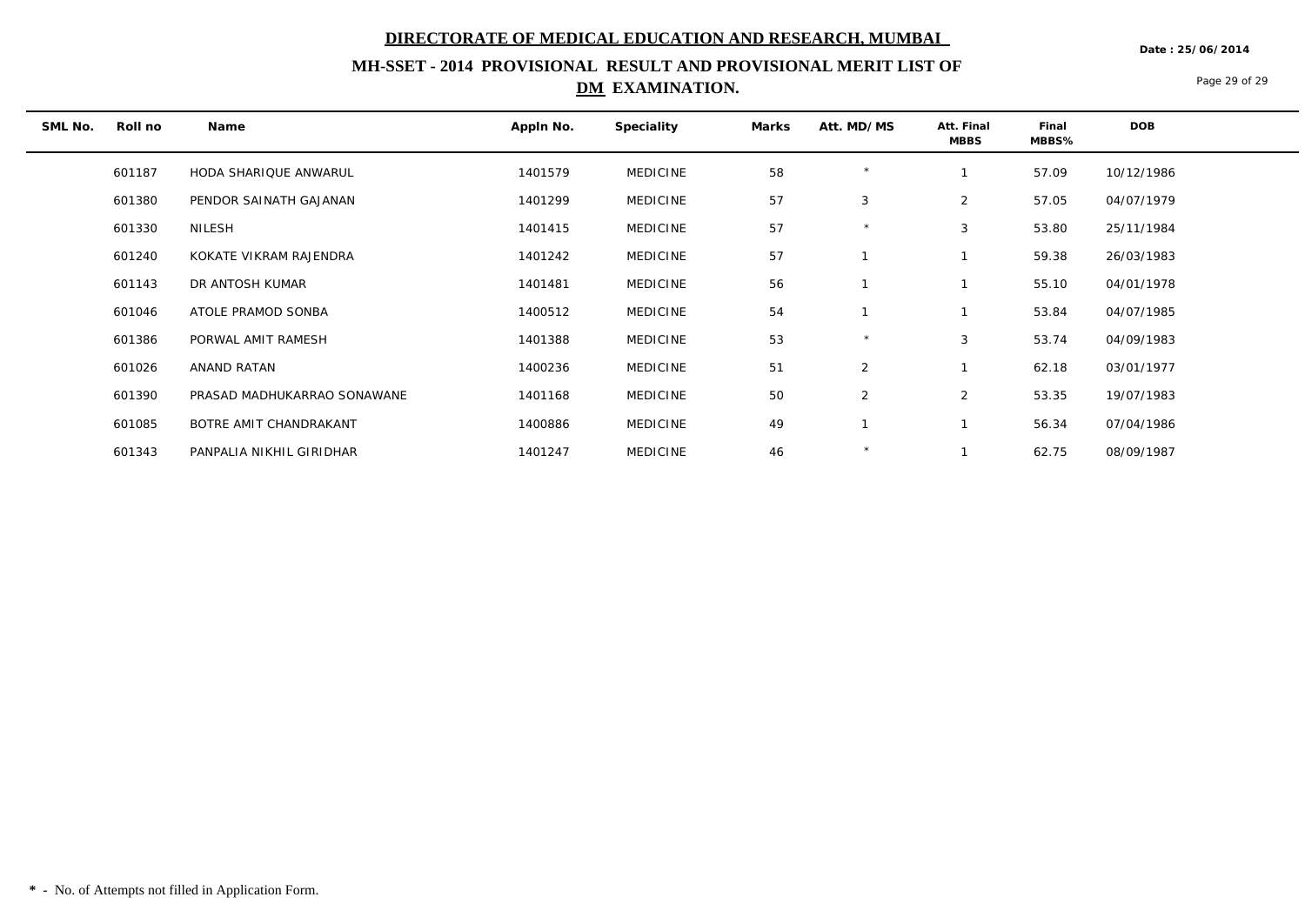**Date : 25/06/2014**

## **MH-SSET - 2014 PROVISIONAL RESULT AND PROVISIONAL MERIT LIST OF MCh EXAMINATION.**

Page 1 of 24

| SML No.        | Roll no | Name                          | Appln No. | Speciality     | Marks | Att. MD/MS     | Att. Final<br><b>MBBS</b> | Final<br>MBBS% | <b>DOB</b> |
|----------------|---------|-------------------------------|-----------|----------------|-------|----------------|---------------------------|----------------|------------|
| $\mathbf{1}$   | 706215  | KADDU DEEPAK JAYAPRAKASH      | 1401327   | <b>SURGERY</b> | 126   | $\overline{2}$ | $\mathbf{1}$              | 64.77          | 04/11/1982 |
| $\overline{2}$ | 706455  | SARODE SACHIN RAVINDRA        | 1401036   | SURGERY        | 117   | $\mathbf{1}$   | $\mathbf{1}$              | 69.62          | 17/05/1985 |
| 3              | 706142  | GADEKAR CHETAN GANAPATRAO     | 1400642   | <b>SURGERY</b> | 116   | $\mathbf{1}$   | $\mathbf{1}$              | 74.77          | 08/12/1985 |
| $\overline{4}$ | 706356  | PATIL ABHIJIT PRADEEP         | 1400042   | <b>SURGERY</b> | 116   | $\mathbf{1}$   | $\mathbf{1}$              | 68.31          | 17/09/1985 |
| 5              | 706325  | NIKOSE JAYANT VIJAY           | 1401034   | <b>SURGERY</b> | 113   | $\mathbf{1}$   | $\mathbf{1}$              | 63.92          | 23/04/1984 |
| 6              | 706311  | NARWADE SAYALEE SURYABHAN     | 1401054   | <b>SURGERY</b> | 113   | $\overline{2}$ | $\mathbf{1}$              | 64.69          | 14/09/1987 |
| 7              | 706267  | MANE NARSING LAXMAN           | 1400307   | <b>SURGERY</b> | 113   | $\star$        | $\mathbf{1}$              | 66.11          | 01/06/1985 |
| 8              | 706463  | SAVALIA ABHISHEK JAYSUKHBHAI  | 1400899   | <b>SURGERY</b> | 112   | $\mathbf{1}$   | $\mathbf{1}$              | 69.15          | 25/05/1987 |
| 9              | 706514  | SUNIL RAGHUNATH PATIL         | 1400053   | <b>SURGERY</b> | 112   | $\mathbf{1}$   | $\mathbf{1}$              | 67.79          | 07/08/1987 |
| 10             | 706170  | GORE SANDEEP TUKARAMJI        | 1400721   | <b>SURGERY</b> | 112   | $\mathbf{1}$   | $\mathbf{1}$              | 67.61          | 25/06/1985 |
| 11             | 706308  | MUNDHE SHANKAR TANAJI         | 1400380   | <b>SURGERY</b> | 112   | $\mathbf{1}$   | $\mathbf{1}$              | 61.30          | 02/06/1986 |
| 12             | 706062  | AZMI JAMAL AKHTAR SHAHABUDDIN | 1400898   | <b>SURGERY</b> | 112   | $\mathbf{1}$   | $\mathbf{1}$              | 61.00          | 12/05/1985 |
| 13             | 706076  | BHANSALI CHIRAG AJAY          | 1400368   | <b>SURGERY</b> | 111   | $\mathbf{1}$   | $\mathbf{1}$              | 68.84          | 30/06/1986 |
| 14             | 706205  | JAJU ROHAN GOPIKISHAN         | 1400043   | <b>SURGERY</b> | 111   | $\mathbf{1}$   | $\mathbf{1}$              | 68.39          | 14/01/1987 |
| 15             | 706414  | RANVIR KUMAR                  | 1400235   | <b>SURGERY</b> | 111   | $\mathbf{1}$   | $\mathbf{1}$              | 60.76          | 01/07/1980 |
| 16             | 706040  | ARPAN CHATURMOHTA             | 1401166   | <b>SURGERY</b> | 111   | $\mathbf{1}$   | $\mathbf{1}$              | 60.46          | 13/07/1983 |
| 17             | 706125  | DHARURKAR PRALHAD GOVIND      | 1400189   | <b>SURGERY</b> | 110   | $\mathbf{1}$   | $\mathbf{1}$              | 63.38          | 05/11/1984 |
| 18             | 706305  | MULEY KAPIL DILIP             | 1400954   | <b>SURGERY</b> | 110   | $\mathbf{1}$   | $\mathbf{1}$              | 62.92          | 14/08/1984 |
| 19             | 706079  | BHIDE ANUJ ARUN               | 1401116   | <b>SURGERY</b> | 110   | $\mathbf{1}$   | $\mathbf{1}$              | 60.91          | 02/10/1987 |
| 20             | 706526  | TAPASE MANISH SURESH          | 1401445   | <b>SURGERY</b> | 110   | $\overline{2}$ | $\mathbf{1}$              | 61.45          | 04/08/1984 |
| 21             | 706359  | PATIL ADITYA DATTAKUMAR       | 1400008   | <b>SURGERY</b> | 109   | $\mathbf{1}$   | $\mathbf{1}$              | 67.07          | 14/12/1985 |
| 22             | 706139  | EKHANDE SANKET VISHNU         | 1400027   | <b>SURGERY</b> | 109   | $\mathbf{1}$   | $\mathbf{1}$              | 66.56          | 08/11/1987 |
| 23             | 706321  | NIKHIL                        | 1400173   | <b>SURGERY</b> | 109   | $\mathbf{1}$   | $\mathbf{1}$              | 62.00          | 29/12/1985 |
| 24             | 706402  | RAGHVENDRA KASHYAP            | 1400796   | <b>SURGERY</b> | 109   | $\mathbf{1}$   | $\mathbf{1}$              | 61.79          | 15/03/1985 |
| 25             | 706393  | PRASHEELKUMAR GUPTA           | 1400058   | <b>SURGERY</b> | 109   | $\mathbf{1}$   | $\mathbf{1}$              | 58.92          | 29/08/1985 |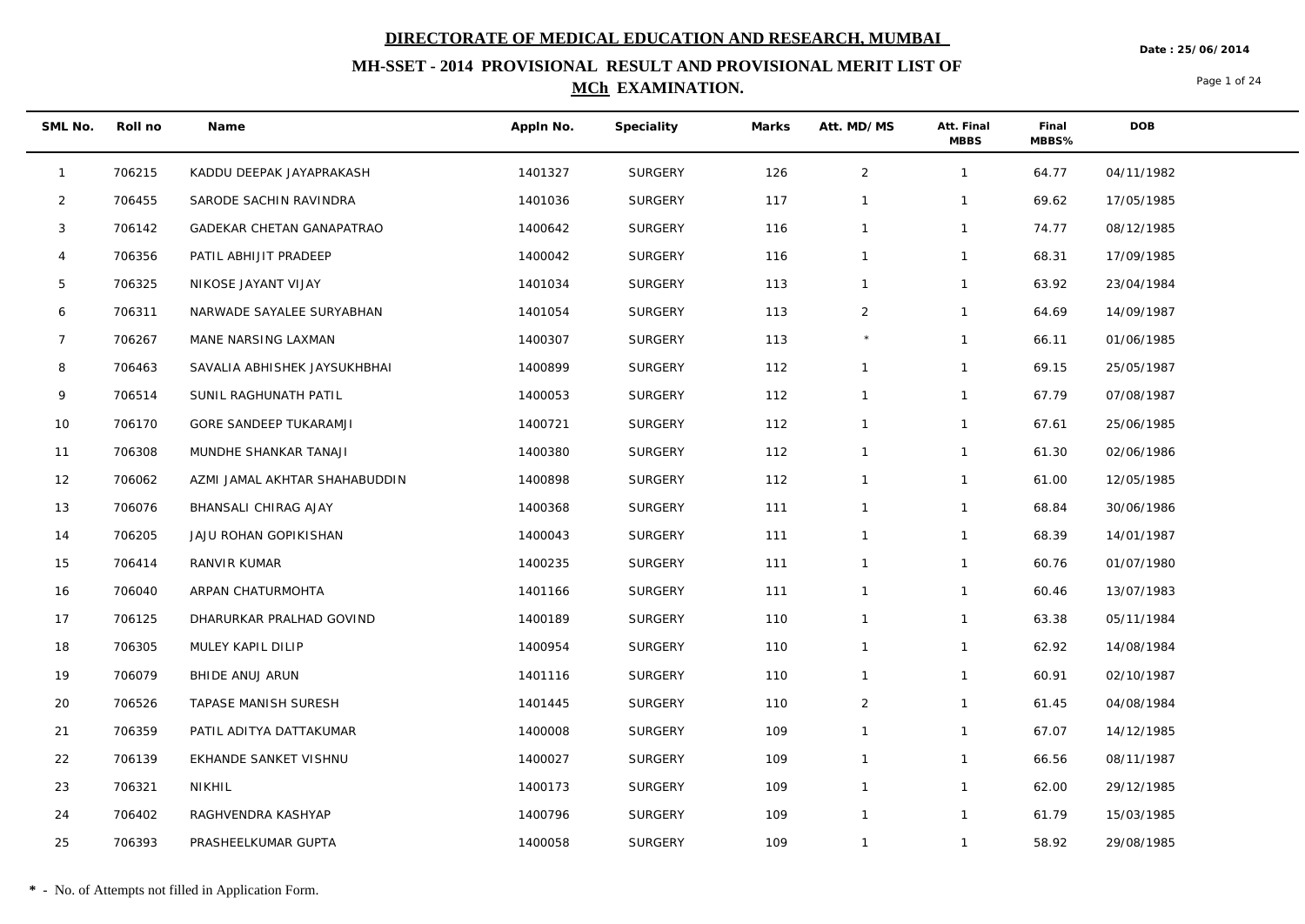**Date : 25/06/2014**

## **MH-SSET - 2014 PROVISIONAL RESULT AND PROVISIONAL MERIT LIST OF MCh EXAMINATION.**

Page 2 of 24

| SML No. | Roll no | Name                        | Appln No. | Speciality     | Marks | Att. MD/MS     | Att. Final<br><b>MBBS</b> | Final<br>MBBS% | <b>DOB</b> |
|---------|---------|-----------------------------|-----------|----------------|-------|----------------|---------------------------|----------------|------------|
| 26      | 706482  | SHETH HARSH RAJESH          | 1400104   | SURGERY        | 108   | $\overline{1}$ | $\mathbf{1}$              | 66.50          | 26/10/1986 |
| 27      | 706294  | MISHRA AJIT MATAPRASAD      | 1400088   | <b>SURGERY</b> | 108   | $\overline{1}$ | $\mathbf{1}$              | 66.26          | 28/08/1987 |
| 28      | 706080  | BHIMANI SACHIN VALJIBHAI    | 1400901   | <b>SURGERY</b> | 108   | $\mathbf{1}$   | $\mathbf{1}$              | 66.23          | 10/06/1985 |
| 29      | 706454  | SARFRAZALAM AKHTARALAM      | 1400797   | <b>SURGERY</b> | 108   | $\overline{1}$ | $\mathbf{1}$              | 64.69          | 23/04/1986 |
| 30      | 706484  | SHITEEZ AGRAWAL             | 1400743   | SURGERY        | 108   | $\overline{2}$ | $\mathbf{1}$              | 58.24          | 02/03/1984 |
| 31      | 706196  | JADHAV SUDARSHAN DILIPRAO   | 1400966   | <b>SURGERY</b> | 108   | $\star$        | $\mathbf{1}$              | 66.71          | 25/06/1987 |
| 32      | 706300  | MOHITE ANIRUDHA GANAPATRAO  | 1400735   | <b>SURGERY</b> | 107   | $\mathbf{1}$   | $\mathbf{1}$              | 66.46          | 28/04/1988 |
| 33      | 706038  | ARIF RAZA AHMED             | 1400077   | <b>SURGERY</b> | 107   | $\mathbf{1}$   | $\mathbf{1}$              | 62.00          | 15/10/1986 |
| 34      | 706157  | <b>GAURAV GOYAL</b>         | 1400180   | <b>SURGERY</b> | 107   | $\mathbf{1}$   | $\mathbf{1}$              | 60.38          | 11/10/1984 |
| 35      | 706518  | SURWASE PAVAN PRABHAKAR     | 1400710   | <b>SURGERY</b> | 107   |                | $\mathbf{1}$              | 64.50          | 14/02/1986 |
| 36      | 706209  | JATHEN VINAY ASHOK          | 1400474   | <b>SURGERY</b> | 107   | $\star$        | $\mathbf{1}$              | 63.89          | 15/09/1985 |
| 37      | 706095  | CHANDRA SEKHAR PATRO        | 1400588   | <b>SURGERY</b> | 107   | $\star$        | $\mathbf{1}$              | 60.69          | 28/06/1984 |
| 38      | 706554  | VARTAK ANUSHREE ANUP        | 1400715   | <b>SURGERY</b> | 106   | $\mathbf{1}$   | $\mathbf{1}$              | 68.78          | 03/01/1987 |
| 39      | 706204  | JAIN RISHI RAJKUMAR         | 1401487   | <b>SURGERY</b> | 106   | $\mathbf{1}$   | $\mathbf{1}$              | 65.79          | 09/02/1981 |
| 40      | 706276  | MANTRI MAYUR RAMAN          | 1401282   | <b>SURGERY</b> | 106   | $\overline{1}$ | $\mathbf{1}$              | 63.61          | 25/05/1987 |
| 41      | 706113  | DEEPAK B S                  | 1400185   | <b>SURGERY</b> | 106   | $\mathbf{1}$   | $\mathbf{1}$              | 63.28          | 20/12/1985 |
| 42      | 706475  | SHAH URVI ASHOK             | 1400968   | <b>SURGERY</b> | 106   | $\mathbf{1}$   | $\mathbf{1}$              | 63.20          | 16/04/1983 |
| 43      | 706568  | VINEET SINGH SOMVANSHI      | 1400470   | <b>SURGERY</b> | 106   | $\overline{1}$ | $\mathbf{1}$              | 54.69          | 04/06/1980 |
| 44      | 706339  | PARISHWANATH PATIL          | 1400392   | <b>SURGERY</b> | 106   | $\overline{1}$ | $\overline{2}$            | 61.35          | 20/10/1983 |
| 45      | 706351  | PATEL VIKAS DINESHKUMAR     | 1400412   | <b>SURGERY</b> | 105   | $\overline{1}$ | $\mathbf{1}$              | 72.23          | 08/02/1987 |
| 46      | 706118  | DESHPANDE ABHINAV YESHWANT  | 1400231   | SURGERY        | 105   | $\mathbf{1}$   | $\mathbf{1}$              | 71.92          | 03/08/1985 |
| 47      | 706312  | NASTA AMRIT MANIK           | 1400469   | <b>SURGERY</b> | 105   | $\overline{1}$ | $\mathbf{1}$              | 70.69          | 06/08/1987 |
| 48      | 706413  | RANJEET KUMAR JHA           | 1400111   | <b>SURGERY</b> | 105   | $\mathbf{1}$   | $\mathbf{1}$              | 68.44          | 10/03/1982 |
| 49      | 706173  | <b>GUPTA VIKAS BACHELAL</b> | 1400039   | SURGERY        | 105   | $\overline{1}$ | $\mathbf{1}$              | 68.24          | 28/03/1988 |
| 50      | 706529  | <b>TARUSH GUPTA</b>         | 1400846   | <b>SURGERY</b> | 105   | $\overline{1}$ | $\mathbf{1}$              | 64.87          | 13/09/1984 |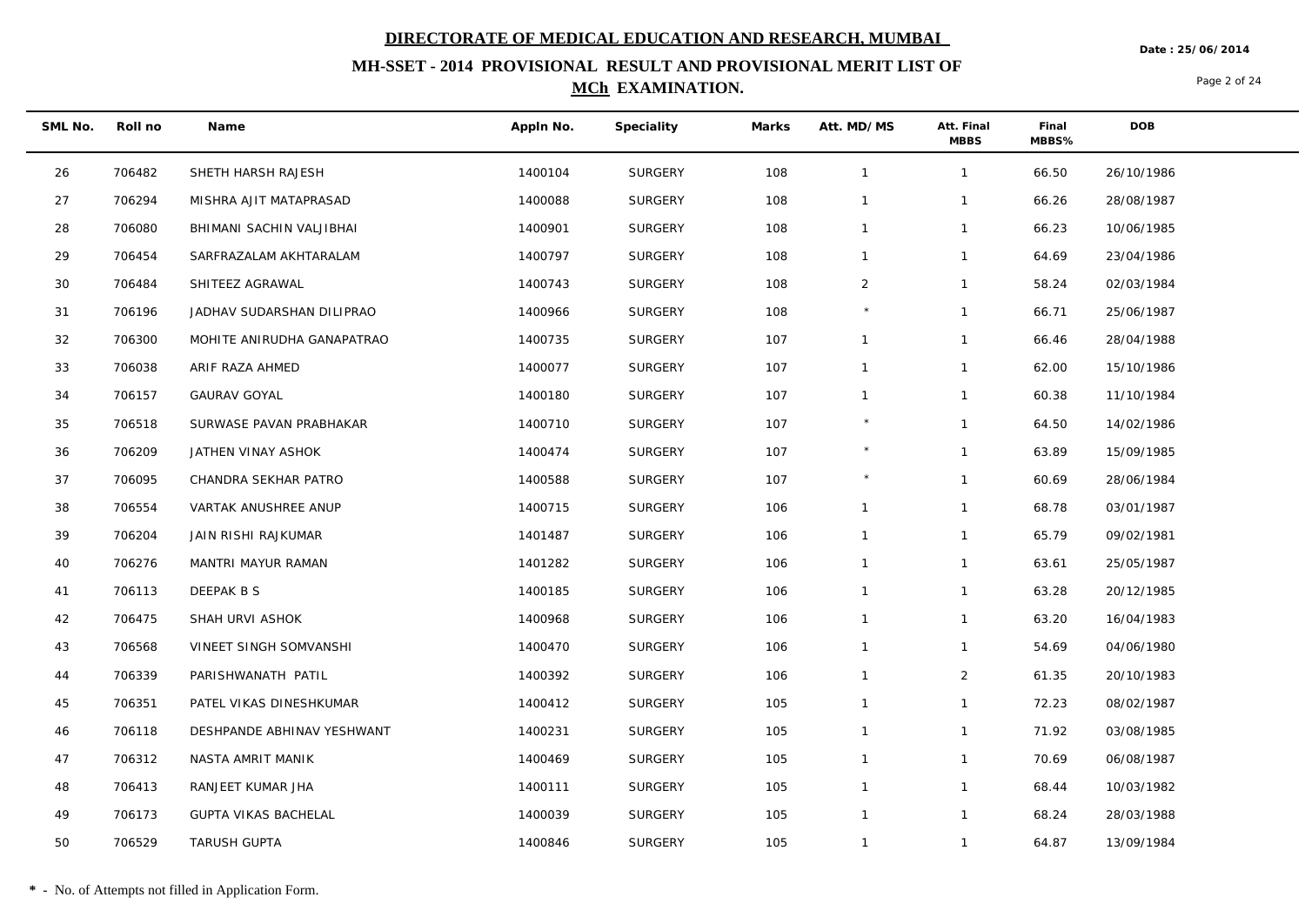**Date : 25/06/2014**

## **MH-SSET - 2014 PROVISIONAL RESULT AND PROVISIONAL MERIT LIST OF MCh EXAMINATION.**

Page 3 of 24

| SML No. | Roll no | Name                              | Appln No. | Speciality     | Marks | Att. MD/MS     | Att. Final<br><b>MBBS</b> | Final<br>MBBS% | <b>DOB</b> |
|---------|---------|-----------------------------------|-----------|----------------|-------|----------------|---------------------------|----------------|------------|
| 51      | 706149  | <b>GALANDE ASHOK BANDURAO</b>     | 1400075   | <b>SURGERY</b> | 105   | $\mathbf{1}$   | $\mathbf{1}$              | 63.61          | 24/11/1983 |
| 52      | 706316  | NAWKHARE RITESH NATHUJI           | 1400610   | <b>SURGERY</b> | 105   | $\mathbf{1}$   | $\mathbf{1}$              | 63.28          | 18/03/1987 |
| 53      | 706302  | MORE BHAGIRATH PARSHURAM          | 1400702   | <b>SURGERY</b> | 105   | $\overline{1}$ | $\mathbf{1}$              | 62.85          | 12/04/1985 |
| 54      | 706498  | SOMANATH                          | 1401392   | <b>SURGERY</b> | 105   | $\overline{1}$ | $\mathbf{1}$              | 61.77          | 05/08/1986 |
| 55      | 706340  | PARMAR RITESHKUMAR RAJENDRA       | 1400964   | <b>SURGERY</b> | 105   | $\overline{1}$ | $\mathbf{1}$              | 61.07          | 15/10/1985 |
| 56      | 706384  | PRADEEPTA KUMAR PANDA             | 1400830   | <b>SURGERY</b> | 105   | $\mathbf{1}$   | $\mathbf{1}$              | 59.92          | 10/06/1982 |
| 57      | 706567  | VINEET AJITSARIA                  | 1400233   | <b>SURGERY</b> | 105   | $\overline{1}$ | $\mathbf{1}$              | 58.84          | 20/04/1982 |
| 58      | 706543  | <b>UDAY SINGH RASWAN</b>          | 1400723   | <b>SURGERY</b> | 105   | 2              | $\mathbf{1}$              | 64.15          | 24/10/1985 |
| 59      | 706212  | JEETENDAR PARYANI                 | 1400049   | <b>SURGERY</b> | 105   | 2              | $\mathbf{1}$              | 62.86          | 04/12/1986 |
| 60      | 706223  | KAVITHA JAIN                      | 1400394   | <b>SURGERY</b> | 105   | $\star$        | $\mathbf{1}$              | 67.81          | 18/09/1986 |
| 61      | 706442  | SANGHAVI ANKUR PRAFULLA           | 1400894   | <b>SURGERY</b> | 104   | $\overline{1}$ | $\mathbf{1}$              | 67.63          | 29/12/1985 |
| 62      | 706135  | DR AVIRAL JAIN                    | 1400190   | <b>SURGERY</b> | 104   | $\overline{1}$ | $\mathbf{1}$              | 67.51          | 01/08/1986 |
| 63      | 706461  | SATASIA NIRAV BHIKHALAL           | 1400782   | <b>SURGERY</b> | 104   | $\overline{1}$ | $\mathbf{1}$              | 66.57          | 24/05/1986 |
| 64      | 706130  | DIPESH KUMAR BATRA                | 1401509   | <b>SURGERY</b> | 104   | $\mathbf{1}$   | $\mathbf{1}$              | 64.50          | 24/05/1984 |
| 65      | 706585  | WAJE SHARAD KASHINATH             | 1400188   | <b>SURGERY</b> | 104   | $\mathbf{1}$   | $\mathbf{1}$              | 63.84          | 25/05/1985 |
| 66      | 706357  | PATIL ABHIJIT RANGRAO             | 1400535   | <b>SURGERY</b> | 104   | $\overline{1}$ | $\mathbf{1}$              | 62.76          | 28/12/1982 |
| 67      | 706001  | DANGE AVDHUT NARAYAN              | 1400162   | <b>SURGERY</b> | 104   | $\overline{1}$ | $\mathbf{1}$              | 57.50          | 12/02/1983 |
| 68      | 706279  | MARUTI PUJERI                     | 1400532   | <b>SURGERY</b> | 104   | $\overline{1}$ | $\mathbf{1}$              | 47.00          | 22/06/1985 |
| 69      | 706465  | SAYYED MOHAMMAD KUMAIL FARIDUDDIN | 1401230   | <b>SURGERY</b> | 104   | $\overline{2}$ | $\mathbf{1}$              | 65.41          | 09/06/1987 |
| 70      | 706535  | TIWARI DINESH KUMAR               | 1400018   | <b>SURGERY</b> | 104   | $\overline{2}$ | $\mathbf{1}$              | 60.00          | 01/10/1983 |
| 71      | 706422  | RICHA GOYAL                       | 1400078   | <b>SURGERY</b> | 104   | $\star$        | $\mathbf{1}$              | 68.84          | 16/02/1988 |
| 72      | 706140  | FIDVI AL IQYAN JUZAR              | 1401290   | <b>SURGERY</b> | 104   |                | $\mathbf{1}$              | 67.92          | 19/06/1986 |
| 73      | 706283  | MD BASHEERUDDIN INAMDAR           | 1400603   | <b>SURGERY</b> | 104   |                | $\mathbf{1}$              | 64.41          | 16/06/1986 |
| 74      | 706297  | MODI MALAV ANAND                  | 1400110   | <b>SURGERY</b> | 103   | $\mathbf{1}$   | $\mathbf{1}$              | 70.53          | 25/02/1986 |
| 75      | 706323  | NIKHIL SHARMA                     | 1401039   | <b>SURGERY</b> | 103   | $\overline{1}$ | $\mathbf{1}$              | 69.90          | 30/04/1987 |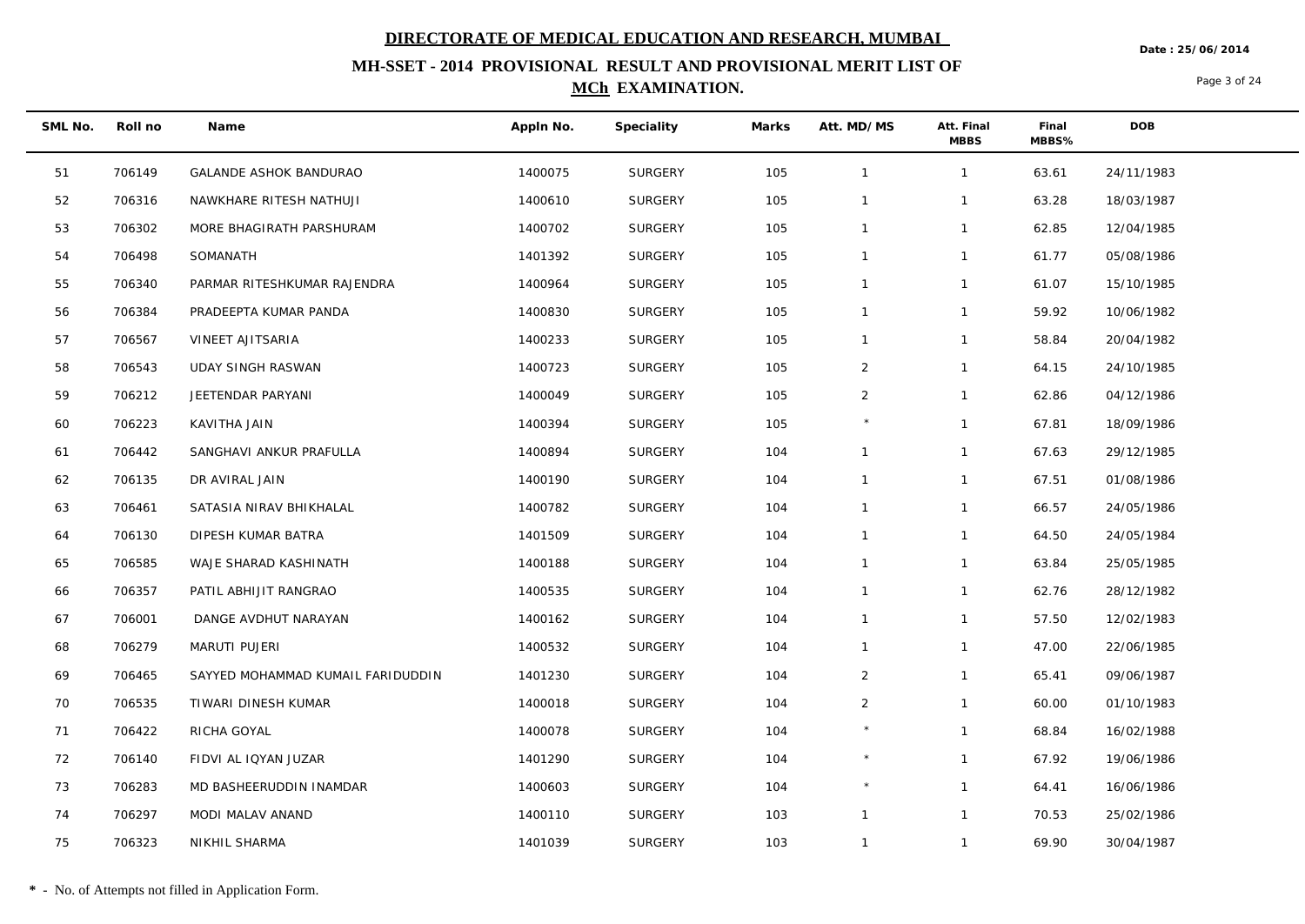**Date : 25/06/2014**

## **MH-SSET - 2014 PROVISIONAL RESULT AND PROVISIONAL MERIT LIST OF MCh EXAMINATION.**

Page 4 of 24

| SML No. | Roll no | Name                         | Appln No. | Speciality     | Marks | Att. MD/MS     | Att. Final<br><b>MBBS</b> | Final<br>MBBS% | <b>DOB</b> |
|---------|---------|------------------------------|-----------|----------------|-------|----------------|---------------------------|----------------|------------|
| 76      | 706593  | ZAMBRE SOURABH MUKUND        | 1400533   | <b>SURGERY</b> | 103   | $\mathbf{1}$   | $\mathbf{1}$              | 64.69          | 04/12/1985 |
| 77      | 706167  | <b>GOLHAR ANKUSH KALYAN</b>  | 1400571   | <b>SURGERY</b> | 103   | $\mathbf{1}$   | $\mathbf{1}$              | 64.54          | 16/12/1985 |
| 78      | 706399  | PUNAMIYA ADITYA RAVINDRA     | 1401426   | <b>SURGERY</b> | 103   | $\overline{1}$ | $\mathbf{1}$              | 63.84          | 10/04/1986 |
| 79      | 706266  | MANE AKHIL SARJERAO          | 1401082   | <b>SURGERY</b> | 103   | $\mathbf{1}$   | $\mathbf{1}$              | 63.81          | 12/04/1986 |
| 80      | 706161  | GHUBADE NIKHIL MADHAVRAO     | 1400800   | <b>SURGERY</b> | 103   | $\mathbf{1}$   | $\mathbf{1}$              | 58.39          | 02/05/1984 |
| 81      | 706466  | SETH HARSH SATEESH           | 1400048   | <b>SURGERY</b> | 103   | $\star$        | $\mathbf{1}$              | 72.00          | 14/12/1987 |
| 82      | 706427  | RUPESH KUMAR SINGH           | 1400744   | <b>SURGERY</b> | 103   |                | $\mathbf{1}$              | 65.23          | 07/09/1982 |
| 83      | 706371  | PAWAR MANGESH KUNDLIK        | 1400746   | <b>SURGERY</b> | 103   |                | $\mathbf{1}$              | 63.82          | 28/05/1986 |
| 84      | 706094  | CHANDAN KUMAR RAY MOHAPATRA  | 1400540   | <b>SURGERY</b> | 103   | $\star$        | $\mathbf{1}$              | 62.07          | 13/05/1987 |
| 85      | 706019  | AKASH VILAS DHURU            | 1400256   | <b>SURGERY</b> | 102   | $\mathbf{1}$   | $\mathbf{1}$              | 67.38          | 20/01/1986 |
| 86      | 706531  | TEJASWINI                    | 1400454   | <b>SURGERY</b> | 102   | $\mathbf{1}$   | $\mathbf{1}$              | 66.23          | 26/01/1987 |
| 87      | 706290  | MENANDER M                   | 1400500   | <b>SURGERY</b> | 102   | $\mathbf{1}$   | $\mathbf{1}$              | 65.00          | 18/01/1987 |
| 88      | 706127  | DHOLAKIA KUNAL PRAFULKUMAR   | 1400061   | <b>SURGERY</b> | 102   | $\mathbf{1}$   | $\mathbf{1}$              | 64.96          | 10/09/1985 |
| 89      | 706165  | GODBOLE CHAITANYA ACHYUT     | 1400411   | <b>SURGERY</b> | 102   | $\mathbf{1}$   | $\mathbf{1}$              | 63.54          | 14/12/1985 |
| 90      | 706436  | SAIKAT SAHA                  | 1400544   | <b>SURGERY</b> | 102   | $\overline{1}$ | $\mathbf{1}$              | 62.31          | 08/12/1985 |
| 91      | 706534  | TIRPUDE SUCHETA ISTARI       | 1400112   | <b>SURGERY</b> | 102   | $\mathbf{1}$   | $\mathbf{1}$              | 61.83          | 11/04/1986 |
| 92      | 706372  | PAWAR MANOJ DINKAR           | 1400510   | <b>SURGERY</b> | 102   | $\mathbf{1}$   | $\mathbf{1}$              | 61.75          | 01/01/1985 |
| 93      | 706231  | KHEDKAR KIRAN BABARAO        | 1400012   | <b>SURGERY</b> | 102   | $\overline{1}$ | $\mathbf{1}$              | 59.30          | 18/07/1983 |
| 94      | 706084  | BISWARANJAN NAYAK            | 1401381   | <b>SURGERY</b> | 102   | $\overline{1}$ | $\mathbf{1}$              | 57.38          | 25/06/1979 |
| 95      | 706072  | BELGAUMWALA TASNEEM JAFFER   | 1400193   | <b>SURGERY</b> | 102   |                | $\mathbf{1}$              | 67.48          | 06/07/1986 |
| 96      | 706197  | JAGADALE ABHIJIT BALKRISHNA  | 1401042   | <b>SURGERY</b> | 102   | $^{\star}$     | $\mathbf{1}$              | 55.64          | 11/12/1985 |
| 97      | 706521  | TAK GOPAL TAK                | 1401211   | <b>SURGERY</b> | 101   | $\mathbf{1}$   | $\mathbf{1}$              | 66.46          | 15/07/1987 |
| 98      | 706063  | BAGHADIA SAMIR SHAUKETALI    | 1400232   | <b>SURGERY</b> | 101   | $\overline{1}$ | $\mathbf{1}$              | 62.90          | 23/07/1985 |
| 99      | 706464  | SAWAKARE YOGESH MADHUKAR     | 1400396   | <b>SURGERY</b> | 101   | $\overline{1}$ | $\mathbf{1}$              | 61.23          | 07/05/1985 |
| 100     | 706154  | <b>GANGWAL MAYUR PRADEEP</b> | 1401542   | <b>SURGERY</b> | 101   | $\overline{1}$ | $\mathbf{1}$              | 61.22          | 01/01/1986 |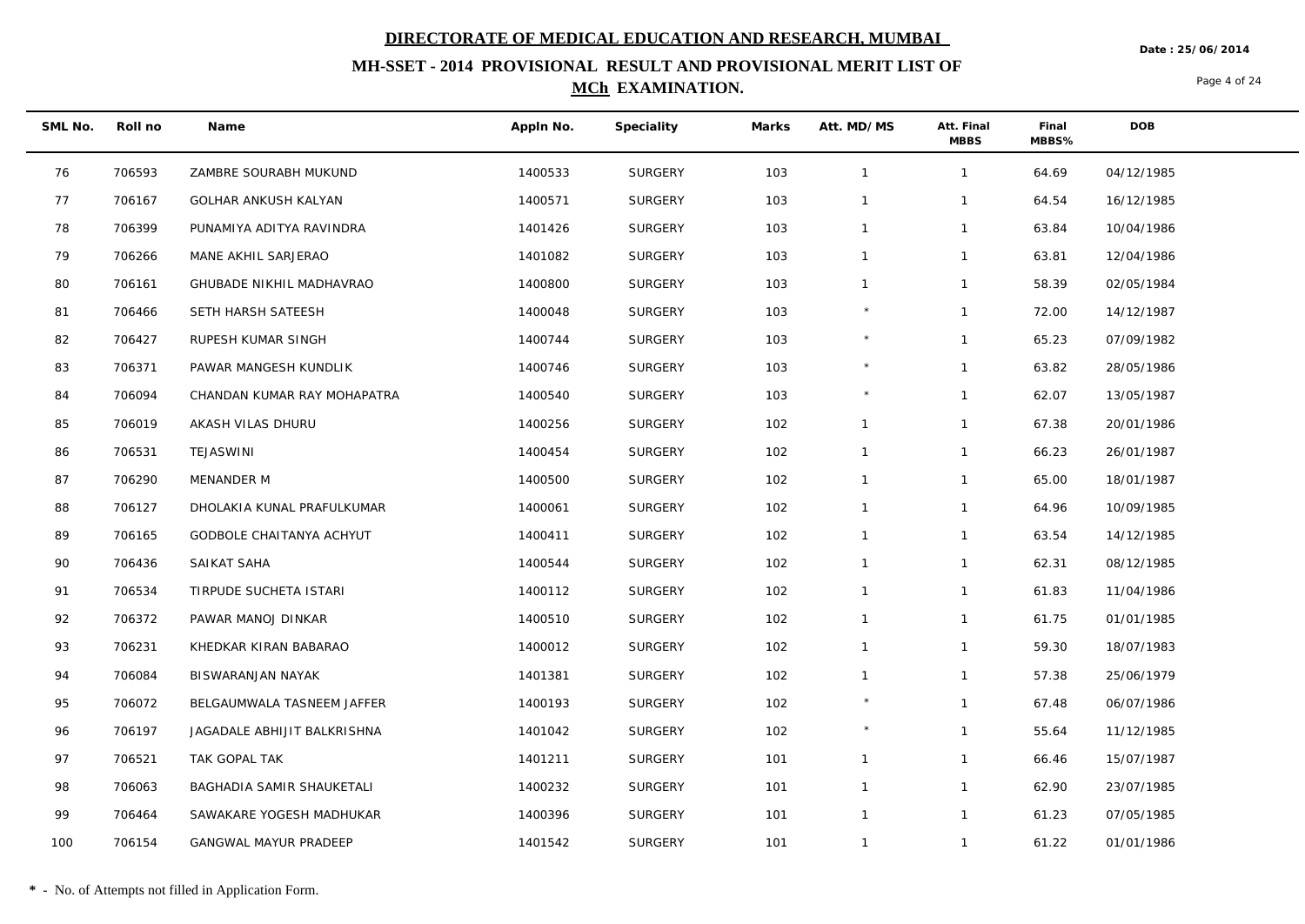**Date : 25/06/2014**

## **MH-SSET - 2014 PROVISIONAL RESULT AND PROVISIONAL MERIT LIST OF MCh EXAMINATION.**

Page 5 of 24

| SML No. | Roll no | Name                            | Appln No. | Speciality     | Marks | Att. MD/MS     | Att. Final<br><b>MBBS</b> | Final<br>MBBS% | <b>DOB</b> |  |
|---------|---------|---------------------------------|-----------|----------------|-------|----------------|---------------------------|----------------|------------|--|
| 101     | 706056  | ASHUTOSH KUMAR CHATURVEDI       | 1400341   | SURGERY        | 101   | $\mathbf{1}$   | $\mathbf{1}$              | 59.50          | 10/10/1978 |  |
| 102     | 706152  | GANESH KUMAR K AMMANNAYA        | 1401395   | <b>SURGERY</b> | 101   | $\overline{2}$ | $\mathbf{1}$              | 75.10          | 20/11/1985 |  |
| 103     | 706528  | TARUN VARSHNEY                  | 1401342   | <b>SURGERY</b> | 101   | 2              | $\mathbf{1}$              | 63.42          | 05/08/1984 |  |
| 104     | 706558  | VELHAL RISHIKESH CHANDRASHEKHAR | 1401079   | SURGERY        | 101   |                | $\mathbf{1}$              | 69.78          | 02/11/1987 |  |
| 105     | 706343  | PATEL CHINTAN BABUBHAI          | 1400525   | <b>SURGERY</b> | 101   |                | $\mathbf{1}$              | 69.01          | 29/11/1987 |  |
| 106     | 706547  | V MANJUNATH                     | 1400005   | <b>SURGERY</b> | 100   | $\mathbf{1}$   | $\mathbf{1}$              | 68.10          | 08/09/1985 |  |
| 107     | 706557  | VASUNDHARA S RANGAN             | 1401380   | SURGERY        | 100   | $\mathbf{1}$   | $\mathbf{1}$              | 67.53          | 20/09/1986 |  |
| 108     | 706584  | WAGHMARE PRASHIK YASHWANT       | 1400814   | SURGERY        | 100   | $\mathbf{1}$   | $\mathbf{1}$              | 65.61          | 10/05/1986 |  |
| 109     | 706366  | PATIL VAIBHAV RAOSAHEB          | 1401324   | <b>SURGERY</b> | 100   | $\mathbf{1}$   | $\mathbf{1}$              | 65.57          | 05/07/1985 |  |
| 110     | 706320  | NIKAM ULHAS KISANRAO            | 1401160   | SURGERY        | 100   | $\mathbf{1}$   | $\mathbf{1}$              | 65.08          | 06/04/1986 |  |
| 111     | 706236  | KOTAWALA HUSSAIN SHABBIR        | 1400589   | SURGERY        | 100   | $\mathbf{1}$   | $\mathbf{1}$              | 64.81          | 04/09/1986 |  |
| 112     | 706162  | <b>GHULE RAHUL RAMDAS</b>       | 1400070   | <b>SURGERY</b> | 100   | $\mathbf{1}$   | $\mathbf{1}$              | 64.58          | 02/01/1987 |  |
| 113     | 706299  | MOHD HAMID SHAFIQUE AHMED       | 1400648   | SURGERY        | 100   | $\mathbf{1}$   | $\mathbf{1}$              | 63.77          | 05/04/1985 |  |
| 114     | 706338  | PARGAONKAR RAGHAV PRAMOD        | 1400565   | <b>SURGERY</b> | 100   | $\mathbf{1}$   | $\mathbf{1}$              | 62.00          | 24/05/1985 |  |
| 115     | 706486  | SHREE HARSH                     | 1400130   | <b>SURGERY</b> | 100   | $\mathbf{1}$   | $\mathbf{1}$              | 61.38          | 26/03/1978 |  |
| 116     | 706015  | AHER MANOJ ARVIND               | 1400041   | SURGERY        | 100   | $\mathbf{1}$   | $\mathbf{1}$              | 60.00          | 01/05/1982 |  |
| 117     | 706082  | BHOPLE LAXMIKANT ANANTRAO       | 1400224   | <b>SURGERY</b> | 100   | $\mathbf{1}$   | $\mathbf{1}$              | 59.84          | 27/07/1985 |  |
| 118     | 706462  | SATYAJIT PANDA                  | 1400363   | <b>SURGERY</b> | 100   | $\mathbf{1}$   | $\mathbf{1}$              | 56.92          | 10/01/1981 |  |
| 119     | 706590  | YASH PAMECHA                    | 1400342   | SURGERY        | 100   | $\star$        | $\mathbf{1}$              | 67.48          | 23/11/1987 |  |
| 120     | 706211  | JAYNIL A BAGAWADE               | 1400855   | SURGERY        | 100   |                | $\mathbf{1}$              | 66.94          | 12/10/1986 |  |
| 121     | 706225  | KEDAR NATH NAYAK                | 1400263   | <b>SURGERY</b> | 100   | $\star$        | $\mathbf{1}$              | 58.92          | 14/04/1985 |  |
| 122     | 706395  | PREETHAM DEV                    | 1401171   | SURGERY        | 99    |                | $\mathbf{1}$              | 66.75          | 26/01/1987 |  |
| 123     | 706208  | JASKARAN SINGH SAINI            | 1400034   | SURGERY        | 99    | $\mathbf{1}$   | $\mathbf{1}$              | 65.11          | 11/09/1986 |  |
| 124     | 706206  | JAMALUDDIN                      | 1401181   | <b>SURGERY</b> | 99    | $\mathbf{1}$   | $\mathbf{1}$              | 65.00          | 05/12/1980 |  |
| 125     | 706364  | PATIL PUSHPRAJ RAJARAM          | 1400845   | <b>SURGERY</b> | 99    | $\mathbf{1}$   | $\mathbf{1}$              | 62.29          | 02/05/1985 |  |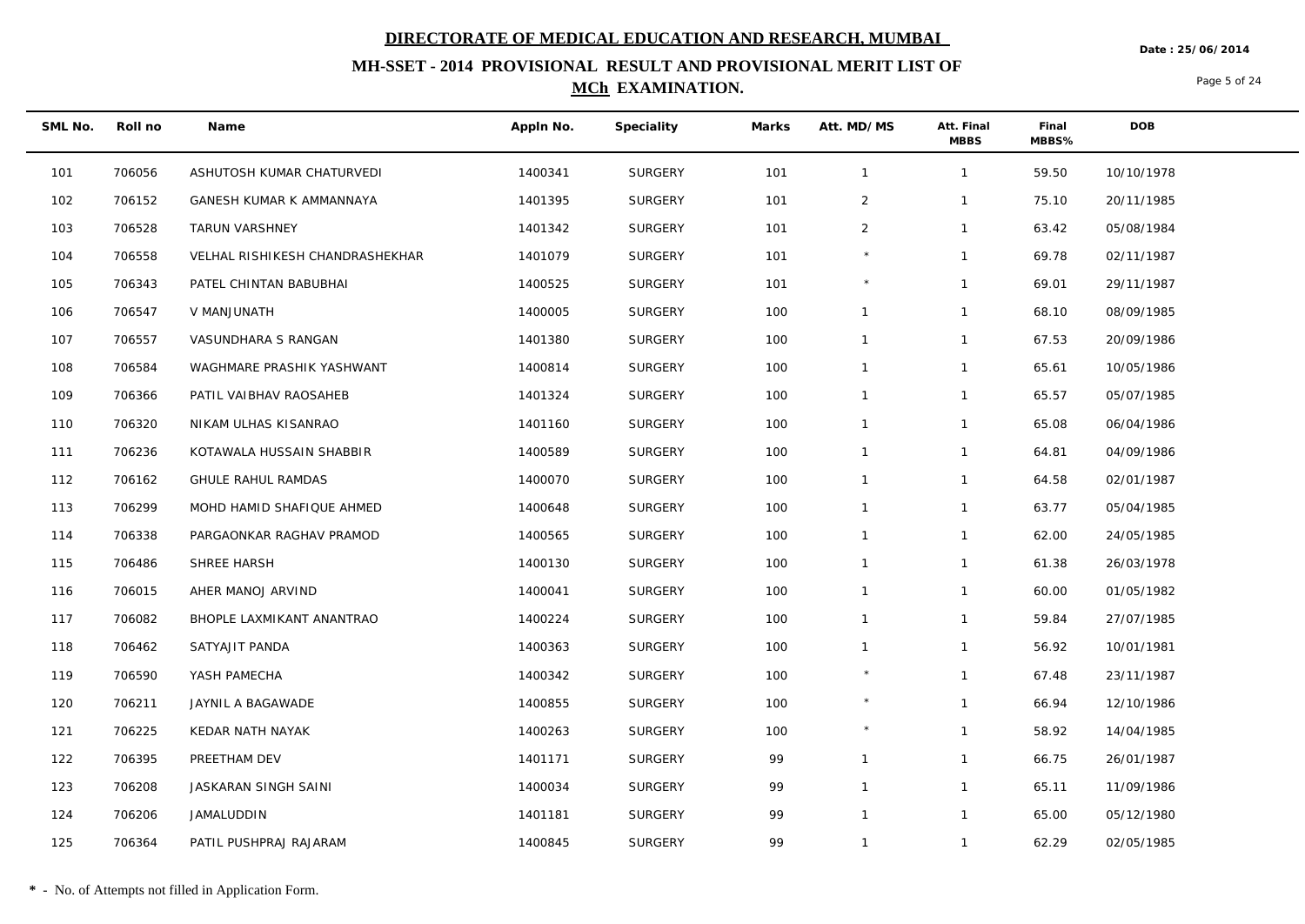**MH-SSET - 2014 PROVISIONAL RESULT AND PROVISIONAL MERIT LIST OF** 

### **MCh EXAMINATION.**

Page 6 of 24

**Date : 25/06/2014**

| SML No. | Roll no | Name                         | Appln No. | Speciality     | Marks | Att. MD/MS     | Att. Final<br><b>MBBS</b> | Final<br>MBBS% | <b>DOB</b> |
|---------|---------|------------------------------|-----------|----------------|-------|----------------|---------------------------|----------------|------------|
| 126     | 706087  | BORDE PRAVIN RUSTUMRAO       | 1400566   | <b>SURGERY</b> | 99    | $\mathbf{1}$   | $\mathbf{1}$              | 61.00          | 26/09/1983 |
| 127     | 706377  | PERKA SHRIKANT ANJAIAH       | 1400475   | <b>SURGERY</b> | 99    | $\mathbf{1}$   | $\mathbf{1}$              | 60.61          | 15/08/1984 |
| 128     | 706280  | MATHURVAISHYA SIDDHANT VIJAY | 1400908   | <b>SURGERY</b> | 99    | $\mathbf{1}$   | $\mathbf{1}$              | 60.22          | 04/11/1984 |
| 129     | 706287  | MEHTA SONY BHASKAR           | 1400103   | <b>SURGERY</b> | 99    | $\mathbf{1}$   | $\mathbf{1}$              | 58.16          | 06/11/1984 |
| 130     | 706214  | JOSHI ABHISHEK SHRINIVAS     | 1400068   | <b>SURGERY</b> | 99    |                | $\mathbf{1}$              | 67.40          | 17/05/1987 |
| 131     | 706459  | SASWAT KUMAR DANDPAT         | 1401559   | SURGERY        | 99    | $\star$        | $\mathbf{1}$              | 59.66          | 04/06/1985 |
| 132     | 706110  | CHINCHOLKAR RAJESH GOVINDA   | 1400357   | SURGERY        | 99    |                | $\mathbf{1}$              | 59.30          | 01/09/1983 |
| 133     | 706134  | DR ABHIMANYU KAR             | 1400123   | SURGERY        | 98    | $\mathbf{1}$   | $\mathbf{1}$              | 64.69          | 10/08/1983 |
| 134     | 706407  | RAJPAL LALIT BHAGWANDAS      | 1401307   | <b>SURGERY</b> | 98    | $\mathbf{1}$   | $\mathbf{1}$              | 63.00          | 24/05/1987 |
| 135     | 706517  | <b>SURESH</b>                | 1401421   | <b>SURGERY</b> | 98    | $\mathbf{1}$   | $\mathbf{1}$              | 61.96          | 20/09/1984 |
| 136     | 706358  | PATIL ABHINANDAN CHANDRAKANT | 1400620   | <b>SURGERY</b> | 98    | $\mathbf{1}$   | $\mathbf{1}$              | 60.23          | 03/04/1983 |
| 137     | 706434  | SAIF UL ISLAM                | 1400405   | SURGERY        | 98    | $\mathbf{1}$   | $\mathbf{1}$              | 60.00          | 18/05/1984 |
| 138     | 706194  | JADHAV MAHESH BHIMSEN        | 1400187   | <b>SURGERY</b> | 98    | $\mathbf{1}$   | $\mathbf{1}$              | 58.92          | 04/03/1986 |
| 139     | 706355  | PATIL ABHIJEET MANOHAR       | 1400807   | <b>SURGERY</b> | 98    | $\mathbf{1}$   | $\mathbf{1}$              | 58.62          | 04/09/1985 |
| 140     | 706480  | SHARMA KAILASH CHAND         | 1401143   | SURGERY        | 98    | $\overline{2}$ | $\mathbf{1}$              | 61.38          | 02/07/1981 |
| 141     | 706396  | PREETHITHA BABU              | 1400596   | SURGERY        | 98    | $\star$        | $\mathbf{1}$              | 72.34          | 26/01/1988 |
| 142     | 706229  | KHANDELWAL NIDHI KAMLESH     | 1400457   | <b>SURGERY</b> | 98    |                | $\mathbf{1}$              | 68.69          | 15/01/1986 |
| 143     | 706177  | HAMBARDE PRAMOL SHANKARRAO   | 1400157   | SURGERY        | 98    | $\star$        | $\mathbf{1}$              | 65.26          | 18/02/1986 |
| 144     | 706586  | WAYKULE PRAVIN YASHWANT      | 1401283   | <b>SURGERY</b> | 98    | $\star$        | $\mathbf{1}$              | 64.84          | 30/07/1985 |
| 145     | 706200  | JAIN HITESH MAHENDRA         | 1401253   | <b>SURGERY</b> | 98    | $\star$        | $\mathbf{1}$              | 61.52          | 12/02/1987 |
| 146     | 706306  | MULGUND SUNITA SHIVANAND     | 1401441   | <b>SURGERY</b> | 98    | $\star$        | 5                         | 64.58          | 19/02/1984 |
| 147     | 706249  | LALIT PRAKASH BANSWAL        | 1400385   | <b>SURGERY</b> | 97    | $\mathbf{1}$   | $\mathbf{1}$              | 62.98          | 22/09/1986 |
| 148     | 706341  | PARVEEN KUMAR MENDIRATTA     | 1400581   | SURGERY        | 97    | $\mathbf{1}$   | $\mathbf{1}$              | 62.82          | 12/08/1983 |
| 149     | 706217  | KAKANI NIKHIL VINOD          | 1400065   | <b>SURGERY</b> | 97    | $\mathbf{1}$   | $\mathbf{1}$              | 61.22          | 30/08/1986 |
| 150     | 706091  | CHAITANYA                    | 1401291   | <b>SURGERY</b> | 97    | $\mathbf{1}$   | $\mathbf{1}$              | 60.91          | 07/06/1982 |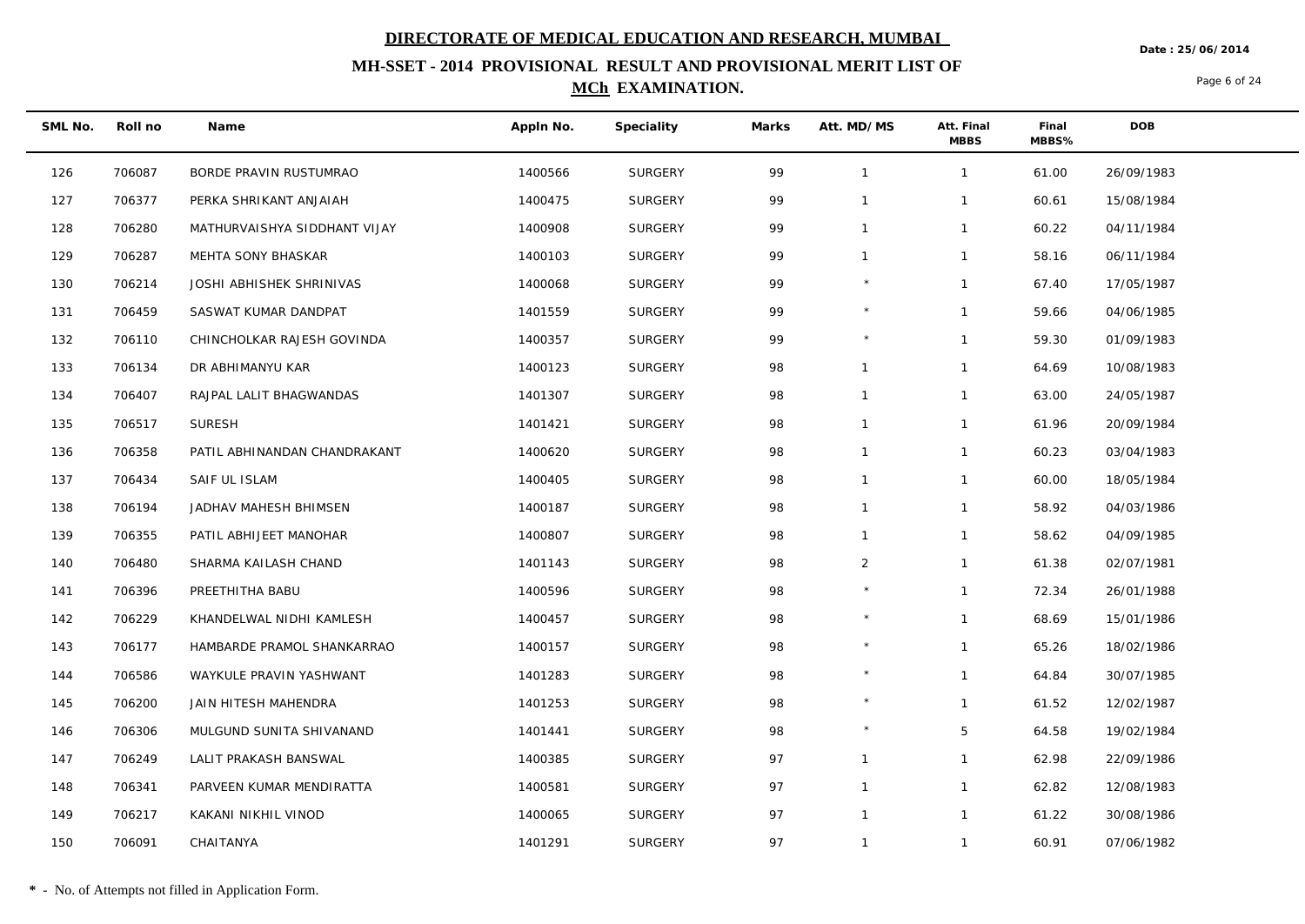**Date : 25/06/2014**

## **MH-SSET - 2014 PROVISIONAL RESULT AND PROVISIONAL MERIT LIST OF MCh EXAMINATION.**

Page 7 of 24

| SML No. | Roll no | Name                           | Appln No. | Speciality     | Marks | Att. MD/MS     | Att. Final<br><b>MBBS</b> | Final<br>MBBS% | DOB        |  |
|---------|---------|--------------------------------|-----------|----------------|-------|----------------|---------------------------|----------------|------------|--|
| 151     | 706307  | MULLA MAZHARKHAN DASTAGIRKHAN  | 1400329   | SURGERY        | 97    | $\overline{1}$ | $\mathbf{1}$              | 59.62          | 04/09/1986 |  |
| 152     | 706253  | MADHAV PHOLE                   | 1400375   | <b>SURGERY</b> | 97    | $\mathbf 1$    | 1                         | 58.40          | 01/07/1984 |  |
| 153     | 706271  | MANISH KUMAR GARG              | 1400358   | SURGERY        | 97    | $\mathbf{1}$   | $\mathbf{1}$              | 57.92          | 29/10/1982 |  |
| 154     | 706028  | AMIYA SHANKAR PAUL             | 1401492   | SURGERY        | 97    | $\mathbf{1}$   | $\mathbf{1}$              | 57.60          | 29/06/1983 |  |
| 155     | 706047  | ARUNKUMAR JEEDI                | 1400925   | <b>SURGERY</b> | 97    | $\overline{2}$ | $\mathbf{1}$              | 64.77          | 21/12/1984 |  |
| 156     | 706244  | KULKARNI RUGVED VASANT         | 1400227   | SURGERY        | 97    | $\star$        | $\mathbf{1}$              | 70.53          | 06/11/1987 |  |
| 157     | 706250  | LOKARE PRAMOD NAGORAO          | 1401543   | <b>SURGERY</b> | 97    | $\star$        | $\mathbf{1}$              | 63.12          | 05/05/1985 |  |
| 158     | 706505  | SOURABH KUMAR JAIN             | 1400953   | SURGERY        | 97    |                | $\mathbf{1}$              | 55.40          | 08/08/1985 |  |
| 159     | 706037  | ARGHYA BASU                    | 1400054   | <b>SURGERY</b> | 96    | $\mathbf 1$    | $\mathbf{1}$              | 66.15          | 04/01/1985 |  |
| 160     | 706574  | VISPUTE BHUSHAN RAJENDRA       | 1400079   | SURGERY        | 96    |                | $\mathbf{1}$              | 65.04          | 14/02/1986 |  |
| 161     | 706014  | AGRAWAL SUMEET GOPAL           | 1400051   | SURGERY        | 96    | $\mathbf{1}$   | $\mathbf{1}$              | 64.35          | 07/11/1985 |  |
| 162     | 706207  | JASDEEP SINGH                  | 1400293   | SURGERY        | 96    | $\mathbf 1$    | $\mathbf{1}$              | 62.91          | 20/12/1983 |  |
| 163     | 706491  | SHRISHAIL HANAGANDI            | 1400833   | SURGERY        | 96    | $\mathbf{1}$   | $\mathbf{1}$              | 62.56          | 01/03/1986 |  |
| 164     | 706527  | TARALE VISHAL VINAYAK          | 1401276   | <b>SURGERY</b> | 96    | $\mathbf{1}$   | $\mathbf{1}$              | 62.51          | 27/07/1986 |  |
| 165     | 706538  | TOSHNIWAL HARSHAD VISHNU       | 1400147   | <b>SURGERY</b> | 96    | $\mathbf{1}$   | $\mathbf{1}$              | 60.46          | 11/06/1986 |  |
| 166     | 706106  | CHETAN HOSKATTI                | 1400922   | SURGERY        | 96    | $\mathbf 1$    | $\mathbf{1}$              | 60.00          | 12/03/1983 |  |
| 167     | 706472  | SHAH JIGAR MAHENDRABHAI        | 1400038   | SURGERY        | 96    | $\mathbf{1}$   | $\mathbf{1}$              | 59.92          | 28/08/1985 |  |
| 168     | 706303  | MORE NILESH BHASKAR            | 1400024   | SURGERY        | 96    | -1             | $\mathbf{1}$              | 59.84          | 11/04/1986 |  |
| 169     | 706099  | CHAUDHARI HARSHAL SUBHASH      | 1400468   | <b>SURGERY</b> | 96    | $\mathbf{1}$   | $\mathbf{1}$              | 59.30          | 20/03/1986 |  |
| 170     | 706352  | PATEL VIRALKUMAR DINESHCHANDRA | 1401480   | SURGERY        | 96    | $\overline{1}$ | $\mathbf{1}$              | 58.06          | 24/05/1982 |  |
| 171     | 706093  | CHALWADE SUHAS PRAFULLACHANDRA | 1400076   | <b>SURGERY</b> | 96    | $\mathbf{1}$   | $\mathbf{1}$              | 56.71          | 02/06/1980 |  |
| 172     | 706511  | SUMEET DEVGAN                  | 1401005   | SURGERY        | 96    | $\mathbf 1$    | $\overline{2}$            | 67.80          | 24/04/1985 |  |
| 173     | 706024  | AMBRESH A                      | 1401260   | SURGERY        | 96    | $\mathbf{1}$   | $\overline{2}$            | 63.09          | 07/08/1985 |  |
| 174     | 706575  | VIVEK SHARMA                   | 1401121   | <b>SURGERY</b> | 96    | $\mathbf 1$    | $\overline{2}$            | 60.84          | 13/04/1986 |  |
| 175     | 706405  | RAJ SUMITA                     | 1400667   | SURGERY        | 96    | 2              | $\mathbf{1}$              | 57.80          | 28/02/1978 |  |

**\*** - No. of Attempts not filled in Application Form.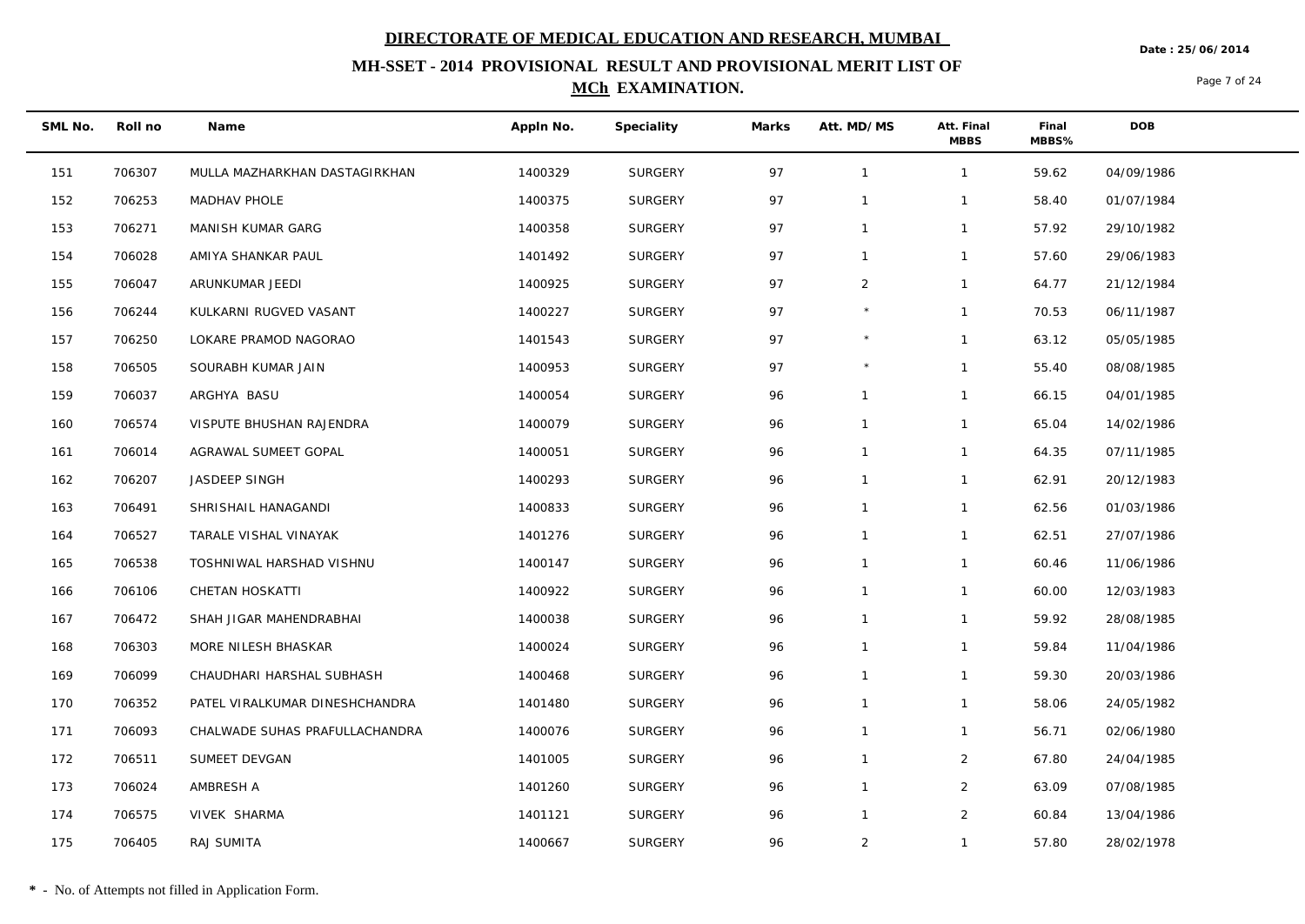**MH-SSET - 2014 PROVISIONAL RESULT AND PROVISIONAL MERIT LIST OF MCh EXAMINATION.**

#### **Date : 25/06/2014**

Page 8 of 24

| SML No. | Roll no | Name                           | Appln No. | Speciality     | Marks | Att. MD/MS     | Att. Final<br><b>MBBS</b> | Final<br>MBBS% | <b>DOB</b> |
|---------|---------|--------------------------------|-----------|----------------|-------|----------------|---------------------------|----------------|------------|
| 176     | 706589  | YADAV SUDEEP PRADEEP           | 1400836   | <b>SURGERY</b> | 96    | $\overline{2}$ | $\mathbf{1}$              | 57.00          | 03/06/1983 |
| 177     | 706234  | KISHAN RAJ K                   | 1400052   | SURGERY        | 96    |                | $\mathbf{1}$              | 65.85          | 04/11/1986 |
| 178     | 706561  | VIJAY MADHUKAR MUNDHE          | 1400766   | SURGERY        | 96    | $\star$        | $\mathbf{1}$              | 64.80          | 10/02/1986 |
| 179     | 706147  | <b>GAJBHIYE SANJOG SHANKAR</b> | 1400304   | <b>SURGERY</b> | 96    | $\star$        | $\mathbf{1}$              | 61.52          | 23/12/1987 |
| 180     | 706238  | <b>KSHITIJ BISHNOI</b>         | 1401233   | SURGERY        | 95    | $\mathbf{1}$   | $\mathbf{1}$              | 70.23          | 22/05/1987 |
| 181     | 706252  | M LOPAMUDRA                    | 1400199   | <b>SURGERY</b> | 95    | $\mathbf{1}$   | $\mathbf{1}$              | 66.38          | 06/10/1982 |
| 182     | 706068  | BARASE AVISHKAR KACHESHWAR     | 1401545   | <b>SURGERY</b> | 95    | $\mathbf{1}$   | $\mathbf{1}$              | 66.30          | 01/06/1985 |
| 183     | 706187  | HIRE SUMEET RAMDAS             | 1401314   | SURGERY        | 95    | $\mathbf{1}$   | $\mathbf{1}$              | 63.66          | 18/12/1985 |
| 184     | 706092  | CHAITANYA                      | 1400929   | <b>SURGERY</b> | 95    | $\mathbf{1}$   | $\mathbf{1}$              | 63.60          | 29/03/1983 |
| 185     | 706220  | KANSARIA RUCHIT HEMANT         | 1400154   | SURGERY        | 95    | $\mathbf{1}$   | $\mathbf{1}$              | 63.28          | 05/10/1986 |
| 186     | 706216  | KADHAO AVISHKAR VISHNUJI       | 1400552   | SURGERY        | 95    | $\mathbf{1}$   | $\mathbf{1}$              | 62.14          | 02/05/1984 |
| 187     | 706189  | HOZEFA LOKHANDWALA             | 1400260   | SURGERY        | 95    | $\mathbf{1}$   | $\mathbf{1}$              | 61.77          | 10/07/1985 |
| 188     | 706333  | PALAVE PRAKASH BHAGWAN         | 1400536   | <b>SURGERY</b> | 95    | $\mathbf{1}$   | $\mathbf{1}$              | 61.15          | 13/11/1986 |
| 189     | 706048  | ARVIND KUMAR VERMA             | 1400853   | SURGERY        | 95    | $\mathbf{1}$   | $\mathbf{1}$              | 59.23          | 08/09/1986 |
| 190     | 706074  | BHADGALE RAHUL MOHANRAO        | 1400046   | SURGERY        | 95    | $\mathbf{1}$   | $\overline{2}$            | 64.12          | 01/01/1985 |
| 191     | 706477  | SHAMKUWAR AMBRISH TUKARAM      | 1400421   | <b>SURGERY</b> | 95    | $\overline{2}$ | $\mathbf{1}$              | 63.05          | 18/04/1986 |
| 192     | 706594  | ZARKAR ANIKET NANDKUMAR        | 1400626   | <b>SURGERY</b> | 95    | $\overline{2}$ | $\mathbf{1}$              | 56.79          | 09/04/1986 |
| 193     | 706437  | SAIYYAD ALTAPALI GULABNABI     | 1401190   | <b>SURGERY</b> | 95    | 2              | $\overline{2}$            | 61.53          | 05/08/1980 |
| 194     | 706348  | PATEL NEEHAR RAMANLAL          | 1400663   | <b>SURGERY</b> | 95    | $\mathbf{3}$   | $\mathbf{1}$              | 58.54          | 29/09/1984 |
| 195     | 706570  | VINOD KUMAR P                  | 1400064   | SURGERY        | 95    |                | $\mathbf{1}$              | 70.90          | 18/02/1986 |
| 196     | 706006  | <b>ABHISHEK V</b>              | 1400059   | SURGERY        | 95    | $\star$        | $\mathbf{1}$              | 69.60          | 17/09/1987 |
| 197     | 706182  | HARSHA GOUTHAM H V             | 1401367   | <b>SURGERY</b> | 95    | $\star$        | $\mathbf{1}$              | 66.00          | 31/08/1986 |
| 198     | 706326  | NILANGE MACHCHHINDRANATH VIJAY | 1400734   | <b>SURGERY</b> | 95    | $\star$        | $\mathbf{1}$              | 63.39          | 22/01/1985 |
| 199     | 706121  | DESHPANDE RUPAK MOHAN          | 1400400   | <b>SURGERY</b> | 94    | $\mathbf{1}$   | $\mathbf{1}$              | 90.00          | 11/08/1984 |
| 200     | 706360  | PATIL ADITYA NANASAHEB         | 1400330   | SURGERY        | 94    | $\mathbf{1}$   | $\mathbf{1}$              | 70.00          | 11/05/1987 |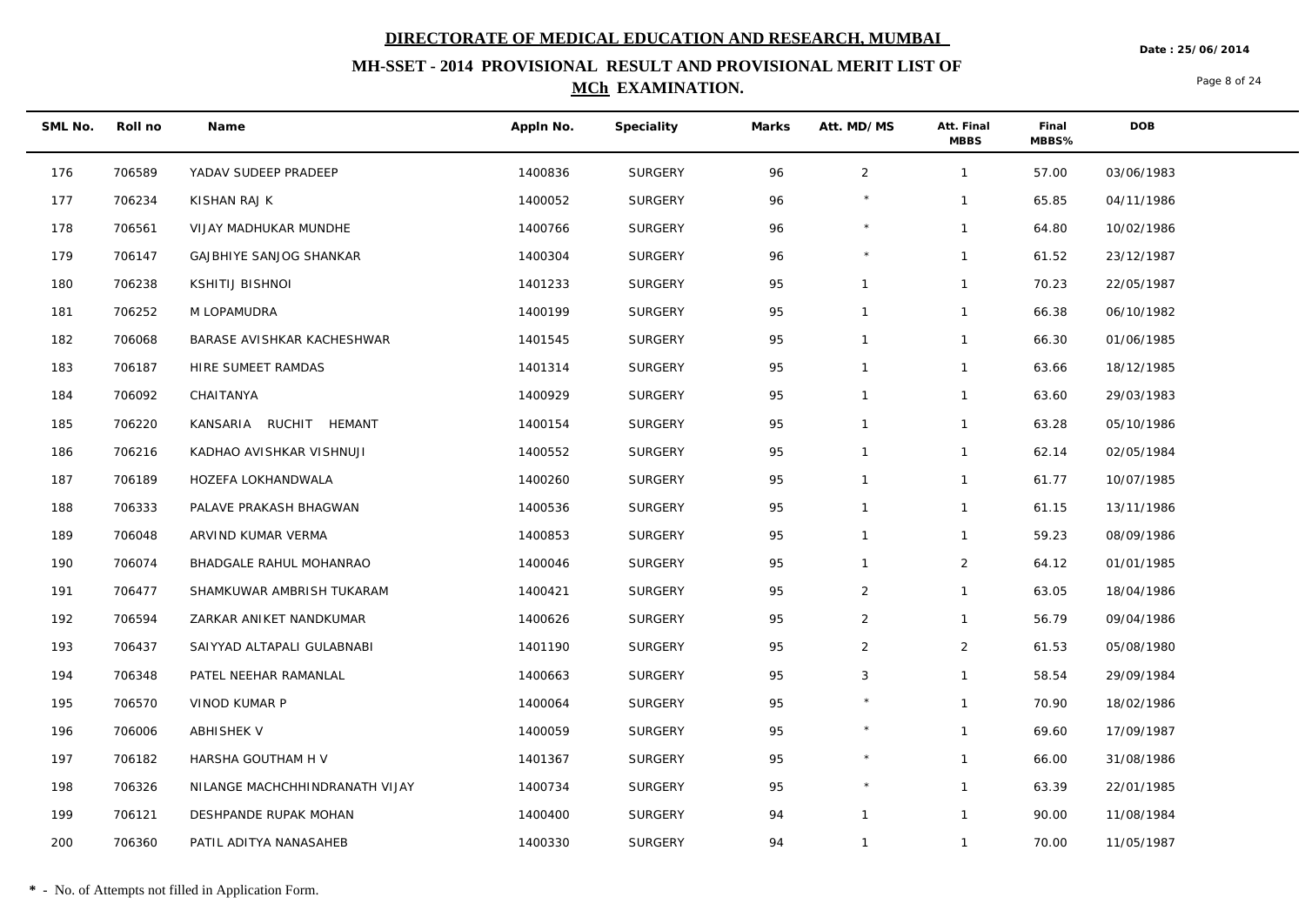**MH-SSET - 2014 PROVISIONAL RESULT AND PROVISIONAL MERIT LIST OF MCh EXAMINATION.**

**Date : 25/06/2014**

Page 9 of 24

| SML No. | Roll no | Name                        | Appln No. | Speciality     | Marks | Att. MD/MS     | Att. Final<br><b>MBBS</b> | Final<br>MBBS% | <b>DOB</b> |
|---------|---------|-----------------------------|-----------|----------------|-------|----------------|---------------------------|----------------|------------|
| 201     | 706245  | KUMAR GAURAW                | 1400004   | <b>SURGERY</b> | 94    | $\mathbf{1}$   | $\mathbf{1}$              | 67.69          | 04/02/1981 |
| 202     | 706566  | VIKRANT SETIA               | 1400993   | SURGERY        | 94    | $\mathbf{1}$   | $\mathbf{1}$              | 67.46          | 19/09/1983 |
| 203     | 706423  | ROHIT BHARTI                | 1401105   | SURGERY        | 94    | $\mathbf{1}$   | $\mathbf{1}$              | 67.22          | 06/04/1985 |
| 204     | 706260  | MAKAM SHRIKANT DATTATRYA    | 1400339   | SURGERY        | 94    | $\mathbf{1}$   | $\mathbf{1}$              | 67.17          | 18/10/1986 |
| 205     | 706286  | MEHTA MEHUL JAYESHBHAI      | 1400440   | SURGERY        | 94    | $\mathbf{1}$   | $\mathbf{1}$              | 65.84          | 15/08/1988 |
| 206     | 706273  | MANJUNATH K                 | 1400560   | <b>SURGERY</b> | 94    | $\mathbf{1}$   | $\mathbf{1}$              | 65.20          | 11/09/1983 |
| 207     | 706542  | UDAY JAIBHIM CHANDANKHEDE   | 1401238   | SURGERY        | 94    | $\mathbf{1}$   | $\mathbf{1}$              | 65.00          | 17/04/1987 |
| 208     | 706264  | MALLIKARJUN G UTAGI         | 1400775   | <b>SURGERY</b> | 94    | $\mathbf{1}$   | $\mathbf{1}$              | 64.38          | 22/07/1982 |
| 209     | 706500  | SONAWANE PARAG LAXMIKANT    | 1400275   | SURGERY        | 94    | $\mathbf{1}$   | $\mathbf{1}$              | 64.35          | 31/10/1986 |
| 210     | 706071  | BASAVARAJ UGRAN             | 1401301   | <b>SURGERY</b> | 94    | $\mathbf{1}$   | $\mathbf{1}$              | 62.98          | 01/06/1983 |
| 211     | 706256  | MAHATME PRAJWAL VIJAY       | 1400025   | <b>SURGERY</b> | 94    | $\mathbf{1}$   | $\mathbf{1}$              | 62.52          | 08/01/1987 |
| 212     | 706474  | SHAH SAUMIL GIRISH          | 1401111   | <b>SURGERY</b> | 94    | $\mathbf{1}$   | $\mathbf{1}$              | 61.40          | 13/10/1986 |
| 213     | 706592  | YOGESH TANEJA               | 1401084   | <b>SURGERY</b> | 94    | $\mathbf{1}$   | $\mathbf{1}$              | 60.53          | 15/08/1984 |
| 214     | 706053  | <b>ASHISH TOMAR</b>         | 1400946   | <b>SURGERY</b> | 94    | $\mathbf{1}$   | $\mathbf{1}$              | 59.51          | 14/07/1982 |
| 215     | 706523  | TAMGADGE LALIT VISHVANATH   | 1400637   | <b>SURGERY</b> | 94    | $\mathbf{1}$   | $\mathbf{1}$              | 58.77          | 04/09/1985 |
| 216     | 706581  | WAGH RAHUL PRAKASH          | 1400124   | SURGERY        | 94    | $\mathbf{1}$   | $\mathbf{1}$              | 58.54          | 02/07/1987 |
| 217     | 706070  | BASAVARAJ                   | 1401125   | <b>SURGERY</b> | 94    | $\mathbf{1}$   | $\mathbf{1}$              | 58.00          | 14/02/1982 |
| 218     | 706583  | WAGHMARE MUKTA SUBHASH      | 1400262   | <b>SURGERY</b> | 94    | $\overline{2}$ | $\mathbf{1}$              | 64.90          | 09/06/1984 |
| 219     | 706201  | JAIN KISHOR SURESH          | 1400778   | <b>SURGERY</b> | 94    | $\overline{2}$ | $\mathbf{1}$              | 63.36          | 24/05/1985 |
| 220     | 706221  | KASBEKAR PRASAD UMESH       | 1401548   | <b>SURGERY</b> | 94    |                | $\mathbf{1}$              | 65.95          | 27/06/1986 |
| 221     | 706469  | SHAH BIRJU SHIRISHKUMAR     | 1400114   | SURGERY        | 93    | $\mathbf{1}$   | $\mathbf{1}$              | 72.23          | 07/08/1988 |
| 222     | 706416  | RAVI KOPPAD                 | 1401278   | <b>SURGERY</b> | 93    | $\mathbf{1}$   | $\mathbf{1}$              | 67.50          | 15/05/1985 |
| 223     | 706282  | MAYUR R SHETTY              | 1400176   | SURGERY        | 93    | $\mathbf{1}$   | $\mathbf{1}$              | 66.45          | 16/10/1985 |
| 224     | 706536  | TIWARI NIRAJ SHRIRAM        | 1401331   | <b>SURGERY</b> | 93    | $\mathbf{1}$   | $\mathbf{1}$              | 65.42          | 07/05/1986 |
| 225     | 706578  | VUTHA RAVIKIRAN SUBRAMANIAM | 1400600   | SURGERY        | 93    | $\mathbf{1}$   | $\mathbf{1}$              | 64.88          | 25/01/1986 |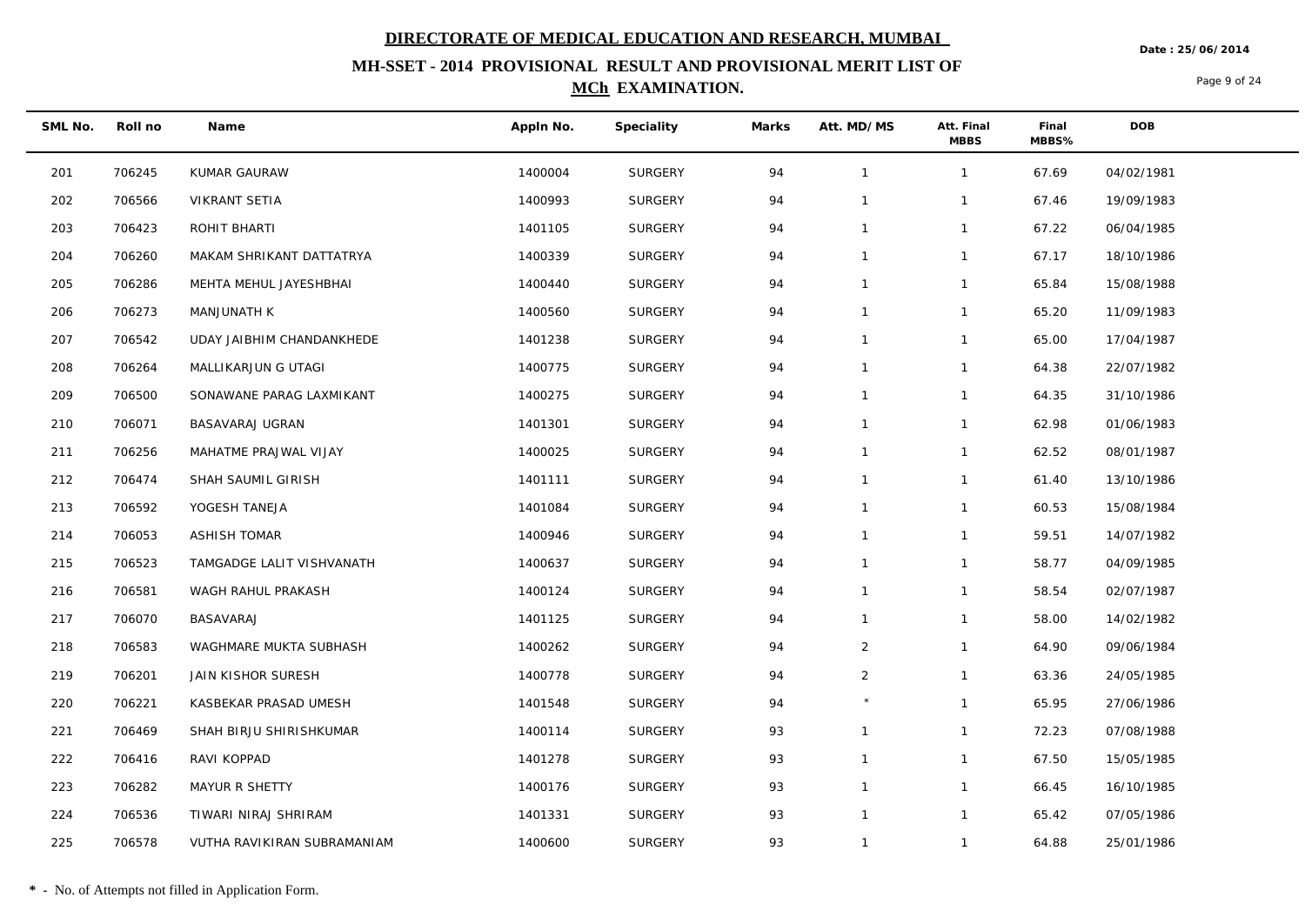**Date : 25/06/2014**

## **MH-SSET - 2014 PROVISIONAL RESULT AND PROVISIONAL MERIT LIST OF MCh EXAMINATION.**

Page 10 of 24

| SML No. | Roll no | Name                           | Appln No. | Speciality     | Marks | Att. MD/MS   | Att. Final<br><b>MBBS</b> | Final<br>MBBS% | DOB        |
|---------|---------|--------------------------------|-----------|----------------|-------|--------------|---------------------------|----------------|------------|
| 226     | 706457  | SASANE SUMEET VASANT           | 1400374   | <b>SURGERY</b> | 93    | $\mathbf{1}$ | $\mathbf{1}$              | 64.27          | 13/11/1984 |
| 227     | 706198  | JAIMINKUMAR HITENDRAKUMAR SHAH | 1400582   | <b>SURGERY</b> | 93    | $\mathbf 1$  | $\mathbf{1}$              | 64.14          | 23/07/1986 |
| 228     | 706011  | ADITYA MANTRY                  | 1401382   | <b>SURGERY</b> | 93    | $\mathbf{1}$ | $\mathbf{1}$              | 63.20          | 10/11/1984 |
| 229     | 706587  | YADAV ADITYA SHIVAJI           | 1400348   | <b>SURGERY</b> | 93    | $\mathbf 1$  | $\mathbf{1}$              | 62.67          | 24/05/1986 |
| 230     | 706448  | SANJAY R PAWAR                 | 1401373   | <b>SURGERY</b> | 93    | $\mathbf{1}$ | $\mathbf{1}$              | 61.02          | 29/06/1982 |
| 231     | 706105  | CHAWDA MIHIR DILIPBHAI         | 1400135   | <b>SURGERY</b> | 93    | $\mathbf{1}$ | $\mathbf{1}$              | 60.50          | 12/07/1986 |
| 232     | 706102  | CHAUHAN PRAKASH VASANTRAY      | 1401130   | <b>SURGERY</b> | 93    | $\mathbf{1}$ | $\mathbf{1}$              | 60.46          | 04/10/1986 |
| 233     | 706259  | MAISURIA RUSHABH SURESHCHANDRA | 1400521   | <b>SURGERY</b> | 93    | $\mathbf{1}$ | $\mathbf{1}$              | 59.92          | 31/03/1983 |
| 234     | 706153  | GANGURDE PRAMOD KARBHARI       | 1400495   | <b>SURGERY</b> | 93    | $\mathbf 1$  | $\overline{2}$            | 58.77          | 19/07/1986 |
| 235     | 706030  | ANIL KUMAR T                   | 1400320   | <b>SURGERY</b> | 93    |              | $\mathbf{1}$              | 62.41          | 10/06/1986 |
| 236     | 706143  | <b>GADEKAR NINAD</b>           | 1400851   | <b>SURGERY</b> | 93    |              | $\mathbf{1}$              | 62.38          | 30/10/1986 |
| 237     | 706390  | PRASHANT PATEL                 | 1401133   | SURGERY        | 93    |              | $\mathbf{1}$              | 62.00          | 25/06/1986 |
| 238     | 706230  | KHATOD AMBRISH VASANT          | 1400324   | <b>SURGERY</b> | 93    | $\star$      | $\mathbf{1}$              | 59.84          | 12/02/1986 |
| 239     | 706541  | TUSHAR                         | 1401408   | <b>SURGERY</b> | 93    | $\star$      | $\mathbf{1}$              | 57.63          | 29/06/1985 |
| 240     | 706432  | SAFDAR HAYAT HUSSAIN           | 1400770   | <b>SURGERY</b> | 93    |              | $\overline{2}$            | 62.54          | 28/02/1984 |
| 241     | 706183  | HARSHA SURESH                  | 1400284   | <b>SURGERY</b> | 92    | $\mathbf{1}$ | $\mathbf{1}$              | 68.15          | 27/04/1984 |
| 242     | 706453  | SANTOSH PATIL                  | 1400949   | <b>SURGERY</b> | 92    | $\mathbf{1}$ | $\mathbf{1}$              | 68.11          | 17/12/1983 |
| 243     | 706035  | ANURADHA G                     | 1400458   | <b>SURGERY</b> | 92    | $\mathbf{1}$ | $\mathbf{1}$              | 68.00          | 11/06/1987 |
| 244     | 706471  | SHAH ISHAN ANILKUMAR           | 1400434   | <b>SURGERY</b> | 92    | $\mathbf{1}$ | $\mathbf{1}$              | 67.46          | 09/07/1988 |
| 245     | 706479  | SHARATH KUMAR K L              | 1400271   | SURGERY        | 92    | $\mathbf{1}$ | $\mathbf{1}$              | 66.98          | 12/12/1985 |
| 246     | 706181  | HARISH KUMAR G                 | 1400345   | SURGERY        | 92    | $\mathbf{1}$ | $\mathbf{1}$              | 64.80          | 04/06/1987 |
| 247     | 706467  | SHAH ABHISHEK MUKESHKUMAR      | 1400636   | SURGERY        | 92    | $\mathbf{1}$ | $\mathbf{1}$              | 63.62          | 24/09/1986 |
| 248     | 706174  | GURUPADAPPA                    | 1400605   | SURGERY        | 92    | $\mathbf{1}$ | $\mathbf{1}$              | 62.75          | 15/09/1981 |
| 249     | 706346  | PATEL MEHULKUMAR               | 1400441   | SURGERY        | 92    | $\mathbf{1}$ | $\mathbf{1}$              | 62.57          | 21/07/1987 |
| 250     | 706368  | PAVANKUMAR V KOLIWAD           | 1400932   | SURGERY        | 92    | $\mathbf{1}$ | $\mathbf{1}$              | 62.40          | 21/07/1984 |

 $\overline{\phantom{a}}$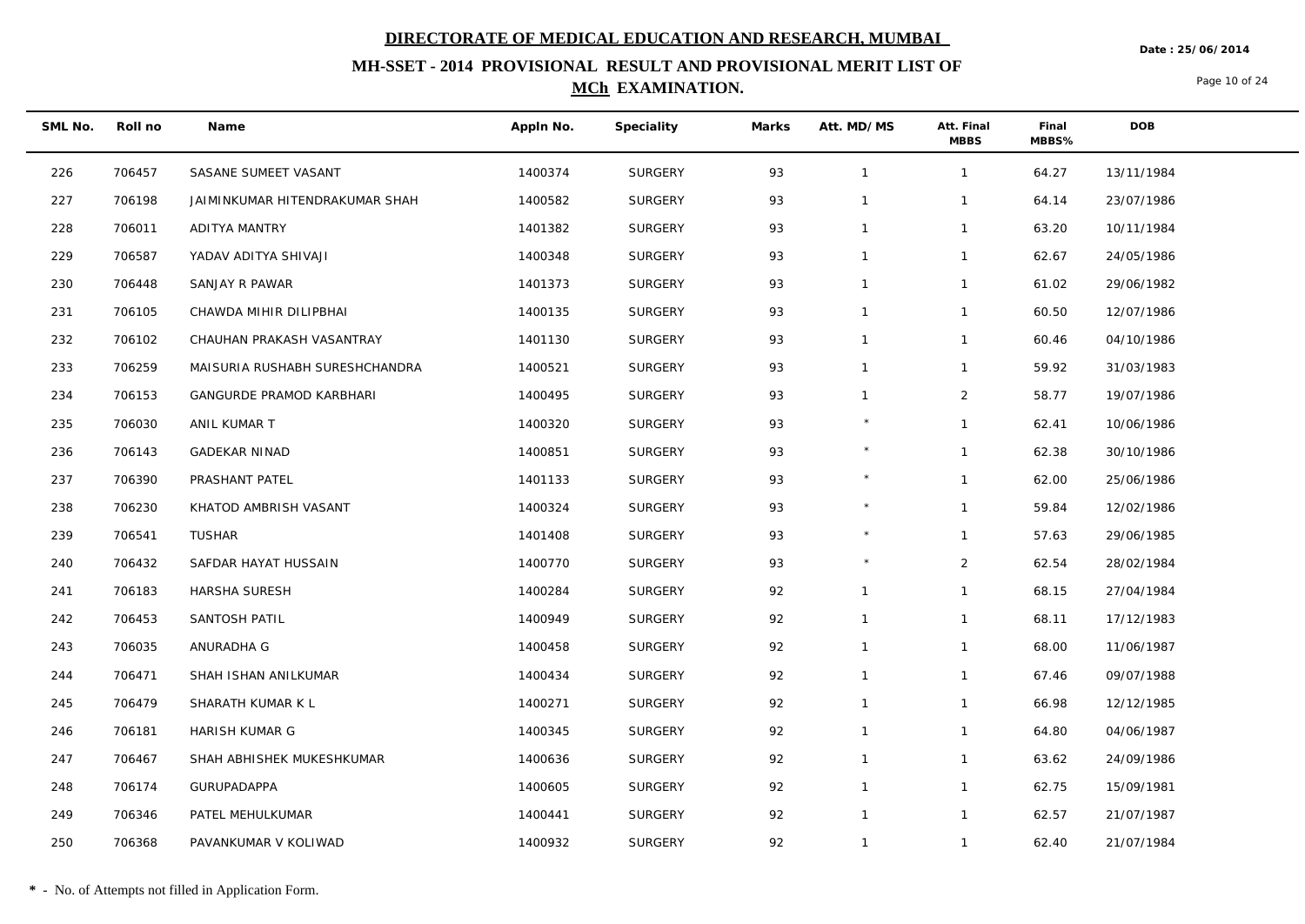**Date : 25/06/2014**

## **MH-SSET - 2014 PROVISIONAL RESULT AND PROVISIONAL MERIT LIST OF MCh EXAMINATION.**

Page 11 of 24

| SML No. | Roll no | Name                              | Appln No. | Speciality     | Marks | Att. MD/MS   | Att. Final<br><b>MBBS</b> | Final<br>MBBS% | <b>DOB</b> |
|---------|---------|-----------------------------------|-----------|----------------|-------|--------------|---------------------------|----------------|------------|
| 251     | 706379  | PIYUSH GUPTA                      | 1400223   | SURGERY        | 92    | $\mathbf{1}$ | $\mathbf{1}$              | 61.43          | 29/05/1985 |
| 252     | 706144  | GADHAVI RUSHIKESH DHARMENDRAKUMAR | 1400362   | <b>SURGERY</b> | 92    | $\mathbf{1}$ | $\mathbf{1}$              | 60.69          | 16/09/1988 |
| 253     | 706334  | PANCHAL CHIRAG VISHNUPRASAD       | 1400741   | SURGERY        | 92    | $\mathbf{1}$ | $\mathbf{1}$              | 60.50          | 26/07/1986 |
| 254     | 706313  | NATHANI RAHUL CHANDRAKUMAR        | 1400445   | <b>SURGERY</b> | 92    | $\mathbf{1}$ | $\mathbf{1}$              | 60.40          | 29/11/1986 |
| 255     | 706126  | DHIRAJ DATTATRAY SAGRULE          | 1400872   | SURGERY        | 92    | $\mathbf{1}$ | $\mathbf{1}$              | 60.15          | 04/07/1984 |
| 256     | 706418  | RAVIKIRAN S J                     | 1401153   | <b>SURGERY</b> | 92    | 2            | $\overline{2}$            | 57.70          | 19/02/1978 |
| 257     | 706159  | GHAVGHAVE UTKARSH VIKASRAO        | 1401249   | <b>SURGERY</b> | 92    |              | $\mathbf{1}$              | 64.84          | 15/04/1984 |
| 258     | 706337  | PARAB SANDESH VITHAL              | 1400292   | SURGERY        | 92    | $\star$      | $\mathbf{1}$              | 64.81          | 17/01/1987 |
| 259     | 706008  | ABTA BACHCHAN                     | 1401019   | <b>SURGERY</b> | 92    | $\star$      | $\mathbf{1}$              | 59.00          | 25/12/1977 |
| 260     | 706195  | JADHAV SAPTESH MADHUKAR           | 1401037   | SURGERY        | 91    | $\mathbf{1}$ | $\mathbf{1}$              | 66.33          | 07/05/1986 |
| 261     | 706103  | CHAUHAN RAVI BHARATBHAI           | 1400098   | <b>SURGERY</b> | 91    | $\mathbf{1}$ | $\mathbf{1}$              | 66.23          | 28/05/1988 |
| 262     | 706009  | ABUL HASAN                        | 1400904   | SURGERY        | 91    | $\mathbf{1}$ | $\mathbf{1}$              | 63.00          | 27/05/1980 |
| 263     | 706175  | H S SHANKAR RAM                   | 1400477   | SURGERY        | 91    | $\mathbf{1}$ | $\mathbf{1}$              | 62.46          | 29/05/1984 |
| 264     | 706258  | MAHESH CHANDRA TRIPATHI           | 1401183   | <b>SURGERY</b> | 91    | $\mathbf{1}$ | $\mathbf{1}$              | 60.90          | 01/01/1984 |
| 265     | 706190  | <b>IMRAN AHMAD KHAN</b>           | 1400634   | <b>SURGERY</b> | 91    | $\mathbf{1}$ | $\mathbf{1}$              | 60.85          | 12/11/1985 |
| 266     | 706431  | SACHIN S SHABADI                  | 1400708   | SURGERY        | 91    | $\mathbf{1}$ | $\mathbf{1}$              | 56.60          | 01/12/1983 |
| 267     | 706507  | SUBRAT KUMAR SOREN                | 1401014   | SURGERY        | 91    | $\mathbf{1}$ | $\mathbf{1}$              | 55.61          | 04/08/1983 |
| 268     | 706562  | VIJAYAKUMAR G                     | 1400635   | <b>SURGERY</b> | 91    | $\mathbf{1}$ | $\overline{2}$            | 53.64          | 15/10/1977 |
| 269     | 706012  | AGARWAL ABHISHEK PAWAN            | 1400798   | <b>SURGERY</b> | 91    | 2            | $\mathbf{1}$              | 60.99          | 19/04/1985 |
| 270     | 706421  | RAWOOT SUHAIB MOHMED SALEH        | 1400006   | SURGERY        | 91    | $\star$      | $\mathbf{1}$              | 70.00          | 04/05/1988 |
| 271     | 706064  | BALESH HANAMANTAPPA SHIRAGUMPI    | 1400956   | <b>SURGERY</b> | 91    | $\star$      | $\mathbf{1}$              | 69.58          | 22/07/1986 |
| 272     | 706081  | BHOGAWAR SUSHIL DATTATRAY         | 1401018   | <b>SURGERY</b> | 91    |              | $\mathbf{1}$              | 61.61          | 19/05/1986 |
| 273     | 706504  | SONTODE RAHUL SANGRAM             | 1400268   | <b>SURGERY</b> | 91    | $\star$      | $\mathbf{1}$              | 61.10          | 05/04/1983 |
| 274     | 706179  | HARENDRA OJHA                     | 1400264   | SURGERY        | 91    | $\star$      | $\mathbf{1}$              | 56.92          | 08/06/1982 |
| 275     | 706508  | SUDHANVA                          | 1400584   | SURGERY        | 90    | $\mathbf{1}$ | $\mathbf{1}$              | 68.01          | 18/01/1984 |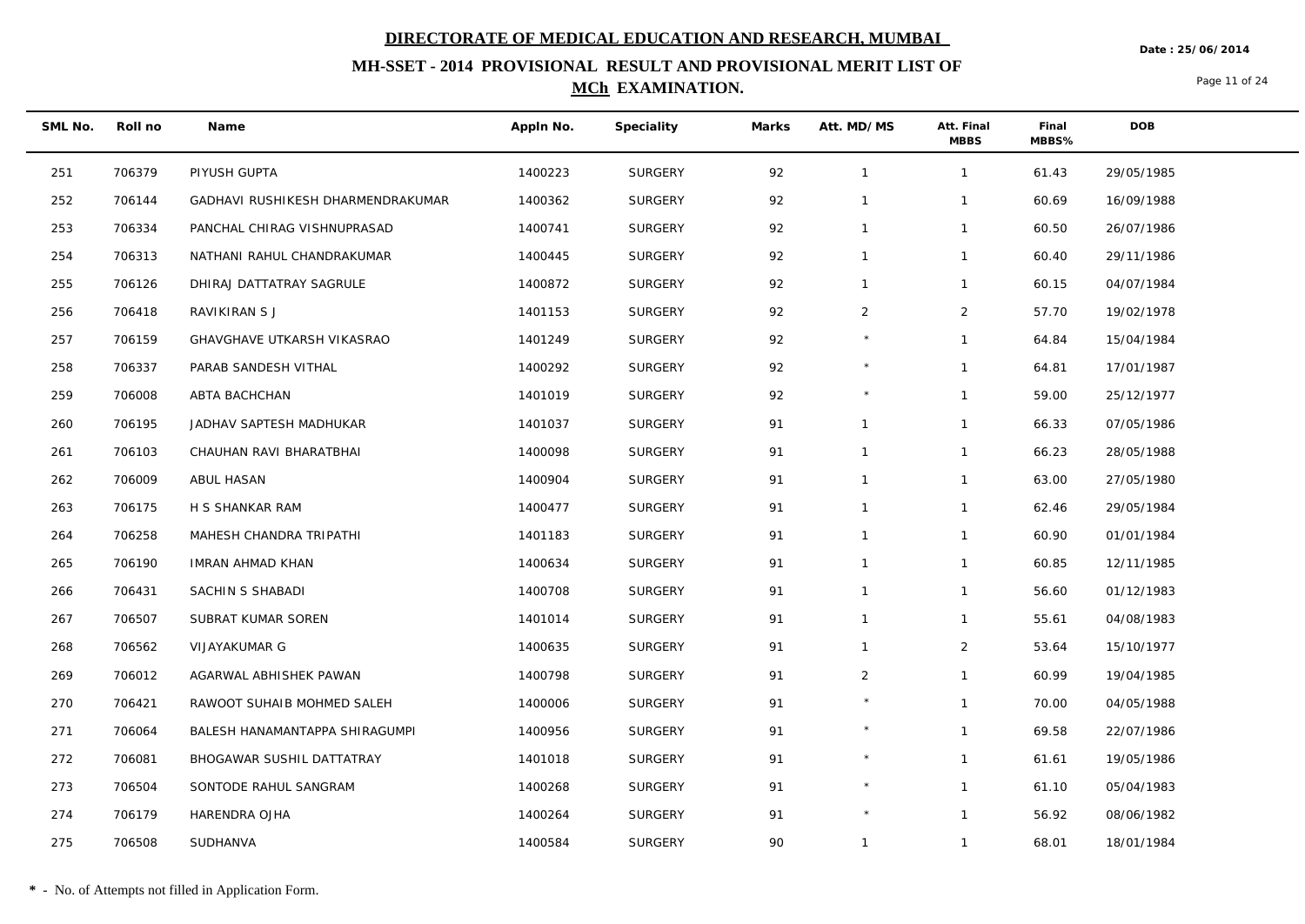**MH-SSET - 2014 PROVISIONAL RESULT AND PROVISIONAL MERIT LIST OF MCh EXAMINATION.**

**Date : 25/06/2014**

Page 12 of 24

**Roll no Name Appln No. Speciality Marks Att. MD/MS Att. Final MBBS MBBS% Final SML No. DOB** 276 706493 SHUBHI DUBEY 1400354 SURGERY 90 1 1 67.80 08/01/1984 277 706278 MARGAJ VISHRABDHA CHANDRAKANT 1400155 SURGERY 90 1 1 64.66 13/08/1984 278 706155 GARACH RAJAN NARENDRA 1400555 SURGERY 90 1 1 64.12 14/10/1985

 279 706293 MILESH NAGAR 1401362 SURGERY 90 1 1 62.21 28/08/1983 280 706363 PATIL MANDAR VILAS 1400659 SURGERY 90 1 1 61.30 11/09/1985 281 706362 PATIL DEEPAK SADASHIV 1400221 SURGERY 90 3 1 57.92 21/06/1984 282 706150 GANDHI SURAJ RAJKUMAR 1400249 SURGERY 90 \* 1 67.00 22/11/1986 283 706317 NAZEERAHMED MULLA 1401232 SURGERY 90 \* 1 65.92 10/12/1985 284 706350 PATEL ROHAN AJAY 1400574 SURGERY 90 \* 1 63.76 14/01/1988 285 706226 KETAN MEHRA 1400947 SURGERY 90 \* 1 61.84 10/12/1985 286 706107 CHETAN S V 1400779 SURGERY 89 1 1 67.81 27/05/1984 287 706046 ARUN PRAKASH DWIVEDI 1400364 SURGERY 89 1 1 66.85 07/08/1985 288 706131 DIVYA MURALI 1400151 SURGERY 89 1 1 66.49 05/07/1986 289 706169 GOPAL OMPRAKASH RATHI 1400609 SURGERY 89 1 1 66.00 05/07/1984 290 706412 RAMESH H 1400857 SURGERY 89 1 1 65.05 30/03/1985 291 706391 PRASHANT RISHI 1401472 SURGERY 89 1 1 64.92 01/03/1977 292 706005 ABHISHEK KISHORE KULKARNI 1400887 SURGERY 89 1 1 60.15 30/09/1985 293 706344 PATEL DARSHANKUMAR KANTIBHAI 1401363 SURGERY 89 1 1 60.00 01/06/1981 294 706519 SYED YASIR AKHTAR QADRI 1400161 SURGERY 89 1 1 59.53 21/10/1982 295 706443 SANGHVI HEMANG ARVINKUMAR 1400170 SURGERY 89 1 2 62.38 04/06/1984 296 706510 SUMEDHANKAR SAGAR 1400570 SURGERY 89 2 1 54.15 22/02/1984 297 706509 SUMANTA KUMAR MISHRA 1401313 SURGERY 89 \* 1 66.56 10/07/1985 298 706406 RAJESH KUMAR AGRAWAL 1400865 SURGERY 89 \* 1 63.84 31/05/1983 299 706494 SHUKLA YOGESHKUMAR RADHESHYAM 1401191 SURGERY 89 \* 1 63.46 30/12/1983 300 706470 SHAH ESHEET SHAILESH 1400562 SURGERY 88 1 1 67.69 29/12/1987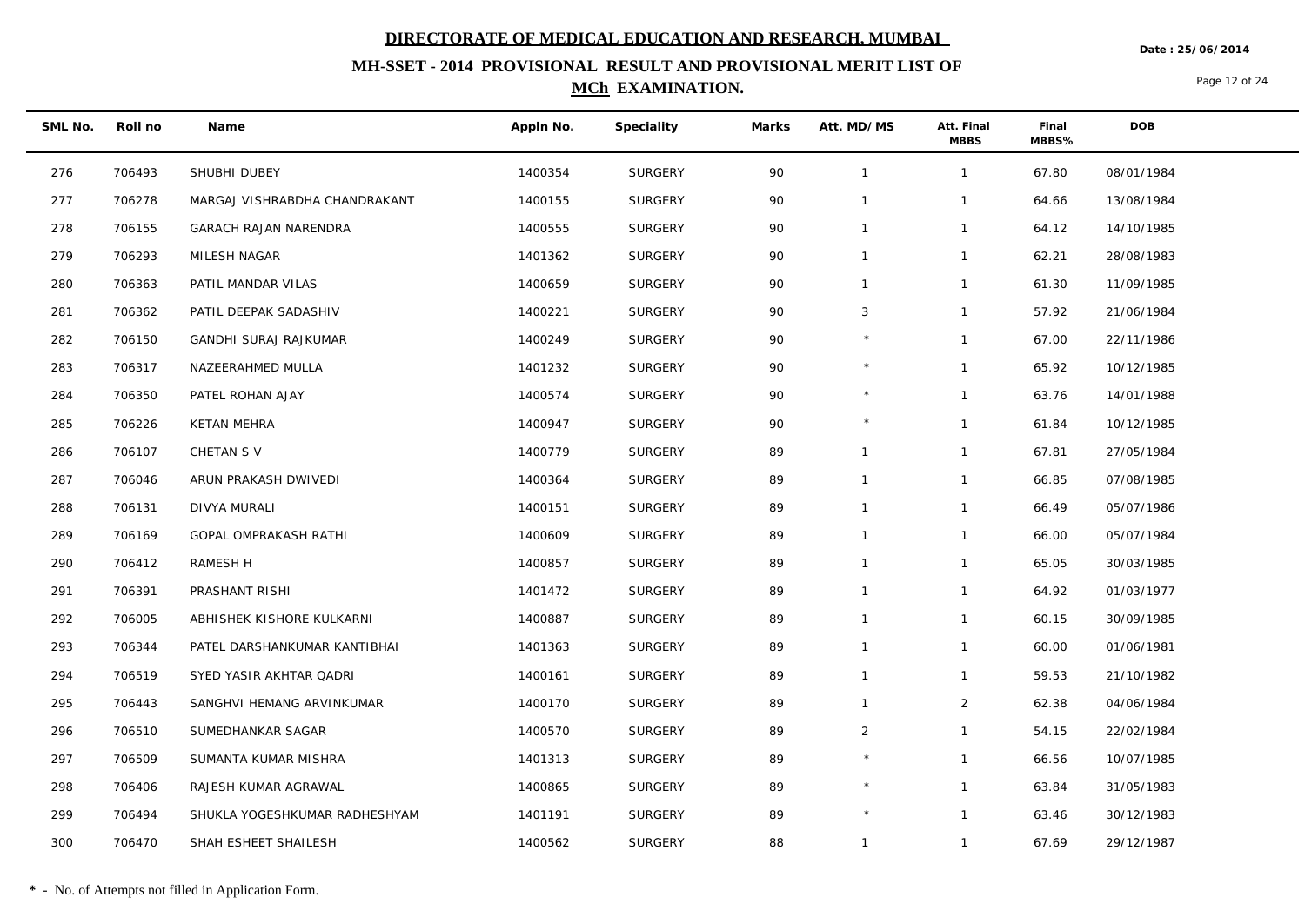**MH-SSET - 2014 PROVISIONAL RESULT AND PROVISIONAL MERIT LIST OF** 

### **MCh EXAMINATION.**

Page 13 of 24

**Date : 25/06/2014**

| SML No. | Roll no | Name                       | Appln No. | Speciality     | Marks | Att. MD/MS     | Att. Final<br><b>MBBS</b> | Final<br>MBBS% | <b>DOB</b> |
|---------|---------|----------------------------|-----------|----------------|-------|----------------|---------------------------|----------------|------------|
| 301     | 706176  | HADGAONKAR SUMIT           | 1400473   | <b>SURGERY</b> | 88    | $\overline{1}$ | $\mathbf{1}$              | 66.26          | 21/08/1987 |
| 302     | 706451  | SANNA ADAPPA               | 1400225   | <b>SURGERY</b> | 88    | $\overline{1}$ | $\mathbf{1}$              | 65.96          | 10/07/1984 |
| 303     | 706573  | VISHAL KIRTI JAIN          | 1401311   | <b>SURGERY</b> | 88    | $\mathbf{1}$   | $\mathbf{1}$              | 65.84          | 04/09/1985 |
| 304     | 706512  | SUMIT DAVE                 | 1400670   | <b>SURGERY</b> | 88    | $\overline{1}$ | $\mathbf{1}$              | 65.77          | 05/07/1985 |
| 305     | 706050  | <b>ASHISH DUBEY</b>        | 1400754   | <b>SURGERY</b> | 88    | $\mathbf{1}$   | $\mathbf{1}$              | 65.31          | 29/10/1986 |
| 306     | 706141  | FIROZ BORLE                | 1400337   | <b>SURGERY</b> | 88    | $\mathbf{1}$   | $\mathbf{1}$              | 64.76          | 13/03/1985 |
| 307     | 706022  | AKSHAY KUMAR MANGAL        | 1400035   | <b>SURGERY</b> | 88    | $\overline{1}$ | $\mathbf{1}$              | 64.46          | 16/03/1987 |
| 308     | 706571  | VIRA KAUSHAL GULAB         | 1400302   | <b>SURGERY</b> | 88    | $\overline{1}$ | $\mathbf{1}$              | 63.43          | 20/02/1986 |
| 309     | 706202  | JAIN NEELAY PRAKASHCHANDRA | 1401284   | <b>SURGERY</b> | 88    | $\mathbf{1}$   | $\mathbf{1}$              | 63.00          | 06/11/1986 |
| 310     | 706029  | AMLANI PRATIK SUNDARJIBHAI | 1400813   | <b>SURGERY</b> | 88    | $\overline{1}$ | $\mathbf{1}$              | 62.77          | 07/06/1986 |
| 311     | 706329  | NISHANT SHIV               | 1400215   | <b>SURGERY</b> | 88    | $\overline{1}$ | $\mathbf{1}$              | 62.08          | 27/12/1985 |
| 312     | 706388  | PRASANNAKUMAR KAMBLE       | 1401269   | <b>SURGERY</b> | 88    | $\mathbf{1}$   | $\mathbf{1}$              | 61.77          | 02/02/1985 |
| 313     | 706295  | MISTRY DHAVAL RAJESHKUMAR  | 1400843   | <b>SURGERY</b> | 88    | $\mathbf{1}$   | $\mathbf{1}$              | 61.77          | 14/06/1987 |
| 314     | 706322  | NIKHIL MAHAJAN             | 1400323   | <b>SURGERY</b> | 88    | $\mathbf{1}$   | $\mathbf{1}$              | 61.30          | 02/10/1985 |
| 315     | 706277  | MARBATE TUSHAR TARACHAND   | 1401155   | <b>SURGERY</b> | 88    | $\mathbf{1}$   | $\mathbf{1}$              | 60.89          | 13/07/1985 |
| 316     | 706061  | AYUSH JAIN                 | 1401533   | <b>SURGERY</b> | 88    | $\mathbf{1}$   | $\mathbf{1}$              | 60.48          | 23/02/1985 |
| 317     | 706124  | DHAMANE PARAG DEVIDAS      | 1401555   | <b>SURGERY</b> | 88    | $\overline{1}$ | $\mathbf{1}$              | 59.38          | 19/05/1984 |
| 318     | 706382  | PRADEEP KULAL R            | 1400250   | <b>SURGERY</b> | 88    | $\overline{1}$ | $\mathbf{1}$              | 58.46          | 24/06/1984 |
| 319     | 706004  | ABHINAV VEERWAL            | 1401496   | <b>SURGERY</b> | 88    | $\overline{1}$ | $\mathbf{1}$              | 58.30          | 21/01/1985 |
| 320     | 706268  | MANE SONALI SHIVAJI        | 1400745   | <b>SURGERY</b> | 88    | $\mathbf{1}$   | $\mathbf{1}$              | 57.00          | 14/05/1985 |
| 321     | 706516  | SURAJ YESHWANT RANE        | 1401132   | SURGERY        | 88    | $\overline{2}$ | $\mathbf{1}$              | 67.47          | 07/03/1985 |
| 322     | 706228  | KHAN RAFAT ALI             | 1401207   | <b>SURGERY</b> | 88    | $\overline{2}$ | $\mathbf{1}$              | 56.78          | 03/08/1983 |
| 323     | 706164  | <b>GIRIDHAR A</b>          | 1400066   | <b>SURGERY</b> | 88    |                | $\mathbf{1}$              | 66.80          | 23/07/1986 |
| 324     | 706400  | <b>QAZI HAMZA TARIQ</b>    | 1401455   | <b>SURGERY</b> | 88    | $\star$        | $\mathbf{1}$              | 64.61          | 02/04/1986 |
| 325     | 706120  | DESHPANDE ADITYA ANIRUDDHA | 1401343   | <b>SURGERY</b> | 88    | $\star$        | $\overline{1}$            | 64.00          | 02/10/1985 |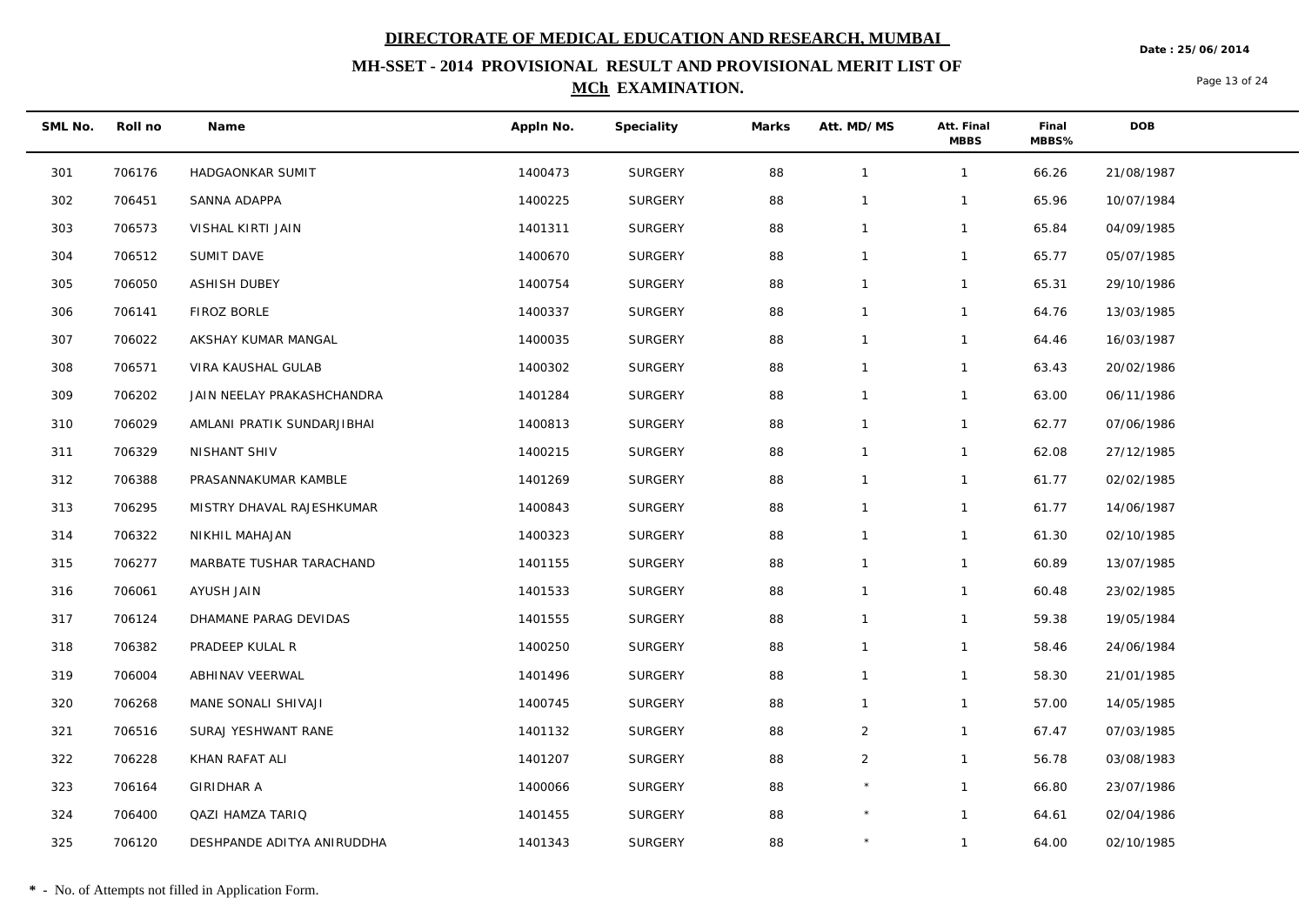**Date : 25/06/2014**

## **MH-SSET - 2014 PROVISIONAL RESULT AND PROVISIONAL MERIT LIST OF MCh EXAMINATION.**

Page 14 of 24

| SML No. | Roll no | Name                                                 | Appln No. | Speciality     | Marks | Att. MD/MS     | Att. Final<br><b>MBBS</b> | Final<br>MBBS% | <b>DOB</b> |
|---------|---------|------------------------------------------------------|-----------|----------------|-------|----------------|---------------------------|----------------|------------|
| 326     | 706489  | SHRIKANT JAGDISH JAI                                 | 1401145   | SURGERY        | 88    |                | $\mathbf{1}$              | 59.84          | 23/01/1985 |
| 327     | 706501  | SONAWANE RATNADIP SHANTARAM                          | 1401523   | SURGERY        | 88    | $\star$        | $\mathbf{1}$              | 58.93          | 25/07/1987 |
| 328     | 706160  | GHISULAL CHAUDHARY                                   | 1400153   | <b>SURGERY</b> | 88    |                | 1                         | 57.53          | 16/04/1986 |
| 329     | 706387  | PRANKUL SINGHAL                                      | 1401386   | SURGERY        | 87    | $\overline{1}$ | $\mathbf{1}$              | 68.30          | 22/01/1987 |
| 330     | 706041  | ARPAN CHOUDHARY                                      | 1401026   | SURGERY        | 87    | $\mathbf{1}$   | 1                         | 67.32          | 05/06/1987 |
| 331     | 706285  | MEHTA AMOL SAURINDRA                                 | 1400895   | SURGERY        | 87    | $\mathbf{1}$   | $\mathbf{1}$              | 65.50          | 17/03/1987 |
| 332     | 706108  | CHHEDA HEMAL PRAFFUL                                 | 1401485   | <b>SURGERY</b> | 87    | $\overline{1}$ | 1                         | 63.69          | 01/09/1986 |
| 333     | 706539  | TRIPATHI ADITYA SHRIKANT                             | 1401287   | SURGERY        | 87    | $\mathbf{1}$   | $\mathbf{1}$              | 62.82          | 29/08/1984 |
| 334     | 706069  | BARVE PANDURANG SURESH                               | 1400602   | <b>SURGERY</b> | 87    | $\overline{1}$ | $\mathbf{1}$              | 60.92          | 01/01/1985 |
| 335     | 706042  | ARPAN SUNILKUMAR SHAH                                | 1401000   | SURGERY        | 87    | $\mathbf{1}$   | $\mathbf{1}$              | 60.76          | 07/04/1987 |
| 336     | 706304  | MORE SANDEEP DIGAMBER                                | 1400756   | <b>SURGERY</b> | 87    | $\overline{1}$ | 1                         | 59.69          | 22/01/1985 |
| 337     | 706580  | WAGH AMEYA TANAJI                                    | 1400527   | SURGERY        | 87    | $\overline{1}$ | $\mathbf{1}$              | 59.61          | 18/04/1986 |
| 338     | 706349  | PATEL RAHUL YASHVANTBHAI                             | 1400040   | SURGERY        | 87    | $\mathbf{1}$   | $\overline{a}$            | 61.61          | 25/02/1983 |
| 339     | 706104  | CHAVAN RAHULKUMAR NARAYAN                            | 1401028   | SURGERY        | 87    | $\overline{1}$ | $\overline{2}$            | 57.00          | 31/08/1981 |
| 340     | 706058  | ASTIK HARDIK ASHOKKUMAR                              | 1400794   | <b>SURGERY</b> | 87    | $\overline{2}$ | 1                         | 59.35          | 16/04/1978 |
| 341     | 706075  | BHAGWAT ABHISHEK ARUN                                | 1401368   | SURGERY        | 87    |                | $\mathbf{1}$              | 67.70          | 13/05/1986 |
| 342     | 706564  | <b>VIKASH NAYAK</b>                                  | 1401281   | <b>SURGERY</b> | 87    |                | $\mathbf{1}$              | 65.65          | 01/06/1985 |
| 343     | 706193  | JADHAV DIKPALSINGH                                   | 1400312   | SURGERY        | 87    |                | $\mathbf{1}$              | 65.42          | 19/01/1987 |
| 344     | 706210  | <b>JATIN SONI</b>                                    | 1400197   | <b>SURGERY</b> | 87    | $\star$        | 1                         | 64.86          | 22/07/1986 |
| 345     | 706537  | TIWARI VIRENDRA KUMAR TRIBHUVANNATH<br><b>TIWARI</b> | 1400748   | SURGERY        | 87    |                | $\mathbf{1}$              | 64.66          | 11/05/1986 |
| 346     | 706572  | <b>VISHAL</b>                                        | 1400687   | <b>SURGERY</b> | 87    |                | $\mathbf{1}$              | 63.50          | 25/12/1985 |
| 347     | 706191  | JADHAV GANESH MADHAVRAO                              | 1400586   | <b>SURGERY</b> | 87    |                | $\mathbf{1}$              | 63.06          | 28/08/1984 |
| 348     | 706380  | POTHARE AMIT NARAYAN                                 | 1400716   | <b>SURGERY</b> | 87    | $\star$        | $\mathbf{1}$              | 60.68          | 20/05/1985 |
| 349     | 706066  | <b>BANKAR SANKET SUBHASH</b>                         | 1401120   | <b>SURGERY</b> | 86    | $\overline{1}$ | $\mathbf{1}$              | 64.73          | 23/06/1985 |
| 350     | 706438  | SALECHA PRIYANK ASHOKKUMAR                           | 1400349   | <b>SURGERY</b> | 86    | $\mathbf{1}$   | $\mathbf{1}$              | 64.61          | 26/06/1985 |

**\*** - No. of Attempts not filled in Application Form.

 $\overline{\phantom{0}}$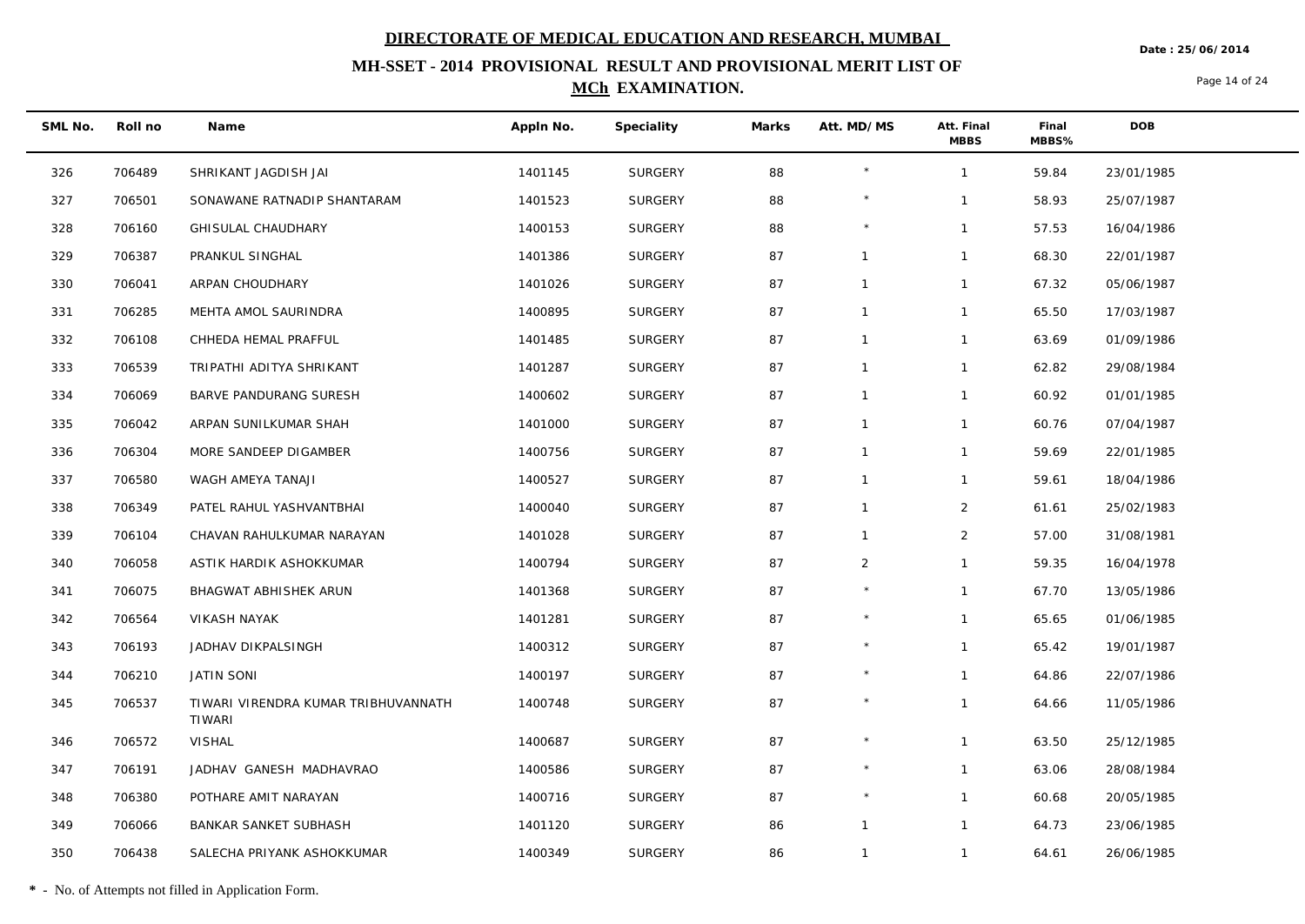**Date : 25/06/2014**

## **MH-SSET - 2014 PROVISIONAL RESULT AND PROVISIONAL MERIT LIST OF MCh EXAMINATION.**

Page 15 of 24

| SML No. | Roll no | Name                       | Appln No. | Speciality     | Marks | Att. MD/MS     | Att. Final<br><b>MBBS</b> | Final<br>MBBS% | <b>DOB</b> |
|---------|---------|----------------------------|-----------|----------------|-------|----------------|---------------------------|----------------|------------|
| 351     | 706067  | BANKAT                     | 1400347   | SURGERY        | 86    | $\mathbf{1}$   | $\mathbf{1}$              | 64.12          | 02/02/1985 |
| 352     | 706444  | SANGLE RAVI BALKRISHNA     | 1400322   | <b>SURGERY</b> | 86    | $\mathbf{1}$   | $\mathbf{1}$              | 63.46          | 15/10/1985 |
| 353     | 706473  | SHAH RAHULKUMAR KANAIYALAL | 1401444   | SURGERY        | 86    | $\mathbf{1}$   | $\mathbf{1}$              | 63.46          | 16/10/1986 |
| 354     | 706296  | MITKARE SAINATH PRADEEP    | 1400958   | SURGERY        | 86    | $\mathbf{1}$   | $\mathbf{1}$              | 62.90          | 15/02/1983 |
| 355     | 706315  | NAVEEN KHUBCHANDANI        | 1400269   | SURGERY        | 86    | $\mathbf{1}$   | $\mathbf{1}$              | 61.67          | 27/07/1982 |
| 356     | 706007  | ABINASH DUTTA              | 1401123   | <b>SURGERY</b> | 86    | $\mathbf{1}$   | $\mathbf{1}$              | 60.54          | 30/09/1984 |
| 357     | 706330  | NITHYANANDA H A            | 1401192   | <b>SURGERY</b> | 86    | $\mathbf{1}$   | $\overline{2}$            | 63.13          | 15/12/1986 |
| 358     | 706425  | ROHIT MISHRA               | 1401357   | SURGERY        | 86    | $\mathbf{1}$   | $\overline{2}$            | 61.83          | 03/08/1985 |
| 359     | 706394  | PRAVEEN B                  | 1400519   | <b>SURGERY</b> | 86    | $\overline{2}$ | $\mathbf{1}$              | 65.04          | 31/05/1982 |
| 360     | 706532  | THEJAS S K                 | 1400163   | SURGERY        | 86    | $\star$        | $\mathbf{1}$              | 65.78          | 06/01/1987 |
| 361     | 706090  | BYAS NARAYAN CHANDRAVANSHI | 1401115   | <b>SURGERY</b> | 86    | $\star$        | $\mathbf{1}$              | 64.38          | 09/04/1984 |
| 362     | 706233  | KIRANKUMAR C K             | 1401565   | SURGERY        | 86    |                | $\mathbf{1}$              | 64.37          | 03/06/1985 |
| 363     | 706560  | VERMA ABHIJIT PRAFULLA     | 1400569   | SURGERY        | 86    | $\star$        | $\mathbf{1}$              | 64.27          | 09/07/1984 |
| 364     | 706017  | AISHIK MUKHERJEE           | 1400501   | <b>SURGERY</b> | 86    | $\star$        | $\mathbf{1}$              | 63.08          | 09/06/1986 |
| 365     | 706275  | MANSIMRAT PAUL SINGH       | 1400272   | <b>SURGERY</b> | 86    |                | $\mathbf{1}$              | 62.30          | 30/06/1984 |
| 366     | 706513  | SUMIT KUMAR PANDA          | 1400578   | SURGERY        | 86    | $\star$        | $\mathbf{1}$              | 60.23          | 08/11/1982 |
| 367     | 706133  | DOKRIMARE ATUL RAMDAS      | 1401002   | SURGERY        | 86    |                | $\mathbf{1}$              | 57.62          | 07/06/1984 |
| 368     | 706502  | SONDAWLE RUPESH KAWADU     | 1401295   | <b>SURGERY</b> | 86    | $\star$        | $\mathbf{1}$              | 55.57          | 27/09/1984 |
| 369     | 706274  | MANJUNATH T                | 1401401   | <b>SURGERY</b> | 86    | $\star$        | $\overline{2}$            | 60.11          | 13/04/1986 |
| 370     | 706263  | MALLIDU SHASHIDHAR         | 1401021   | SURGERY        | 85    | $\mathbf{1}$   | $\mathbf{1}$              | 65.35          | 03/09/1982 |
| 371     | 706449  | SANJEEV RAJENDRA CHOWKSEY  | 1400490   | SURGERY        | 85    | $\mathbf{1}$   | $\mathbf{1}$              | 64.35          | 31/01/1984 |
| 372     | 706499  | SOMANI BHUSHAN GOPAL       | 1401434   | SURGERY        | 85    | $\mathbf{1}$   | $\mathbf{1}$              | 63.33          | 14/06/1984 |
| 373     | 706401  | R PRATHAM                  | 1401072   | <b>SURGERY</b> | 85    | $\mathbf{1}$   | $\mathbf{1}$              | 62.93          | 02/07/1985 |
| 374     | 706525  | TANMAYEE ABHAY THITE       | 1400422   | <b>SURGERY</b> | 85    | $\mathbf{1}$   | $\mathbf{1}$              | 62.59          | 30/12/1985 |
| 375     | 706203  | JAIN NEHA DHIRAJ           | 1400732   | <b>SURGERY</b> | 85    | $\mathbf{1}$   | $\mathbf{1}$              | 62.21          | 30/03/1986 |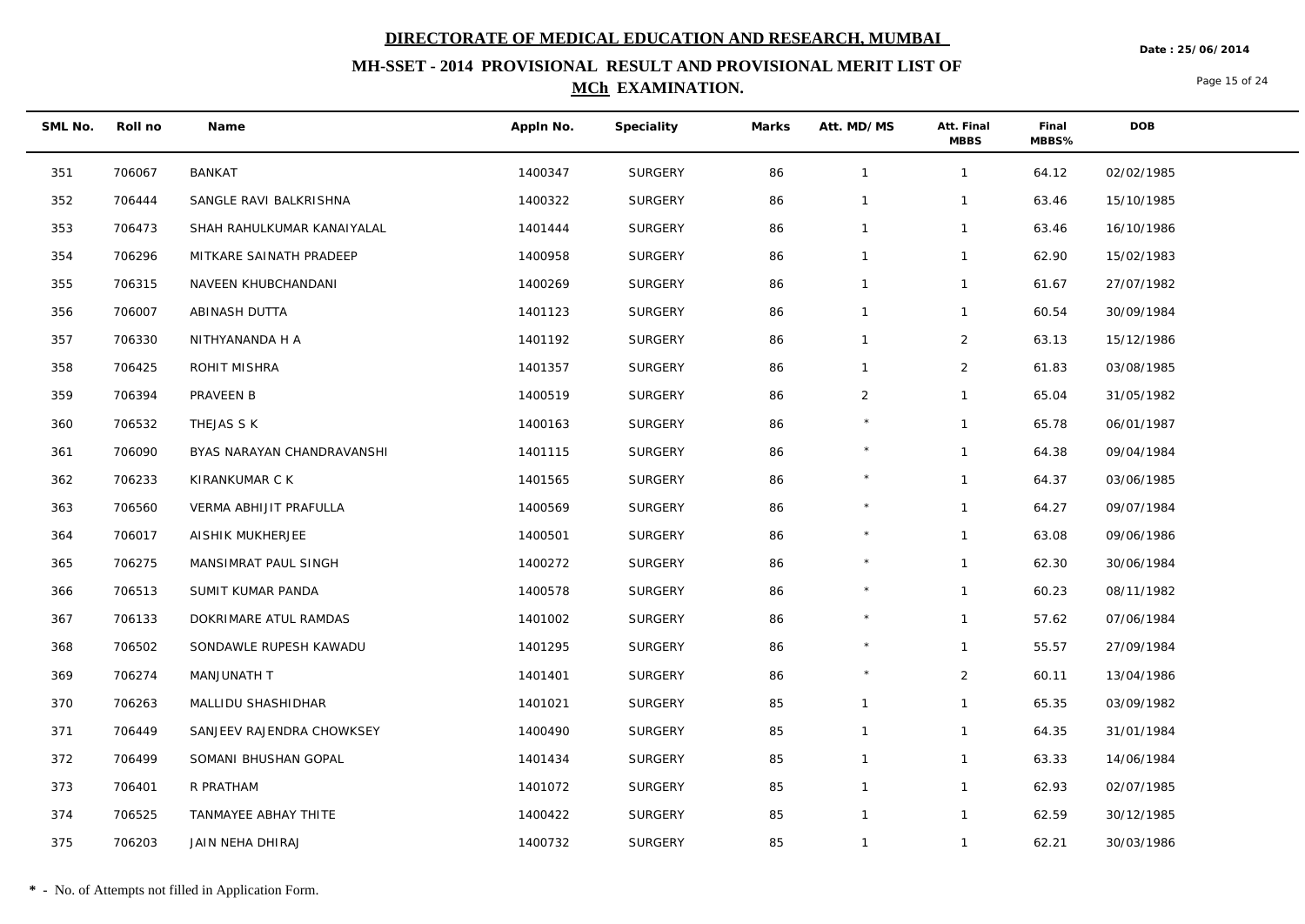**Date : 25/06/2014**

## **MH-SSET - 2014 PROVISIONAL RESULT AND PROVISIONAL MERIT LIST OF MCh EXAMINATION.**

Page 16 of 24

| SML No. | Roll no | Name                          | Appln No. | Speciality     | Marks | Att. MD/MS     | Att. Final<br><b>MBBS</b> | Final<br>MBBS% | DOB        |
|---------|---------|-------------------------------|-----------|----------------|-------|----------------|---------------------------|----------------|------------|
| 376     | 706460  | SATARDEY RITESH               | 1400238   | SURGERY        | 85    | $\overline{1}$ | $\mathbf{1}$              | 62.07          | 19/05/1986 |
| 377     | 706111  | CHIPDE HARSHAD VIJAYKUMAR     | 1401254   | SURGERY        | 85    | $\mathbf 1$    | 1                         | 61.90          | 01/06/1987 |
| 378     | 706487  | SHREENATH PATIL               | 1400045   | SURGERY        | 85    | $\overline{1}$ | $\mathbf{1}$              | 61.81          | 29/01/1986 |
| 379     | 706146  | <b>GAJBHARE SUNIL VENKATI</b> | 1400010   | SURGERY        | 85    | $\overline{1}$ | $\mathbf{1}$              | 59.08          | 05/02/1984 |
| 380     | 706137  | DR GOEL RACHIT ARUN           | 1400251   | SURGERY        | 85    | $\overline{1}$ | $\mathbf{1}$              | 58.00          | 20/10/1983 |
| 381     | 706515  | SUPAHA VIVEK GANESH           | 1400597   | SURGERY        | 85    | $\overline{1}$ | $\mathbf{1}$              | 57.66          | 21/08/1984 |
| 382     | 706577  | VIVEK M A                     | 1401060   | SURGERY        | 85    | $\mathbf 1$    | $\overline{a}$            | 61.90          | 15/03/1983 |
| 383     | 706020  | AKSHAPADA PATTANAIK           | 1401310   | SURGERY        | 85    | $\mathbf{1}$   | $\overline{2}$            | 57.60          | 01/06/1981 |
| 384     | 706059  | AUTI ANAND ANKUSH             | 1400410   | SURGERY        | 85    | $\overline{2}$ | $\mathbf{1}$              | 59.69          | 28/05/1985 |
| 385     | 706468  | SHAH ANKIT SANJAYKUMAR        | 1401077   | SURGERY        | 84    | $\mathbf{1}$   | $\mathbf{1}$              | 66.57          | 11/06/1988 |
| 386     | 706310  | NALAWADE NIKHIL VINOD         | 1401091   | <b>SURGERY</b> | 84    | $\mathbf{1}$   | $\mathbf{1}$              | 66.53          | 14/05/1987 |
| 387     | 706251  | M ANILKUMAR                   | 1401364   | SURGERY        | 84    | $\mathbf 1$    | $\mathbf{1}$              | 66.21          | 02/07/1985 |
| 388     | 706101  | CHAUDHARY ROHAN JAGAT         | 1400230   | SURGERY        | 84    | $\overline{1}$ | $\mathbf{1}$              | 64.00          | 10/08/1987 |
| 389     | 706254  | MAGDUM PRASAD VISHWANATH      | 1400819   | SURGERY        | 84    | $\overline{1}$ | $\mathbf{1}$              | 63.58          | 25/02/1985 |
| 390     | 706335  | PANCHAL HEMANG ASHOKBHAI      | 1401497   | SURGERY        | 84    | $\mathbf{1}$   | $\mathbf{1}$              | 61.92          | 27/01/1986 |
| 391     | 706440  | SANDEEP PRADHAN               | 1400747   | <b>SURGERY</b> | 84    | $\overline{1}$ | $\mathbf{1}$              | 60.76          | 15/11/1981 |
| 392     | 706184  | HARSHAGOPAL DESHPANDE         | 1401067   | <b>SURGERY</b> | 84    | $\mathbf{1}$   | $\mathbf{1}$              | 57.54          | 18/12/1984 |
| 393     | 706036  | APURVA PRAKASH                | 1400558   | SURGERY        | 84    | $\mathbf{1}$   | $\overline{2}$            | 62.12          | 03/04/1980 |
| 394     | 706083  | <b>BIKRAM ROUT</b>            | 1400816   | SURGERY        | 84    | $\overline{1}$ | $\overline{2}$            | 56.69          | 03/05/1982 |
| 395     | 706272  | MANISH SAHNI                  | 1400430   | SURGERY        | 84    | $\overline{4}$ | $\mathbf{1}$              | 57.38          | 05/12/1982 |
| 396     | 706365  | PATIL SANDEEP GUNADHAR        | 1401184   | SURGERY        | 84    |                | $\mathbf{1}$              | 63.74          | 25/09/1986 |
| 397     | 706555  | VARUN MADAAN                  | 1401170   | <b>SURGERY</b> | 84    |                | $\mathbf{1}$              | 62.51          | 11/03/1987 |
| 398     | 706481  | SHERKAR NITIN DNYANESHWAR     | 1400296   | SURGERY        | 84    |                | $\mathbf{1}$              | 57.17          | 29/12/1986 |
| 399     | 706591  | YEOLE UJWAL VITTHAL           | 1400674   | <b>SURGERY</b> | 83    | $\overline{1}$ | $\mathbf{1}$              | 67.84          | 01/06/1985 |
| 400     | 706298  | MOHAMMAD FAZELUL RAHMAN SHOEB | 1400378   | SURGERY        | 83    | $\overline{1}$ | $\mathbf{1}$              | 65.90          | 29/03/1985 |

 $\overline{\phantom{a}}$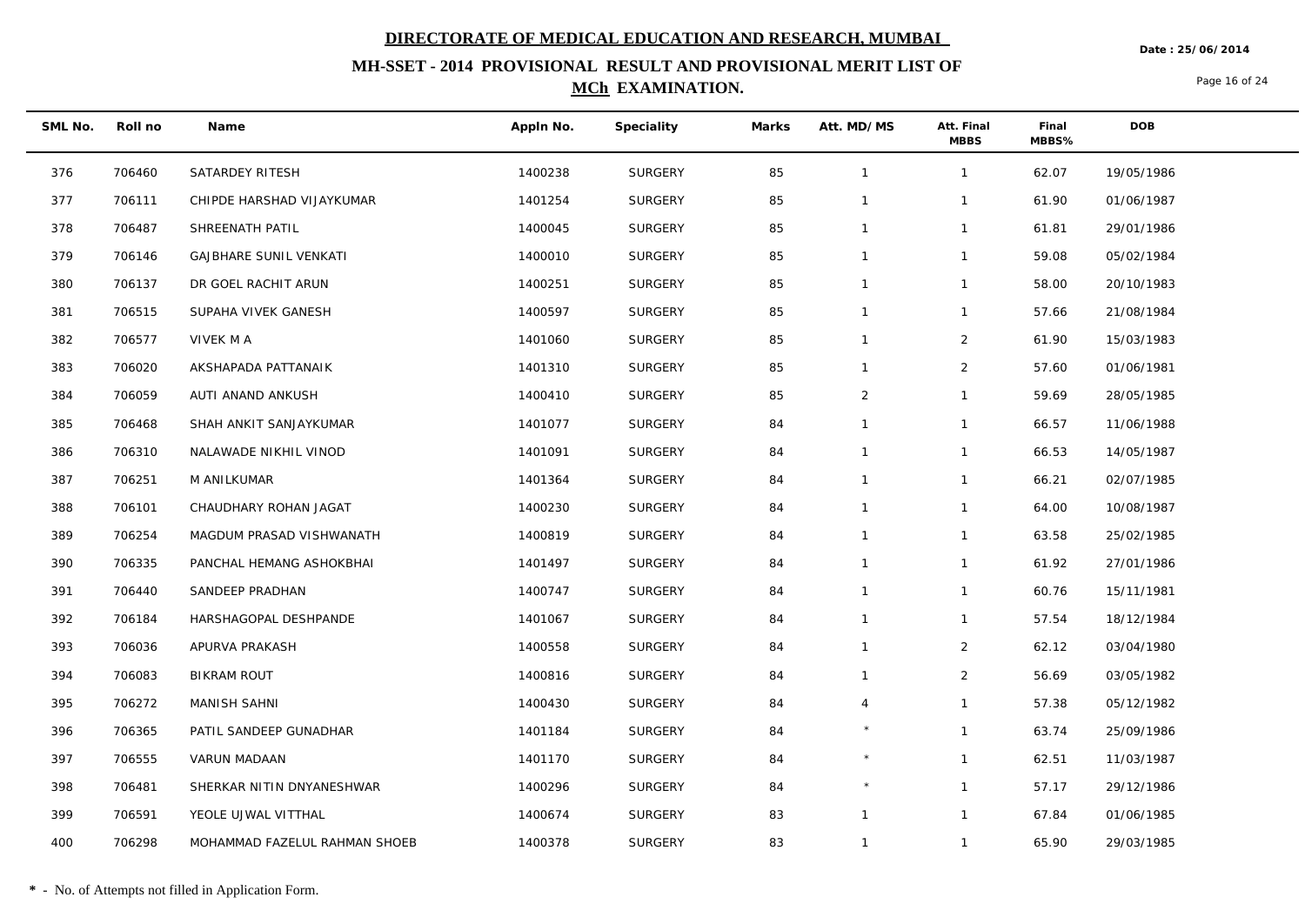**Date : 25/06/2014**

## **MH-SSET - 2014 PROVISIONAL RESULT AND PROVISIONAL MERIT LIST OF MCh EXAMINATION.**

Page 17 of 24

| SML No. | Roll no | Name                           | Appln No. | Speciality     | Marks | Att. MD/MS     | Att. Final<br><b>MBBS</b> | Final<br>MBBS% | <b>DOB</b> |
|---------|---------|--------------------------------|-----------|----------------|-------|----------------|---------------------------|----------------|------------|
| 401     | 706089  | BOTHARA VIPUL PRAKASH          | 1401128   | SURGERY        | 83    | $\mathbf{1}$   | $\mathbf{1}$              | 64.96          | 12/11/1986 |
| 402     | 706013  | AGGARWAL GAURAV SURESH KUMAR   | 1400174   | <b>SURGERY</b> | 83    | $\mathbf{1}$   | $\mathbf{1}$              | 62.10          | 06/11/1981 |
| 403     | 706383  | PRADEEP KUMAR J                | 1400631   | SURGERY        | 83    | $\mathbf{1}$   | $\mathbf{1}$              | 60.71          | 26/08/1986 |
| 404     | 706446  | SANJAY DEVIDAS DAKHORE         | 1401330   | <b>SURGERY</b> | 83    | $\mathbf{1}$   | $\mathbf{1}$              | 60.15          | 14/11/1984 |
| 405     | 706550  | VALLABHBHAI BHEEMABHAI NAGOCHA | 1401318   | <b>SURGERY</b> | 83    | $\mathbf{1}$   | $\overline{2}$            | 56.92          | 01/06/1985 |
| 406     | 706324  | NIKITABEN GULABBHAI ROLEKAR    | 1400192   | SURGERY        | 83    | 3              | $\mathbf{1}$              | 60.30          | 01/01/1984 |
| 407     | 706301  | MORANKAR JITENDRA VIJAY        | 1401566   | SURGERY        | 83    | 5              | $\mathbf{1}$              | 62.68          | 05/05/1983 |
| 408     | 706544  | UKEY ASHISH VILAS              | 1400277   | <b>SURGERY</b> | 83    |                | $\mathbf{1}$              | 54.73          | 09/06/1985 |
| 409     | 706370  | PAWAN MALIK                    | 1400406   | <b>SURGERY</b> | 82    | $\mathbf{1}$   | $\mathbf{1}$              | 72.50          | 21/11/1984 |
| 410     | 706319  | NIKAM PIYUSH GULABRAO          | 1401050   | SURGERY        | 82    | $\mathbf{1}$   | $\mathbf{1}$              | 61.00          | 29/03/1985 |
| 411     | 706026  | AMIT JAIN                      | 1401098   | <b>SURGERY</b> | 82    | $\mathbf{1}$   | $\mathbf{1}$              | 59.53          | 01/06/1986 |
| 412     | 706476  | SHALMALI ALVA                  | 1401158   | <b>SURGERY</b> | 82    | $\overline{2}$ | $\mathbf{1}$              | 62.83          | 28/08/1982 |
| 413     | 706148  | <b>GALA AMIT PRAVIN</b>        | 1401239   | <b>SURGERY</b> | 82    | $\overline{2}$ | $\mathbf{1}$              | 62.14          | 15/08/1984 |
| 414     | 706119  | DESHPANDE ADITI SURESH         | 1400508   | <b>SURGERY</b> | 82    | $\overline{2}$ | $\mathbf{1}$              | 61.83          | 04/07/1985 |
| 415     | 706097  | CHASKAR RAHUL MACHHINDRA       | 1400370   | <b>SURGERY</b> | 82    | $\overline{2}$ | $\overline{2}$            | 54.50          | 11/01/1980 |
| 416     | 706551  | VANZAR PRASHANT NAGAJANBHAI    | 1400309   | <b>SURGERY</b> | 82    | $\star$        | $\mathbf{1}$              | 100.00         | 11/05/1984 |
| 417     | 706492  | SHRUTI PANDEY                  | 1401515   | SURGERY        | 82    |                | $\mathbf{1}$              | 72.23          | 06/08/1984 |
| 418     | 706452  | SANTHOSH KUMAR S A             | 1401225   | <b>SURGERY</b> | 82    | $\star$        | $\mathbf{1}$              | 67.88          | 24/05/1986 |
| 419     | 706332  | NIYAZ AHMED                    | 1400026   | <b>SURGERY</b> | 82    | $\star$        | $\mathbf{1}$              | 66.52          | 26/02/1986 |
| 420     | 706367  | PAVAN JOSHI                    | 1401454   | <b>SURGERY</b> | 82    |                | $\mathbf{1}$              | 65.22          | 02/07/1986 |
| 421     | 706049  | ARVINDER KUMAR DHAYAL          | 1401268   | SURGERY        | 82    | $\star$        | $\mathbf{1}$              | 63.92          | 23/03/1984 |
| 422     | 706109  | CHINCHOLI ABHIJEET KASHINATH   | 1400158   | <b>SURGERY</b> | 82    |                | $\mathbf{1}$              | 59.77          | 08/07/1986 |
| 423     | 706524  | TANAY SINGH                    | 1400976   | <b>SURGERY</b> | 82    | $\star$        | $\mathbf{1}$              | 57.80          | 09/11/1984 |
| 424     | 706419  | RAVINDRAKUMAR S PATTAR         | 1401097   | <b>SURGERY</b> | 81    | $\mathbf{1}$   | $\mathbf{1}$              | 65.16          | 12/09/1982 |
| 425     | 706114  | DESHMUKH AMAR MADHUKAR         | 1400259   | <b>SURGERY</b> | 81    | $\mathbf{1}$   | $\mathbf{1}$              | 64.60          | 26/10/1983 |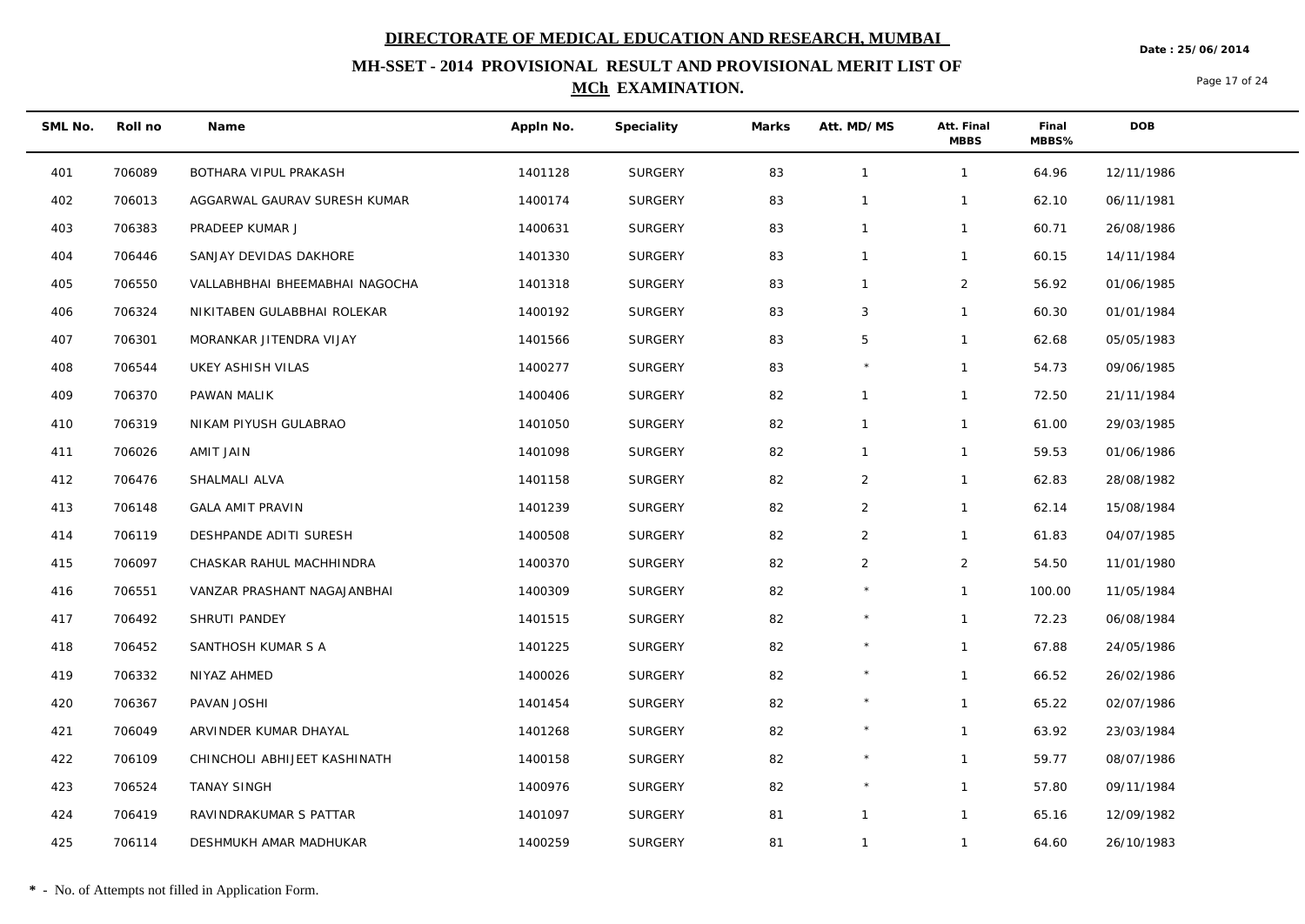**Date : 25/06/2014**

## **MH-SSET - 2014 PROVISIONAL RESULT AND PROVISIONAL MERIT LIST OF MCh EXAMINATION.**

Page 18 of 24

| SML No. | Roll no | Name                           | Appln No. | Speciality     | Marks | Att. MD/MS     | Att. Final<br><b>MBBS</b> | Final<br>MBBS% | <b>DOB</b> |
|---------|---------|--------------------------------|-----------|----------------|-------|----------------|---------------------------|----------------|------------|
| 426     | 706199  | JAIN DEEPKUMAR NARENDRA        | 1400916   | SURGERY        | 81    | $\overline{1}$ | $\mathbf{1}$              | 61.07          | 02/11/1986 |
| 427     | 706458  | SASAPARDHI GHANSHYAM BISAN     | 1400097   | <b>SURGERY</b> | 81    | $\mathbf{1}$   | $\mathbf{1}$              | 59.69          | 23/05/1986 |
| 428     | 706336  | PANKAJ KUMAR VERMA             | 1400550   | SURGERY        | 81    | $\mathbf{1}$   | $\mathbf{1}$              | 58.85          | 19/07/1979 |
| 429     | 706353  | PATEL VIVEK RAMESHCHANDRA      | 1401315   | <b>SURGERY</b> | 81    | $\mathbf{1}$   | $\mathbf{1}$              | 55.00          | 22/11/1983 |
| 430     | 706588  | YADAV AMIT SHESHNARAYAN        | 1401549   | <b>SURGERY</b> | 81    | $\mathbf{1}$   | $\overline{2}$            | 58.32          | 25/07/1982 |
| 431     | 706021  | AKSHAY BASAVARAJ METGUD        | 1400338   | <b>SURGERY</b> | 81    | $\mathbf{1}$   | $\overline{5}$            | 58.07          | 23/02/1985 |
| 432     | 706483  | SHETTY SUJEET MANMATHA         | 1400699   | <b>SURGERY</b> | 81    | $\overline{2}$ | $\mathbf{1}$              | 63.37          | 21/03/1983 |
| 433     | 706057  | ASHWANI KUMAR                  | 1401274   | <b>SURGERY</b> | 81    | 2              | $\mathbf{1}$              | 53.51          | 01/09/1985 |
| 434     | 706166  | <b>GOKLANI MAYUR SURESHLAL</b> | 1400327   | <b>SURGERY</b> | 81    | $\star$        | $\mathbf{1}$              | 63.81          | 29/04/1986 |
| 435     | 706270  | MANISH                         | 1400864   | SURGERY        | 81    | $\star$        | $\mathbf{1}$              | 58.69          | 03/12/1981 |
| 436     | 706331  | NITIN TIWARI                   | 1400063   | <b>SURGERY</b> | 80    | $\mathbf{1}$   | $\mathbf{1}$              | 67.90          | 01/04/1983 |
| 437     | 706389  | PRASENJIT SUTRADHAR            | 1401113   | <b>SURGERY</b> | 80    | $\mathbf{1}$   | $\mathbf{1}$              | 66.86          | 13/08/1983 |
| 438     | 706219  | KALSARIA DHRUTI KANUBHAI       | 1400821   | <b>SURGERY</b> | 80    | $\mathbf{1}$   | $\mathbf{1}$              | 65.15          | 18/05/1984 |
| 439     | 706232  | KIRAN N G                      | 1400847   | <b>SURGERY</b> | 80    | $\mathbf{1}$   | $\mathbf{1}$              | 63.96          | 11/08/1985 |
| 440     | 706085  | BORADE KUNAL CHANDRAKANT       | 1400977   | SURGERY        | 80    | $\mathbf{1}$   | $\mathbf{1}$              | 63.58          | 10/11/1987 |
| 441     | 706433  | SAHU NAVEEN ANUJRAM            | 1401329   | <b>SURGERY</b> | 80    | $\mathbf{1}$   | $\mathbf{1}$              | 61.00          | 29/06/1985 |
| 442     | 706429  | SABLE HEMANT RAMBHAU           | 1400314   | SURGERY        | 80    | $\mathbf{1}$   | $\mathbf{1}$              | 60.83          | 01/06/1985 |
| 443     | 706398  | PRIYATHAM KAMATH               | 1400443   | <b>SURGERY</b> | 80    | $\mathbf{1}$   | $\mathbf{1}$              | 60.64          | 22/04/1986 |
| 444     | 706156  | GARJE ASHISH BHASKARRAO        | 1401223   | <b>SURGERY</b> | 80    | $\mathbf{1}$   | $\mathbf{1}$              | 58.93          | 23/02/1986 |
| 445     | 706235  | KORE RISHIKESH ARUN            | 1400156   | <b>SURGERY</b> | 80    | $\mathbf{1}$   | $\mathbf{1}$              | 58.70          | 28/09/1984 |
| 446     | 706411  | RAMENDRA SHUKLA                | 1400774   | SURGERY        | 80    | $\mathbf{1}$   | $\mathbf{1}$              | 58.28          | 03/10/1977 |
| 447     | 706415  | RAUT ANISH DEEPAK              | 1401218   | SURGERY        | 80    | $\overline{2}$ | $\mathbf{1}$              | 61.83          | 20/08/1984 |
| 448     | 706409  | RAMAKRISHNAN K                 | 1400528   | <b>SURGERY</b> | 80    | $\star$        | $\mathbf{1}$              | 65.58          | 02/08/1985 |
| 449     | 706255  | MAHAJAN VEDPRAKASH             | 1400122   | <b>SURGERY</b> | 80    | $\star$        | $\mathbf{1}$              | 58.93          | 18/09/1984 |
| 450     | 706172  | GUPTA ROBIN HARSHVARDHAN       | 1400131   | SURGERY        | 79    | $\mathbf{1}$   | $\mathbf{1}$              | 66.92          | 11/08/1985 |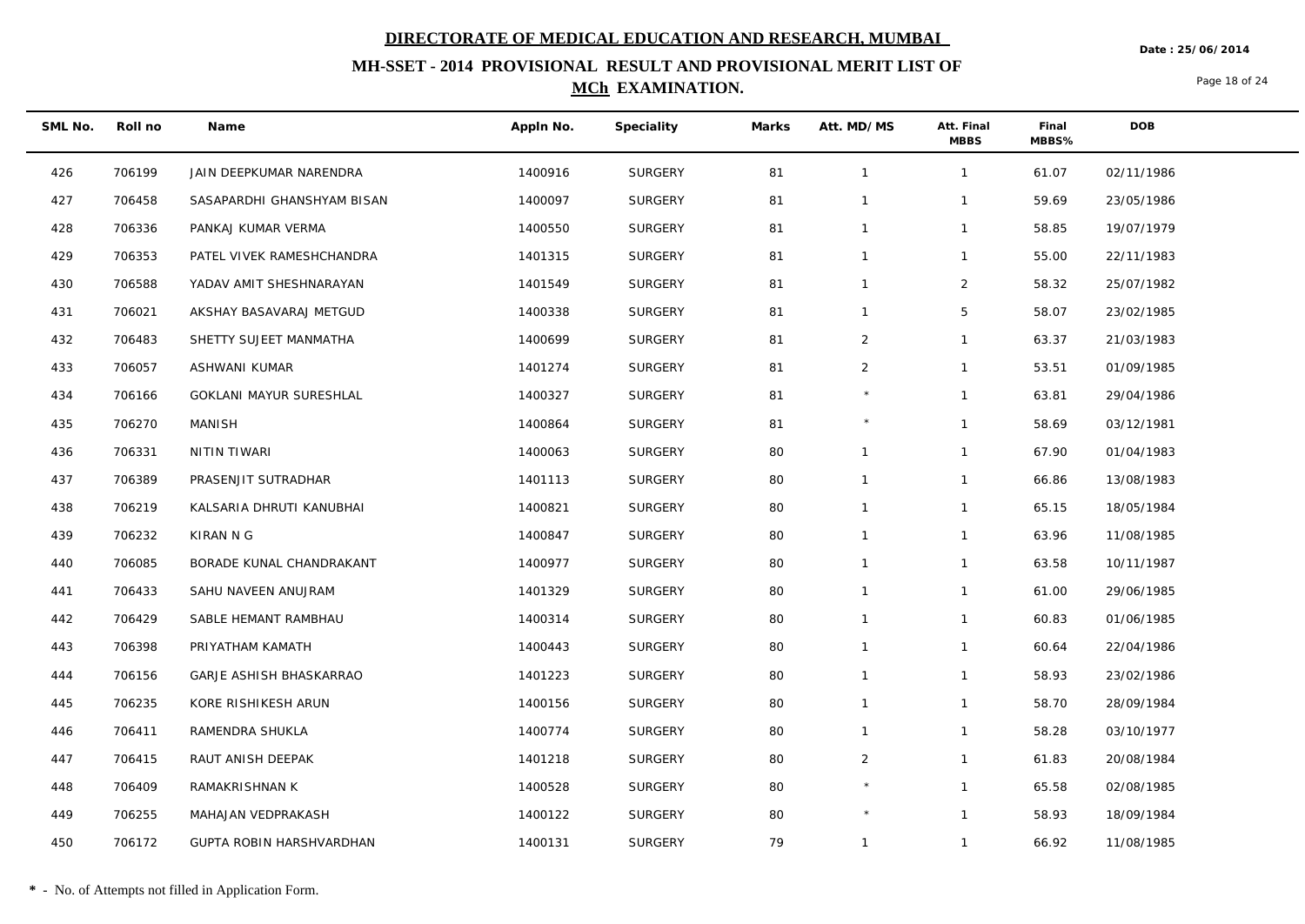**Date : 25/06/2014**

## **MH-SSET - 2014 PROVISIONAL RESULT AND PROVISIONAL MERIT LIST OF MCh EXAMINATION.**

Page 19 of 24

| SML No. | Roll no | Name                          | Appln No. | Speciality     | Marks | Att. MD/MS     | Att. Final<br><b>MBBS</b> | Final<br>MBBS% | DOB        |
|---------|---------|-------------------------------|-----------|----------------|-------|----------------|---------------------------|----------------|------------|
| 451     | 706044  | ARTH HASMUKH SHAH             | 1400858   | SURGERY        | 79    | $\overline{1}$ | $\mathbf{1}$              | 65.96          | 13/06/1986 |
| 452     | 706186  | HIMANSHU ANILKUMAR CHAMPANERI | 1400861   | SURGERY        | 79    | $\mathbf 1$    | 1                         | 64.24          | 28/04/1985 |
| 453     | 706392  | PRASHANT SAWARKAR             | 1401258   | SURGERY        | 79    | $\overline{1}$ | $\mathbf{1}$              | 63.14          | 05/05/1982 |
| 454     | 706222  | KATWALA PRIYANK KISHOR        | 1400266   | <b>SURGERY</b> | 79    | $\overline{1}$ | $\mathbf{1}$              | 63.14          | 10/08/1986 |
| 455     | 706478  | SHANKARLAL J                  | 1401071   | SURGERY        | 79    | $\overline{1}$ | $\mathbf{1}$              | 62.90          | 12/03/1985 |
| 456     | 706369  | PAWAN KUMAR HOSAMANI          | 1400554   | SURGERY        | 79    | $\mathbf{1}$   | $\mathbf{1}$              | 61.40          | 14/12/1984 |
| 457     | 706403  | RAHUL YOGESH SABOO            | 1400828   | SURGERY        | 79    | $\mathbf 1$    | $\mathbf{1}$              | 61.38          | 01/01/1987 |
| 458     | 706112  | DAMANBIR SINGH CHAHAL         | 1401182   | SURGERY        | 79    | $\overline{1}$ | $\mathbf{1}$              | 61.20          | 27/08/1985 |
| 459     | 706188  | HONRAO UTTARESHWAR VISHWANATH | 1400824   | <b>SURGERY</b> | 79    | $\overline{1}$ | 1                         | 61.00          | 16/09/1985 |
| 460     | 706381  | POWLE VIDITA RAJAN            | 1400399   | SURGERY        | 79    | $\mathbf{1}$   | $\mathbf{1}$              | 60.68          | 08/02/1984 |
| 461     | 706441  | SANDEEP Y CHINNAPUR           | 1401460   | SURGERY        | 79    | $\mathbf{1}$   | $\mathbf{1}$              | 59.20          | 16/02/1984 |
| 462     | 706347  | PATEL MITTAL NAROTTAMDAS      | 1401335   | SURGERY        | 79    | $\mathbf 1$    | $\mathbf{1}$              | 58.92          | 07/06/1984 |
| 463     | 706376  | PAWAR VISHAL PRAKASH          | 1400960   | SURGERY        | 79    | $\overline{1}$ | $\mathbf{1}$              | 55.34          | 01/05/1985 |
| 464     | 706237  | KOTKAR NINAD SUNIL            | 1400688   | <b>SURGERY</b> | 79    | 3              | 1                         | 62.59          | 04/09/1984 |
| 465     | 706488  | SHREYAS N                     | 1401129   | SURGERY        | 79    |                | $\mathbf{1}$              | 69.02          | 06/01/1986 |
| 466     | 706003  | AAKASH GUNVANT RATHOD         | 1400965   | SURGERY        | 78    | $\mathbf 1$    | $\mathbf{1}$              | 65.00          | 29/10/1985 |
| 467     | 706552  | VARINDER SINGH                | 1401196   | SURGERY        | 78    | $\mathbf 1$    | $\mathbf{1}$              | 63.57          | 17/10/1985 |
| 468     | 706553  | VARSHNEY GAURAV CHANDRAPAL    | 1400593   | SURGERY        | 78    | $\overline{1}$ | $\mathbf{1}$              | 62.29          | 28/02/1985 |
| 469     | 706445  | SANJAY BALAPPA MASHAL         | 1401117   | SURGERY        | 78    | $\mathbf 1$    | 1                         | 61.81          | 15/02/1985 |
| 470     | 706450  | SANKALP C AAVARTI             | 1400539   | SURGERY        | 78    | $\mathbf{1}$   | $\mathbf{1}$              | 60.75          | 04/02/1983 |
| 471     | 706506  | SRINIVAS BALWANTRAO KULKARNI  | 1400769   | SURGERY        | 78    | $\mathbf{1}$   | $\mathbf{1}$              | 60.72          | 22/09/1982 |
| 472     | 706178  | HAMPHER KYNJING               | 1400306   | SURGERY        | 78    | $\mathbf 1$    | $\mathbf{1}$              | 59.07          | 02/03/1982 |
| 473     | 706088  | BOROLE KETAN AJIT             | 1400317   | SURGERY        | 78    | $\mathbf{1}$   | $\mathbf{1}$              | 56.76          | 14/06/1985 |
| 474     | 706345  | PATEL DIPAKKUMAR MOTILAL      | 1400195   | <b>SURGERY</b> | 78    | $\mathbf 1$    | $\mathbf{1}$              | 53.93          | 25/06/1986 |
| 475     | 706023  | ALOK MOHAN SINHA              | 1401574   | SURGERY        | 78    | 2              | $\mathbf{1}$              | 63.07          | 05/07/1984 |

 $\overline{\phantom{a}}$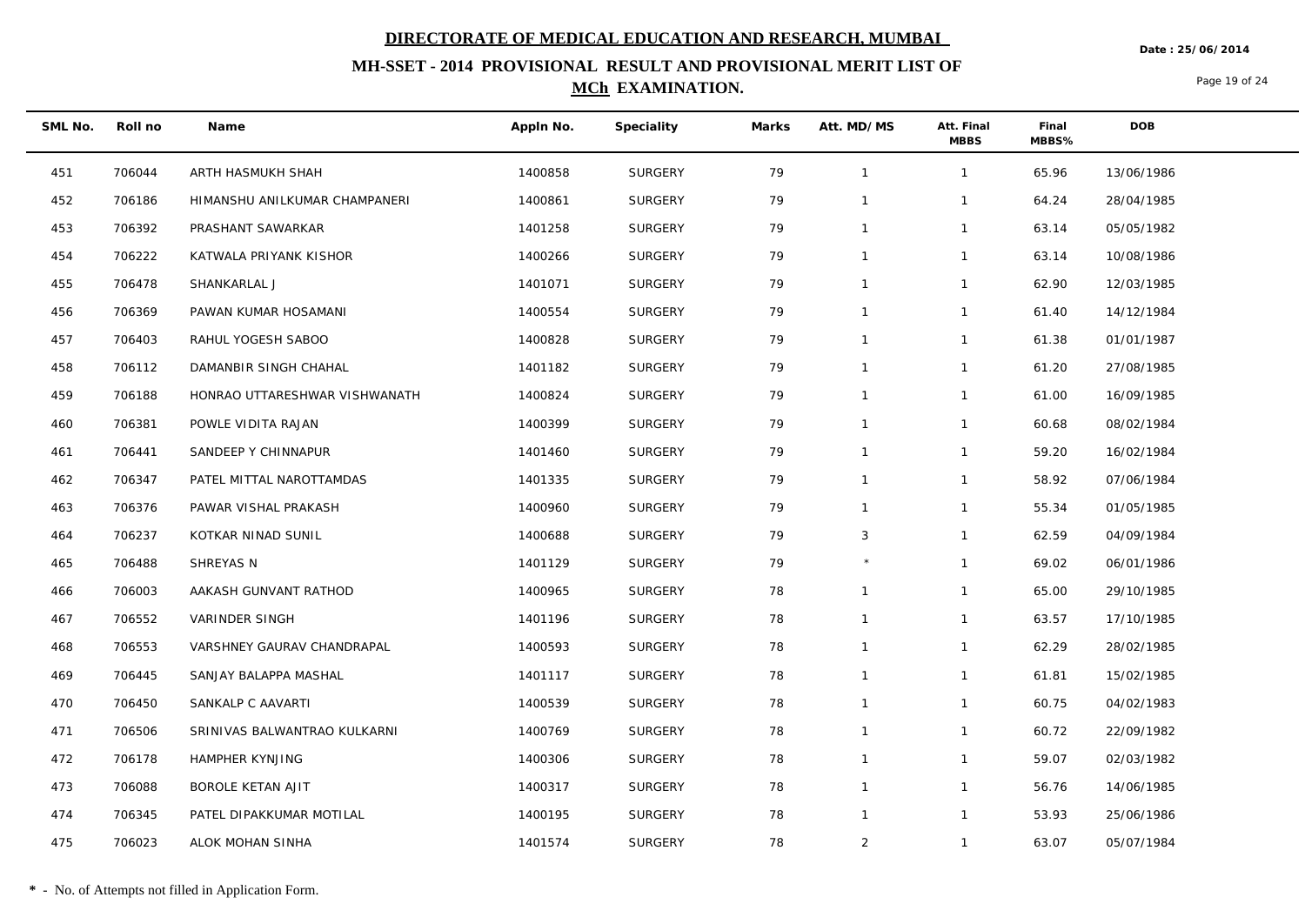**Date : 25/06/2014**

## **MH-SSET - 2014 PROVISIONAL RESULT AND PROVISIONAL MERIT LIST OF MCh EXAMINATION.**

Page 20 of 24

| SML No. | Roll no | Name                       | Appln No. | Speciality     | Marks | Att. MD/MS     | Att. Final<br><b>MBBS</b> | Final<br>MBBS% | <b>DOB</b> |
|---------|---------|----------------------------|-----------|----------------|-------|----------------|---------------------------|----------------|------------|
| 476     | 706224  | KEDAR AJIT MOKASHI         | 1401074   | SURGERY        | 78    | 6              | $\mathbf{1}$              | 55.22          | 27/04/1981 |
| 477     | 706138  | <b>DURLABH THENGAL</b>     | 1400622   | <b>SURGERY</b> | 78    |                | $\mathbf{1}$              | 54.31          | 12/04/1985 |
| 478     | 706289  | MEMANE SANTOSH SHIVRAM     | 1400961   | SURGERY        | 78    |                | $\overline{2}$            | 60.30          | 19/03/1985 |
| 479     | 706420  | RAWEKAR KUNAL HEMANT       | 1401499   | <b>SURGERY</b> | 78    | $\star$        | $\overline{2}$            | 54.69          | 16/01/1983 |
| 480     | 706032  | ANKUR SANGAL               | 1401450   | <b>SURGERY</b> | 77    | $\mathbf{1}$   | $\mathbf{1}$              | 64.19          | 10/12/1985 |
| 481     | 706045  | ARUN KUMAR MAURYA          | 1400806   | SURGERY        | 77    | $\mathbf{1}$   | $\mathbf{1}$              | 59.38          | 26/03/1982 |
| 482     | 706375  | PAWAR SUHAS SHIVAJIRAO     | 1401437   | SURGERY        | 77    | $\mathbf{1}$   | $\mathbf{1}$              | 58.70          | 29/06/1987 |
| 483     | 706261  | MALEKAR PRIYANKA DIGAMBER  | 1400229   | SURGERY        | 77    | $\mathbf{1}$   | $\mathbf{1}$              | 58.39          | 17/11/1986 |
| 484     | 706123  | DHAKRE VIJAY WAMAN         | 1400496   | <b>SURGERY</b> | 77    | $\mathbf{1}$   | $\mathbf{1}$              | 56.48          | 23/05/1986 |
| 485     | 706265  | MANAS BABU B               | 1400826   | SURGERY        | 77    | $\overline{2}$ | $\mathbf{1}$              | 61.20          | 12/04/1985 |
| 486     | 706243  | KULKARNI HRISHIKESH DILIP  | 1400261   | SURGERY        | 77    | $\overline{4}$ | $\mathbf{1}$              | 60.61          | 05/01/1984 |
| 487     | 706034  | ANUKRITI SOOD              | 1400280   | SURGERY        | 77    |                | $\mathbf{1}$              | 63.90          | 11/12/1985 |
| 488     | 706314  | NAVEEN GOYAL               | 1400449   | <b>SURGERY</b> | 77    | $\star$        | $\mathbf{1}$              | 61.45          | 24/07/1983 |
| 489     | 706002  | NARAINDAS KEWLANI          | 1401112   | <b>SURGERY</b> | 77    | $\star$        | $\mathbf{1}$              | 59.76          | 23/08/1985 |
| 490     | 706018  | AIWALE AMIT BABASAHEB      | 1400328   | SURGERY        | 77    |                | $\mathbf{1}$              | 58.63          | 30/10/1986 |
| 491     | 706386  | PRAMOD MAKANNAVAR          | 1400682   | <b>SURGERY</b> | 76    | $\mathbf{1}$   | $\mathbf{1}$              | 67.16          | 07/02/1985 |
| 492     | 706410  | RAMANUJ AVADHESH           | 1401430   | SURGERY        | 76    | $\mathbf{1}$   | $\mathbf{1}$              | 64.69          | 09/06/1984 |
| 493     | 706168  | <b>GOMES KEITH LUIS</b>    | 1400969   | SURGERY        | 76    | $\mathbf{1}$   | $\mathbf{1}$              | 62.00          | 04/01/1987 |
| 494     | 706533  | THORAT SANTOSH DASHRATH    | 1401174   | <b>SURGERY</b> | 76    | $\mathbf{1}$   | $\mathbf{1}$              | 58.85          | 12/07/1984 |
| 495     | 706262  | MALKESH MAYURBHAI TARSARIA | 1400472   | <b>SURGERY</b> | 76    | $\mathbf{1}$   | $\mathbf{1}$              | 58.21          | 30/05/1982 |
| 496     | 706288  | MEHUL VIKANI               | 1401265   | SURGERY        | 76    | $\overline{2}$ | $\mathbf{1}$              | 64.50          | 17/05/1986 |
| 497     | 706115  | DESHMUKH SHAHAJI SATISH    | 1400619   | SURGERY        | 76    | $\overline{2}$ | $\mathbf{1}$              | 57.09          | 06/04/1984 |
| 498     | 706342  | PATEL BIRENKUMAR VIRABHAI  | 1400948   | <b>SURGERY</b> | 76    | 3              | $\mathbf{1}$              | 65.00          | 05/10/1985 |
| 499     | 706548  | VAIBHAV VIKAS              | 1401185   | <b>SURGERY</b> | 76    | $\star$        | $\mathbf{1}$              | 69.43          | 19/06/1987 |
| 500     | 706016  | AILANI NIKHIL RAJKUMAR     | 1401257   | SURGERY        | 76    |                | $\mathbf{1}$              | 58.01          | 30/12/1986 |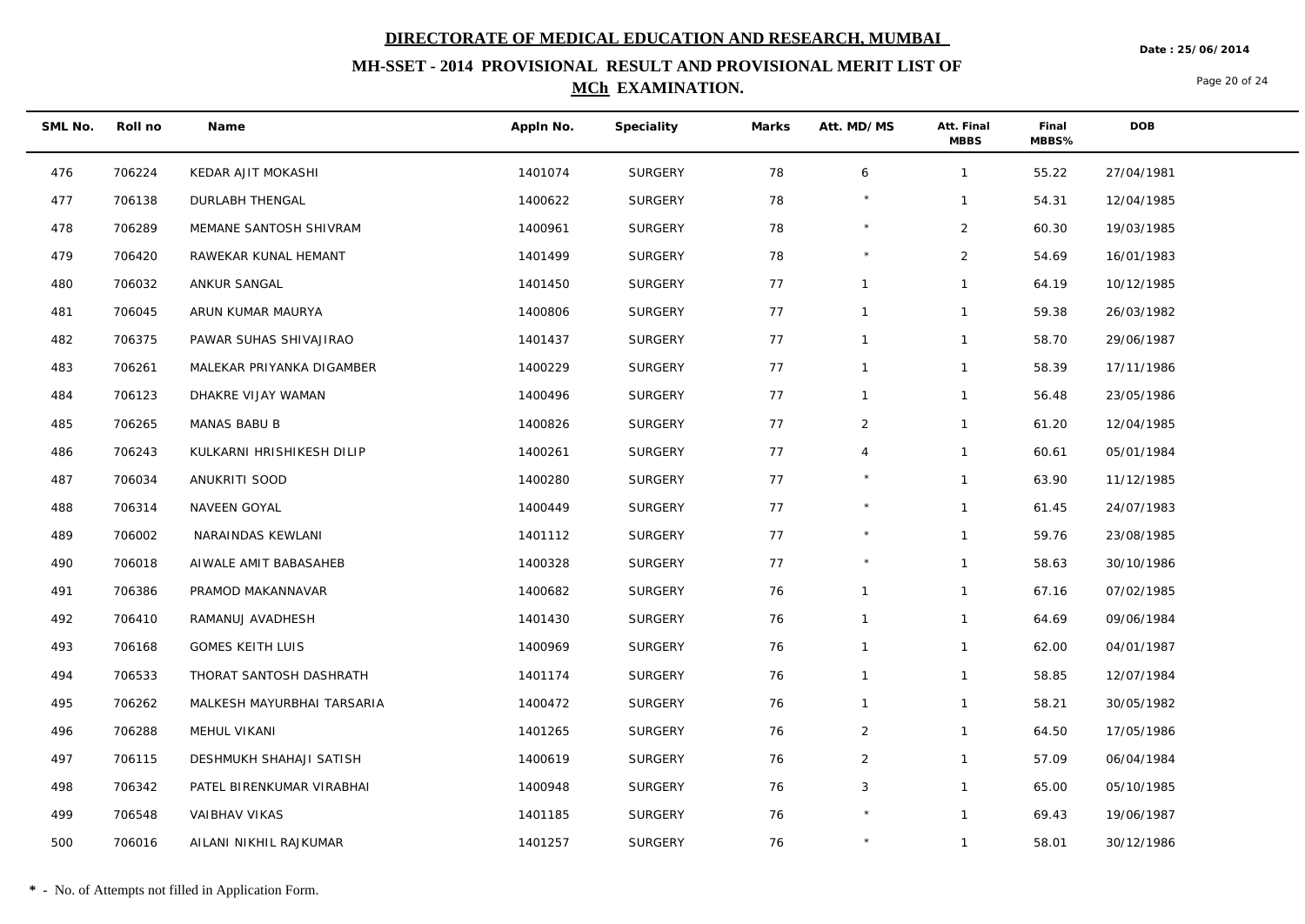**Date : 25/06/2014**

## **MH-SSET - 2014 PROVISIONAL RESULT AND PROVISIONAL MERIT LIST OF MCh EXAMINATION.**

Page 21 of 24

| SML No. | Roll no | Name                            | Appln No. | Speciality     | Marks | Att. MD/MS     | Att. Final<br><b>MBBS</b> | Final<br>MBBS% | DOB        |
|---------|---------|---------------------------------|-----------|----------------|-------|----------------|---------------------------|----------------|------------|
| 501     | 706582  | WAGHMARE SNEHAL MORESHWAR       | 1400350   | SURGERY        | 75    | $\overline{1}$ | $\mathbf{1}$              | 63.29          | 15/07/1981 |
| 502     | 706328  | NISHANT KUMAR                   | 1401420   | SURGERY        | 75    | $\mathbf 1$    | 1                         | 59.46          | 02/03/1984 |
| 503     | 706439  | SALI GAURAV MOHAN               | 1400749   | SURGERY        | 75    | $\overline{1}$ | $\mathbf{1}$              | 58.62          | 20/03/1985 |
| 504     | 706495  | SITANSU KUMAR ROUT              | 1401375   | SURGERY        | 75    | $\mathbf{1}$   | $\mathbf{1}$              | 57.59          | 20/07/1974 |
| 505     | 706292  | MESHRAM PRASHANT SUKESH         | 1401020   | SURGERY        | 75    | $\overline{1}$ | $\overline{a}$            | 59.44          | 03/05/1980 |
| 506     | 706430  | SACHIN KHANDELWAL               | 1400999   | SURGERY        | 75    |                | $\mathbf{1}$              | 65.76          | 22/09/1985 |
| 507     | 706309  | NAGARE KETAK MAHENDRA           | 1400257   | SURGERY        | 75    |                | $\mathbf{1}$              | 62.00          | 29/09/1985 |
| 508     | 706010  | ADHAV ADITYA SHIRISH            | 1400805   | SURGERY        | 75    |                | $\mathbf{1}$              | 61.85          | 15/08/1987 |
|         | 706086  | BORADE SWAROOP VIJAY            | 1401246   | SURGERY        | 74    | $\mathbf{1}$   | $\mathbf{1}$              | 56.85          | 23/01/1986 |
|         | 706180  | HARIKRISHNAN NAIR               | 1400712   | SURGERY        | 74    | $\mathbf{1}$   | $\mathbf{1}$              | 56.94          | 03/06/1985 |
|         | 706247  | KUMAR PRAYAS PRADIP             | 1400736   | SURGERY        | 74    | $\mathbf 1$    | $\mathbf{1}$              | 64.46          | 05/01/1988 |
|         | 706192  | JADHAV AMOL RANGANATH           | 1400753   | SURGERY        | 74    | $\mathbf 1$    | $\overline{2}$            | 57.70          | 04/05/1985 |
|         | 706158  | <b>GAURAV PARASHAR</b>          | 1400245   | SURGERY        | 74    |                | $\mathbf{1}$              | 64.84          | 06/02/1985 |
|         | 706227  | KHAN IRFAN                      | 1401474   | SURGERY        | 74    | $\overline{4}$ | $\mathbf{1}$              | 59.77          | 01/03/1983 |
|         | 706129  | DIPESH KISHORBHAI KAKKAD        | 1401007   | SURGERY        | 74    | $\overline{1}$ | $\mathbf{1}$              | 64.38          | 20/10/1987 |
|         | 706240  | KUCHEKAR MRUDULA CHANDRAPRAKASH | 1401501   | SURGERY        | 74    | $\mathbf{1}$   | $\mathbf{1}$              | 59.38          | 29/07/1984 |
|         | 706248  | KURKURE SWAPNIL VILAS           | 1400286   | SURGERY        | 74    | $\overline{2}$ | $\mathbf{1}$              | 60.07          | 06/01/1984 |
|         | 706559  | VENKATA BHARGAVA VELDE          | 1401361   | SURGERY        | 73    | 5              | $\mathbf{1}$              | 57.31          | 15/09/1980 |
|         | 706385  | PRAMOD                          | 1400943   | SURGERY        | 73    | -1             | $\mathbf{1}$              | 61.90          | 01/07/1985 |
|         | 706373  | PAWAR SACHIN SUBHASH            | 1401102   | SURGERY        | 73    | 2              | $\mathbf{1}$              | 65.38          | 05/01/1982 |
|         | 706563  | <b>VIKAS LAL</b>                | 1401325   | SURGERY        | 73    | $\mathbf 1$    | $\mathbf{1}$              | 55.84          | 02/08/1985 |
|         | 706556  | VASANTKUMAR                     | 1401531   | SURGERY        | 73    | $\mathbf 1$    | $\overline{a}$            | 59.40          | 16/09/1983 |
|         | 706281  | <b>MAYANK BHARTI</b>            | 1400465   | SURGERY        | 73    | $\mathbf{1}$   | $\mathbf{1}$              | 61.96          | 18/04/1978 |
|         | 706408  | RAKESH                          | 1400393   | <b>SURGERY</b> | 73    | $\overline{1}$ | $\overline{a}$            | 62.00          | 04/07/1984 |
|         | 706522  | TAKWALE ANUPAM BHANUDAS         | 1400727   | SURGERY        | 73    |                | $\mathbf{1}$              | 58.38          | 30/06/1986 |

 $\overline{\phantom{a}}$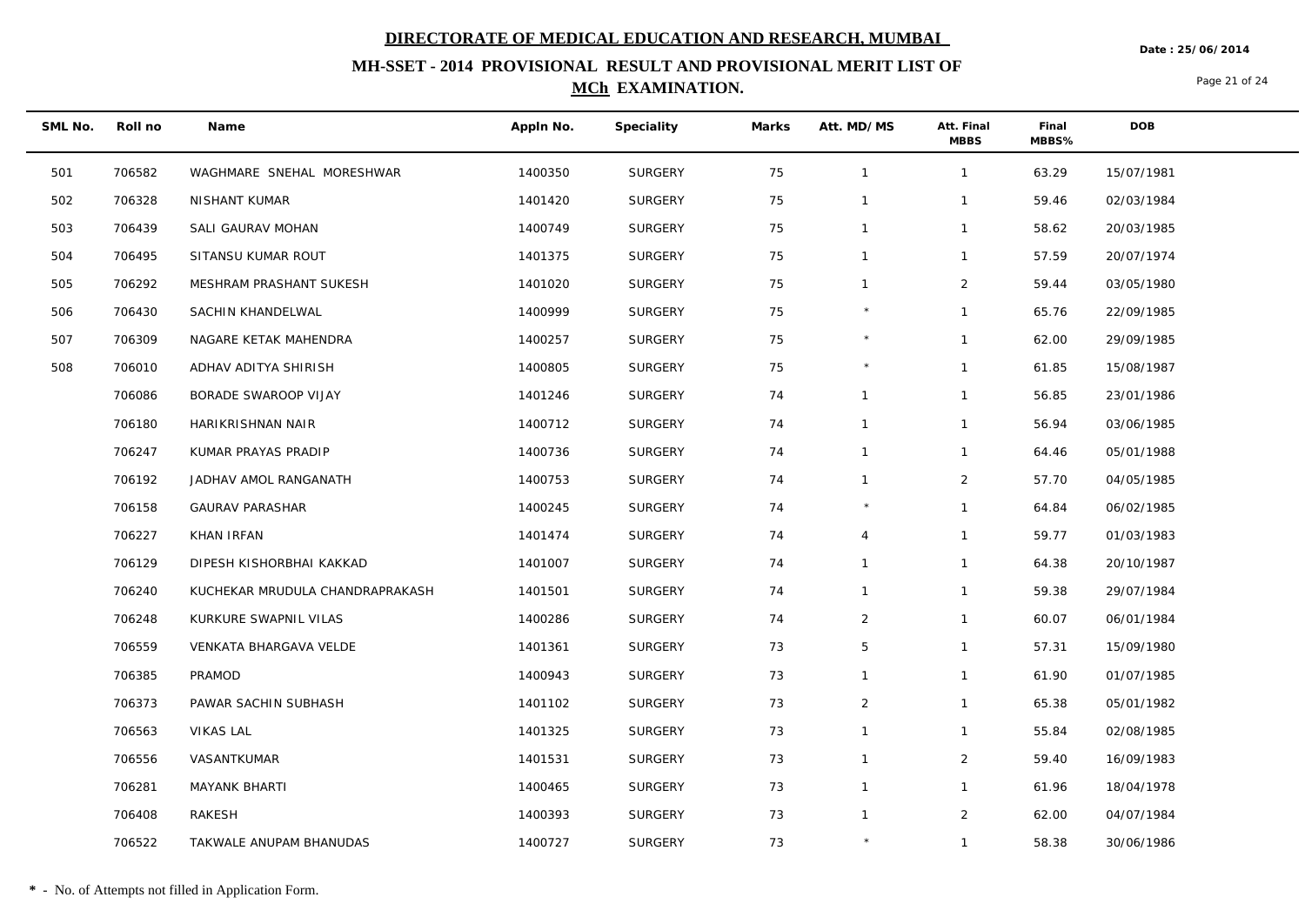**Date : 25/06/2014**

## **MH-SSET - 2014 PROVISIONAL RESULT AND PROVISIONAL MERIT LIST OF MCh EXAMINATION.**

Page 22 of 24

| SML No. | Roll no | Name                           | Appln No. | Speciality     | Marks | Att. MD/MS     | Att. Final<br><b>MBBS</b> | Final<br>MBBS% | <b>DOB</b> |
|---------|---------|--------------------------------|-----------|----------------|-------|----------------|---------------------------|----------------|------------|
|         | 706426  | RUNWAL SHREYAS SATISH          | 1401197   | SURGERY        | 73    | $\mathbf{1}$   | $\mathbf{1}$              | 62.14          | 17/08/1986 |
|         | 706025  | AMIT AGRAWAL                   | 1400882   | <b>SURGERY</b> | 73    | 5              | $\mathbf{1}$              | 60.46          | 11/05/1979 |
|         | 706027  | AMIT KUMAR                     | 1400172   | <b>SURGERY</b> | 73    |                | $\overline{2}$            | 58.69          | 25/02/1981 |
|         | 706374  | PAWAR SANDESH SAMPATRAO        | 1401414   | <b>SURGERY</b> | 73    | $\star$        | $\mathbf{1}$              | 53.50          | 22/10/1983 |
|         | 706497  | SOHAM DILIP RAUT               | 1400614   | <b>SURGERY</b> | 72    | $\mathbf{1}$   | $\mathbf{1}$              | 56.25          | 18/09/1986 |
|         | 706116  | DESHMUKH SUSHIL JALINDAR       | 1401279   | <b>SURGERY</b> | 72    | $\overline{1}$ | $\mathbf{1}$              | 54.30          | 27/05/1986 |
|         | 706291  | MESHRAM BHUSHAN PREMDAS        | 1401425   | <b>SURGERY</b> | 72    | $\mathbf{1}$   | $\mathbf{1}$              | 59.08          | 30/10/1982 |
|         | 706579  | VYAS NIKUNJ JAYPRAKASH         | 1401300   | <b>SURGERY</b> | 72    | $\mathbf{1}$   | $\mathbf{1}$              | 57.25          | 11/09/1986 |
|         | 706128  | <b>DIMPY SHARMA</b>            | 1401564   | <b>SURGERY</b> | 72    | $\mathbf{1}$   | $\mathbf{1}$              | 62.23          | 21/09/1986 |
|         | 706055  | ASHISHKUMAR ASARI              | 1401104   | <b>SURGERY</b> | 71    | $\mathbf{1}$   | $\mathbf{1}$              | 65.92          | 21/03/1988 |
|         | 706060  | AVINASH RANGANAGOUDA ODUGOUDAR | 1401429   | <b>SURGERY</b> | 71    | $\mathbf{1}$   | $\mathbf{1}$              | 62.22          | 27/01/1986 |
|         | 706404  | RAHUL ZAMAD                    | 1400831   | <b>SURGERY</b> | 71    |                | $\mathbf{1}$              | 62.20          | 28/02/1987 |
|         | 706520  | TADGHARE JITENDRA MAHENDRA     | 1400990   | <b>SURGERY</b> | 71    | $\mathbf{1}$   | $\mathbf{1}$              | 56.33          | 30/07/1983 |
|         | 706136  | DR DNYANESHWAR BORADE          | 1400902   | <b>SURGERY</b> | 71    | $\mathbf{1}$   | 1                         | 59.02          | 03/12/1980 |
|         | 706213  | JHARIYA KAMLESH TEERATH LAL    | 1401017   | <b>SURGERY</b> | 71    | $\mathbf{1}$   | $\mathbf{1}$              | 63.74          | 04/05/1982 |
|         | 706569  | <b>VINNE SONI</b>              | 1401159   | <b>SURGERY</b> | 71    | $\mathbf{1}$   | $\mathbf{1}$              | 63.52          | 12/10/1976 |
|         | 706054  | <b>ASHISH VERMA</b>            | 1400644   | <b>SURGERY</b> | 70    | $\mathbf{1}$   | $\mathbf{1}$              | 65.31          | 24/07/1984 |
|         | 706417  | RAVI KUMAR                     | 1401212   | <b>SURGERY</b> | 70    | $\mathbf{1}$   | $\mathbf{1}$              | 54.90          | 25/07/1981 |
|         | 706163  | GIANCHANDANI SANJEEV GOBIND    | 1401494   | <b>SURGERY</b> | 70    | 5              | $\mathbf{1}$              | 54.09          | 06/06/1982 |
|         | 706503  | SONSALE RAJESH GOVARDHAN       | 1400879   | <b>SURGERY</b> | 70    | 6              | $\mathbf{1}$              | 57.85          | 20/06/1983 |
|         | 706185  | HEMENT KUMAR AHIRWAR           | 1401138   | <b>SURGERY</b> | 69    | $\mathbf{1}$   | $\mathbf{1}$              | 58.56          | 01/01/1983 |
|         | 706151  | <b>GANESH HEGDE K</b>          | 1401391   | <b>SURGERY</b> | 69    | $\mathbf{1}$   | $\mathbf{1}$              | 59.80          | 04/05/1985 |
|         | 706546  | UPGANLAWAR PRASAD PRAKASH      | 1401107   | <b>SURGERY</b> | 69    | $\mathbf{1}$   | $\mathbf{1}$              | 60.69          | 23/07/1982 |
|         | 706545  | UMESH N                        | 1401326   | <b>SURGERY</b> | 68    | $\overline{2}$ | $\mathbf{1}$              | 58.50          | 19/01/1984 |
|         | 706065  | BANE PRASAD BALKRISHNA         | 1400598   | <b>SURGERY</b> | 68    | $\mathbf{1}$   | $\mathbf{1}$              | 60.00          | 23/03/1978 |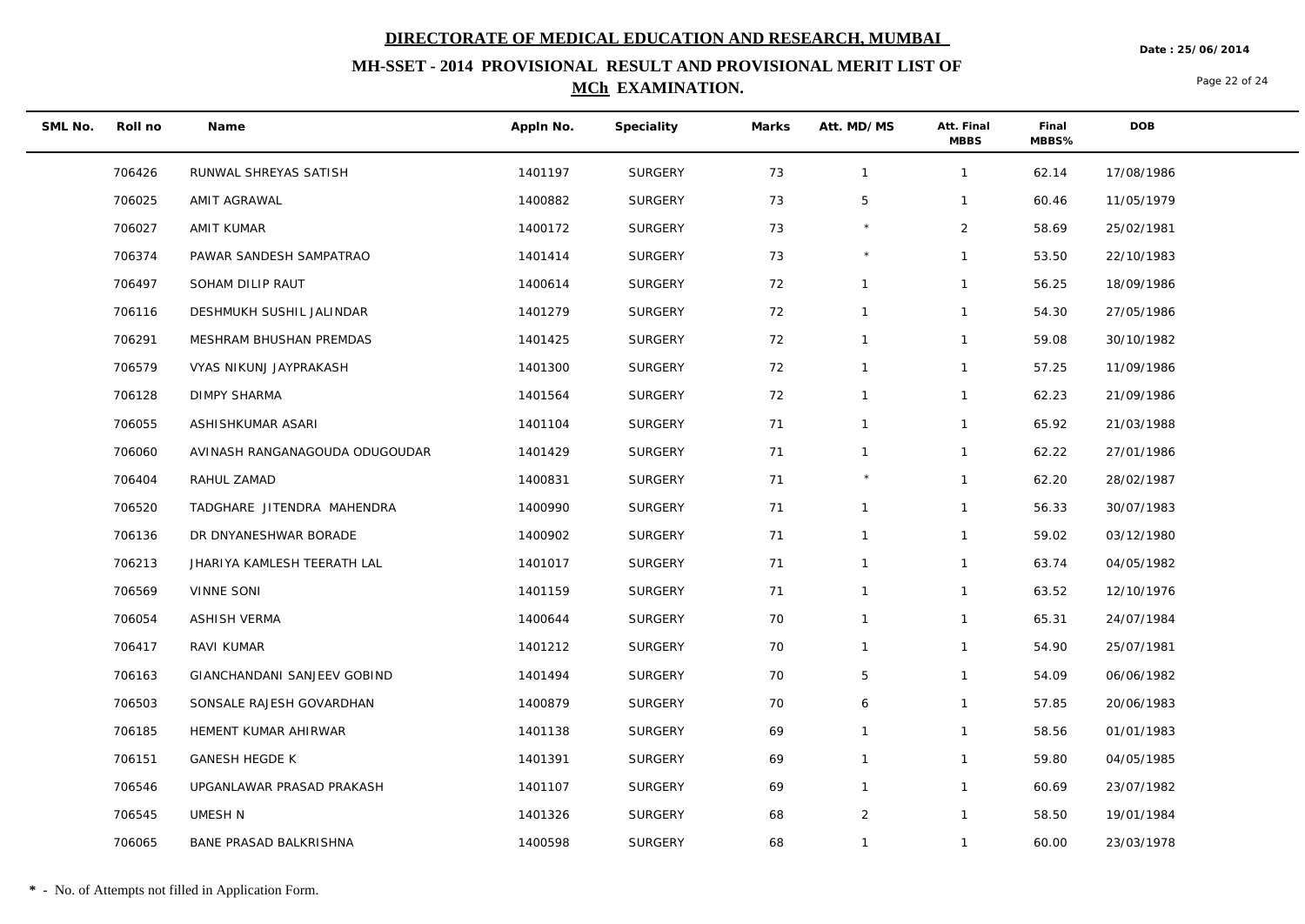**MH-SSET - 2014 PROVISIONAL RESULT AND PROVISIONAL MERIT LIST OF MCh EXAMINATION.**

**Date : 25/06/2014**

Page 23 of 24

| SML No. | Roll no | Name                             | Appln No. | Speciality     | Marks | Att. MD/MS     | Att. Final<br><b>MBBS</b> | Final<br>MBBS% | <b>DOB</b> |
|---------|---------|----------------------------------|-----------|----------------|-------|----------------|---------------------------|----------------|------------|
|         | 706397  | PRIYA KAPOOR                     | 1401500   | SURGERY        | 67    | $\mathbf{1}$   | $\mathbf{1}$              | 65.51          | 10/02/1988 |
|         | 706043  | ARPIT BANSAL                     | 1400651   | <b>SURGERY</b> | 66    | $\mathbf{1}$   | $\mathbf{1}$              | 68.65          | 13/07/1986 |
|         | 706239  | KSHITIJ VERMA                    | 1400917   | <b>SURGERY</b> | 66    | $\star$        | $\mathbf{1}$              | 59.63          | 30/09/1983 |
|         | 706318  | NIHAR INGALE                     | 1400873   | <b>SURGERY</b> | 66    | 3              | $\mathbf{1}$              | 60.12          | 22/06/1982 |
|         | 706540  | TRIVEDI ESHA GAURANG             | 1401458   | <b>SURGERY</b> | 65    |                | $\mathbf{1}$              | 55.11          | 18/01/1986 |
|         | 706485  | SHRAVAN RAJPUROHIT               | 1400028   | <b>SURGERY</b> | 65    | $\overline{2}$ | $\overline{2}$            | 59.88          | 10/11/1982 |
|         | 706565  | VIKRAM WATTI                     | 1401147   | <b>SURGERY</b> | 65    |                | $\overline{2}$            | 57.30          | 27/09/1986 |
|         | 706428  | SAAHIL YADAV                     | 1400297   | <b>SURGERY</b> | 65    | $\mathbf{1}$   | $\mathbf{1}$              | 63.54          | 01/01/1985 |
|         | 706269  | MANGAM NILESH PARASHURAM         | 1400690   | <b>SURGERY</b> | 65    | $\overline{2}$ | $\overline{2}$            | 58.01          | 23/06/1985 |
|         | 706096  | CHANDRAMUKESH DHAVADE            | 1400419   | SURGERY        | 65    |                | $\mathbf{1}$              | 60.36          | 07/09/1983 |
|         | 706354  | PATIL RAHUL KALYANRAO            | 1400592   | <b>SURGERY</b> | 65    | $\mathbf{1}$   | $\mathbf{1}$              | 54.00          | 26/12/1986 |
|         | 706242  | KULKARNI AKSHAY ASHOK            | 1400367   | <b>SURGERY</b> | 64    |                | $\mathbf{1}$              | 55.34          | 13/02/1987 |
|         | 706241  | KULDEEP SHARMA                   | 1401411   | <b>SURGERY</b> | 64    | $\mathbf{1}$   | $\mathbf{1}$              | 55.83          | 30/06/1982 |
|         | 706100  | CHAUDHARI VIRALKANT NALINKANT    | 1401100   | <b>SURGERY</b> | 63    | $\overline{2}$ | $\mathbf{1}$              | 57.53          | 21/01/1986 |
|         | 706098  | CHAUDHARI DIVYESHKUMAR JEETUBHAI | 1400918   | SURGERY        | 62    | $\overline{2}$ | $\overline{2}$            | 56.70          | 16/05/1985 |
|         | 706122  | DHAKE SWAPNIL DEELIP             | 1401504   | <b>SURGERY</b> | 61    | $\mathbf{1}$   | $\overline{2}$            | 55.61          | 21/09/1981 |
|         | 706117  | DESHMUKH TAKSHAK DILIP           | 1400808   | <b>SURGERY</b> | 61    |                | $\mathbf{1}$              | 59.40          | 30/09/1986 |
|         | 706424  | ROHIT JUNEJA                     | 1401043   | <b>SURGERY</b> | 61    | $\star$        | $\mathbf{1}$              | 58.00          | 21/11/1987 |
|         | 706218  | KALPESH KANTILAL BORA            | 1400995   | <b>SURGERY</b> | 60    | $\star$        | $\mathbf{1}$              | 61.67          | 26/04/1987 |
|         | 706257  | MAHENDRA GURUNATH SURYWANSHI     | 1400209   | <b>SURGERY</b> | 60    | $\mathbf{1}$   | $\mathbf{1}$              | 57.85          | 05/11/1983 |
|         | 706145  | <b>GAIKWAD ROHAN</b>             | 1400270   | <b>SURGERY</b> | 59    | $\mathbf{1}$   | $\overline{2}$            | 60.00          | 24/09/1986 |
|         | 706576  | VIVEK KULKARNI                   | 1401552   | <b>SURGERY</b> | 58    | $\mathbf{1}$   | $\mathbf{1}$              | 60.79          | 06/07/1987 |
|         | 706490  | SHRINIVAS MAROTI SURPAM          | 1401520   | <b>SURGERY</b> | 58    | 5              | $\mathbf{1}$              | 54.27          | 21/10/1978 |
|         | 706549  | VAIRAGAD PANKAJ SUBHASH          | 1401563   | <b>SURGERY</b> | 57    | $\mathbf{1}$   | $\overline{2}$            | 55.57          | 20/12/1982 |
|         | 706435  | SAIKAT CHAUDHURI                 | 1400630   | SURGERY        | 53    |                | $\mathbf{1}$              | 65.37          | 29/12/1979 |